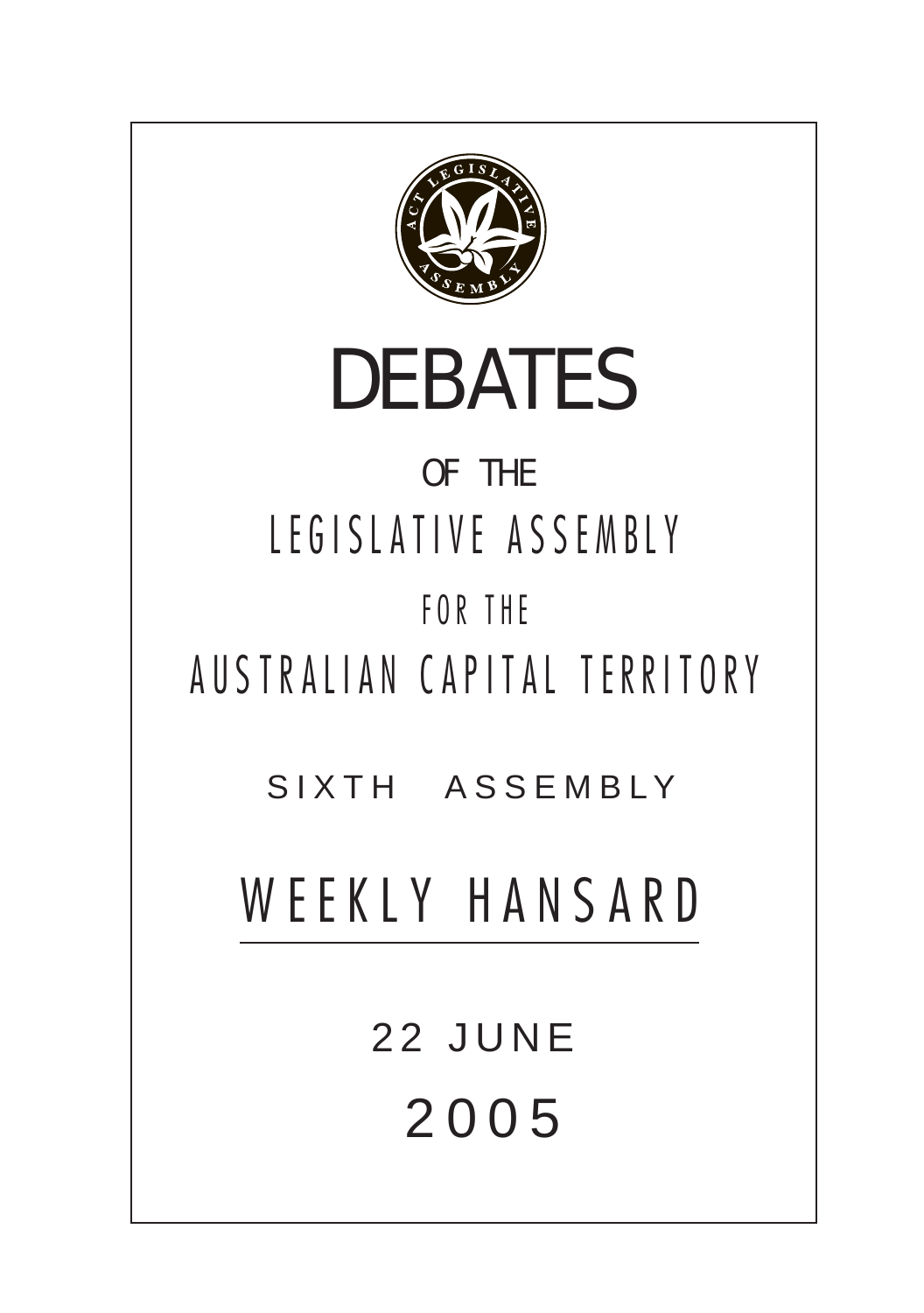# Wednesday, 22 June 2005

| Questions without notice: |  |
|---------------------------|--|
|                           |  |
|                           |  |
|                           |  |
|                           |  |
|                           |  |
| Questions without notice: |  |
|                           |  |
|                           |  |
|                           |  |
|                           |  |
|                           |  |
|                           |  |
|                           |  |
|                           |  |
|                           |  |
| Adjournment:              |  |
|                           |  |
|                           |  |
|                           |  |
|                           |  |
|                           |  |
|                           |  |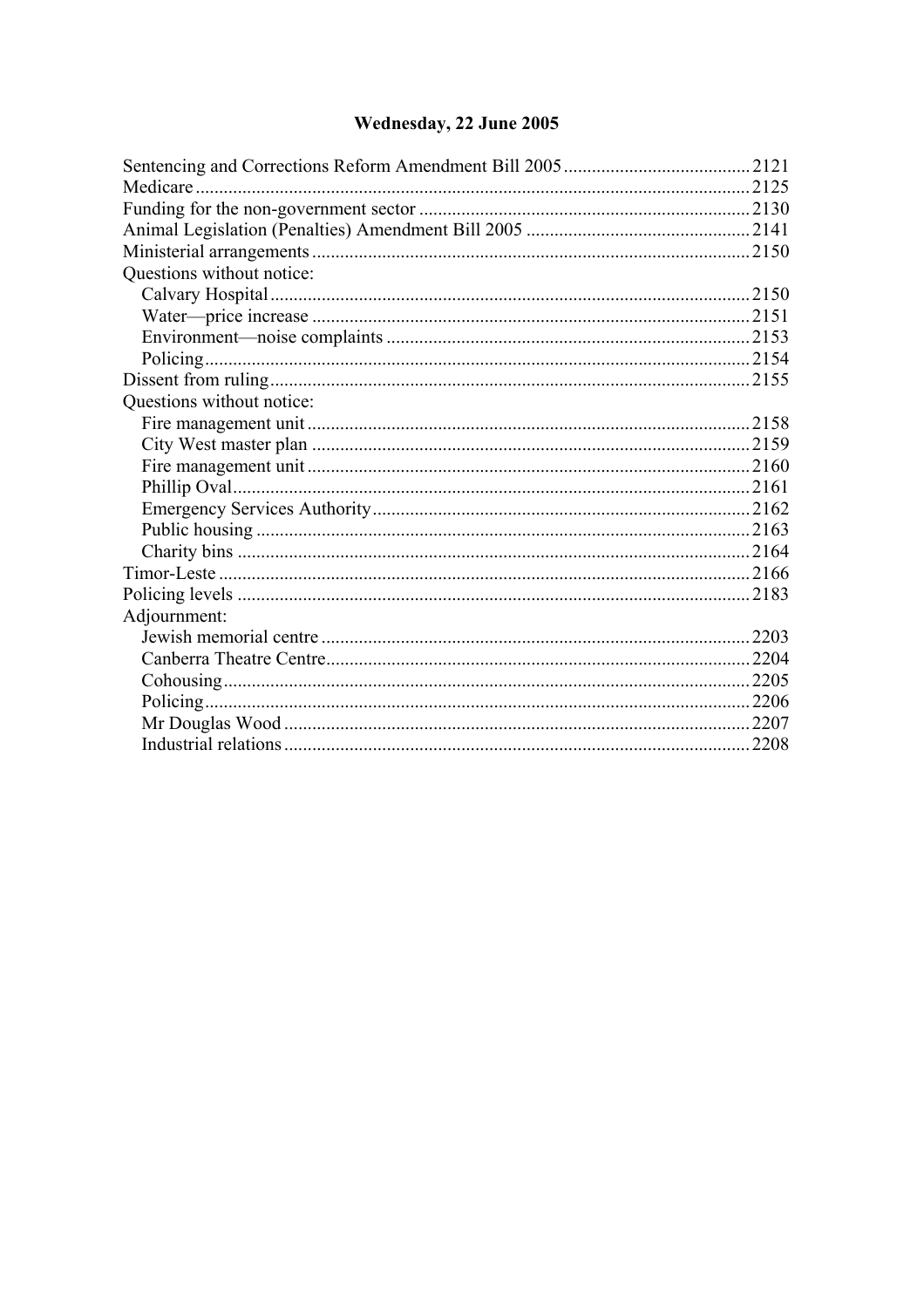# **Wednesday, 22 June 2005**

**MR SPEAKER** (Mr Berry) took the chair at 10.30 am and asked members to stand in silence and pray or reflect on their responsibilities to the people of the Australian Capital Territory.

## <span id="page-2-0"></span>**Sentencing and Corrections Reform Amendment Bill 2005**

**Mr Stefaniak**, pursuant to notice, presented the bill and its explanatory statement.

Title read by Clerk.

**MR STEFANIAK** (Ginninderra) (10.31): Mr Speaker, I move:

That this bill be agreed to in principle.

This bill, together with amendments which are being handed out now to the government's Crime Sentencing Bill 2005, form a package which, if this Assembly adopted it, would largely bring us into line with our interstate neighbour New South Wales and, I would suggest, most other states in the Commonwealth of Australia. It is specifically important, I think, that we are brought into line with New South Wales.

The community often bemoans incompatibilities between sentences, often within the same jurisdiction, and certainly between jurisdictions as well. Crime does not know any boundaries and it is ludicrous that a criminal convicted of robbery in Queanbeyan can expect to receive a higher sentence there than if they walked across the border and committed a robbery in Fyshwick. There is a real need for consistency, not only within the ACT, but also between the ACT and New South Wales and other jurisdictions. This bill will go a long way to ensuring that. It actually does a number of things but, as much as anything, it imposes a rigor and an accountability on the way courts would have to approach this most important topic.

There are two and half things I would say that concern the community when it comes to crime and criminal matters. Firstly, do the police have the numbers, the ability, to actually get there and do their job of apprehending criminals or, indeed, have that presence that is often essential in deterring crime? Sadly, in the ACT at present, we have very low police numbers and a government unable or unwilling to act to address that situation.

At the end of the day, even if you have a police force that is bursting at the seams with numbers, it is equally frustrating to the community if people who commit especially serious crimes either are let off on technicalities along the way, although that often seems to be less of a concern to the community, or walk free as a result of inadequate or too weak sentences. We have seen that all too often and it is something that certainly concerns the community.

The *Canberra Times* in September 2003 did an opinion poll in relation to persons' attitudes towards sentencing for serious offences involving violence. It was interesting that 83 per cent thought our courts were far too lenient when it came to sentencing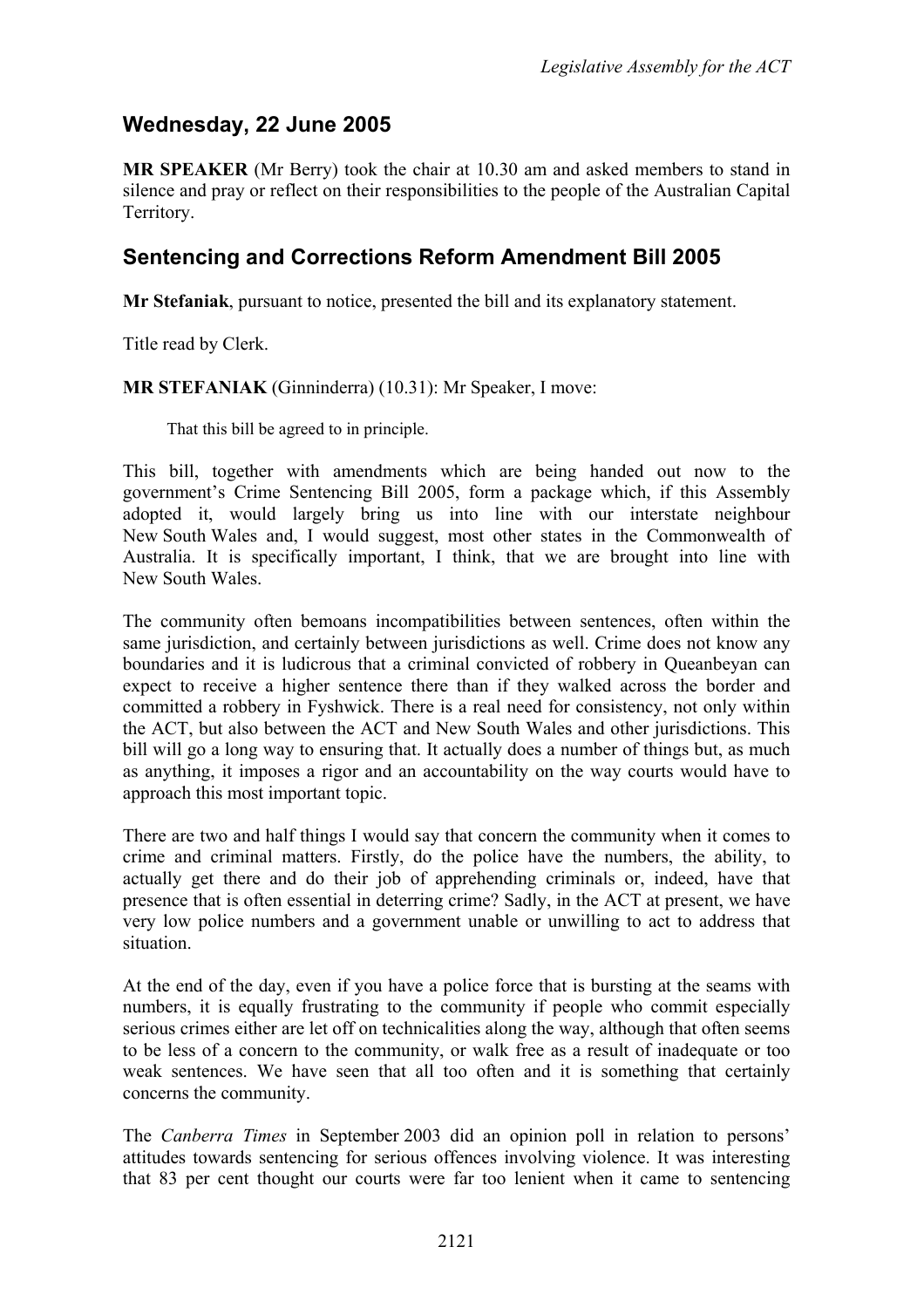persons for serious acts of violence. Twelve per cent thought they were probably too lenient and 5 per cent thought they were right. That is pretty indicting. That is 95 per cent of the community. I think it is important that our courts reflect proper community values and it is important that we, as legislators, give them the tools, too, and the guidelines, if need be, to do that job.

This bill and these amendments are hardly about mandatory sentencing. There is always going to be the odd crime that causes problems for that particular approach. Courts need discretions, but they need guidelines. This bill and these amendments provide just that. They are based on recent innovations the Carr Labor government have introduced, and introduced quite successfully, in New South Wales. Everyone should have the amendments now.

Basically the bill and the amendments fall into a number of parts. Before I go to the actual bill and the amendments, I note that this will be another sentencing bill before the Assembly. The amendments relate to the government's Crime Sentencing Bill 2005. So we have three documents here that relate pretty much to same thing. My committee, the legal affairs committee, is actually looking at the question of sentencing in the ACT and I would be very happy if my bill, the amendments I have tabled to the government's Crime Sentencing Bill and the Crime Sentencing Bill currently before the Assembly go to the committee. I think that would be a very positive step. I am sure we could look at it in a reasonably short period of time.

The problem with the government's sentencing bill is that it consolidates about 12 different acts into one. It does not really advance the issues in terms of community expectations. It picks up problems in the way courts sentence for serious offences. It adds only a couple of new sections in relation to corrections. It misses out on a couple of things there, too, which are covered by my bill and my amendments as well in relation to areas the government has not addressed.

Fundamentally, my bill and the amendments are divided into four specific areas. The first is maximum penalties. These are hardly the be-all or end-all, but it is important to be consistent. I think people are much more concerned about how long a criminal who commits a serious offence actually spends in jail than what they get on top as a maximum. But it is important, I think, to have a wide range of penalties available for serious offences, and it is certainly important to bring us into line with New South Wales.

For the offence of pack rape, that is, rape in the first degree in company causing physical harm to a victim, at present in the ACT the maximum available to the court is only 20 years. That would rise to life to bring us into line with New South Wales. The significant penalties handed down in recent times in New South Wales have had a significant effect on that crime. According to police in New South Wales, after Justice Finnane's landmark sentences, the incidence of rape in Sydney dropped by some 75 per cent in the following 12 months.

Manslaughter would increase to 25 years, and I think even the government concedes that that is something it wants to do. It did that initially with its industrial relations legislation and we actually dropped the penalty back to be consistent with the Crimes Act. So I would imagine even the government should not have a problem with that. Wounding,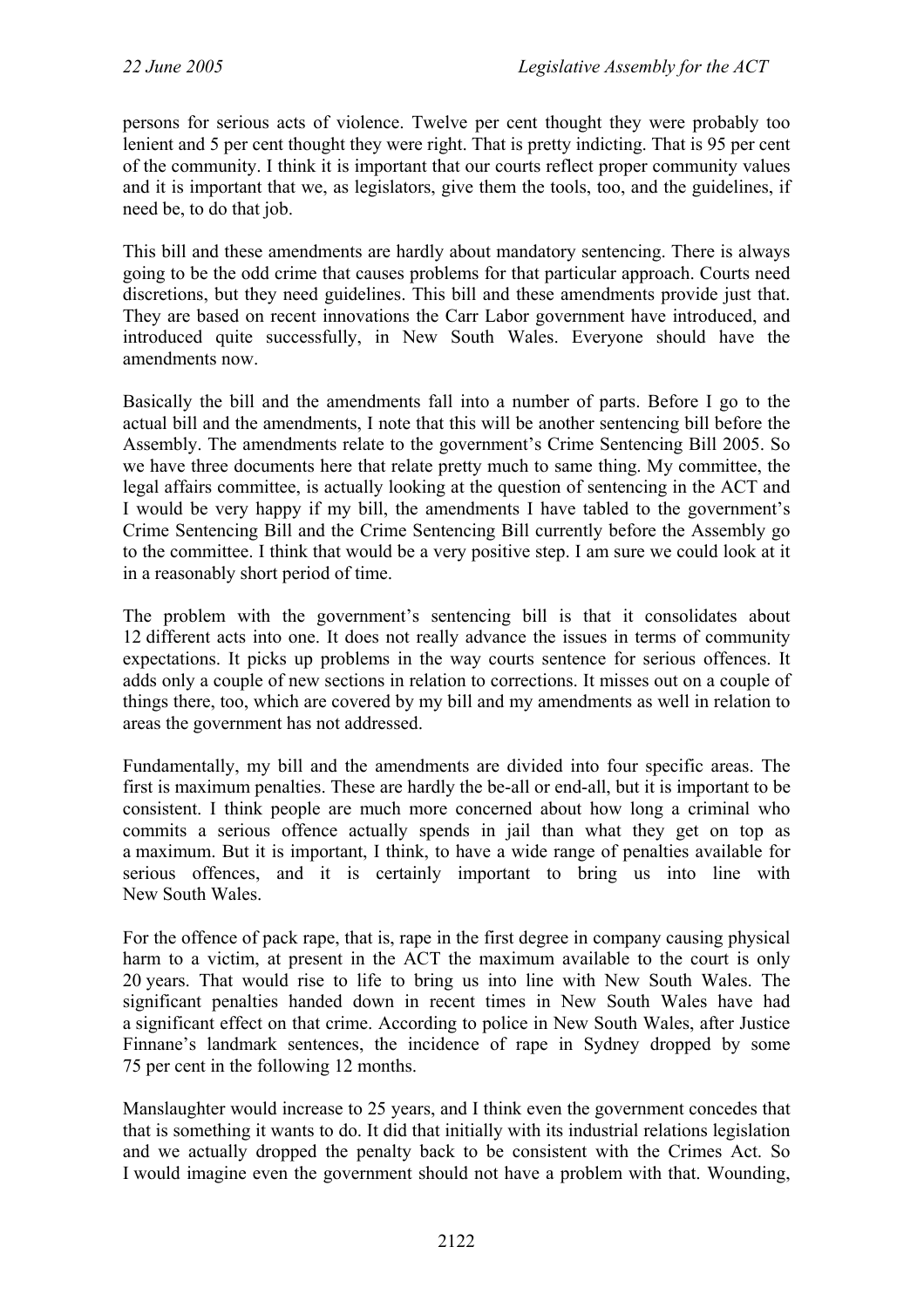which is at present only five years, would rise to 15. Culpable driving would increase from seven years to 14 years, again to bring it into line with New South Wales. Abduction of a young person would increase from five to 10 years. False accounting, a corporate crime, would rise from seven to 10 years. There are about 40 instances here in this particular bill where the maximum penalty currently available in the ACT is far lower than in New South Wales. This bill would raise them to the New South Wales level, or approximately to that level.

There is concern about people setting traps. In a previous bill we debated amendments to section 28 of the Crimes Act and people setting traps. On reflection, we left that out of this bill. Section 28 will remains as is, although the penalties for the four offences within section 28 at five years are too low, so we have suggested in this bill that they be raised to 10 years. I note that was a concern the government had last time and we have left that out of this package.

In respect of standard non-parole periods, the bill duplicates the New South Wales legislation to a very large extent. It would see a standard non-parole period, that is, the time the criminal actually spends in jail, introduced for a number of serious offences. If members have a look at New South Wales, they will find a few more serious offences, but the main ones are covered here and are compatible with what New South Wales has done.

What this means is the court must use these standard periods when setting a non-parole period, unless, and this is where the court has a discretion, and a significant one, there are mitigating or aggravating circumstances in the case that justify a court deviating from the standard non-parole period. Standard non-parole periods, as they apply in New South Wales, are as follows, and they are in the amendments: murder, 25 years for a special category where someone deliberately goes out and kills a person because of their occupation, such as a teacher, a police officer, a nurse, a judicial officer, an emergency services worker or a community worker. In any other case the standard non-parole period is 20 years. Remember, there can be mitigating and aggravating circumstances but, as a standard, 20 years.

It is interesting when you look around the country, for example, in New South Wales, that this standard has pretty well been adopted and the High Court of Australia has accepted these particular non-parole periods. In the ACT you are looking at about 12 or 13 years for a non-parole period. That is way out of kilter now with New South Wales and, I would suggest, the rest of the country. I do not think it reflects the gravity of such a crime.

The bill provides for a standard non-parole period for attempted murder of 10 years. For rape in the first degree, which is a gang rape, the standard non-parole period will be 15 years; for intentionally inflicting grievous bodily harm, five years; for aggravated armed robbery, that is, where someone actually gets injured, seven years; for aggravated burglary where serious injury is caused to a person, seven years; for carjacking, which is a new offence in the bill, two years, or, if committed in aggravating circumstances, again where someone is injured, five years and for the repeat offence of burglary if an offender has been convicted of burglary offences in the previous five years, one year.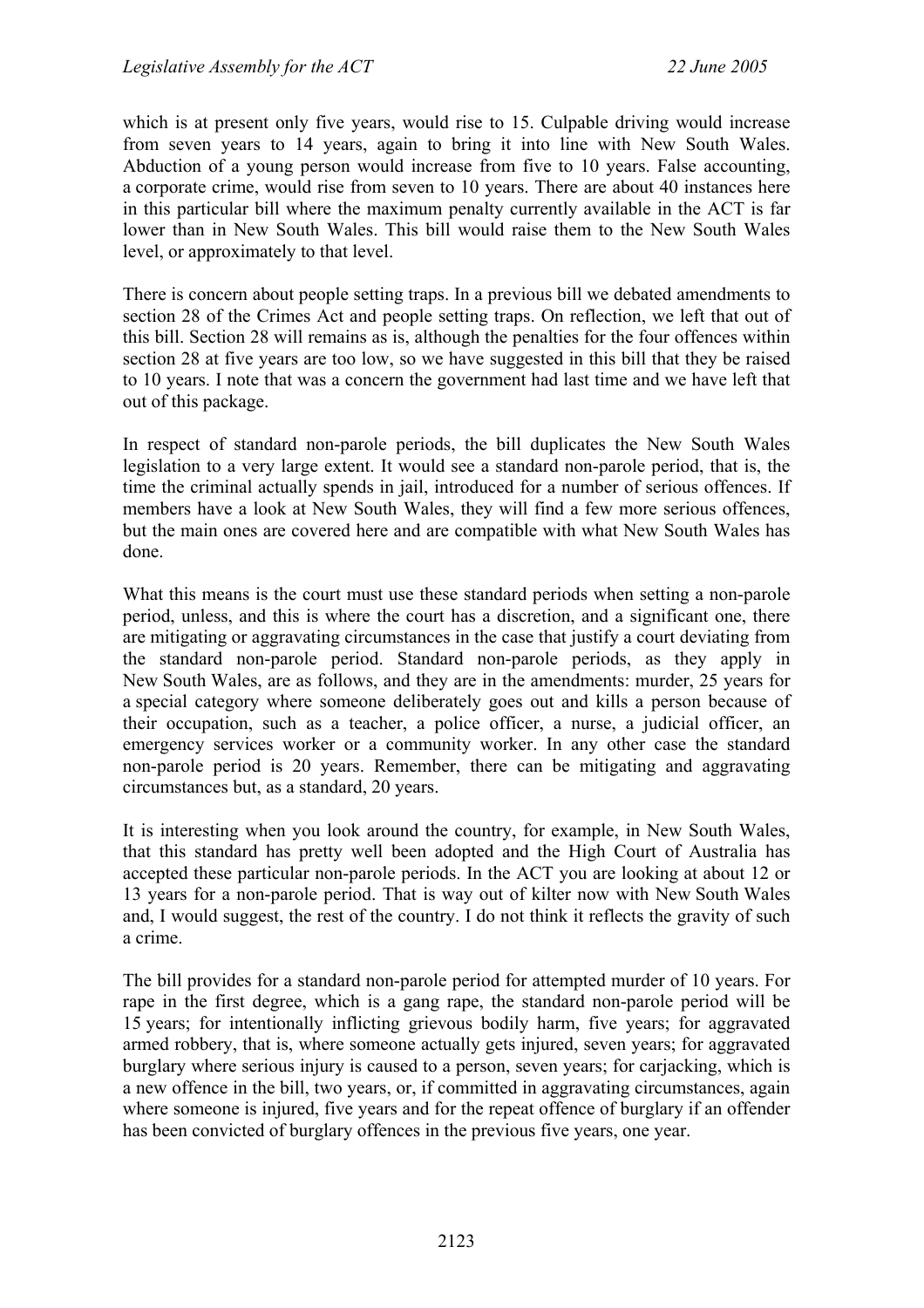There are three categories of supplying significant quantities of very harmful illegal drugs, such as heroin or amphetamines. For supply of more than 50 times a traffickable quantity, 15 years; for supply of at least 30 but less than 50 times a traffickable quantity, 10 years; and for supply of at least 20 but less than 30 times a traffickable quantity, five years. Those recommended standard non-parole periods would very much bring us into line with New South Wales.

For a number of years New South Wales has successfully implemented sentencing guidelines. I think this was probably a Carr government initiative. It could have been the previous Fahey government. Certainly it has come into play under Carr, if not in fact introduced by his government. This bill will enable the ACT Court of Appeal to issue sentencing guidelines and guideline sentences for use by the Supreme Court and the Magistrates Court. The Court of Appeal decides, "This is a typical type of case of this serious matter and we will issue a guideline judgment."

The Attorney-General will also be able to request the Court of Appeal to give a guideline judgment. So if the attorney of the day feels that a particular matter warrants a guideline judgment or that a guideline judgment would be useful to the justice system, he can ask the Court of Appeal. The New South Wales attorney has done so on a number of occasions and the Court of Criminal Appeal has complied. This will enable the Court of Appeal to set out the guidelines to be followed for certain types of crimes and to detail what sorts of penalties should be imposed by lower courts for certain types of crimes. It has worked well in New South Wales and has been well accepted by the community, the judiciary and I think, to a large extent, the legal profession.

There is also a fourth area. The Crimes Act contains some impediments to proper sentencing, which we feel are incompatible with the Discrimination Act and other acts and probably now our Human Rights Act. They are removed, as is the provision that requires the court to consider imprisonment as an absolutely last resort. Not all that long ago, about 18 months ago, Magistrate Madden complained about a particularly nasty stalking case. He indicated that, had he not been constrained by the provision, he would have given the person, I think, 16 months. But he felt constrained. There was one other option. He did not think it would work, but he did it. I then invited the current attorney to amend the law. He initially seemed interested and then did not do so. I think Magistrate Somes has made similar comments in the last couple of years in relation to that particular provision. That is something important. We do not need provisions that actually stymie the courts and are not effectively in the interests of justice.

The amendments include some new offences, for example, carjacking. Again, these offences are lifted very much from the New South Wales situation. Carjacking is an aggravated form of taking someone's car. You might be in your car and a gang of people come up and physically wrench you out of it, beat you up and race off with your car. For carjacking, the maximum penalty will be 10 years or, for aggravated carjacking, which is when the person who has the car is injured, it will be 14 years.

For some time now the Australian Federal Police Association has complained that there are inadequate protections for police officers in the ACT when it comes to being assaulted, stalked or harassed. They feel that the current laws are inadequate. They do not feel that they should be treated like blue punching bags. You may recall a great old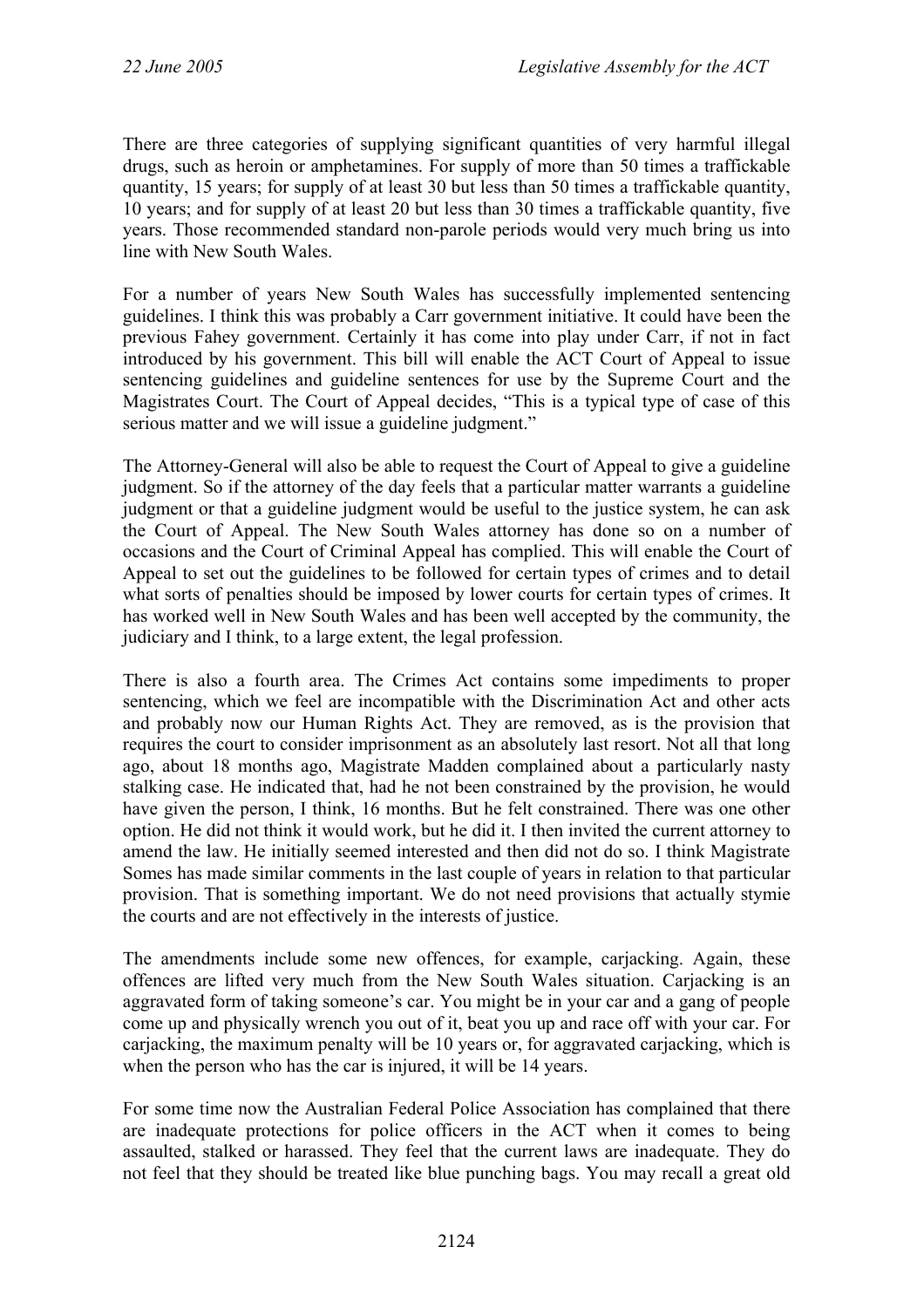magistrate who died not long ago, the late Kevin Dobson, in the '80s often saying; "The police are not here as blue punching bags."

Accordingly, to enable proper protections to be afforded to our police force, there are a number of additional offences: assaulting, stalking and harassing a police officer; obtaining personal information about a police officer and stalking a person associated with a police officer. These additions were requested by the AFPA and were lifted from the New South Wales act. They are sections that the New South Wales police are happy to have. It gives them confidence that they are protected in doing their most important job. It is lacking in the legislation covering members of the AFP, who do an extremely important job for the community and who are deserving of proper protection and recognition from that community.

I present the Sentencing and Corrections Reform Amendment Bill and the amendments to the Crime Sentencing Bill. I recommend that the bills be referred to the Standing Committee on Legal Affairs. I think that may well be a sensible course. I commend the bill and the amendments to the government and the Greens for consideration.

Debate (on motion by **Mr Corbell**) adjourned to the next sitting.

## <span id="page-6-0"></span>**Medicare**

Debate resumed from 4 May 2005, on motion by **Ms Porter**:

That this Assembly:

- (1) recognises the importance to the ACT community of maintaining accessibility to Medicare funded treatments and services based on objective merit rather than subjective value judgements;
- (2) notes the negative implications associated with restricting Medicare subsidisation for In Vitro Fertilisation (IVF) treatments on an arbitrary basis; and
- (3) affirms its commitment to accessible and affordable health services for all ACT residents, including the provision of IVF, at the discretion of the individual, in consultation with their medical practitioner.

**MR SMYTH** (Brindabella—Leader of the Opposition) (10.47): This is the resumption of the debate from 4 May. We got through some of the debate but unfortunately were not able to finish this as we ran out of time. I spoke in this debate on behalf of the opposition and got through most of my speech. I will simply reiterate the three points that Ms Porter puts forward in her motion.

Paragraph (1) states:

recognises the importance to the ACT community of maintaining accessibility to Medicare funded treatments and services based on objective merit rather than subjective value judgments.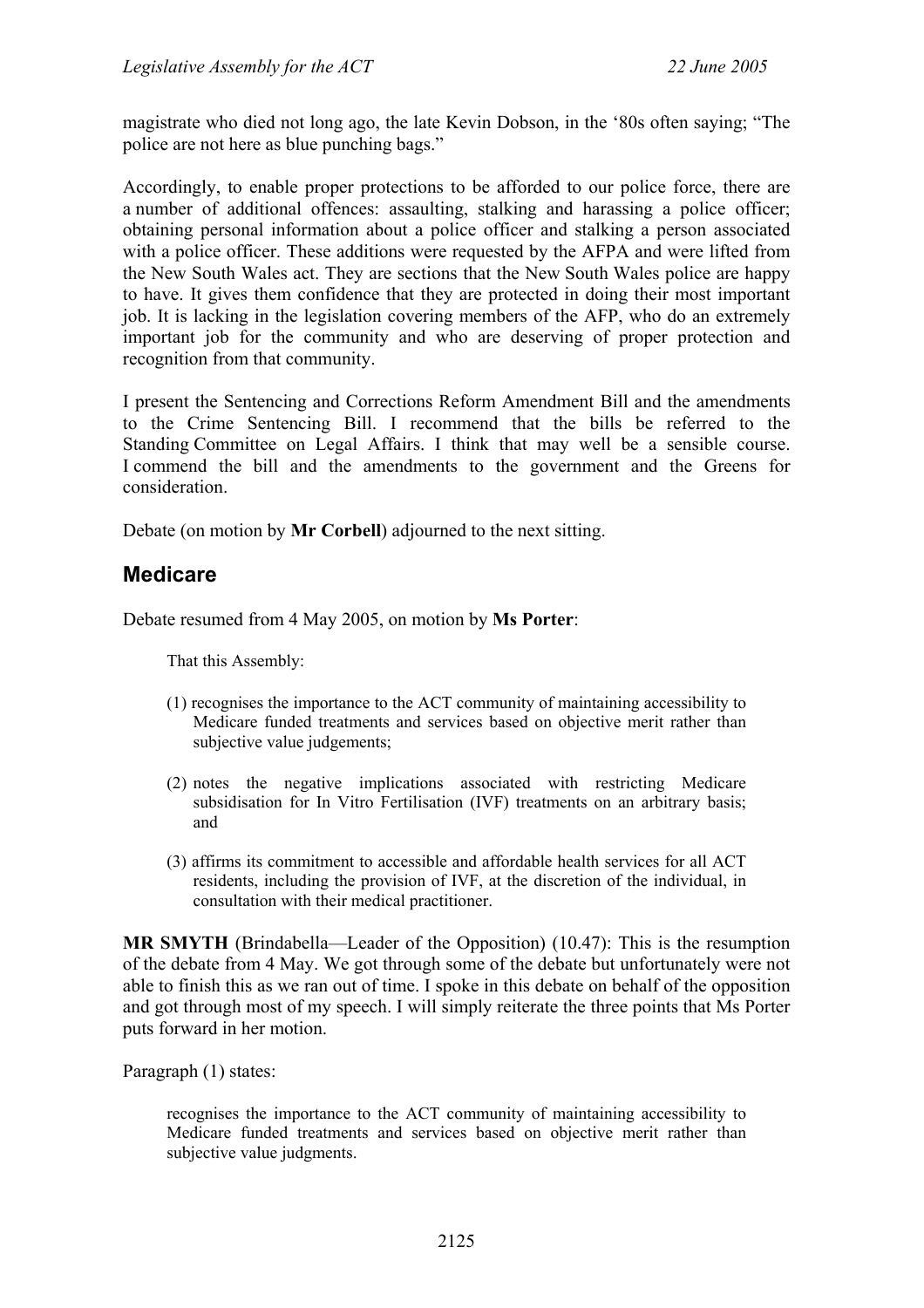We can happily support this. Indeed, as I have already noted, the adoption of the clinical streaming model, which the health minister seems to be working towards, will allow us to ensure that accessibility to public funded treatments and services will be based on objective clinical merit.

Paragraph (2) states:

notes the negative implications associated with restricting Medicare subsidisation for In Vitro Fertilisation (IVF) treatments on an arbitrary basis.

We agree that restricting subsidisations for IVF and ART treatments on an arbitrary basis should be opposed. Restricting them on a clinical basis is another matter. If the evidence shows that there should be some restrictions, then that is something that I think we actually should have the courage to consider. But we do not accept that all treatments are sacrosanct and not subject to an objective and clinical assessment of their effectiveness and value to the patient.

Paragraph (3) states

affirms its commitment to accessible and affordable health services for all ACT residents, including the provision of IVF, at the discretion of the individual, in consultation with their medical practitioner.

The idealist in me would say, of course, that health should be free and everyone should be able to access it to his or her heart's content, la, la, la. Sadly, apart from Mr Quinlan and his accounting techniques, we do not live in la la land. The harsh unpleasant reality is that health costs are rising, and someone has to pay for it. It has to come out of the budget. We pay for health through our taxes, through the Medicare levy and through our own payments. This is an extremely reasonable mix, in our view. If you do not think so, I suggest you go to the USA where a GP consultation will set you back over \$200 and health insurance is roughly 20 per cent of salary. Given that there are these constraints and there are competing priorities, I do not see that access to affordable health services is at any risk.

In summary, the opposition fully supports the public funding of access to IVF and ART. The quantum of how much and how often is a debate that needs to be had, informed by solid clinical data. I hope Ms Porter has had time to actually read Mr Corbell's 2003-04 health annual report, in which he talks at some length about clinical streaming. I will read the important paragraphs again:

The portfolio has begun to move to the clinical streaming of a number of services as part of an increased emphasis on establishing a client-centred health system. Clinical streaming builds on the networking of services, to focus on the provision of services across the care continuum in a number of care settings. Streamed services operate under one management model and cover services from health promotion, early intervention, community health services and outpatient services, through to acute care services.

The partnering of health professionals across a number of settings has provided opportunities to assess the demand and service needs of patients.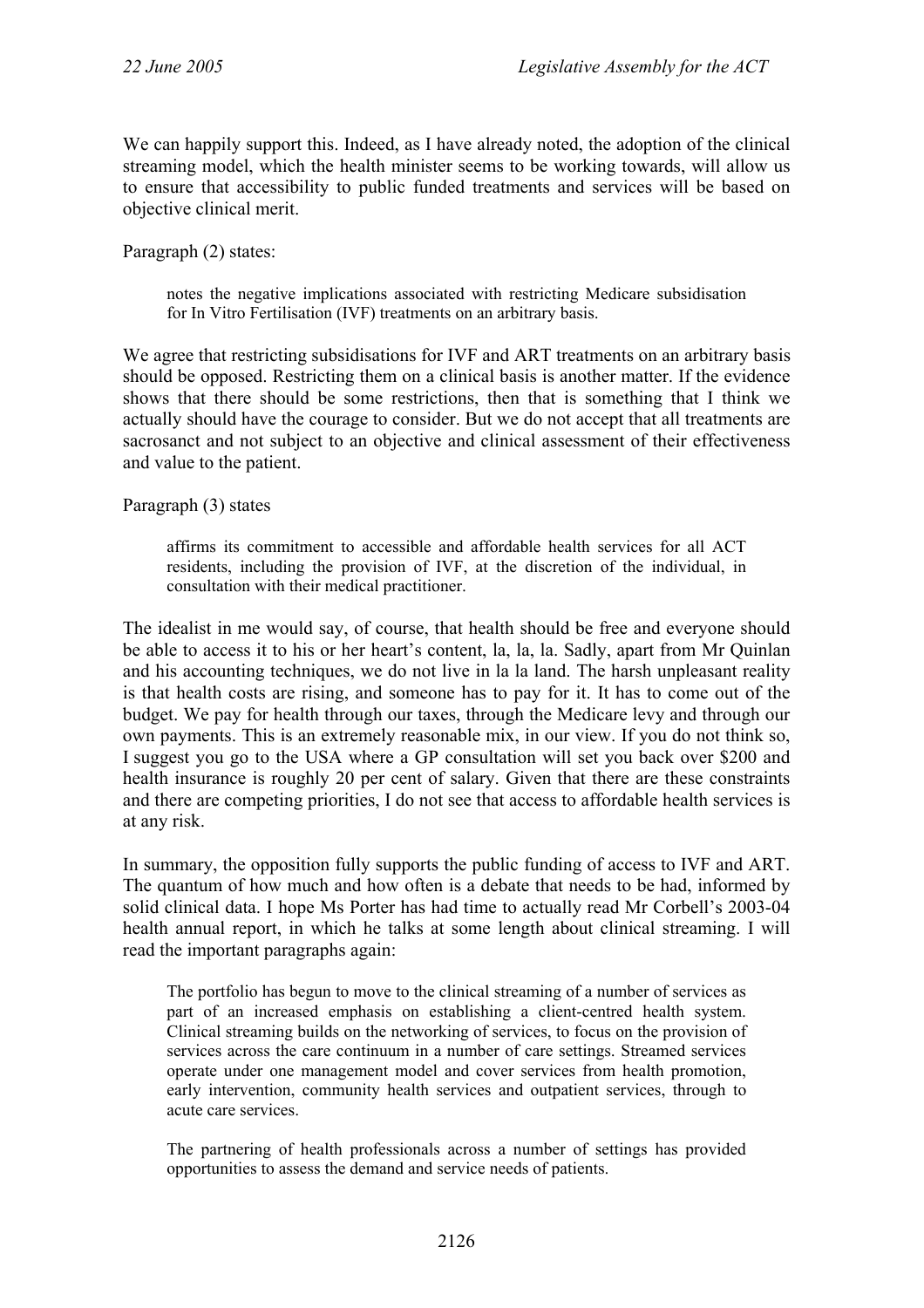Clinical streams allow clinicians and consumers to participate in the planning, development and improvement of services and to assess the best way to use available resources (human, financial and infrastructure) to meet client needs.

I am sure that when Ms Porter replies, she will support what the minister is saying there.

In summary, the opposition fully supports the public funding of access to IVF and ART. As I said, the quantum of how much and how often is a debate that needs to be informed by solid clinical data. We also commend in passing the government's adoption of the clinical streaming data, which will facilitate the kind of clear-headed debate we need to have on how public health services are funded. Given that there is a further debate to be had, the opposition will not be opposing this motion.

**DR FOSKEY** (Molonglo) (10.52): The Greens are highly supportive of the availability of Medicare-funded treatments and services to residents of Canberra and Australia as a whole. We also support the right of women to make choices about their lives, such as whether to bear children and the reproductive process. It is critical that government and society support women through these difficult and life-challenging choices.

I am concerned that the proposed changes to IVF subsidisation will save the Australian government only \$7 million a year yet will have significant impact on the lives of many women from within the ACT who are unable to bear children due to their or their partner's infertility problems. I am also concerned that, once again, we are faced with the dilemma of ACT citizens only being able to access a life-altering medical procedure if they have the finances.

It is certainly true that IVF has been revolutionary, very successful and has provided many couples with fertility problems with an outcome that before they could never have hoped to achieve. We know that around 30 per cent or so of the current generation of young women will not bear children. There are many reasons for this, mostly related to personal lives and issues around relationships, but while the federal government has indicated its concern about the falling birth rate, it is reducing one of the avenues that is open to women and couples who really do want to have children but cannot.

I believe that we should weigh up the advantages of expensive programs to assist fertility against other health needs. At present, while I believe that we can assist families through support for IVF, we should also take care not to present a picture where maternity is seen as necessary for women's fulfilment. We have many children in our society who would benefit from more adult attention and in a caring society it should not be necessary for women and men to biologically produce children to enjoy their company and provide extra adult support. I note in today's *Canberra Times* an article about the shortage of women and families prepared to be foster carers, and often babies are involved. I do believe that we should take the emphasis from needing to reproduce ourselves to reproducing our society, in a sense, through recognising our responsibility to all.

I support Ms Porter's motion. I hope that the Australian government will not go ahead with cuts to Medicare-subsidised IVF procedures. I should say that this speech was written some time ago and I am not sure about its currency. Should this occur, I believe that women in the Liberal Party will have played a great role in convincing those with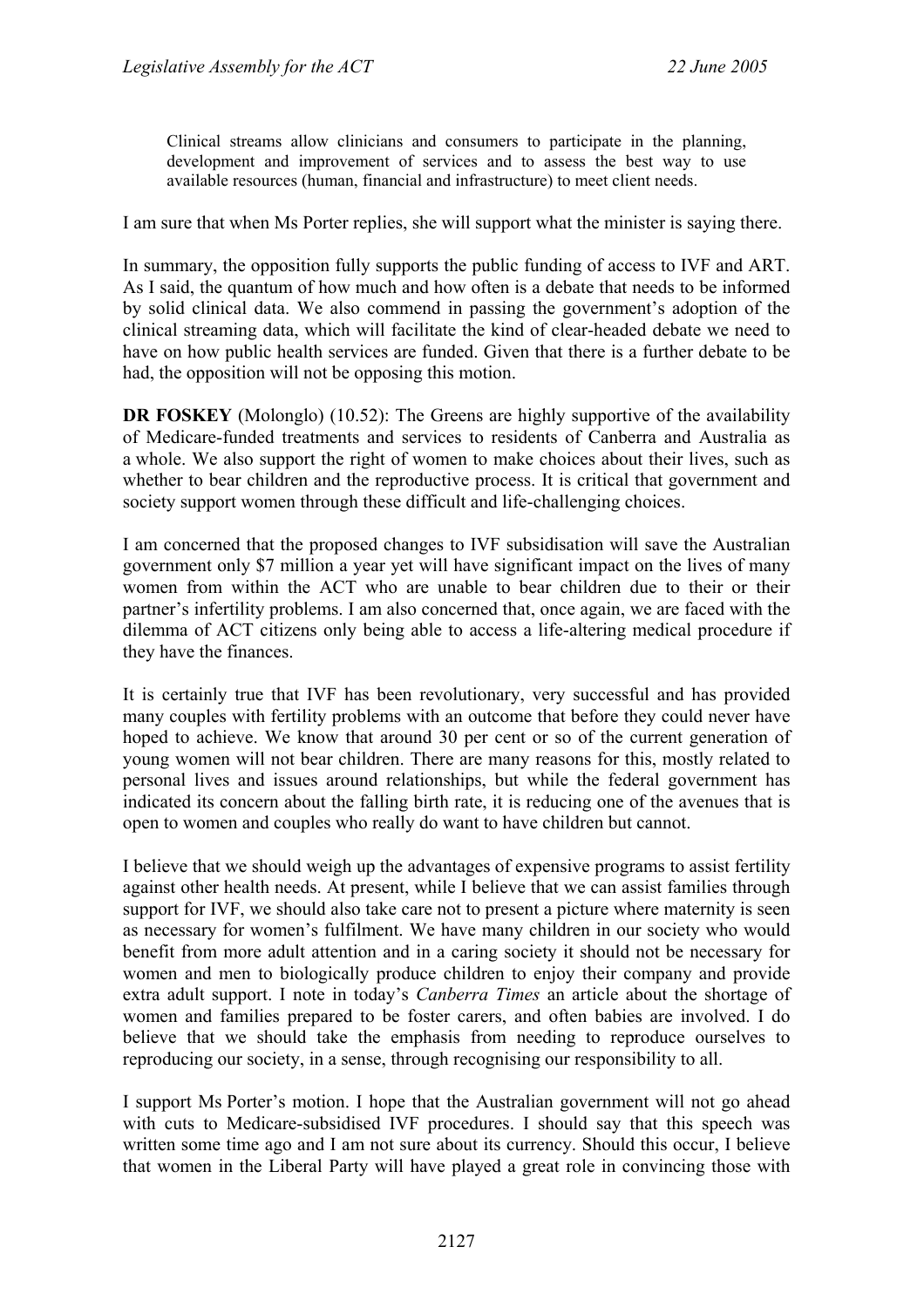more power than they in their party that they cannot go asking Australian women to have more children without funding the means to do so.

**MR CORBELL** (Molonglo—Minister for Health and Minister for Planning) (10.56) I rise to support the motion moved by Ms Porter. It is estimated that there have been about 60,000 children born in Australian to date as a result of in vitro fertilisation procedures. In a 2002 study of assisted reproductive technology in Australia and New Zealand, the National Perinatal Statistics Unit reported that there were 7,577 pregnancies in the 2002 cohort, resulting in 6,816 live births. The same report suggests that babies born as a result of assisted reproductive technology constitute about two per cent of all births in Australia. The ACT Chief Health Officer estimates there are about 150 IVF births in the ACT annually. This represents a significant number of individuals who would not otherwise have been born and who, in addition to bringing joy to their parents, will grow up to contribute in a variety of ways to the Canberra community.

Access to assisted reproductive technology in the ACT is currently provided through two private providers, Sydney IVF (Canberra) and the Canberra Fertility Centre. ACT Health does not provide IVF services directly. However, the department licences and conducts inspections of health care facilities, including assisted reproductive technology clinics, under the Public Health Act 1997. Equally there are no ACT legislative restrictions on access to ART, unlike the Victorian Infertility Treatment Act, which restricts access to married women and women in heterosexual de facto relationships.

Certain procedures in relation to IVF are currently rebatable through Medicare and some through private health insurance funds. Prior to November 2000 Medicare would only cover the cost of the first six IVF cycles. Currently, though, there is no limitation on the number of cycles. For people without private health insurance, the out of pocket costs, after any applicable Medicare rebates, would be approximately \$1,950 to \$2,050 per cycle, depending on some of the procedures involved. Variations to treatments, such as intracytoplasmic single sperm injection, embryo freezing and embryo storage all incur additional fees. Currently the costs of some assisted reproductive technology procedures can be included in the MedicarePlus safety net.

People do not embark on ART therapies lightly. In addition to significant costs, which are currently more affordable through Medicare and, in some cases, private health insurance, the procedures themselves are often uncomfortable and difficult. There is also a very real emotional burden, supported by counselling services of assisted reproductive technology providers, in completing the various treatment cycles, sometimes without success.

Australia's birth rates, on top of that, have been declining and national fertility rates are continuing to fall. A range of commonwealth government policies and initiatives has been introduced to address Australia's birth rate. Leading up to the federal budget there were, however, very concerning reports that the commonwealth government was considering changes to the funding of IVF services, and I know that is what prompted Ms Porter initially to move this motion.

Those changes would have limited the number of IVF cycles that receive Medicare benefits to three per year for women aged less than 42 or to just three cycles in total for women over the age of 42. Patients would then have been responsible for all costs after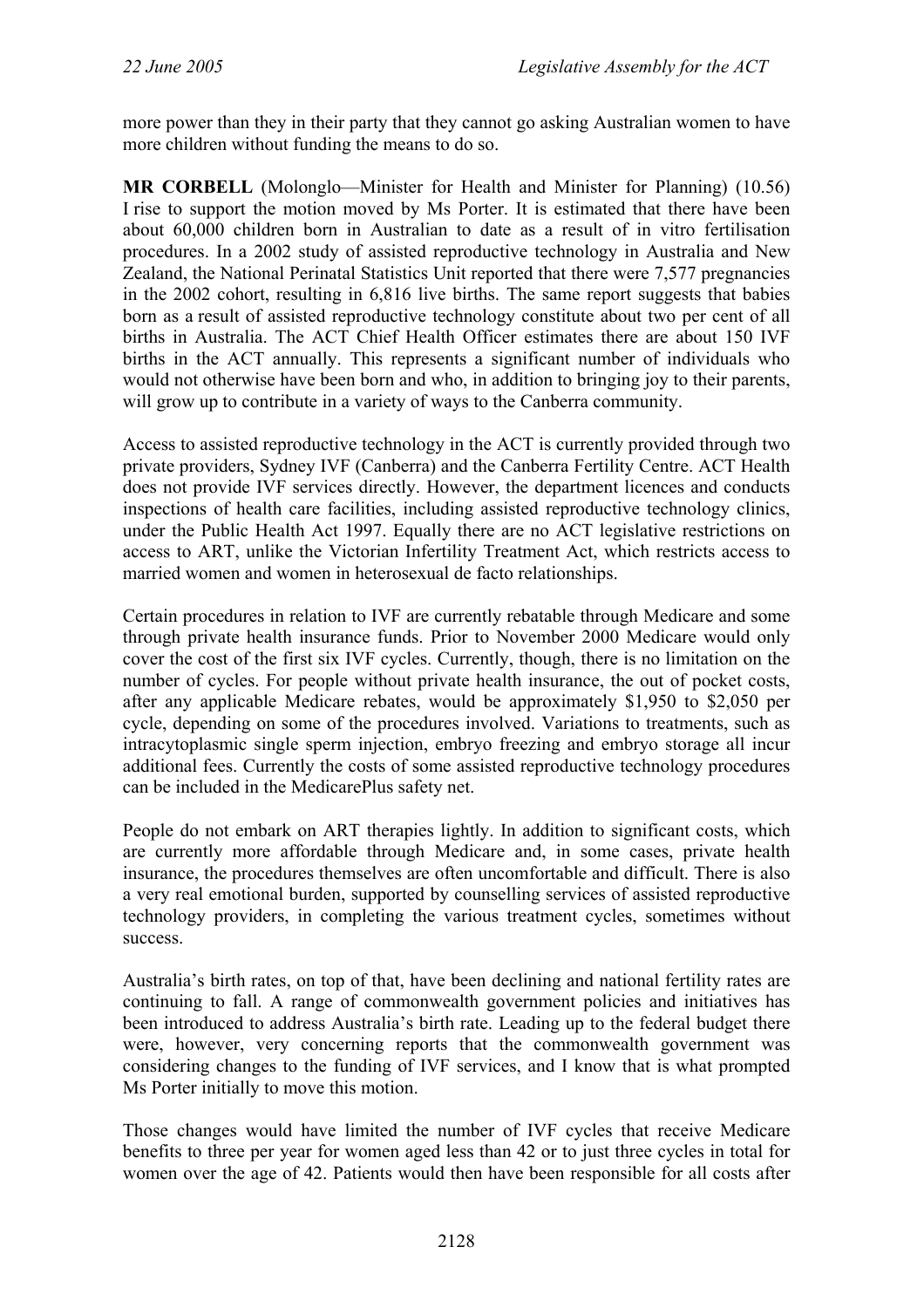that. It is fortunate that in the final event no budgetary measures were announced by the commonwealth in relation to restricting access to IVF.

On 10 May, however, the commonwealth Minister for Health and Ageing, Mr Abbott, announced a clinical review of IVF stating that, "The government considers that it is now timely to review the costs and benefits of assisted reproductive technologies for the purposes of public funding under Medicare." The terms of reference for the review and the members of the review panel are yet to be confirmed. Regardless, it is important to know that infertility is regarded as a medical condition, which can be effectively treated by assisted reproductive technology clinical interventions, such as IVF. Any restrictions on access to IVF that cannot be justified on clinical grounds would be discriminatory, and indeed contradictory.

On the one hand, the commonwealth government supports couples having children with the so-called baby bonus. On the other hand, the commonwealth has considered restrictions on affordable access for people who need medical assistance in conceiving, and this was highlighted during the most recent commonwealth budget deliberations.

It is the government's view that any amendments to current Medicare arrangements should only be made on the basis of clinical effectiveness, and hopefully this will be identified by the independent review announced by Minister Abbott. The ACT government remains committed to the recognition of an individual's right to control his or her own body in relation to its reproductive capacity. These are essentially private matters between an individual and his or her physician.

As we have seen in recent comments by the commonwealth Minister for Health and Ageing relating to the termination of pregnancy, this is not the first time in recent months that political ideology threatens to intrude on the rightful choices of individuals in relation to their reproductive health. This motion is an important one because it reaffirms a commitment to accessible and affordable health services, including assisted reproductive technology, and it does so recognising that such matters should be considered in terms of their clinical effectiveness and efficacy and also the importance of an individual's right to be able to choose. I commend the motion to the Assembly.

**MS PORTER** (Ginninderra) (11.02), in reply: It seems a long time since we began this debate. I realise that it is because the all-consuming estimates proceedings intervened. I thank Dr Foskey and Mr Corbell for their contributions to the debate. I suppose I should not have expected those opposite to treat this debate as seriously as others, given their behaviour during the estimates proceedings, or some of them I should say.

Mr Smyth, in his role as the leader of those across the room, led the way by attempting to make some political mileage instead of engaging in substantive debate on the motion, although I note that he does say that the debate needs to be had. Unlike the federal government, which did not seriously consider women's reproductive health when they crafted their proposal, Mr Corbell and Dr Foskey obviously do take the whole subject of reproductive health for women very seriously.

Mr Abbott and his friends on the hill were not attempting to formulate ways to improve the efficiency of IVF and ART funding arrangements in the lead-up to the federal budget. They were proposing to make an arbitrary decision based on politics, rather than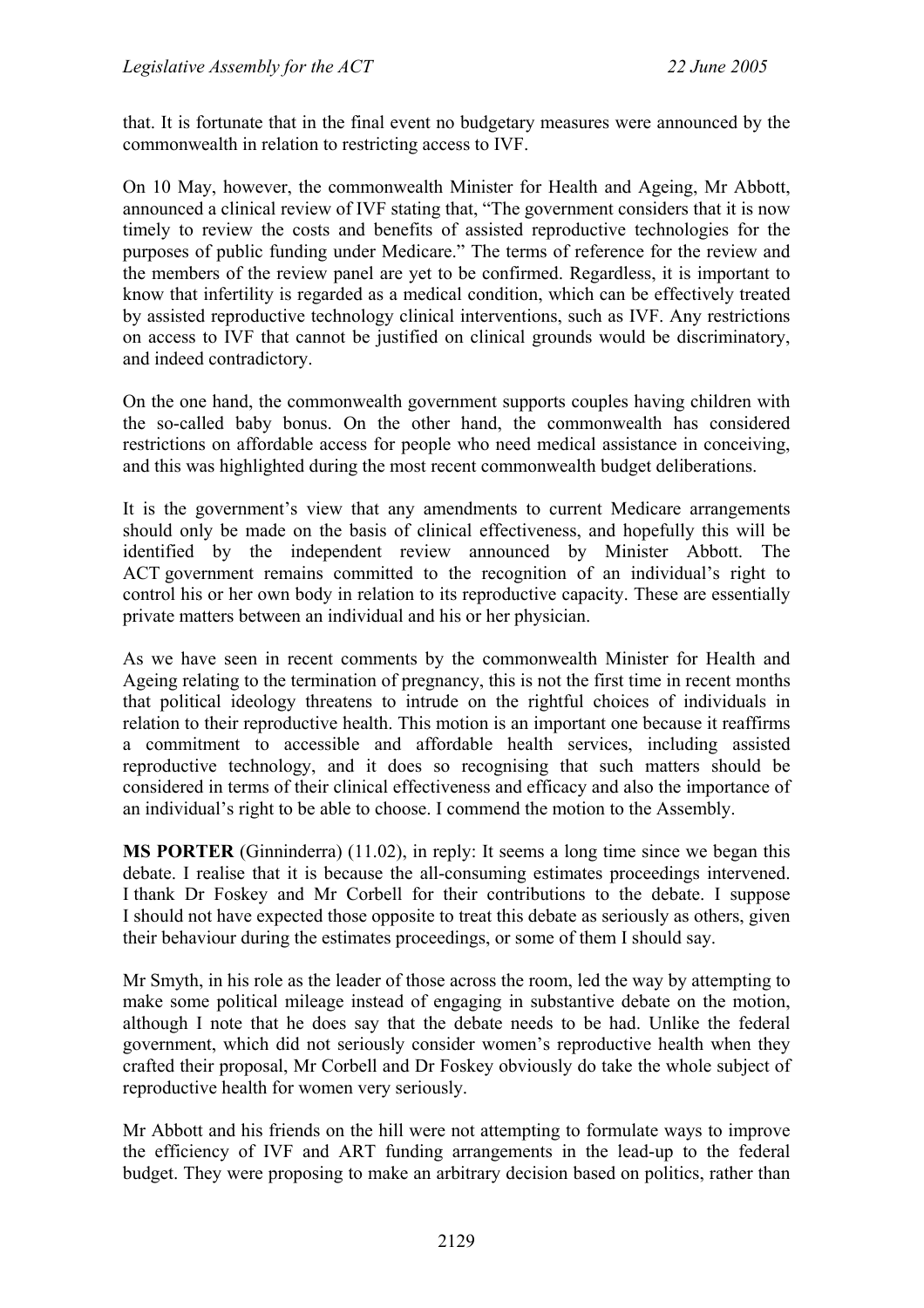medical fact. This practice is utterly deplorable. I am glad that an element of common sense prevailed and that, as Mr Corbell just said, the proposal was instead sent to an expert committee.

As I said, a lot has happened since this topic was last debated in this place. I am very pleased to say that the federal government has provisionally backed down on the changes to funding of IVF and ART procedures. Instead they have deferred this investigation of funding to an expert committee. Obviously some saner heads prevailed and hopefully those same people will insist on a backdown on a number of the federal government's regressive proposals while Mr Howard implements his plans to take us back to the 50s or is it the Dark Ages? I sincerely hope that this expert committee, and I note the word "expert", thoroughly investigates the social and emotional as well as the medical consequences of their subject matter and that a sensible conclusion will be reached based on their expert opinion.

Medicare, upon its inception, had a noble purpose—to provide equitable and efficient access to medical services. Unfortunately the scaling back of its activities through politically motivated moves like the deceptive scrapping of the Medicare safety net has meant that the system has lost much of its impetus. I sincerely hope that the findings of this expert committee indicate that we need a more compassionate approach to health care from our federal government, an approach which I concede must be based on objective merit in both a financial and clinical sense, but one which nonetheless is driven by community need, not political motivation.

I am sure Mr Smyth will join me in this ideal by voting for this motion. I commend the federal shadow minister for health, Ms Julia Gillard, as well as the AMA for the pressure they put on the federal government. As with an increasing proportion of government legislation, the federal Liberal Party was left in the cold without any allies. Thank goodness that this time they came to their senses and listened to the mounting opposition. We can only hope they take the same approach to the ever-increasing pile of unfair legislation emanating from the federal parliament.

I note that Mr Smyth used his response to this motion to make a political point on the medical funding model, which within the ACT health system would provide an efficient and effective way to allocate resources. Mr Smyth, you must understand that this model is based on clinical streaming and is client focused, not political streaming, which is politically focused. I am pleased that Mr Smyth has consistently stated his support for the principles advocated in the motion. I look forward to this motion being passed with his support. I therefore commend the motion to the Assembly.

Motion agreed to.

## <span id="page-11-0"></span>**Funding for the non-government sector**

### **DR FOSKEY** (Molonglo) (11.07): I move:

That this Assembly:

(1) recognises the invaluable contribution to public policy development by the non-government sector in the ACT;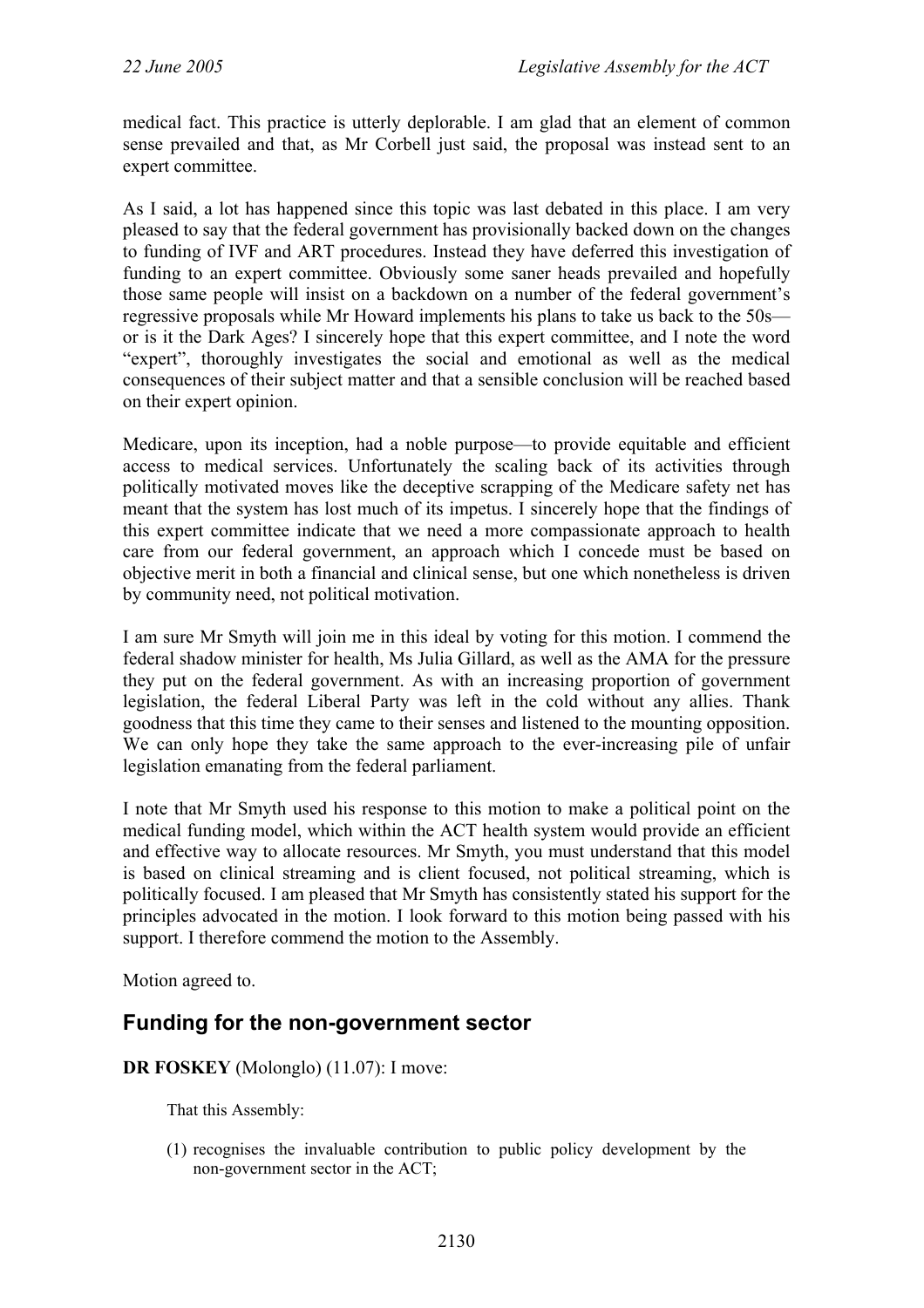- (2) condemns the Federal Government for its recent decision to end funding of the policy advocacy and policy work of peak environment groups around Australia, including the Conservation Council of the South East Region and Canberra; and
- (3) affirms its support for the public funding of peak non-government advocacy and policy organisations.

In 1998 the federal government defunded the Australian Youth Policy and Action Coalition, known as AYPAC. It was judged to be too provocative and argumentative, speaking too strongly from the perspective of its constituent groups and not reflecting more broadly the perceived interests of young people. It was replaced by an advisory council of young people selected by the government, who have done their best to take it up to the federal government nonetheless. However, those annoying voices of young people with different ideas were silenced. The point here is that the loss of AYPAC significantly disabled the youth sector's capacity to raise issues facing young people, particularly marginalised young people, and the community organisations that work with them.

While public policy is, in the end, controlled by government—and by some governments more tightly than others—it is through direct advocacy and negotiation on the one hand and through public debate and discussion on the other that people affected by policy can seek to influence it. In that process they raise awareness of important issues and contest popular presumptions that are unfounded or unhelpful. Indeed, they engage in public formulation and negotiation of values and priorities. This maelstrom of ideas is our civil society.

That same process, if perhaps a little less obviously, is now being extended to the broad environment movement. Conservation councils across Australia are the peak policy, advocacy and communication bodies for the myriad of environment and nature conservation groups that have sprung up out of people's care for and involvement in the environment they live in, ranging from friends of grasslands and ornithologists to national parks associations, catchment groups, conservation foundations and solar energy societies. Many government departments benefit from their expertise and their links with grassroots voters.

I went to the Institute of Public Affairs website and downloaded the report to the Prime Minister's Community Business Partnership that was prepared last year by Gary Johns and John Roskam, whose writings I have been following with interest for three or four years as they have struggled with what they call the governance of NGOs. I believe that this protocol has had a great deal of influence on government policy. It is interesting that this influence is being wielded by another NGO, but of course one that is funded with money from business rather than perhaps the government, although no doubt it was paid by the government to do this consultancy.

The report indicates that, from its analysis of government departments, it was able to ascertain five reasons why departments have relationships with NGOs. These are: to provide policy expertise, to deliver programs, to provide practical expertise, to allow for information dissemination, and to allow for transparency. The Department of Agriculture, Fisheries and Forestry went into some detail about the usefulness of consultation with its stakeholders and associated NGOs. Their report reads: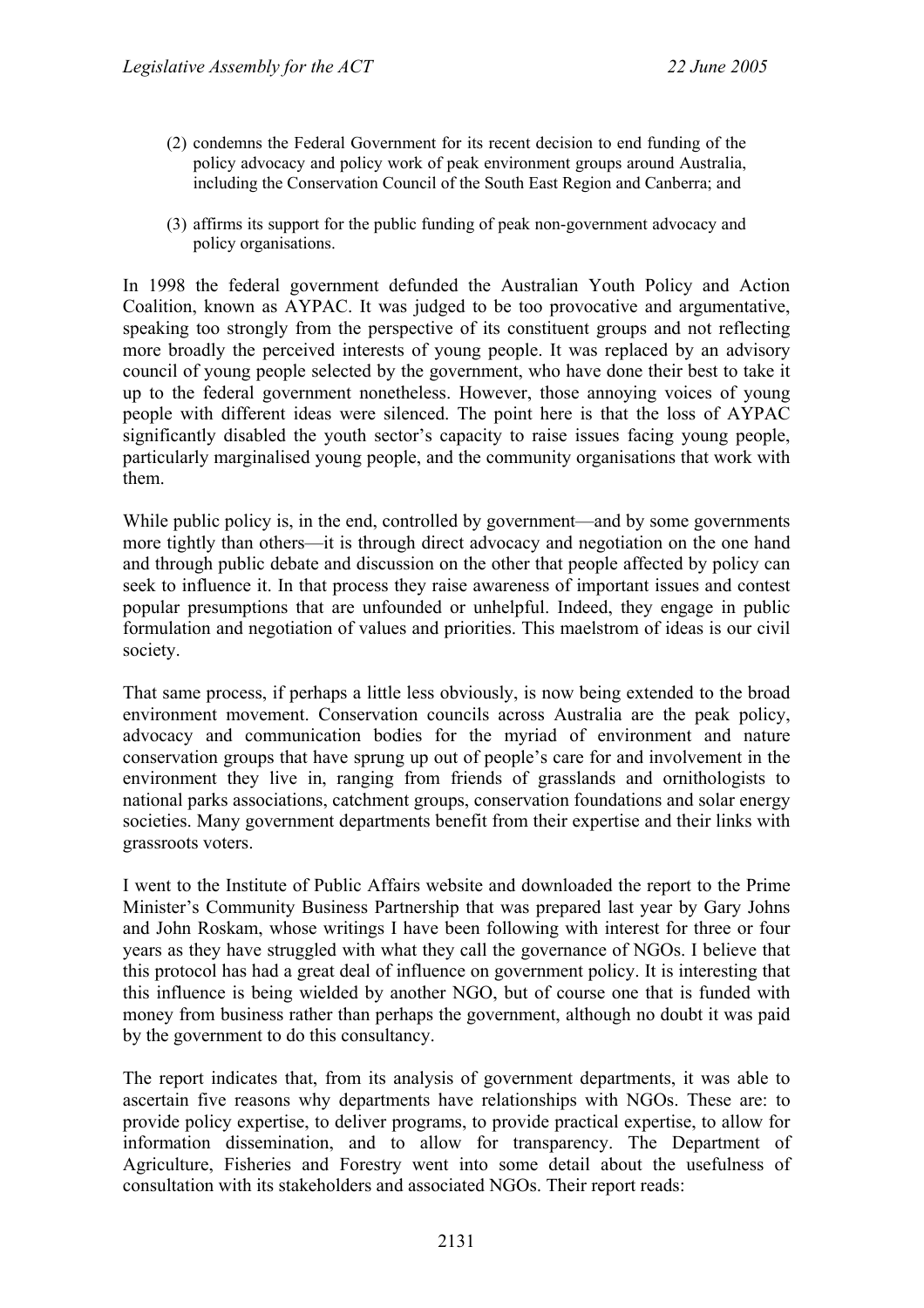The main reason for consulting is to get feedback from our clients about our policies, programs and services. The benefits of consultation usually far outweigh the effort involved. Consultation builds trust between the Department and its clients and ensures a better policy or program fit.

Again, I quote from the Johns and Roskam report. It says that we must remember that the ability of NGOs to participate in the policy process is not only provided for in departments' outcome measures, but that in a number of cases it is enshrined in legislation. The Environment Protection and Biodiversity Conservation Act requires the minister to take into account comments from "any person" in specific circumstances.

NGOs also have a specific right contained in the legislation to challenge a decision under the act. NGOs are bodies valued by government departments for their information and expertise. They are significantly more than the sum of their parts, so their capacity to contribute to setting national priorities is substantial. However, the government has decided to pull back from funding the councils to do any of this work, and that is despite the value that its own departments see in consultation with those same bodies.

Liberal senator Garry Humphries stated on ABC radio recently that, "What the government is doing federally is to say that our business is to fund environment activities and heritage activities through this grant program. We are not actually about maintaining organisations to make policy, or to engage in advocacy activities." You will note that this is in direct contrast to the department's own assessments of their dealings with NGOs.

Mr Humphries went on to argue that, "You raise awareness best by actually getting out there and doing things in the environment, not by talking about it, but by actually planting trees, and by getting people to roll up their sleeves and get their hands dirty. That's the real awareness raising exercise you need to engage in." That is a smooth but facile interpretation of the invaluable advocacy and policy work that the Conservation Council of the South East Region and Canberra has been doing for a number of years. We have Greening Australia, in fact, that does this work in this territory and, I must say, does it very well. I should say that if the conservation council were to intrude on this territory it may not be well favoured.

Specifically, general funding has allowed the Conservation Council of the South East Region and Canberra to provide meeting spaces, photocopying and other support for member organisations, and updated information to members and the wider community through newsletters and websites. It has coordinated numerous policy submissions to government, drawing on the extraordinary expertise embedded in the myriad community and scientific groups that belong to the council. It has run numerous awareness raising programs and has a history of substantial policy research and development. These are the activities the federal government does not wish to support.

There is a deeper issue of democracy at stake here. Good government is guided by the people out there doing the work. For the environment, that includes all the many nature and conservation groups throughout our community. For social services, that includes the countless organisations working in the areas of health, housing, welfare and participation. Peak bodies such as the Conservation Council of the South East Region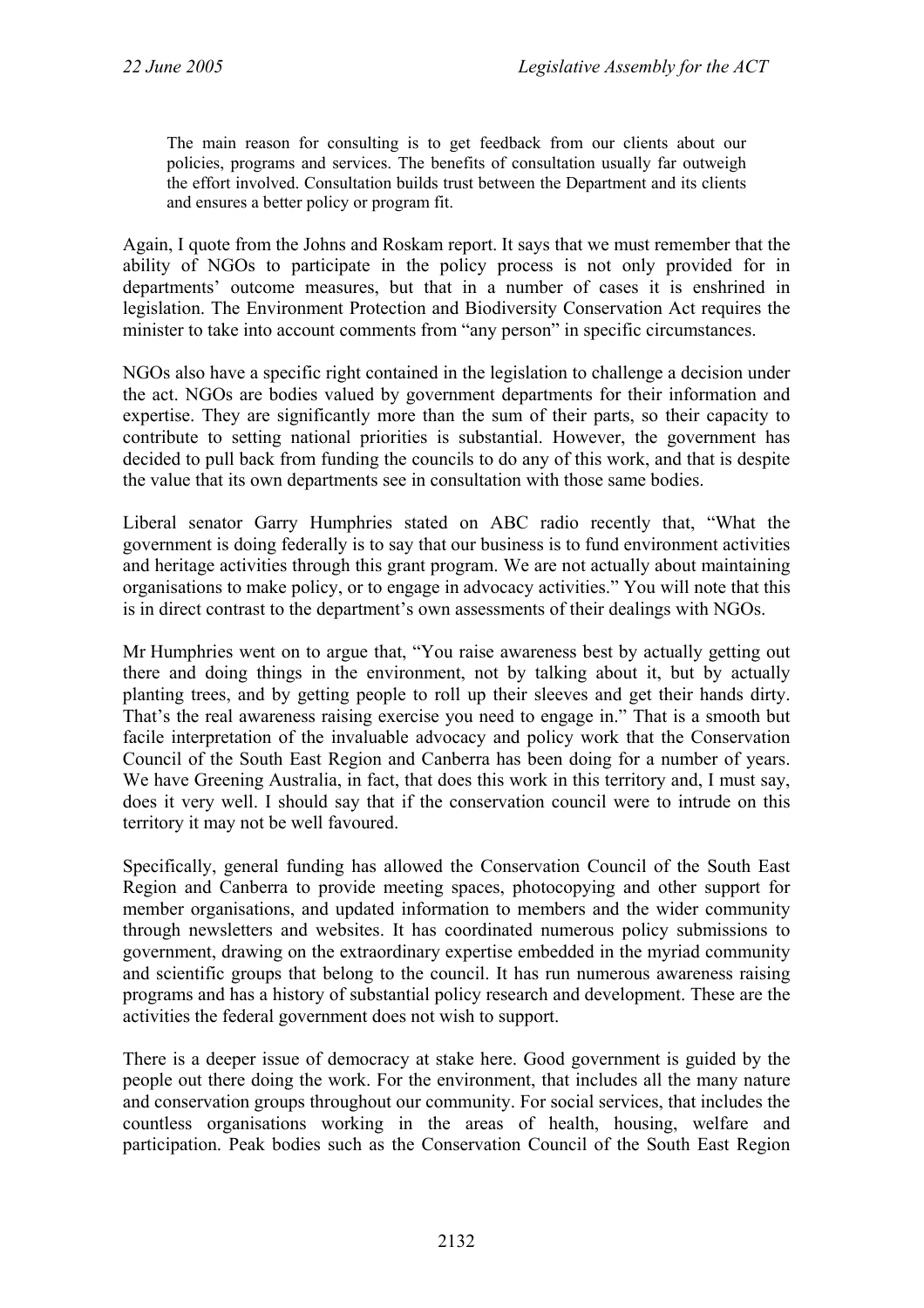and Canberra play an invaluable role in advocating for the groups they represent in bringing the range of needs and ideas together to develop and promote good policy.

There is no doubt that the advocacy and policy advice from peak organisations can be very annoying to government. It seems very clear that the federal government, despite its extraordinary strength, has a very thin skin. If it took its job seriously as providing leadership and direction for this country, rather than seeing its purpose as simply one of holding on to power whatever the consequences, then it would understand that the annoying nature of peak bodies is vital to its work, and it would fund those organisations to increase the government's own effectiveness through taking notice of effective and informed organisations through their advocacy and advice.

Gary Johns, whom I mentioned earlier on, from the Institute of Public Affairs, and a key author of this government's strategy to limit the role and effectiveness of the non-government sector—and a former Labor politician, I might add—argues that there is no longer a problem in voicing opinion in this democracy. That is less and less our view, and the view of people working in the sector.

In a paper for the Australian National University democratic audit of Australia, Bronwyn Dalton and Mark Lyons recently highlighted that a flourishing non-government organisation sector is a key indicator of a flourishing democracy. NGOs play a major role in achieving the democratic values of participation, representation and deliberation, and promoting government responsiveness. NGO advocacy is an important contribution to making public debate and policy development more inclusive. NGOs provide their members with both skills and opportunities for democratic participation. Furthermore, they provide a training ground for politicians of the future.

The capacity of each NGO to contribute effectively to democracy relies on many factors including the size, income and status of its constituency, the appropriateness of its strategies and the openness and inclusiveness of its internal governance. The research undertaken by Dalton and Lyons looked at the internal processes of NGOs to examine the level of democracy and genuine representativeness. This research found that, despite diverse governance arrangements, overall the organisations have positive effects for the political system and society.

Criticism by conservative commentators questioning the legitimacy of non-government organisations' influence on public policy is, in fact, unfounded. Indeed, I must say that NGOs have put a lot of work into improving their governance over recent years. Simply because these sorts of criticisms and funding reductions by governments are not peculiar to Australia alone, NGOs have realised that they must increase their accountability and their transparency overall in order to satisfy the people who donate to them, and to ensure that their voices with governments are strong. Of course, we should not forget that organised industry, which is itself an NGO, is in a very strong position to promote its interests. It has the money, and the ear of government.

The commercial media in this country is concentrated and essentially compliant. The role of media has shifted away from holding people in power accountable and moved much closer to the entertainment end of the spectrum. That is understandable, given the interests of much of the population, but it means that the role of peak advocacy groups; the non-government organisations, which are closest to the ground, and which are often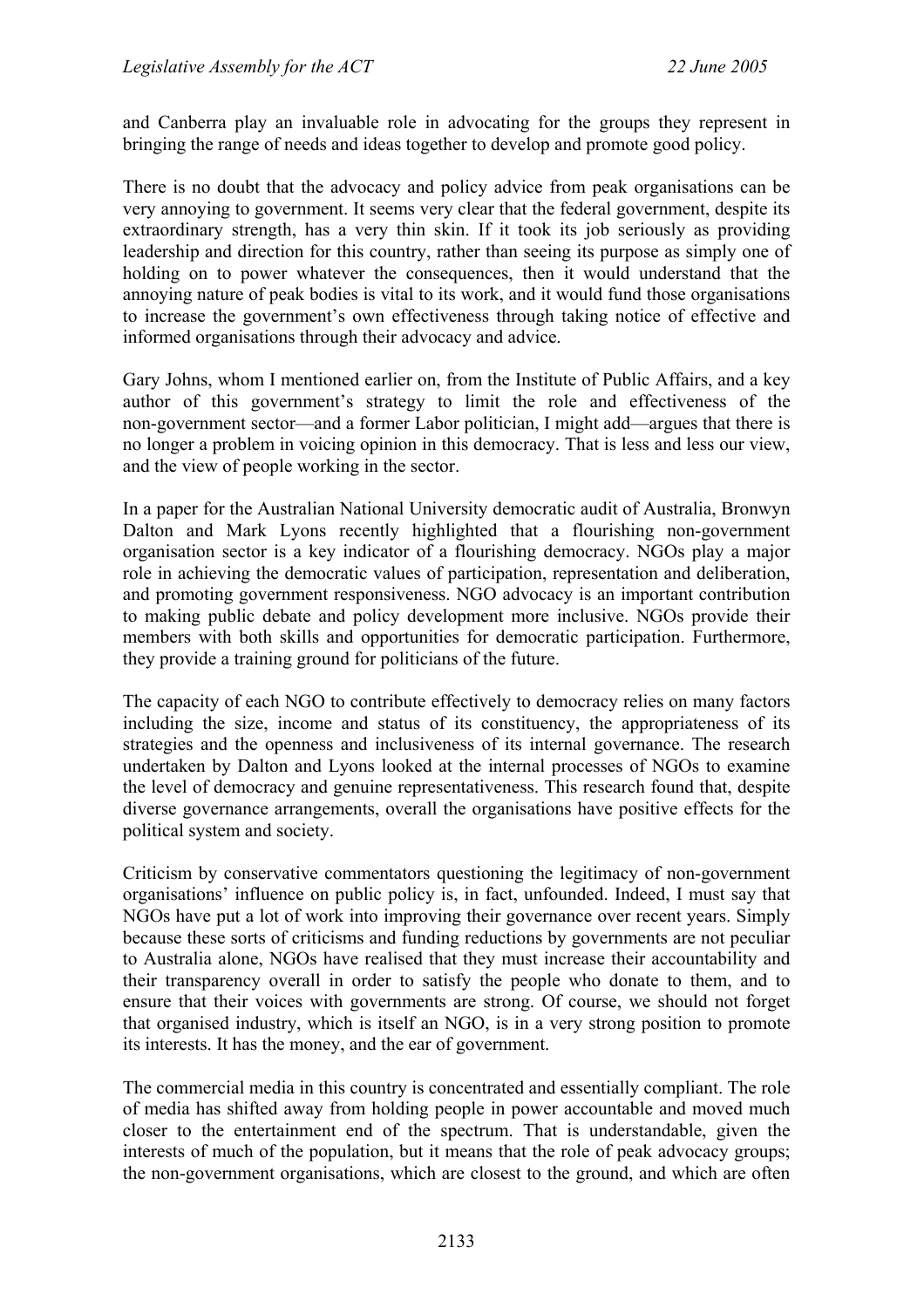the only voice for the most marginalised people and for our environment—because do remember that our environment is unable to be its own advocate; it relies on human voices to speak for it—is more, not less, important.

Civil society is the only forum we have left for dialogue in dissent. The peak organisations, such as the Conservation Council of the South East Region and Canberra, must be in a position to contribute to and contest the analysis and policy decisions on environment. Indeed the future of our environment, and ultimately ourselves, depends upon those voices remaining strong.

**MS GALLAGHER** (Molonglo—Minister for Education and Training, Minister for Children, Youth and Family Support, Minister for Women and Minister for Industrial Relations) (11.21): The government is happy to support Dr Foskey's motion. In relation to the environment, this government is absolutely committed to supporting crucial policy debates that need to occur. This government's record on the environment and the commitments we have made are up in lights for everyone to see. Respecting and protecting the environment are key priorities. The ACT community is more concerned about environmental issues than anywhere in Australia. Our use of environmentally friendly products is higher and we have dramatically increased the amount of what we recycle. The response by Canberrans to the current drought and water restrictions has shown that the ACT is very receptive to measures to improve the sustainable use of resources.

This government's environmental policy objectives are very ambitious and require the support of the community. In particular, the government is committed to increasing community awareness of the size and impact of the ecological footprint made up by the Canberra urban environment; undertaking research to better understand possible risks for the ACT resulting in climate change; continuing to reduce the amount of waste generated and promoting recycling; protecting our threatened species and ecological community, ensuring that key biodiversity assets are identified, protected and managed through the preparation of conservation strategies; developing and implementing measures to increase the water and energy efficiency of residential and commercial buildings; and finalising the water resources strategy.

In order to progress this ambitious agenda the government needs help and input from the community and from key community groups, including those with peak responsibilities, to help protect the environment. The role of the Conservation Council of the South East Region and Canberra is absolutely critical in helping to deliver this policy agenda. The problem is that the commonwealth government does not share this view and does not want to hear any other views on the environment, other than its own. That is why they have cut funding to the conservation council and other groups like them across Australia who provide support and advocacy on environmental issues.

The conservation council is Canberra's peak non-government environment organisation. As an umbrella organisation the council represents the interests of nearly 40 community and conservation organisations in the ACT and Australian capital region, as well as the broader environmental interests of all citizens of the ACT. The council's mission is to achieve the highest quality environment for Canberra and the surrounding region.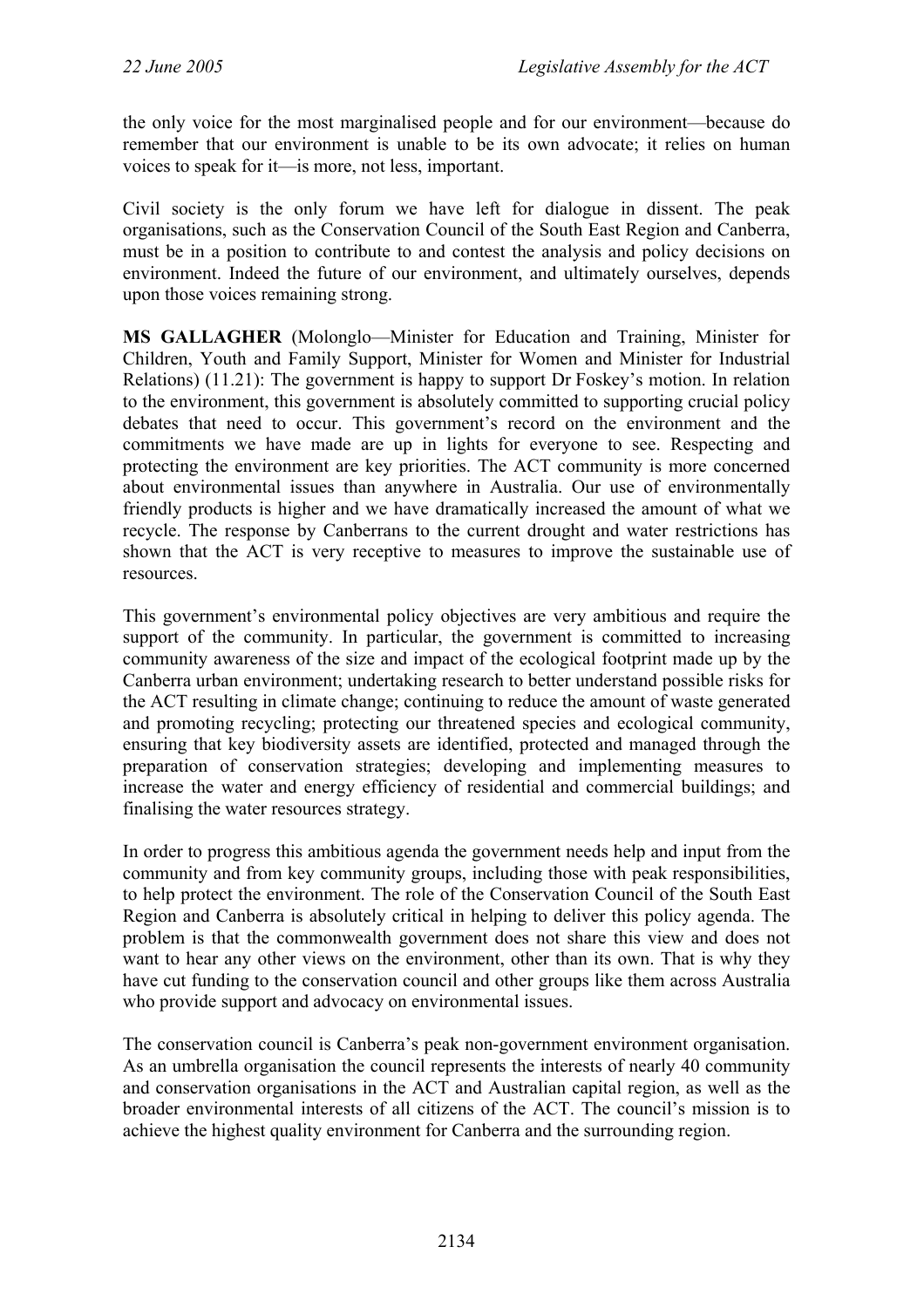The conservation council provides independent policy development and advocacy on all issues relating to the natural and built environment in the ACT. It is also a key communication link between the community and all levels of government on environmental matters. The conservation council plays a key role in encouraging, coordinating and supporting community participation in ACT environmental issues, as well as facilitating public education and sharing of the information on local, regional, national and global environmental issues. The conservation council has received "grants to volunteer, environment and heritage organisations" funding from the commonwealth, in the order of \$25,000 per year over recent years, to support salary and administration costs. It was the only ACT organisation to receive funding from such a grants program.

As a result of the changes to the eligibility criteria, the conservation council will not be eligible for future funding. The new criteria require eligible groups to be directly involved in on-the-ground environmental work. This is a matter of particular concern to the council, as their funding base is significantly reduced. The Chief Minister, in his capacity as the Minister for the Environment, made representations to the commonwealth government Minister for the Environment and Heritage, Senator Ian Campbell, prior to the grants being announced, citing the valuable awareness raising and advocacy role of the council. Minister Campbell responded, affirming the Australian government's position that funding would only be provided to groups that did on-the-ground work.

In the 2004-05 financial year the conservation council received \$96,862 in funding from the ACT government to support salary and administration costs. Their current contract ends on 30 June 2005. A new three-year contract to 30 June 2008 is currently being negotiated, and it is proposed that the same level of funding be provided in 2005-06. The services the council is required to provide include systemic advocacy; representation to government; broad-based consultation, research, analysis and information; and environmental policy development.

The council ensures that broad consultation with ACT environment groups occurs, that environment groups are well informed and have their interests represented, and that key issues affecting the ACT's environment are raised with relevant decision makers. All these areas are well covered by the council and, as I have stated, are critical to helping the government engage with the community on its environmental policy and broader sustainability agenda. The council has hosted a variety of forums on these issues and prepared submissions to government and others on an array of issues. In addition, the council has worked with Environment ACT to convene a series of community environment forums on topics such as water and community capacity, building and bushfire recovery.

The commonwealth government needs to pay its way on the issue of public advocacy work undertaken by peak environmental groups. Its record on environmental issues is deplorable. The decision not to fund any group that does not directly provide services is a case in point. The decision by the commonwealth to basically cost-shift to the other states and territories is disgraceful when we are already more than paying our way.

In the ACT we value our peak community groups and they have not received any funding cutbacks, despite a very tight and responsible level of fiscal management that is being applied by this government in the delivery of the 2005-06 budget. In fact, as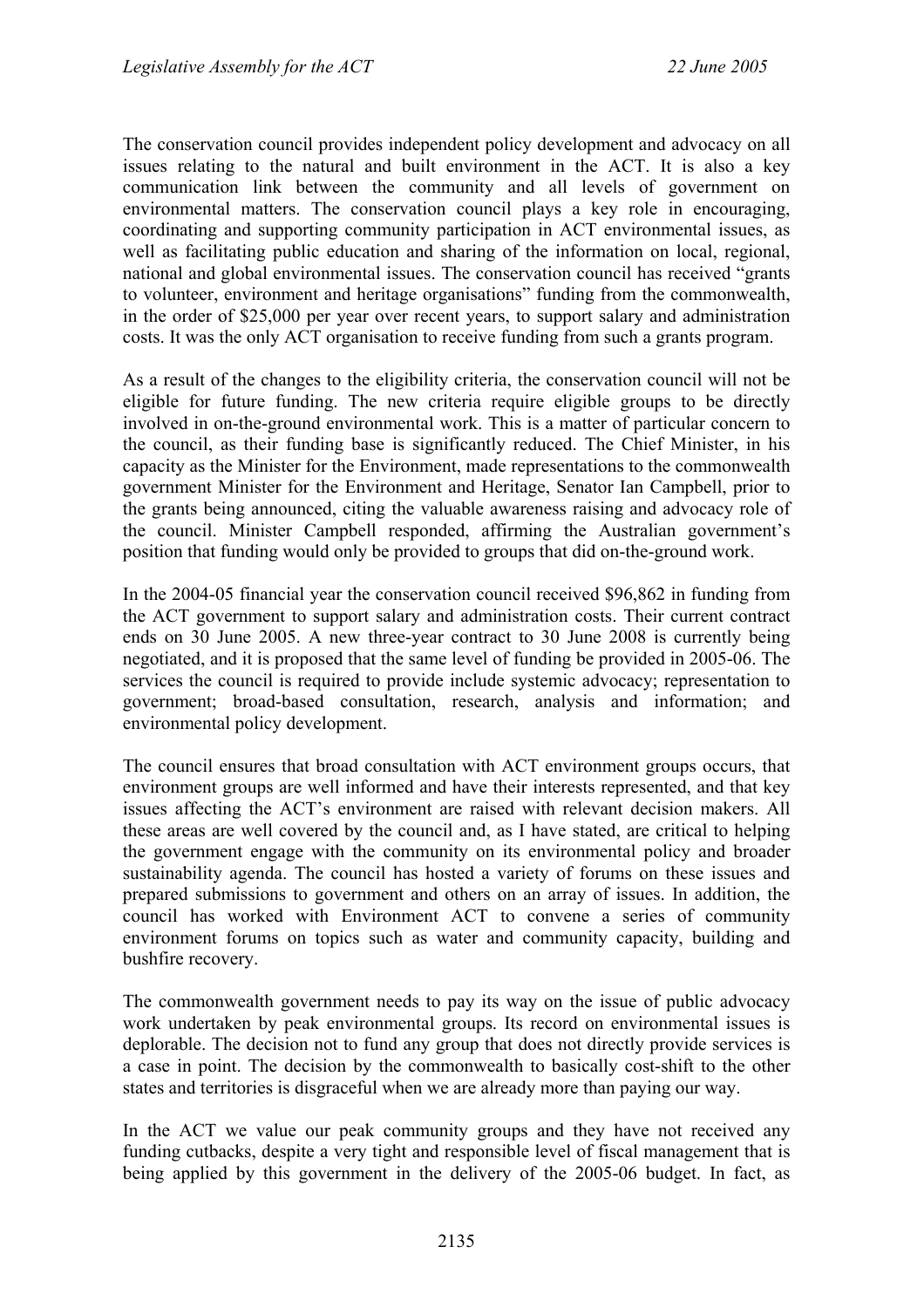a result of this latest budget, the government has set in train arrangements for all community groups, including peak organisations, to receive increased funding through enhanced indexation provisions for grants. This arrangement is set to commence in mid-2006, and will result in an extra one per cent funding per annum on top of the normal 2.5 per cent indexation arrangements. This is worth some \$5.6 million over four years to the community sector, to help them attract and retain staff.

This government absolutely affirms its support to continue providing funding of peak non-government advocacy and policy organisations, and will not resile from attempting to maintain this level of support and commitment to the community sector to continue its tireless work on behalf of the people of Canberra. This government welcomes their input and values their opinion—something that the commonwealth government obviously does not.

**MRS DUNNE** (Ginninderra) (11.29): Mr Speaker, as you would know, yesterday I raised the relevance of this motion to what goes on in the Legislative Assembly. As a result of my raising the relevance of it, Dr Foskey has amended the motion she originally put forward, in an attempt to make this more relevant to the ACT. We are the ACT Legislative Assembly and we should be dealing with matters that pertain to the governance of the ACT, and perhaps the ACT budget rather than the federal budget.

The Liberal opposition questions the value of this motion today. This follows a bit of a pattern that we are starting to see. We saw it in Ms Porter's matter of public importance yesterday, and we will see it later today in Mr Gentleman's motion. We seem to be using a tenuous link to the ACT to have an opportunity to have a go at the federal government. The federal government are big people; they have been there for a long time. I think they have pretty broad shoulders and they can take it on the chin. We have to wonder what the priorities of this place are when the government and the crossbenchers can find things to talk about which are of only very extraneous relevance to the people of the ACT.

We are here about the governance of the ACT. Yesterday we had tabled in this place 150 or 200 pages of report and comment in relation to the estimates process. There are many issues of considerable concern that have been raised in the estimates process. The estimates and the budget and the passage of the budget should be the biggest thing in town at the moment, and we are spending time finding excuses to go after the federal government. The Liberal opposition will not be involved in this process.

Dr Foskey started her presentation by talking about how, a few years ago, some youth organisations were defunded. It is a great problem in government—and it is a great problem for every government of whatever persuasion—that, from time to time, policy priorities change and organisations that have received funding in the past cease to be funded. I have been involved in government and opposition in this place and have observed the process of governments, both here and federally and in other jurisdictions, for a long time. From time to time you find there are outbursts from organisations that have suddenly had their funding taken away.

I can think of occasions when the Australia council, for instance, ceased to fund particular arts organisations in the ACT and elsewhere. Those arts organisations went into meltdown saying, "We have always been funded; we provide a particular service; we should continue to receive it." Community organisations and institutions do not have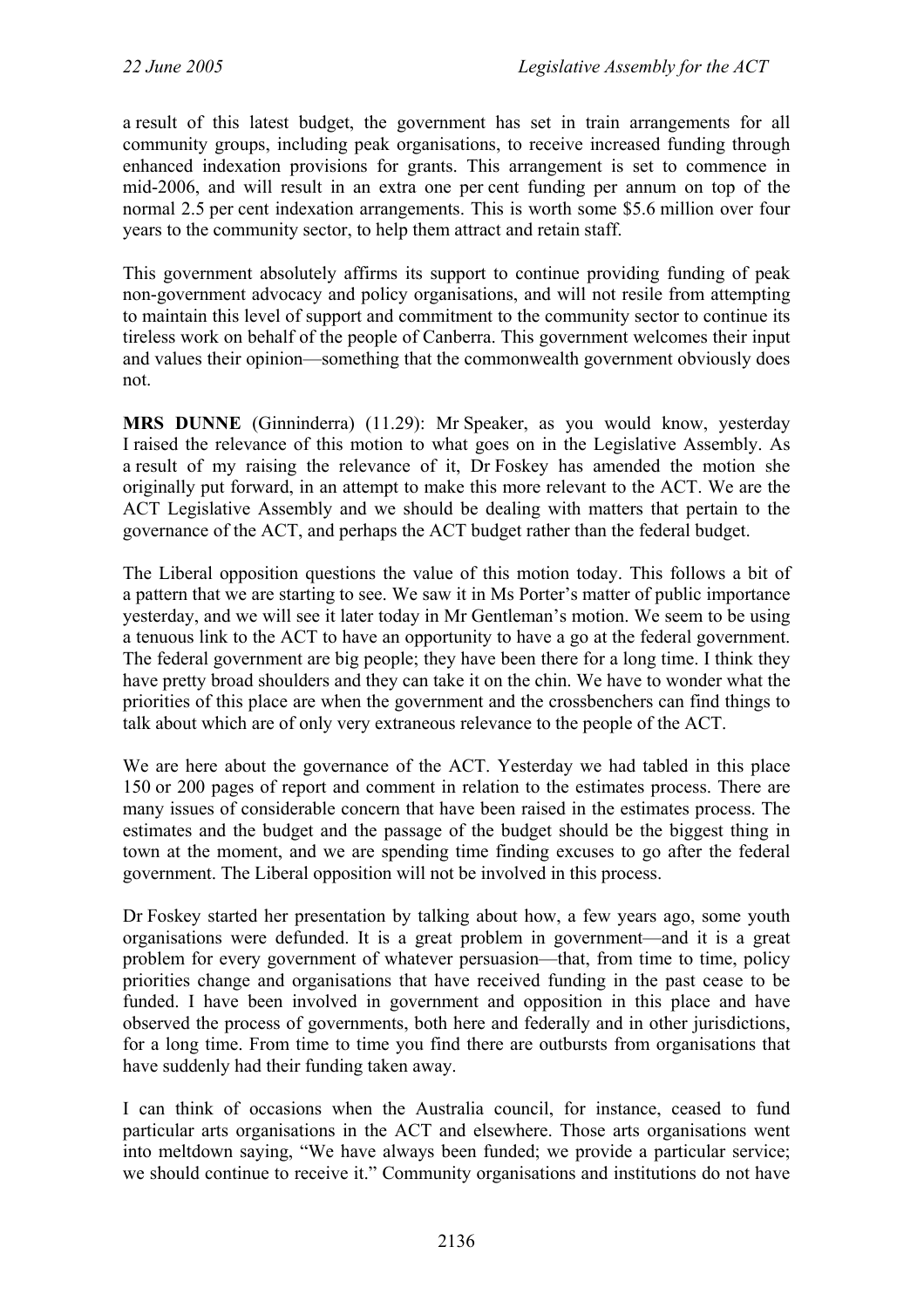a God-given right to government funding. If government priorities change, governments have a right to not continue to fund. Every government in this place has funded and then, from time to time, reduced or taken away funding from community organisations and institutions in this territory.

I recall an occasion, when I was the adviser to the environment minister, when the conservation council for Canberra and the south east region was not funded by the ACT government. They were not funded to provide policy advice and advocacy but they were, in fact, funded to undertake projects. They always received some funding but that funding was for practical things, rather than advocacy, and what might be called policy advice. It is difficult for governments when you pay people to do work and, in return for that, they spend their time bagging the life out of you. It is a reasonable thing to say, "If I give you money to do a particular thing for the good of the community, I don't expect that you would use some of those funds to make my life difficult, rather than work for the community, which is what we pay you to do."

Grants to voluntary environmental heritage organisations from the federal government are quite substantial. I understand that there were 164 applications received, mainly from environment groups, and that there were 128 organisations funded in 2004-05. Ninety-seven of them were environment groups, 38 were heritage groups and there were three environment and heritage groups. For the most part these groups were members of state and territory conservation councils.

We have to remember that conservation councils are peak bodies. We all know this is the case with the Canberra and south-east region conservation council. It has a vast number of members who come together to create a peak body. It has, in the ACT, a whole range of things. There is the solar energy society, friends of the grasslands, the ornithologist group, herpetologists and the save the ridge group. There is a huge number, a whole range of people. I could list them at great length. All of those people come together to create the conservation council, and it is a peak body.

It has been the practice of Liberal governments, both here and in the commonwealth, and in other states, rather than to fund the peak body to fund the people who actually do the work—to fund the ornithologists who go out and do the bird counts; to fund the land care groups who dig the weeds, plant the trees and address erosion, salinity and things like that; to fund the grass groups and the native plant groups who go out and collect the seeds and propagate them. There were a number of organisations that did receive funding in previous rounds that did not receive it this year. They were not eligible because they did not undertake current on-the-ground projects.

The criteria for the funding of the grants for voluntary environment and heritage organisations from the federal government include that they must be currently undertaking on-ground projects. So there were organisations which were not funded they included the conservation councils of Western Australia, Queensland, New South Wales, the south-east region and Canberra, the Environment Centre of the Northern Territory and a couple of other organisations—because they did not meet the criteria.

The criteria were to fund people to do on-the-ground work—to collect the seeds, to propagate the plants, to address salinity, to count the birds and to run projects like Cool Communities. They get funding for that but they do not get funding for advocacy. It is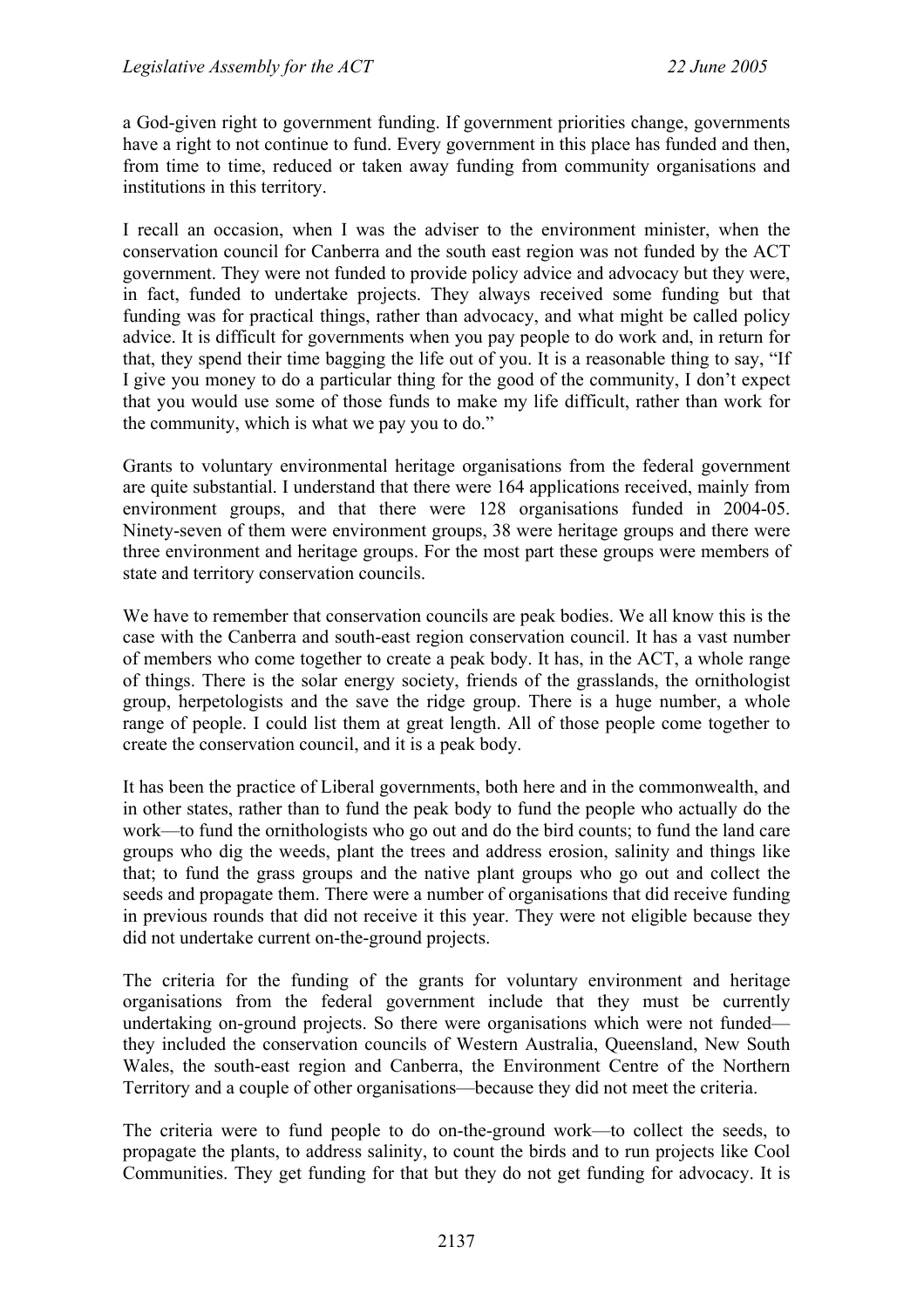a government policy that has had longstanding application, both here and in the commonwealth, and in other states. It is a policy that says that if we are going to spend public funds, not government funds—funds provided by Australian taxpayers— Australian taxpayers should get some practical benefit out of it. At the moment the decisions are that that practical benefit should be for projects such as running Cool Communities, providing advice and audits to organisations, collecting seeds—doing the on-the-ground grunt work.

I commend the commonwealth government for ensuring that the money that goes to voluntary environment and heritage organisations provides a return to the community, rather than an opportunity for advocacy and rabblerousing. I think it is a most important distinction that the sorts of funding that the institutions receive is not, as I have said, a God-given right that must continue forever. Priorities change and the current priorities are for on-the-ground works. I therefore commend the federal government for their actions and will not be supporting the thrust of Dr Foskey's motion.

**MR GENTLEMAN** (Brindabella) (11.38): The ACT government recognises the invaluable contribution of the non-government sector to public policy development in both its words and deeds. As set out in the Canberra social plan we are building a stronger, more cohesive relationship between the ACT government and the Canberra community, and with the organisations that represent that community. The vision of the Canberra plan, or the social plan, is of a Canberra where people reach their potential, make a contribution and share the benefits of our community. Such a vision cannot be fulfilled by a government alone, and we have long recognised that we must work with the community if we are to ensure that all Canberrans share our city's good fortune over the coming decade and beyond.

This government is committed to the individuals and organisations that they stand up for. They support and advocate, on behalf of the vulnerable and the needy, the individuals and organisations that contribute every day to improving the quality of life for all Canberrans. Without their efforts the work of government would be much more difficult and our limited resources stretched even more thinly.

A clear example of the ACT government's recognition of the invaluable contribution of the community sector to public policy development is the joint community-government reference group. This group comprises representatives from a number of peak community organisations, including the conservation council, ACTCOSS, ACT Shelter, ACROD, and the executive director from the ACT government agencies. Its role is to provide advice to the ACT government on the "building a stronger community flagship" part of the Canberra social plan, viability issues in relation to the community sector and general social policy issues.

Just last week Minister Hargreaves launched the ACT government's community engagement initiative. I was greatly heartened by the large numbers who attended the event, despite the inclement weather. The community engagement initiative represents a fundamental shift in the way government interacts with the people it serves. I believe it is worth noting the degree to which government worked collaboratively with the community sector in the development of this initiative. Through this initiative the Stanhope government is looking to encourage Canberrans to fully engage in the issues that affect them. In this way we benefit from a broad range of skills, experience and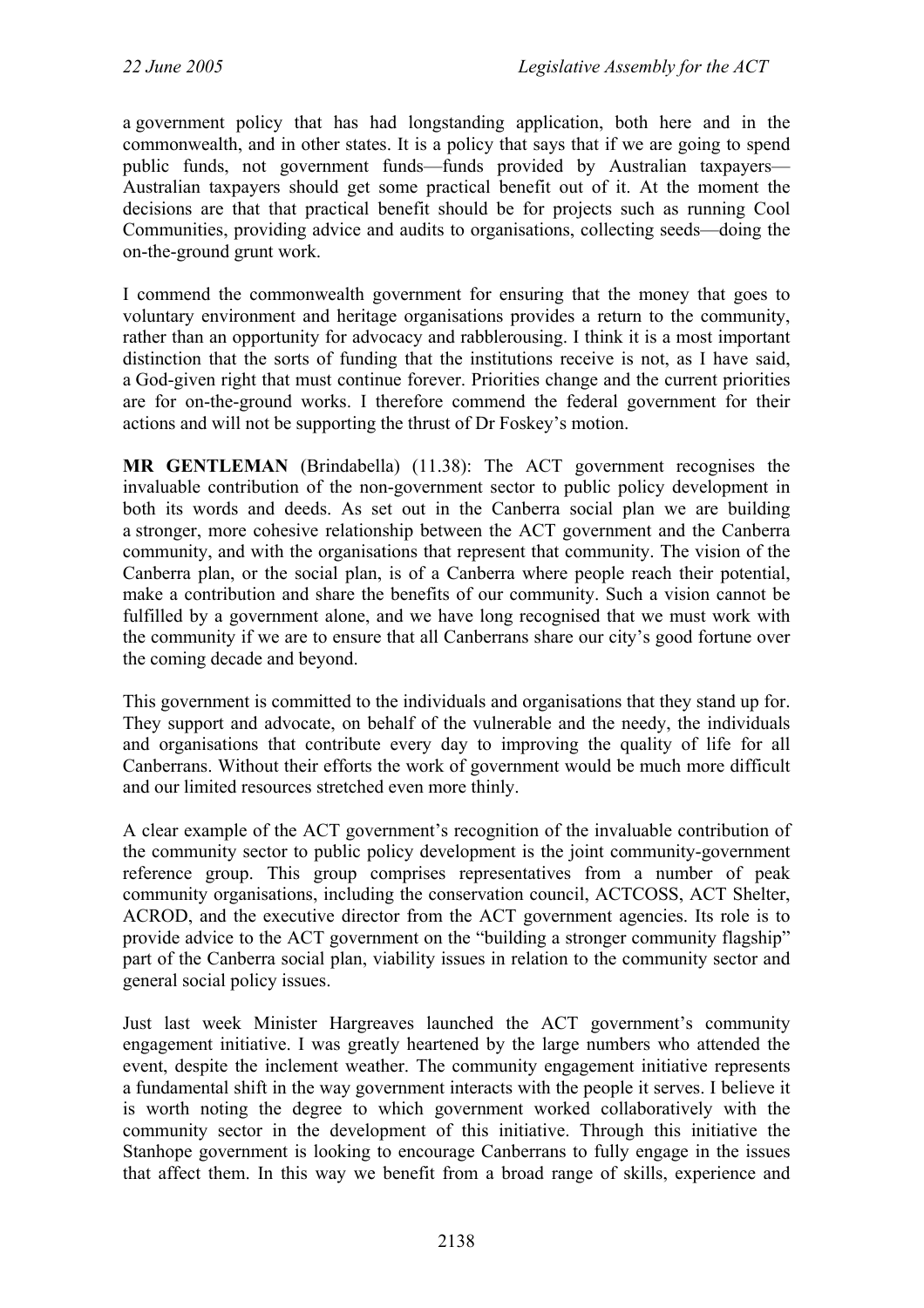knowledge that may otherwise not be available. While our population is relatively small it is highly educated, informed and keen to encourage government on many issues. This engagement, of course, is something that this government welcomes and fosters.

The community engagement initiative included a manual, a service charter, a website and a learning and development strategy. Agencies are including community engagement principles and practices in their strategic plans and identifying officers to act as contact points for engagement activities. The importance of the partnership between the ACT government and the community sector is further evident in the social compact that was launched in May 2004. It sets out the vital role and contribution of the community sector in the ACT and the principles for working together. At a practical level the significant contribution of community organisations to the development of social policy is highlighted time and again. I note the extensive reform of Disability ACT, leading to the development of the futures policy.

The ACT Homelessness strategy drew on the unique skills, knowledge and commitment of the community services sector to develop an action plan that will not only improve the delivery and coordination of services but will also, equally and importantly, increase community understanding and awareness of this important issue. In addition, the directors of the six regional community services organisations participated in the quarterly Department of Disability, Housing and Community Services chief executives regional community services forum. These organisations provide valuable input and advice on issues relating to the department's community services responsibilities. The forum serves as a conduit for information sharing and constructive discussion on the broad range of community services policy matters in which the directors of the six regional community services organisations have considerable knowledge, expertise and practical experience.

The community inclusion fund is yet another example of this government's acknowledgment of the capacity of the community sector. Fifteen projects supported by the fund are now underway. They involve government agencies partnering with the community organisations to deal with the complex causes of poverty and social exclusion in this city. Working together, government and the community are now finding new ways of helping the most vulnerable and needy. The ACT government is happy to affirm its support for the work of peak, non-government advocacy and policy organisations. As I have said, peak bodies and other such representative organisations have an important role to play in the development of good public policy.

Our commitment to funding is evident to all. In February 2004 the ACT government launched the community sector funding policy. This recognised the importance of community service providers having a strong and effective relationship with the ACT government. This move reflects a shift from purchaser/provider to partnership. Community organisations are now funded under service funding agreements as part of the implementation of the policy. Organisations can now plan for the longer term and build sustainability into their operations. For example, the ACT Council of Social Service Inc receives in excess of \$270,000 each year to undertake systematic advocacy and inform government policy development. Organisations like the coalition of community housing ACT and ACT Shelter also receive \$110,000 each for advice, advocacy and information services.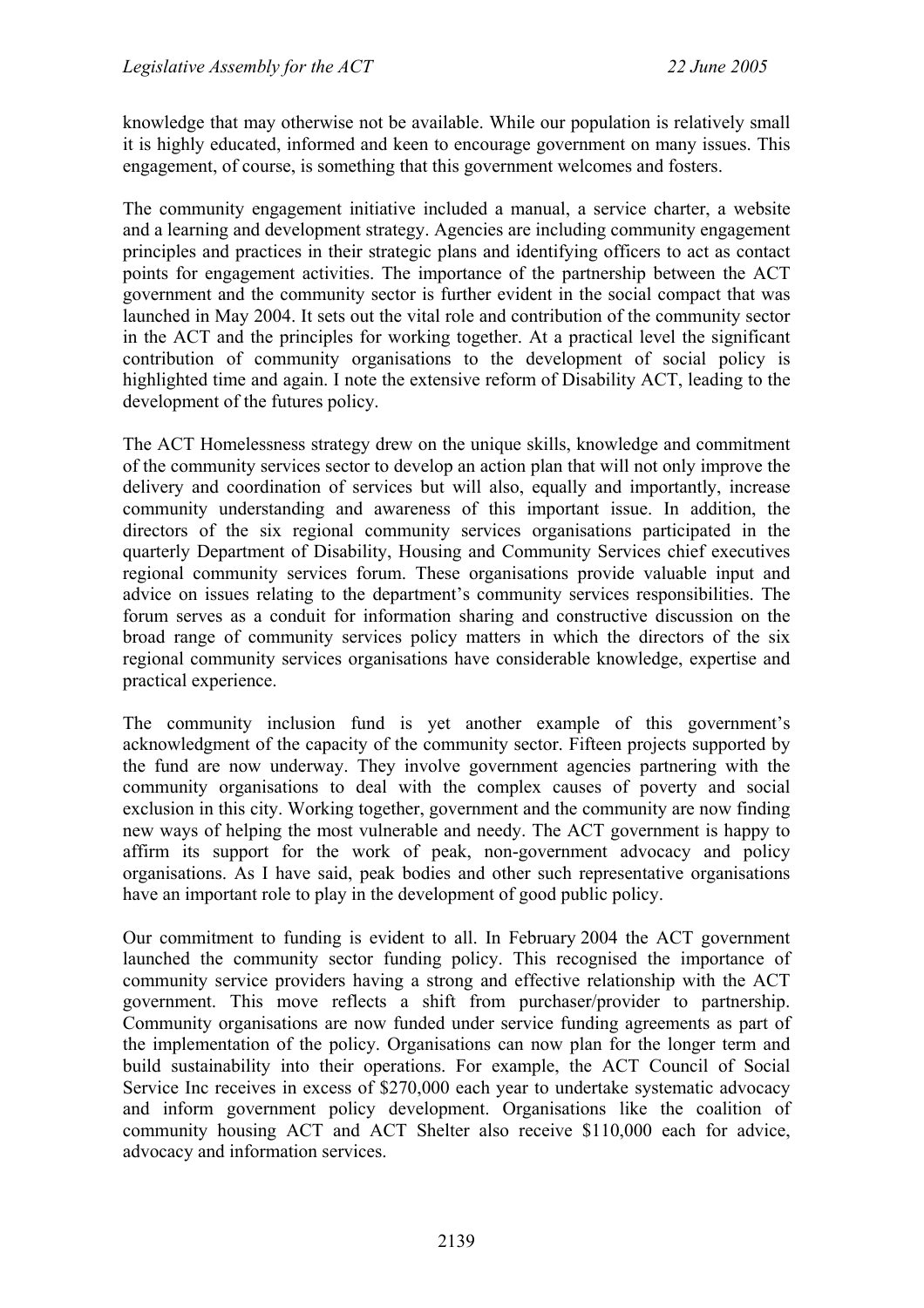As part of the community sector funding policy, a large number of community organisations providing human services now have three-year service funding agreements to give them greater security of funding. This includes a number of peak community advocacy organisations. Over \$70 million is allocated annually by the ACT government to community organisations through these funding agreements. The government is conscious of the need to support the community sector itself and the people who perform its daily miracles, as well as supporting the sector's constituency.

The people who work in the community sector are highly trained professionals, every bit as entitled to decent and rewarding wages as their peers in other sectors of the economy. As the Chief Minister pointed out at the ACTCOSS post-budget forum, their children are no cheaper to feed, their cars are no cheaper to run, and their bread and milk cost the same. Yet some sections of society and some governments expect sacrifices from this sector that they would not be willing to take on themselves. They believe that we can rely indefinitely on the goodwill and community spirit of the sector.

Traditionally, funding to this sector has been indexed according to the consumer price index. The government last year promised that it would resolve, once and for all, the vexed issue of indexation. This has been done and the reform is locked in, long-term. Last month's budget allocates an additional \$5.661 million in funding over four years, which will start to flow in in 2006-07, to support the new indexation system. From 1 July next year a new indexation model will apply that recognises the effects of salary increases, as well as operating costs. The new funding index, comprising 80 per cent wage cost index and 20 per cent CPI, was proposed by ACTCOSS. The government has been happy to accept their advice.

In the important field of health the services provided by non-government organisations are acknowledged and applauded by this government. They are, quite simply, crucial to the health and aged care sector in the ACT. ACT Health funds almost 100 non-government organisations to a total cost of over \$40 million. These organisations provide a wide range of services, ranging from self-help and social support to community based and residential service delivery, as well as advocacy and policy input.

We are actively looking to enhance the partnership between government and non-government services in a number of key areas such as alcohol and drug services, and aged care. The input of peak organisations and the perspective they provide from the community, consumers and carers is highly valued, and the government will continue to support this role.

The ACT government believes that the way to meet the aspirations and satisfy the hopes of Canberrans, is to build, over time, a community that is resilient, that has a capacity, a community in which everyone is entitled to reach their potential and is given the opportunity to do so. The kind of community the government had in its sights a year ago was outlined in the initiatives in the Canberra social plan. Our ongoing commitment to funding the non-government sector, as well as our recognition of the contribution of the sector, is evident both in what this government has done and in what we are committed to achieving in the future.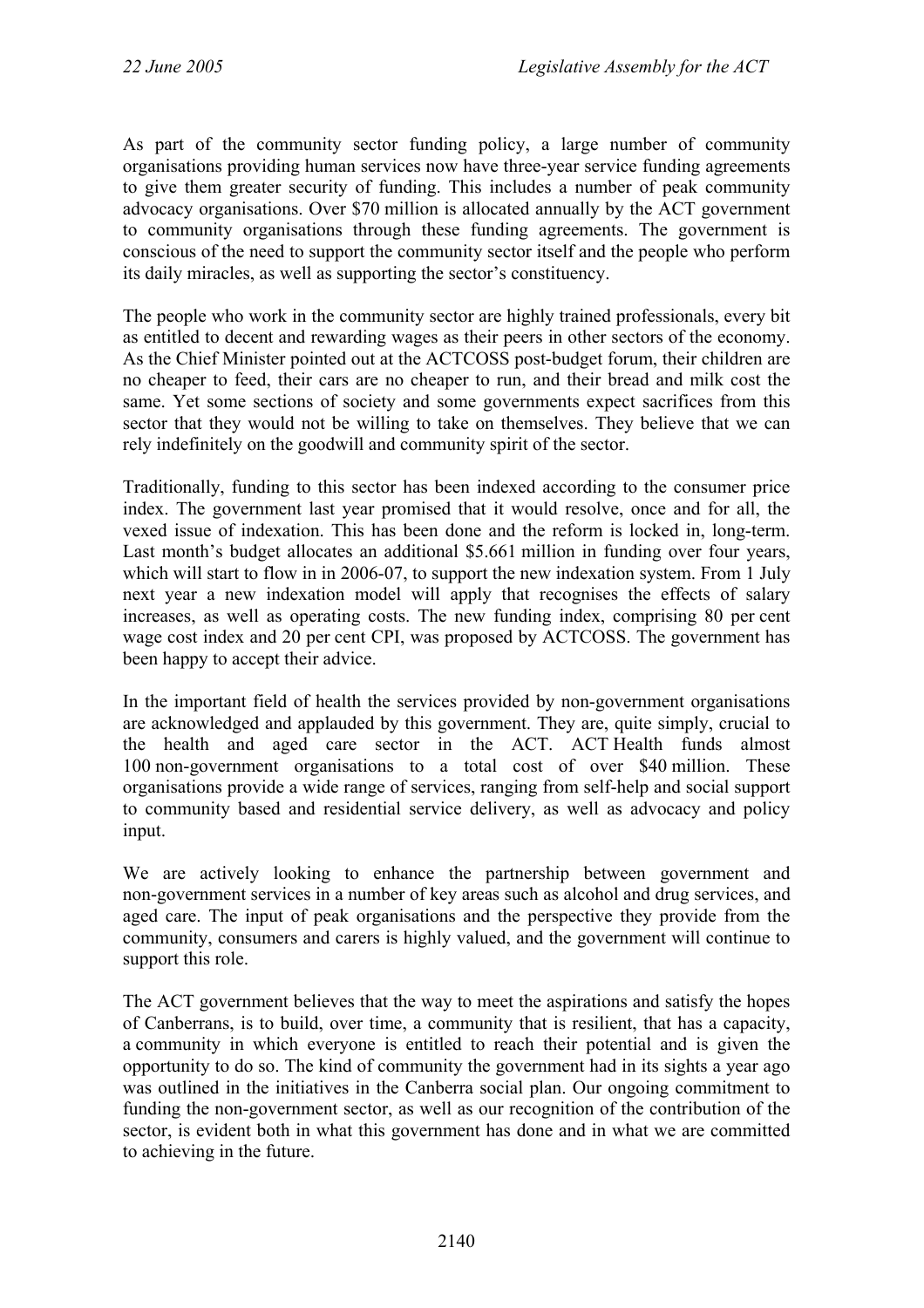**DR FOSKEY** (Molonglo) (11.48), in reply: I want to thank Mrs Dunne for her explanation of the government's approach to this issue—that was very useful—and I also want to thank Mr Gentleman and Ms Gallagher for their support. It was particularly useful to hear from Ms Gallagher the ways in which the ACT government and the Conservation Council of the South East Region and Canberra have worked together. It is a very long list of ways in which this government recognises that the conservation council has been able to contribute to its own work on the environment.

In the ACT we have many volunteers in all the component groups of the conservation council whose work—caring for nature parks, for instance; noting changes in bird populations and restoring catchments—contributes to the policy positions put forward by the council. These groups do not have the expertise, or the time—because they are all volunteers—to do the policy work themselves. That is why they join the conservation council. They recognise that all their work—for instance, restoring woodlands—will be meaningless if larger trends, such as climate change and biodiversity loss on the catastrophic scale on which it has happened in Australia and is continuing to occur, are not checked.

These kinds of activities must happen at the national and, indeed, the global level. If we want to stop climate change, then we need the federal government to sign the Kyoto protocol; and if we want the Kyoto protocol strengthened so it really does help to check climate change, we need to be working at the global level. That is why it is necessary to talk about issues concerning the federal government in this Assembly.

The old saying of the 1970s, "Think globally, act locally" is just as true now as it ever was. We have to act locally and we also have to act nationally. The conservation council is an ACT and regional body. We have to stand up for it here, because its own voice will be quietened by the federal government's funding decisions. Well, it probably will not be quietened because we can be fairly sure that the community will come out in support. Nonetheless, the funding decision is a sign of an attitude and an unwillingness to listen, and that is of as much concern as the decision to reduce this grant. I commend this motion to the assembly.

**MR SPEAKER**: Thank you, Dr Foskey. At this point I welcome students from Gordon Primary School, years 5 and 6. I am told there are 70 of them.

Motion agreed to.

# <span id="page-22-0"></span>**Animal Legislation (Penalties) Amendment Bill 2005**

Debate resumed from 16 February 2005, on motion by **Mr Stefaniak**:

That this bill be agreed to in principle.

**MS GALLAGHER** (Molonglo—Acting Attorney-General, Minister for Education and Training, Minister for Children, Youth and Family Support, Minister for Women and Minister for Industrial Relations) (11.51): The government will not be supporting the Animal Legislation (Penalties) Amendment Bill 2005, which seeks to amend penalties determined under the Animal Welfare Act 1992 and the Animal Diseases Act 1993. This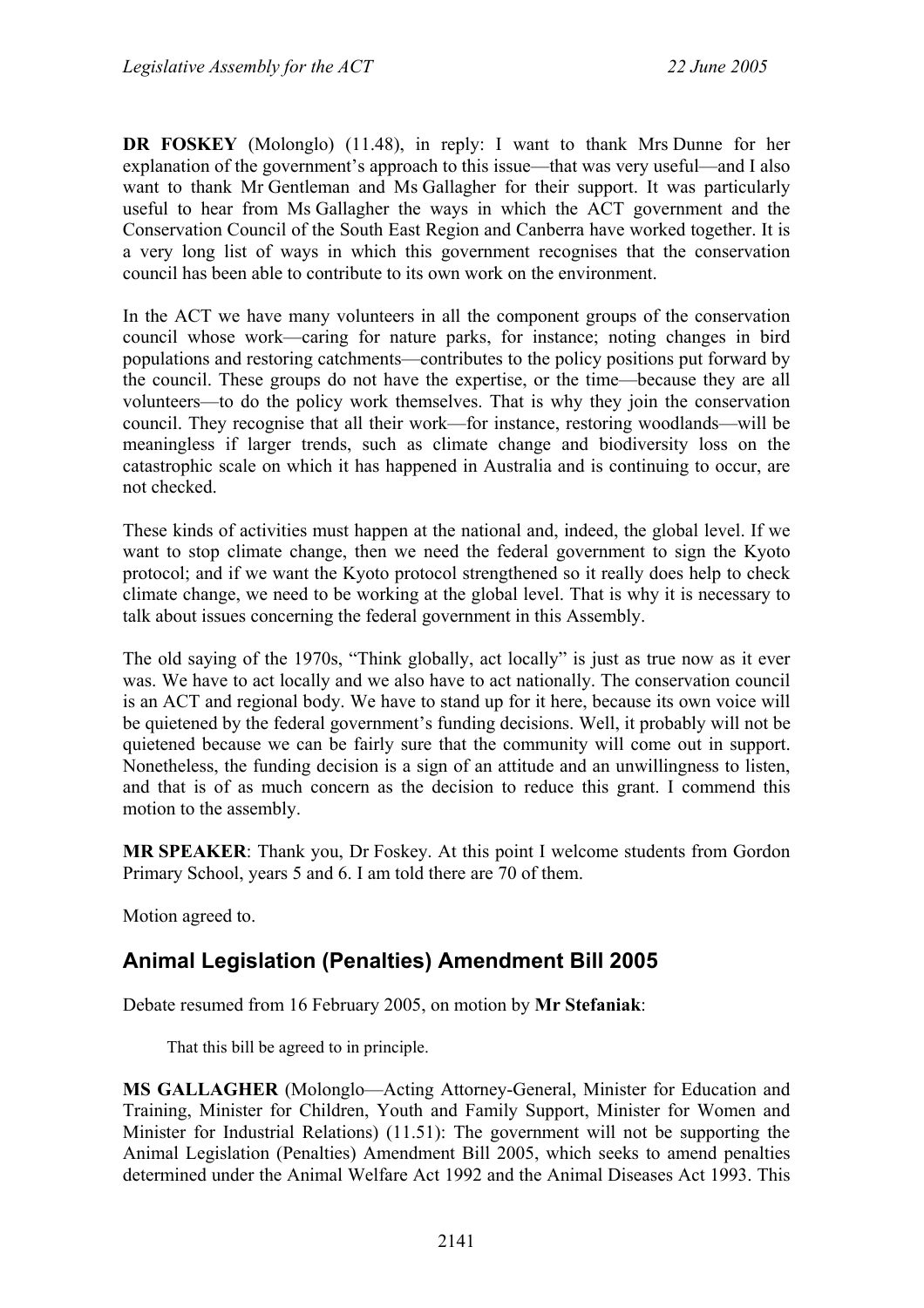bill is identical in form to the one tabled by Mr Stefaniak in May 2004, although I note that Mr Stefaniak has reconsidered the levels of penalties proposed. The bill did not receive government support then and the arguments that applied then are still relevant today.

Since the debate on the 2004 bill, an amendment has been included within the Animal Welfare Act 1992 to allow the court to make an order to require a person to submit to psychological assessment in offences involving violence against animals. This amendment addresses particular concerns that were raised by the RSPCA and the Animal Welfare Advisory Committee regarding the link between animal cruelty behaviour, by children in particular, and subsequent violent antisocial crimes against people. Also, the government has announced its intention to create an additional offence for instances where a person's reckless or negligent behaviour results in serious harm or death to an animal. These two provisions recognise particular areas of concern.

Increasing the range of penalties available will not see any magistrate obliged to impose a higher level of penalty for an offence. That is a simplistic approach to an important community issue and it is not the way the court system works. Giving magistrates access to higher penalty levels for a number of animal welfare offences will not mean that magistrates will increase all fines imposed on persons convicted of an offence. Imposing a level of penalty is not an arbitrary act and many issues are considered prior to a magistrate imposing a penalty.

I note that Mr Stefaniak has considerably reduced the proposed penalties in the bill from the five-year maximum jail term that he proposed last year. Prosecution for offences with penalties of this magnitude would have to be pursued in the Supreme Court before a judge and jury. I can only assume that Mr Stefaniak agrees with the government that such an approach would be difficult to justify in terms of additional costs, delays and ultimate effectiveness.

It is clear to me that the government and the Assembly have moved on since the initial debate on appropriate penalty levels for animal welfare cases. However, as this matter is again before the Assembly, I will raise a number of points which were raised during the original debate and which are still relevant. The bill proposes that some, not all, animal welfare offences under these two acts be increased. The nominated increases seem to be arbitrary or piecemeal in their inclusion, with no consideration to the adequacy of existing penalties.

When considering amending penalties within ACT statutes there should always be consistency with other penalties. This bill puts the maximum penalty available to a magistrate for an animal welfare offence at \$20,000 and/or two years imprisonment. That is double the present maximum penalties available. In terms of imprisonment, they are equivalent to those of common assault against a person, neglect of children or grievous bodily harm. Whilst not for a moment implying that an offence against an animal is not a serious matter, the government cannot, as a matter of principle, agree that it is equivalent to serious offences against a person. The proposed penalty provisions are not appropriate and cannot be supported by the government.

Mr Stefaniak has said that a person can be jailed for a maximum of two years for committing the offence of slapping someone on the face. Mr Stefaniak must have a poor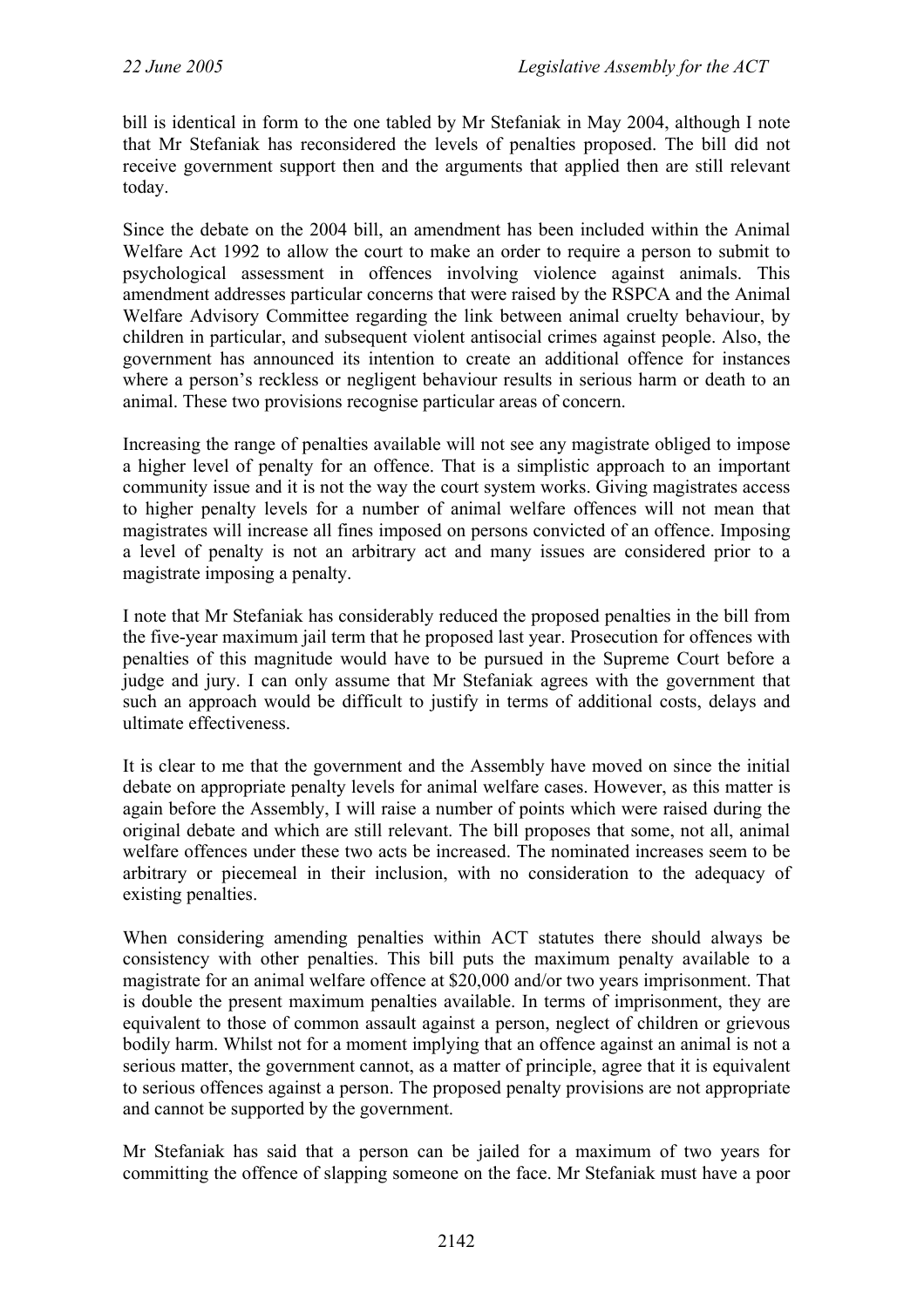opinion of a magistrate's judgment if he believes that a two-year jail term would ever be given for such a minor matter. In contrast, it could be argued that a person who fails to provide adequate shelter for their animal will receive a two-year jail term just because their dog got a bit wet sheltering under the patio during a rainstorm while they were at work. Magistrates are considered and reasonable people. Such extraordinary abuse of their powers is not an accusation that this government will support.

This bill attempts to increase what Mr Stefaniak has described in the past as woefully inadequate animal welfare penalties. That is simply not the case. It was not the case in May 2004 and it is not the case now. The ACT animal welfare penalties are consistent with those available elsewhere in Australia. In all offences that have been identified within this bill for increase, the ACT already has a higher maximum penalty than those determined in New South Wales.

The government is in agreement with Mr Stefaniak in its abhorrence of acts of violence resulting in cruelty to animals. Offences of this kind need to be appropriately dealt with. However, randomly increasing the maximum penalty levels for some of the offences listed under these acts will not mean that magistrates will automatically double the penalties imposed upon conviction. There needs to be direction provided to magistrates to allow an assessment of the intent behind an act of cruelty.

The government has already announced its intention to amend the Animal Welfare Act to create a new offence of reckless or negligent behaviour resulting in serious harm to or the death of an animal. I will ignore the proposed increase in the maximum penalties for uncommenced provisions under the Animal Welfare Act. The proposal was not appropriate the first time it was raised and having it sit for nine months before re-presenting it to the Assembly has not improved it. Accordingly, the government does not support the proposed amendments to the two principal acts.

**DR FOSKEY** (Molonglo) (11.57): The ACT Greens believe that all sentient beings should be treated with compassion and respect. We are opposed to animal cruelty in any form, including intensive farming methods and the use of animals in experimentation and entertainment, as well as wilful neglect and deliberate acts of cruelty.

I support the intent of this bill. I understand that agencies such as the RSPCA are sometimes frustrated by the low levels of fines imposed on perpetrators of cruelty against animals and believe that increasing maximum penalties for animal cruelty will send a clear message to both magistrates and the public that the community takes animal cruelty very seriously.

However, I believe that increasing penalties on its own is not enough. It is unlikely that higher penalties will have a strong preventative impact, nor that maximum penalties will be applied in many cases. It is also unlikely that the imposition of a fine or jail term will address the underlying causes of the perpetrator's behaviour. To quote Animal Liberation ACT, "Absurdly low penalties are merely the problem at the tail end"—I am sure there was no pun intended—"of a very long series of impediments to adequate legislative protection for animals."

By far the majority of acts of cruelty against animals are either not detected or not prosecuted. The capacity of animal welfare agencies to investigate suspected cases of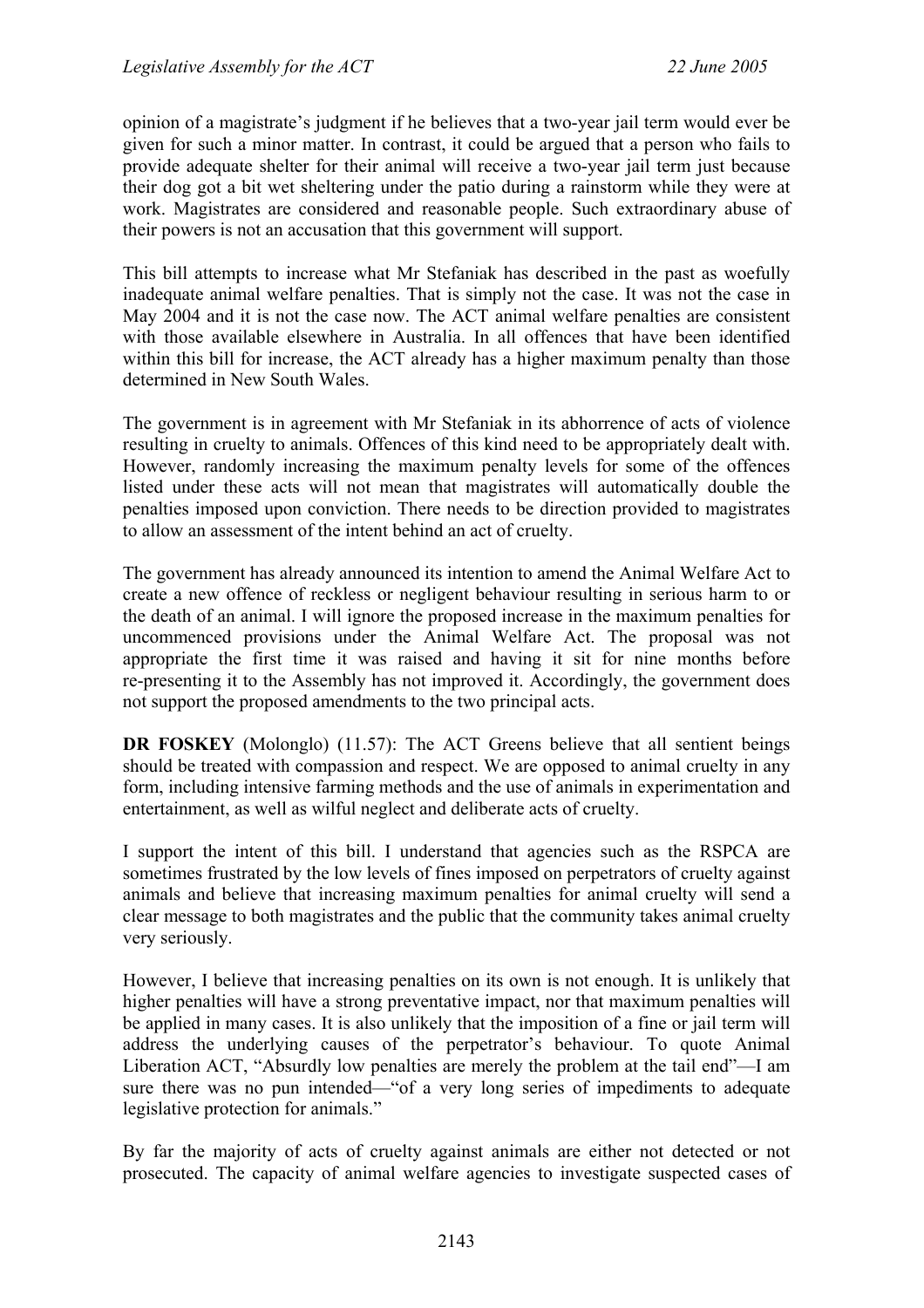cruelty, to deal with offenders and to gather sufficient evidence for a successful prosecution is generally inadequate. It is also very difficult to prosecute a cruelty case because of a swag of loopholes and defences in the legislation, including section 20, which provides defences for commercial cruelty, allowing battery hen farms to breach cruelty provisions every day.

The ACT Greens had legislation passed in the Assembly to ban the sale of eggs produced through battery farming. This legislation was never enacted because it required the agreement of all state and territory governments as well as the commonwealth government. The momentum has been growing about legal issues surrounding animal welfare, both in the ACT and in other jurisdictions. The New South Wales government recently established an animal cruelty task force and Animals Australia recently set up a new division about animals and the law.

If we are serious about preventing cruelty to animals and genuinely want to reduce recidivism amongst those convicted of such crimes, we need to address the cause of the behaviour, particularly when there have been deliberate acts of cruelty above and beyond the crime of neglect. This includes paying attention to the circumstances in which acts of cruelty are committed, which often include the presence of mental health issues, drug and alcohol misuse, and other complex problems.

I have personal experience of seeing animal neglect in a situation where the offender was experiencing a complex range of personal problems, resulting in harm to her children and other family members as well as to the animal concerned. That person was convicted in that case, but I have to say that that conviction would have done absolutely nothing for any future relationships she might have with animals, which hopefully this person will not engage in any more.

The close relationship between harm to animals and harm to humans highlighted in this example is not uncommon. There is a growing body of evidence that indicates that many people who commit acts of violence against humans, including domestic violence and/or general bullying and violent antisocial behaviours, have a history of being cruel to animals. Cruelty to animals can signal an underlying problem with violence and/or a psychiatric disorder.

The last time that a bill of this nature was before the Assembly, the Democrats sought to amend the legislation to include a mandatory psychological assessment linked to appropriate counselling or treatment. That is not uncommon in the United States, where a number of states have provisions for mandatory assessment of juvenile offenders. The ACT Greens did not support that proposal because we do not want to impose a mandatory sentencing requirement on ACT courts. However, we do feel that the court could make better use of existing provisions for ordering psychological assessments when warranted.

We also believe that appropriate penalties for cruelty to animals go beyond fines and jail terms. Magistrates should be encouraged to look at individual circumstances, which may include a psychological assessment, wherever appropriate. Furthermore, magistrates should have discretion to impose a range of penalties beyond fines and jail terms—for example, restrictions on owning animals, with provisions for monitoring and enforcing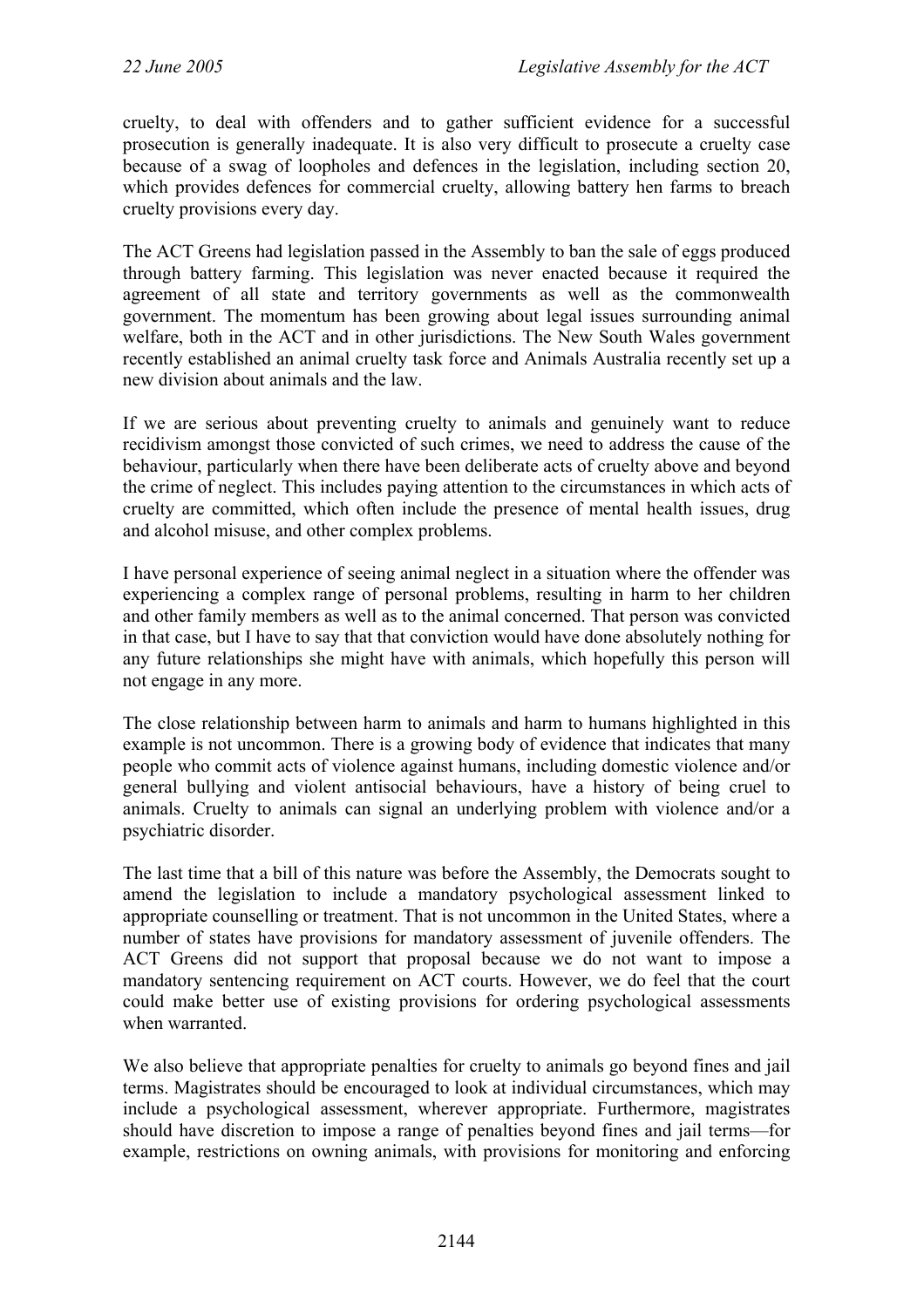the restrictions; rehabilitative options such as counselling, anger management and antiviolence programs; and appropriate community service orders.

When amendments to the legislation were put before the Assembly last year, the government indicated that there is a need to provide direction to magistrates and perhaps investigate the link between cruelty to animals and violent behaviour towards animals. The government also indicated that the Animal Welfare Advisory Committee had undertaken a review of elements of the Animal Welfare Act and that the government was reviewing its recommendations and would address the penalty provisions of the act.

I understand that the government is planning to propose changes to the legislation later this year. However, I have to say that this has been a relatively closed process and has not effectively engaged the community in dialogue on these matters. I call on the government to undertake a public and consultative review of the animal welfare legislation. Such a review should engage the community in establishing agreed standards relating to, and looking more broadly at, the mechanisms for identifying and responding to suspected instances of animal cruelty.

I believe that there is sufficient community interest to have a robust public discussion, with the potential to substantially tighten both the legislation and the responses to instances of cruelty. I believe too that we should be aware that we are all complicit in animal cruelty unless we take steps to ensure that the eggs, meat and milk that we consume are not produced by methods of intensive farming that engage in inhumane husbandry and/or slaughtering practices.

**MR STEFANIAK** (Ginninderra) (12.05), in reply: I thank members for their comments. It was probably somewhat difficult to come up with amazingly convoluted excuses for not voting for this bill, which is a sensible piece of legislation which takes into account concerns raised by the government last year in an effort by me to get it through. I will address a few points raised by members prior to reading out a letter from the RSPCA and a very good media release by Mike O'Shaughnessy of Animal Liberation ACT in support of the bill, which is a fairly basic bill.

I will respond firstly to Dr Foskey. We just had a motion before us about the need to support the conservation council and she talked, probably genuinely, of concerns about cruelty to animals. As a result of last year's little effort, we already have a provision whereby there is a mandatory requirement for people to go and get the treatment Dr Foskey referred to and a lot of what she was saying in that regard would be covered effectively by that.

Whilst it may be true to say that increasing penalties on its own is not enough, it is a very good start. It is a very good start when you take into account all the other points you raised, which courts have been dealing with for decades. Very much so in the ACT, all of those factors are taken into account by the courts. But the Magistrates Court itself, over about the last 20 years, has been bemoaning the fact that the penalties available to the magistrates are woefully inadequate.

If the Acting Attorney-General and, more specifically, her colleague the actual Attorney-General have real concerns about this subject, all they need to do it to have a chat to Ron Cahill, who has been around a long time. I can remember him and a number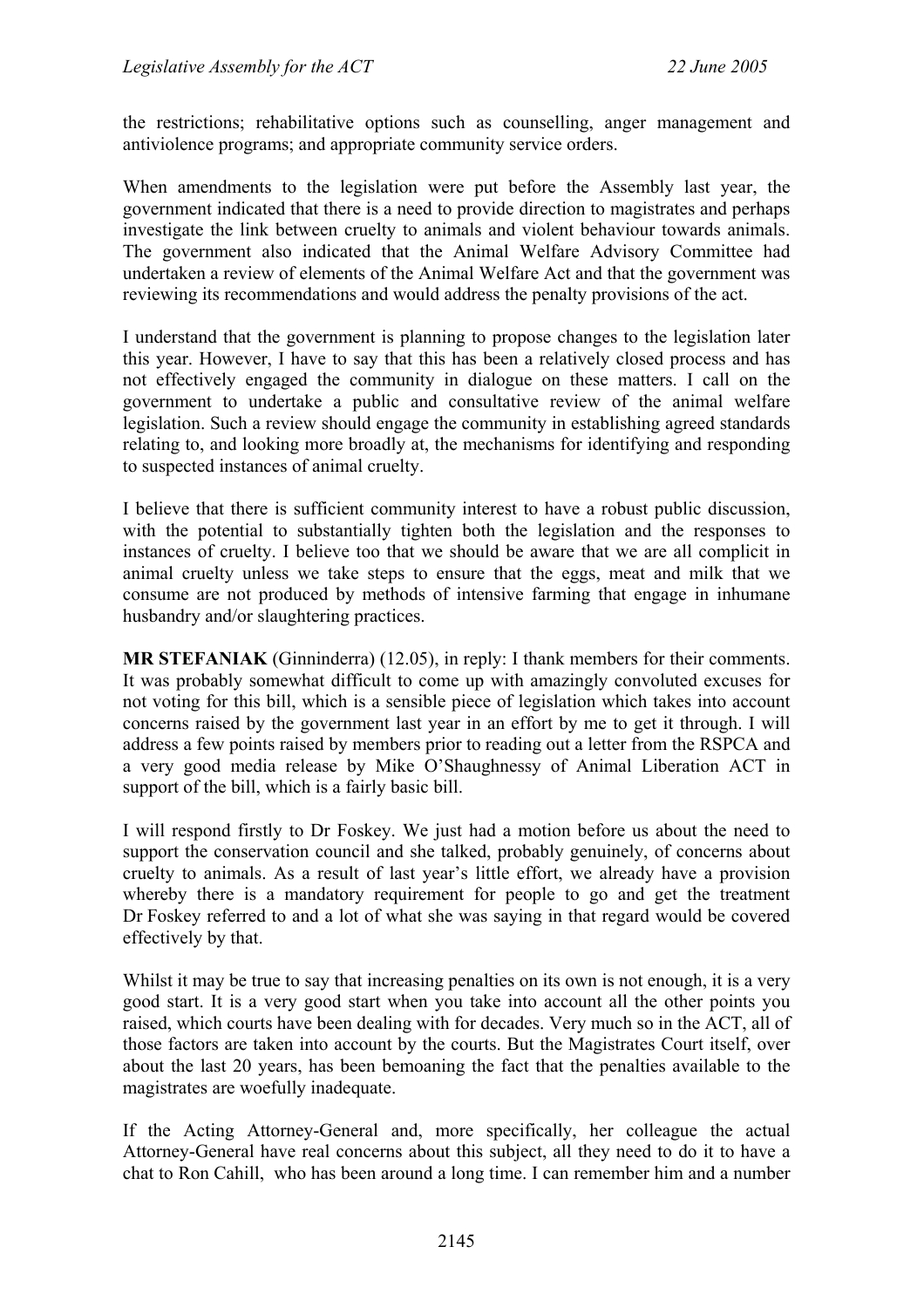of other magistrates bemoaning over the years the fact that the penalties available to them to impose for cruelty to animals are totally inadequate.

I thank Dr Foskey for the correlation about cruelty towards animals leading to violence towards humans. That is absolutely true, as a number of studies have shown. When the FBI analysed the lives of serial killers it found that most of them had killed or tortured animals as children. Martin Bryant used to shoot all the cats in the neighbourhood and torture them. We all know what he did in the Port Arthur massacre. This bill is just one step, but a very important step, towards deterring and, hopefully, combating to a large degree cruelty to animals.

I turn to some of the points raised by the Acting Attorney-General. Predictably, the ALP is not supporting the bill. I note that the ALP has been moved to take some action in terms of introducing, I think she said, another section to the act. I suppose that is something. The Acting Attorney-General also mentioned the provision which was passed by the Assembly requiring a psychological assessment. I think that the government actually opposed the provision passed by the Assembly. Ros Dundas moved it as an amendment to my bill and we supported it at the time, as did Kerrie Tucker, I think, but I think you will find that the government opposed it. At least we got that through last year.

The government says that a penalty of five years imprisonment would be too much as it would mean that the case would have to go to the Supreme Court. The government is wrong there. The Magistrates Court can deal with any offences concerning acts against a person or any other offences which carry a maximum term of imprisonment of 14 years or, if it is a property offence not involving violence, 10 years. A maximum penalty of five years imprisonment is something that invariably is dealt with in the Magistrates Court. That is basically what you can get for assault occasioning bodily harm of a human, such as a punch to someone's nose which breaks it or a cut lip. That is an assault occasioning actual bodily harm for which there is a maximum penalty of five years. Invariably, it would be dealt with in the Magistrates Court.

The government seems to have a big hang-up about the fact that the maximum penalties I was proposing for cruelty to animals were more than those for a common assault. Yes, Ms Gallagher, a common assault is basically a slap across the face, but you would only get two years for that, I suggest, if you had a shocking record. But a common assault is something as simple as that and it does carry a maximum penalty of two years imprisonment.

In my view, that is woefully inadequate for some of the more serious acts of torture against animals but, as that was the government's main objection then, I have put forward in good faith amendments which seek to increase the maximum penalty from a fine of \$10,000 or imprisonment for one year to a fine of \$20,000 or imprisonment for two years and provided for a concurrent increase in some lesser offences. So, far from being a slapdash approach, it is actually quite a considered approach, Ms Gallagher. I do have a fair degree of expertise in criminal law and I have been around long enough to hear a number of magistrates bemoan the fact that these penalties are woefully inadequate.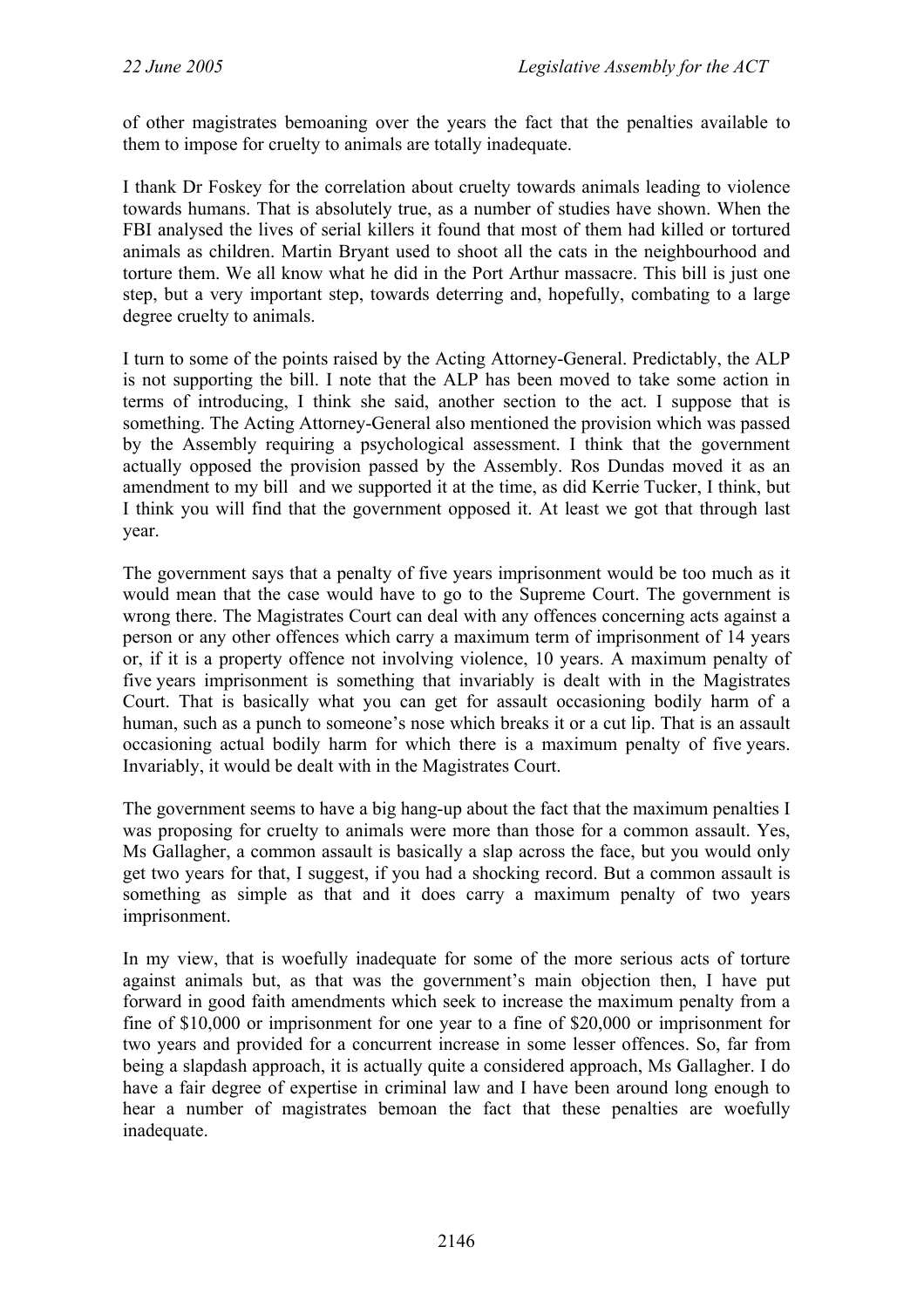I think that Ms Gallagher said that increasing the penalties will not affect the magistrates, but it will. They have actually said that they would like them to be increased. They are well able to utilise an increase in terms of finding an appropriate penalty for the offence and, if they are asking for an increase, surely that is something that the government should take into account. There seem to be some problems between the attorney's office and the Magistrates Court. I do not know whether that has anything to do with it or whether it is simply due to the fact that the government cannot accept this bill because it is a good idea by the opposition and has to knock it back and maybe work out something itself later. If that is the case, which I suspect is probably true, I think that is rather pathetic.

If members opposite bring up a good law, we will back it. When we were in government and they brought up a few good laws, we backed them. Mr Speaker brought up a good law in 1996 in terms of some industrial relations matter, I think, and we supported it. It has worked very effectively since. It was his idea and we had no drama with saying that it was a good law. It seems to me that you are opposing this bill for the sake of opposing. These amendments have been on the agenda for about 15 months. They have been amended down to accommodate the government's comments, which have not been terribly accurate, in an attempt to get these changes through. Unfortunately, you are not even prepared to accept that. My amendments now equate to the maximum penalty for a common assault.

This bill is in line very much with what New South Wales and Queensland have done. The penalties around Australia for cruelty to animals have not been terribly robust over the years. There have been improvements in some states recently. New South Wales and Queensland now have penalties of two years and, I think, in some instances even three years. This bill brings us much more into line with our colleagues across the border. Those penalties were increased by Labor governments. What is the problem with this one?

I will now read out two documents in support of this piece of very sensible legislation. Firstly, I will read a letter to Mrs Burke, a colleague of mine, from Sue Gage, president of the RSPCA—someone signed it for her—earlier this year. It reads:

#### Dear Mrs Burke

I am writing to urge you to support the Animal Legislation (Penalties) Amendment Bill 2005 that was presented to the Assembly on 16 February 2005 by Mr Bill Stefaniak. The bill calls for much stronger penalties for people who are convicted of cruelty to animals.

Members of the RSPCA (ACT) Council have followed the debate on a similar bill presented by Mr Stefaniak in 2004. Council considers the 2005 version addresses the points of disagreement that led to the defeat of the bill in the Assembly last year.

Council is concerned the penalties currently imposed on people found guilty of acts of cruelty to animals do not match the gravity of the offences. Often a person convicted of cruelty to animals is penalised by a community service order or a small bond, punishments similar to those awarded for minor misdemeanours.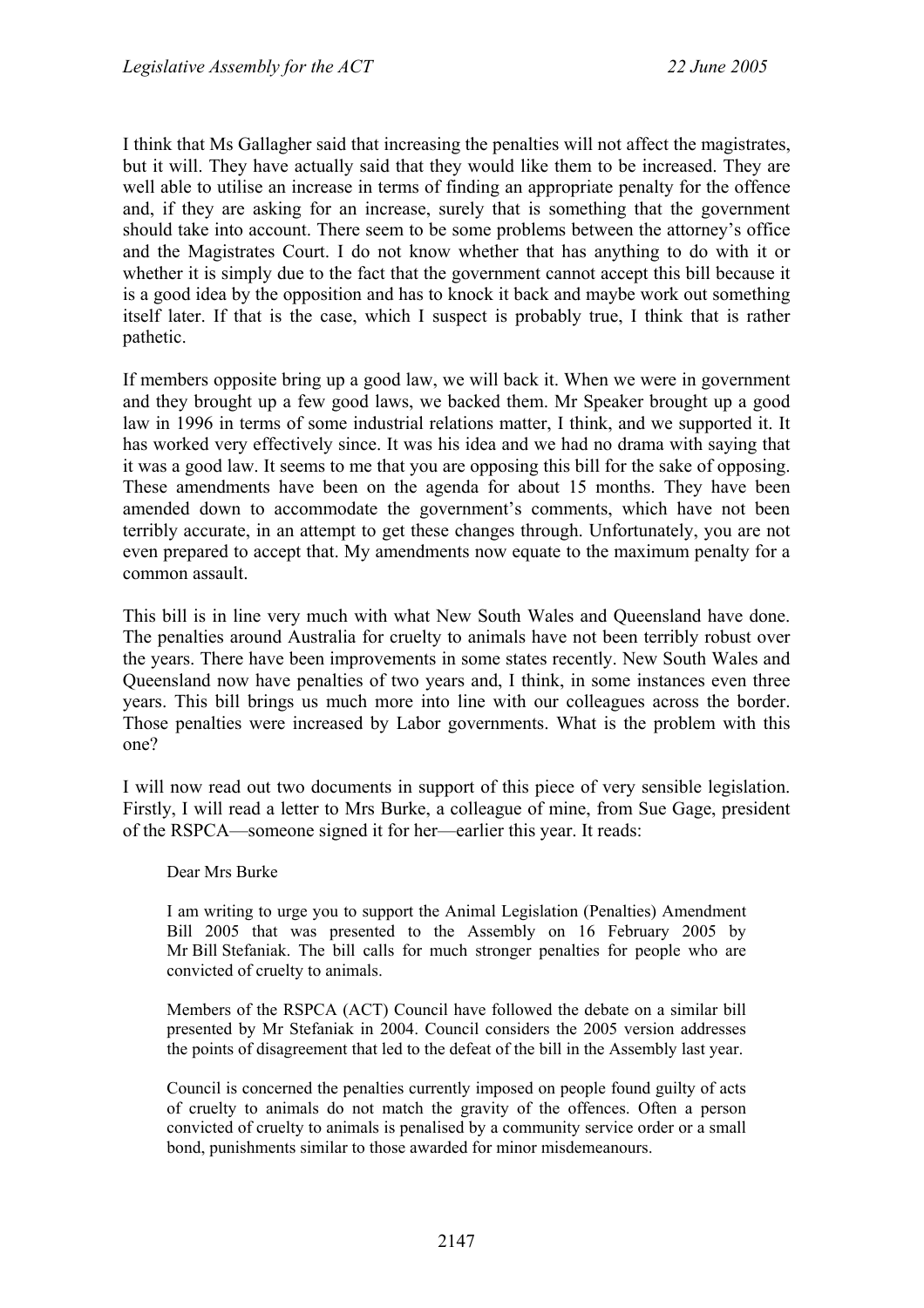I believe by passing this bill Members of the ACT Assembly will be demonstrating to the Community that they recognise cruelty to animals is a serious offence. Courts may then impose stronger penalties when sentencing people found guilty of cruelty to animals.

I am sure you are aware there is a growing body of evidence that indicates many people who commit acts of violence against humans have a history of being cruel to animals. The RSPCA (ACT) Council believes the imposition of greater penalties for people convicted of these acts will lead to cruelty to animals being taken much more seriously in our community.

I urge you once again to support this Bill.

I will be away from Canberra from 30 March to 19 April. During that time, Bob Akhurst, Vice President, RSPCA (ACT), will be Acting President. You may contact him ... if you wish to discuss this matter in more detail.

Yours sincerely Sue Gage President 2/4/05

I seek leave to table the documents.

Leave granted.

**MR STEFANIAK**: I present the following papers:

Copy of letter to Mrs Burke MLA from the President of the RSPCA, dated 2 April 2005. Copy of letter from Mrs Burke MLA to the President of the RSPCA, dated

5 April 2005.

Today, Animal Liberation ACT put out a media release headed "Increased penalties for animal cruelty". It reads:

Animal Liberation ACT supports the private members' Bill that Liberal MLA, Bill Stefaniak, will debate today in the Legislative Assembly. The Bill, to be debated at approximately 12 noon, aims to raise the penalty for animal cruelty to \$20,000, or 5 years imprisonment.

I have since been advised that they have indicated that it should be two years, as per my amendments. The media release continues:

"We urge the ACT Government to today support the bill and increase penalties for animal cruelty. The New South Wales Government recently took steps to do this and the ACT should now follow suit," stated Mr Mike O'Shaughnessy, spokesperson for Animal Liberation ACT.

"The community is strongly against cruelty to animals yet often the punishments don't fit the crime. Under the current legal system a person who tortures an animal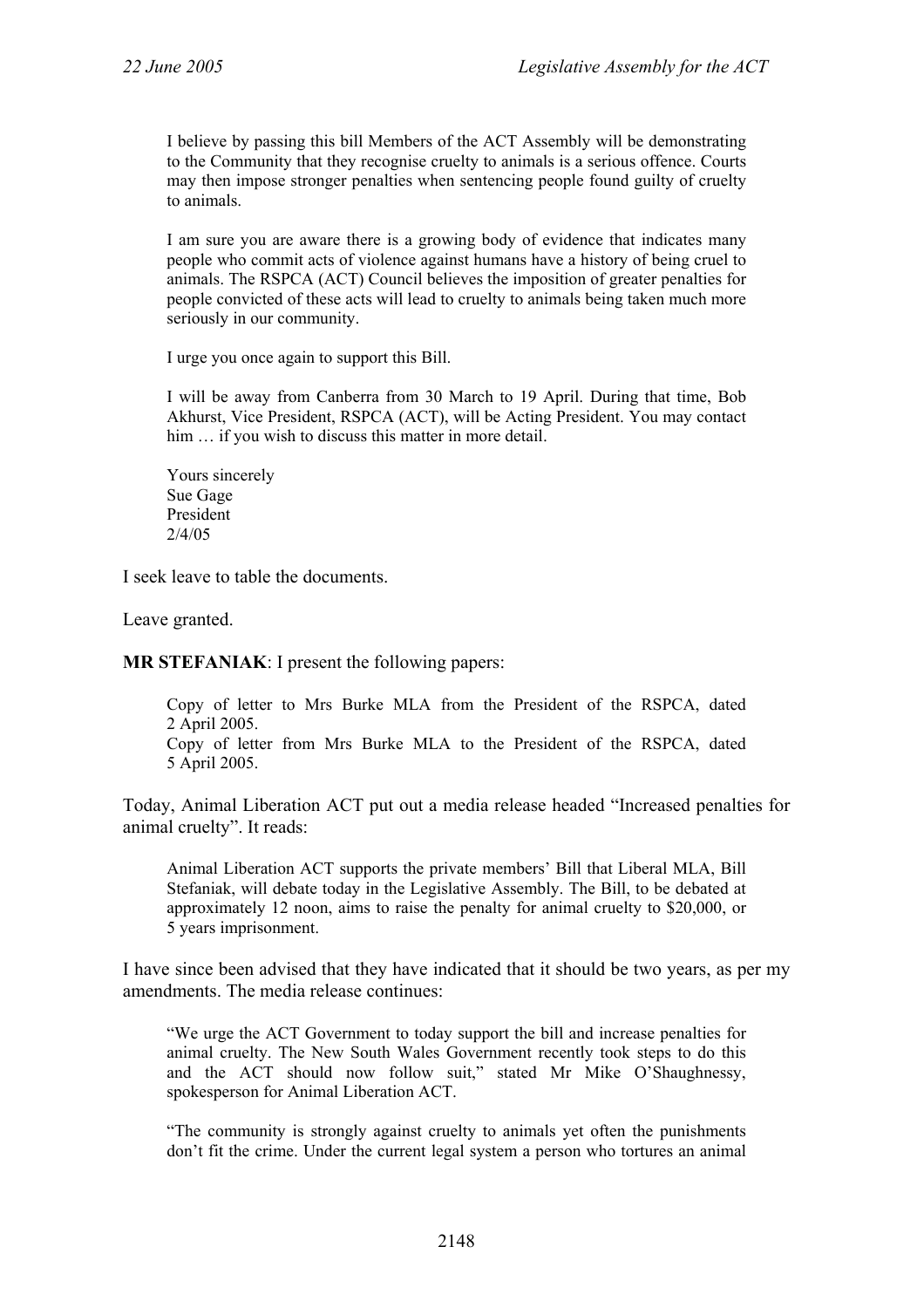to within an inch of its life is sure to get off more lightly than a person who pushes someone in a pub.

"This situation is clearly disproportionate. Issues that our society view as serious should be reflected in the criminal law."

Jon Stanhope previously has not supported increased penalties. He has said that no animal cruelty charge should exceed the penalty of a base level assault charge on a person. In doing this he is comparing common assault (i.e. someone touching someone without consent) to serious animal abuse.

Historically animals were viewed by the court as property, and animal abuse carried the same penalty as damage to property. However, for some time society has recognised that animals are not just property and the law now needs to catch up.

"If the ACT Government does not increase animal abuse penalties what message will this send to the community and to magistrates who repeatedly give lenient sentences to animal abusers?

"The strong link between violence to animals and violence to humans is now widely recognised. One step in addressing this problem is to give animal abuse crimes stronger penalties so they are viewed as serious crimes. Only then will resources be made available to stop this cycle of violence that is inflicted on animals and humans," concluded Mr O'Shaughnessy.

I would certainly agree with him there. Maybe one point in the magistrates' favour is that they have been calling for increases to the penalties, as I said, for a number of years. I seek leave to table that document.

Leave granted.

**MR STEFANIAK**: I present the following paper:

Media release from Animal Liberation ACT, 22 June 2005.

I understand that when the RSPCA sent that letter to members our learned Chief Minister was absolutely ropeable and savaged them. I do not think that that is a particularly good way to carry on in government. Clearly, members of the public and members of such organisations which were quoted today by Ms Gallagher and Dr Foskey, people who deal directly with the results of cruelty to animals, should have their views taken on board. Members of this place should take note of the views of organisations such as the RSPCA and Animal Liberation. The RSPCA have shelters here and do such a wonderful job in assisting animals which have been victims of cruelty. They are at the coalface. They work at it every day of the week.

If they say that the penalties are inadequate, they are making it very hard for the people opposite to resort to convoluted logic to justify not supporting a bill such as this one. I find their response very disappointing. Shame on them for that! I do commend the bill to you. I know that it is going to be defeated, but I think that members opposite should ponder what experts in the field such as the RSPCA and Animal Liberation have said. They would like to see the penalties increased. New South Wales has done so. Queensland has done so. They are both Labor states. Why can't the people opposite?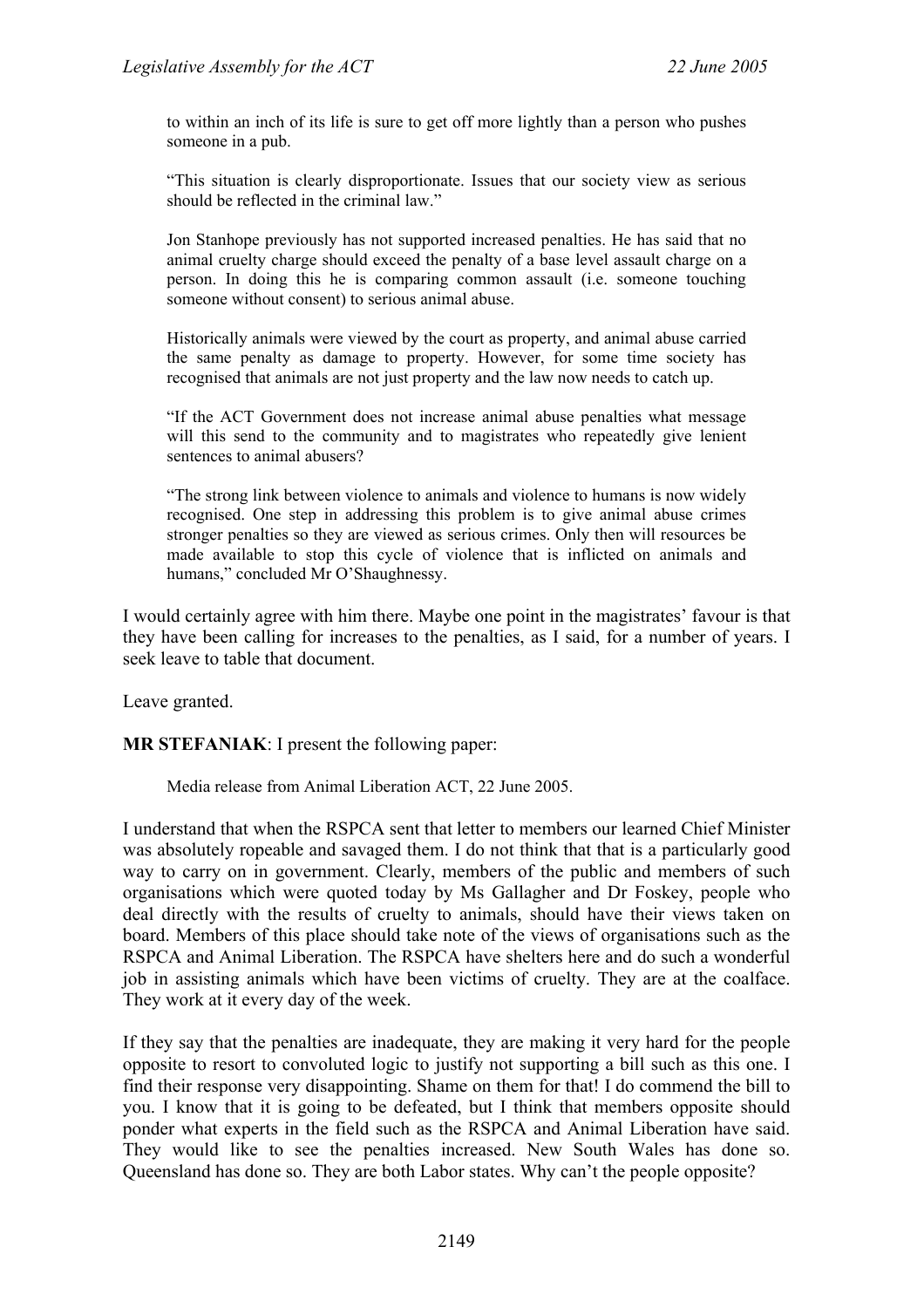Question put:

That this bill be agreed to in principle.

The Assembly voted—

Ayes 6 Noes 7

Mrs Dunne Mr Smyth Mr Corbell Ms MacDonald Dr Foskey Mr Stefaniak Ms Gallagher Ms Porter Mr Mulcahy Mr Gentleman Mr Ouinlan Mr Pratt Mr Hargreaves

Question so resolved in the negative.

## **Sitting suspended from 12.22 to 2.30 pm.**

# <span id="page-31-0"></span>**Ministerial arrangements**

**MR QUINLAN**: Mr Speaker, I advise the house that in the absence of the Chief Minister, I will be taking questions relating to his portfolio of Chief Minister's Department and Ms Gallagher will be taking questions in relation to Attorney-General's, arts and heritage.

## <span id="page-31-1"></span>**Questions without notice Calvary Hospital**

**MR SMYTH**: Mr Speaker, my question is to the Minister for Health. Minister, the opposition has been informed that a contractor who was working at the Calvary Hospital for one week has contracted a golden staph infection and that, as a result, a theatre at the Calvary Hospital had to be shut down. Minister, the opposition is further informed that the contractor is now in a serious condition from contracting this bacterium. Minister, has there been a recent outbreak of golden staph or other superbugs at the Calvary Hospital? If so, how many cases have been reported and what action has been taken.

**MR CORBELL**: Mr Speaker, I am not aware of any such incident but I will take the question on notice and provide and answer to Mr Smyth as soon as possible.

**MR SPEAKER**: Do you have a supplementary question, Mr Smyth?

**MR SMYTH**: Yes, Mr Speaker. Minister, you might also check if there has been any recurrence of golden staph or other superbugs at the Canberra Hospital.

**MR CORBELL**: Again, Mr Speaker, I think it is important to make the point that all hospitals from time to time have to manage outbreaks of these types of infection of golden staph. I am not aware of any particular incidents of concern to date at either of our public hospitals. However, I am happy to take the question on notice, clarify with my department what the issue is, whether Mr Smyth's assertions are correct or not, and provide that information to the Assembly.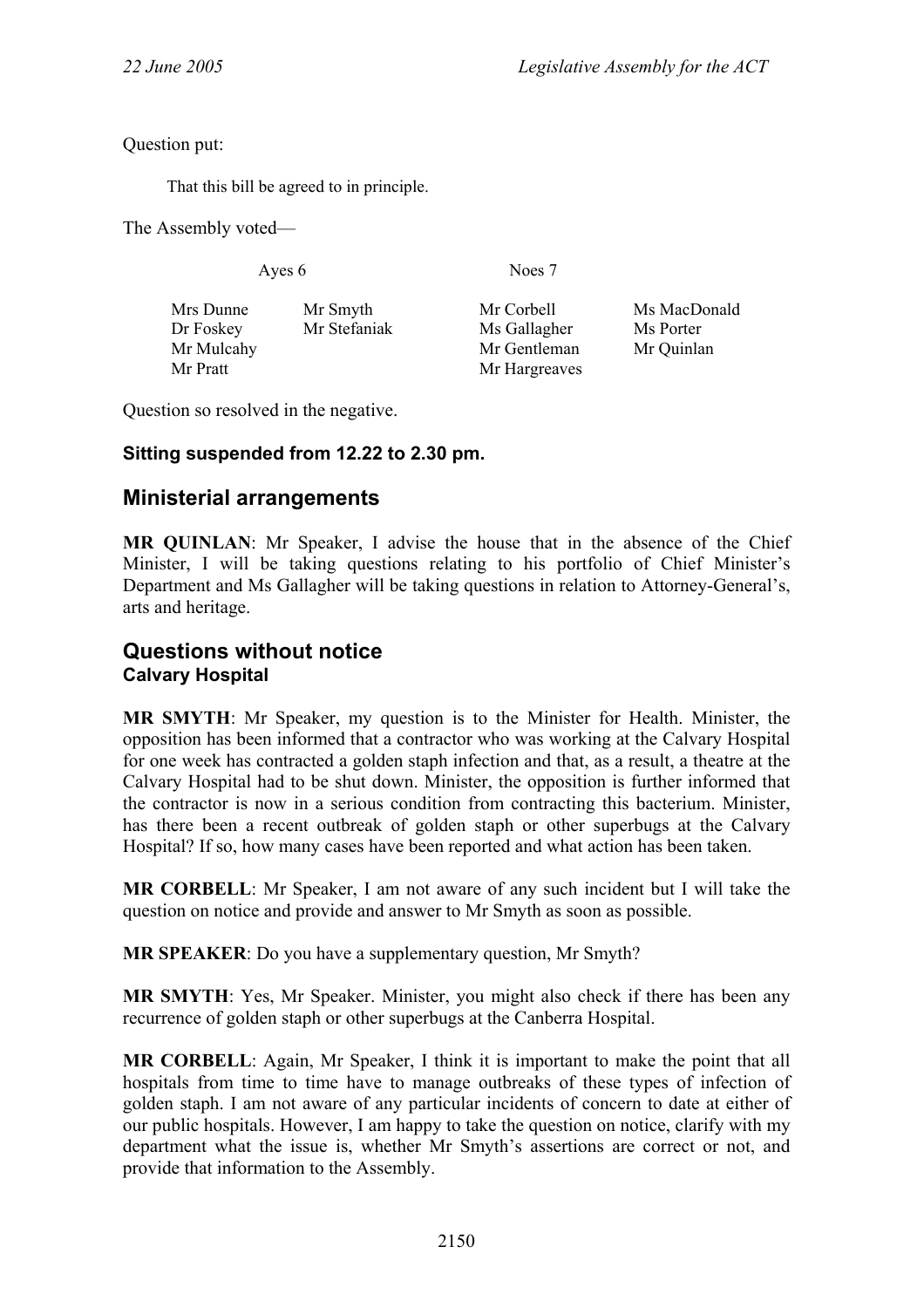### <span id="page-32-0"></span>**Water—price increase**

**MR MULCAHY**: My question is directed to the Treasurer. I refer to the 12 per cent price increase for water to apply from 1 July 2005, confirmed by Actew in estimates on 2 June. According to the budget papers, all of Actew's expected profit of \$57 million for 2005-06 is to be paid as a dividend to the government. Is it the government's policy to penalise Canberra's water users with a price increase for saving water?

**MR QUINLAN**: I think that Mr Mulcahy would know that the price of water is set by the ICRC, the independent regulator. Therefore, the rest of the question fails. It does not have any basis. To humour him, let me say that Actew, to the best of my recollection, started life as one of the most low-geared public utilities in Australia. A very substantial suite of assets accrued to it after the amalgamation of the electricity and the water supply in Canberra.

I had a fair bit to do with this project. With no humility whatsoever, I say that Actew got a pretty damned good deal. In fact, it received a considerable number of assets—the headwork, et cetera—at a very low price. Beyond my time there, Actew went through an asset revaluation process, which recognised the full value of those assets.

I think Actew had—I am punting; the number is not material—in excess of \$1 billion worth of assets on its books, and \$1 billion worth of assets that it can depreciate. I am sure that Mr Mulcahy, with the understanding of matters accounting and economics that he has so far exhibited in here, will appreciate that depreciation is effectively a cash generator in itself. The provisions for depreciation come off the bottom line. They are therefore not calculated in the dividend. If you do a fund statement—a cash flow statement—within the—

**Mr Mulcahy**: Mr Speaker, I rise on a point of order. While it is fascinating, I have heard this dissertation before. I query the relevance of the minister's answer. The issue about penalising people for conserving water is simply not being addressed, even in the broad. I ask that he be brought back to the question.

**MR SPEAKER**: There is no point of order. He is speaking to the subject. He is on the subject matter of the question.

**MR QUINLAN**: I will concede to Mr Mulcahy on one dimension: the point of order is very relevant. It points up—

**MR SPEAKER**: That has been ruled on.

**MR QUINLAN**: Yes, I know. But what is relevant is the fact that Mr Mulcahy would bring up that point of order and think that what I am saying is irrelevant to the treatment of people of the ACT. Over the years, the people of the ACT have had, and continue to get, a pretty good deal on water and electricity supply. I do not think that it could be claimed that, relative to other Australians, they are being penalised.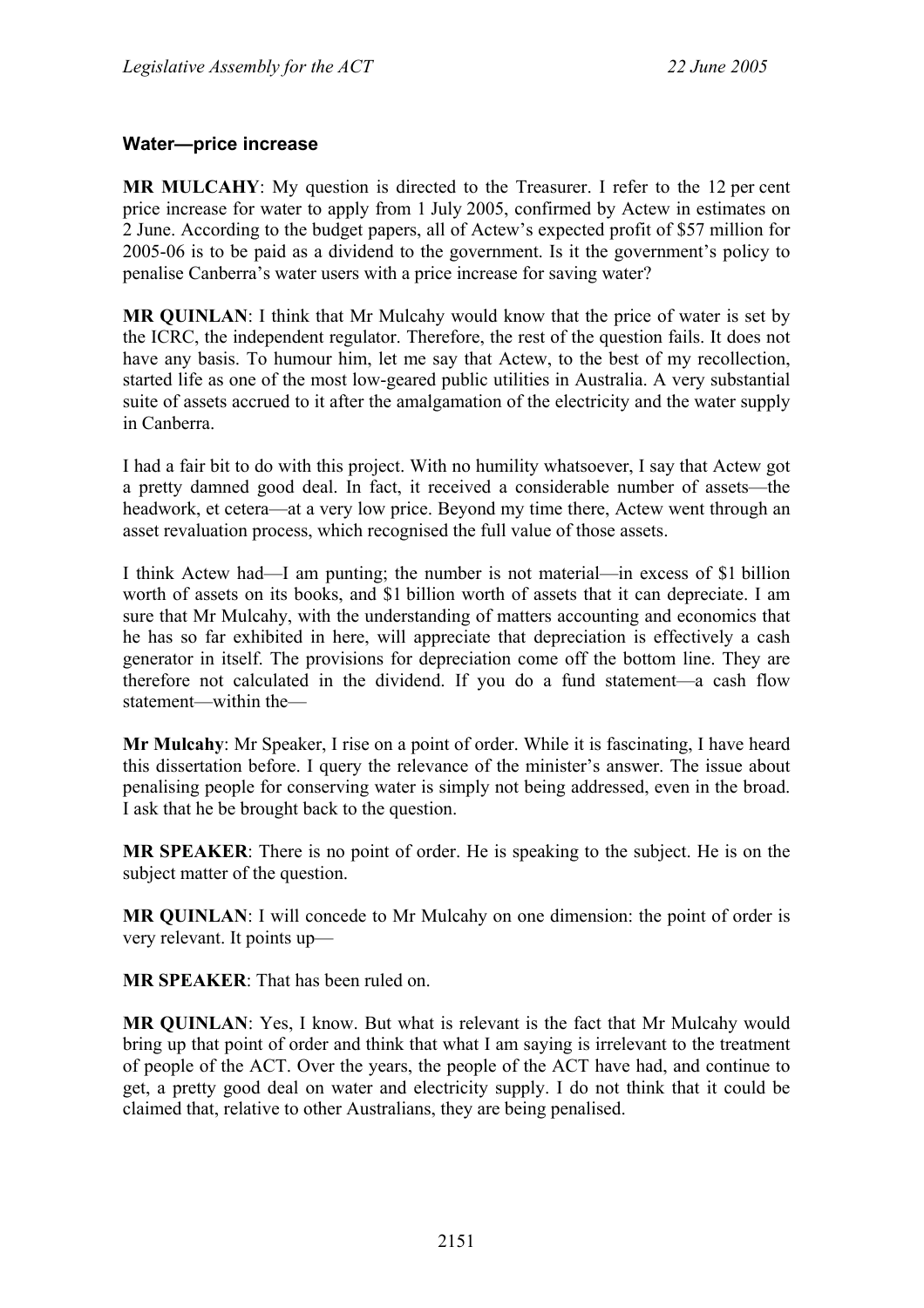To summarise, the ICRC sets the figures. You need to look at Actew's cash needs and at the whole picture—if you are capable of it—or get some help. I do not see any penalty for the people of the ACT.

**MR MULCAHY**: Mr Speaker, I have a supplementary question. Does the managing director of Actew receive a performance bonus on top of his \$450,000 salary for increasing the dividend to the government?

**MR QUINLAN**: We do not decide what his performance bonus is. I am not sure that it is on top of the salary package as opposed to part of the salary package. I do not have the precise numbers. Like many CEOs in Australia in charge of commercial organisations, there is a performance element in his salary, if that is what you are asking. I think there is.

I might expand on the answer, given that we have had some publicity in relation to the salary paid to the CEO of Actew. I am advised that the Hay Group has evaluated that position twice over the past few years. I am advised that the upper level of their assessment is well above the salary for the position. The salary is set by the board. It is their choice. How the board manages the organisation and what incentives they put in, is really for them to decide.

**Mr Mulcahy**: You are the shareholders.

**MR QUINLAN**: We are the shareholders.

**MR SPEAKER**: Order! This is not a conversation; this is an answer to a question.

**MR QUINLAN:** The board assesses that salary; they have done it, as I am advised, with professional assistance. The shareholders are sensible enough to manage as shareholders, and not micromanage or drag selective figures out of the full report of Actew and try to make political capital out of it, as you have done.

At the end of the day, his salary has been decided by the board. I think the board has taken recognised professional advice twice on those salaries. The salary provided fits within a range provided and is certainly below the upper limit set. As a shareholder, at this stage I do not feel disposed to interfere in that process. I can look on with envy, seeing as I sat in that position for a couple of extended periods. I remember being very well remunerated, but not quite at that level.

Nevertheless, if you had read the press over the past few years you would have understood how the salaries paid to senior and chief executives across Australia have changed, how they have escalated so that you get the best people, and how they have included an incentive element. If you took the salary of the chief executive of Actew and stacked it up against other organisations—as the Hay Group has done for the board, which made the decision—you would get a better perspective.

It is easy politics to pick out a big number—my salary, your salary—and bandy it around. That has a certain amount of popular appeal. But put it into perspective of what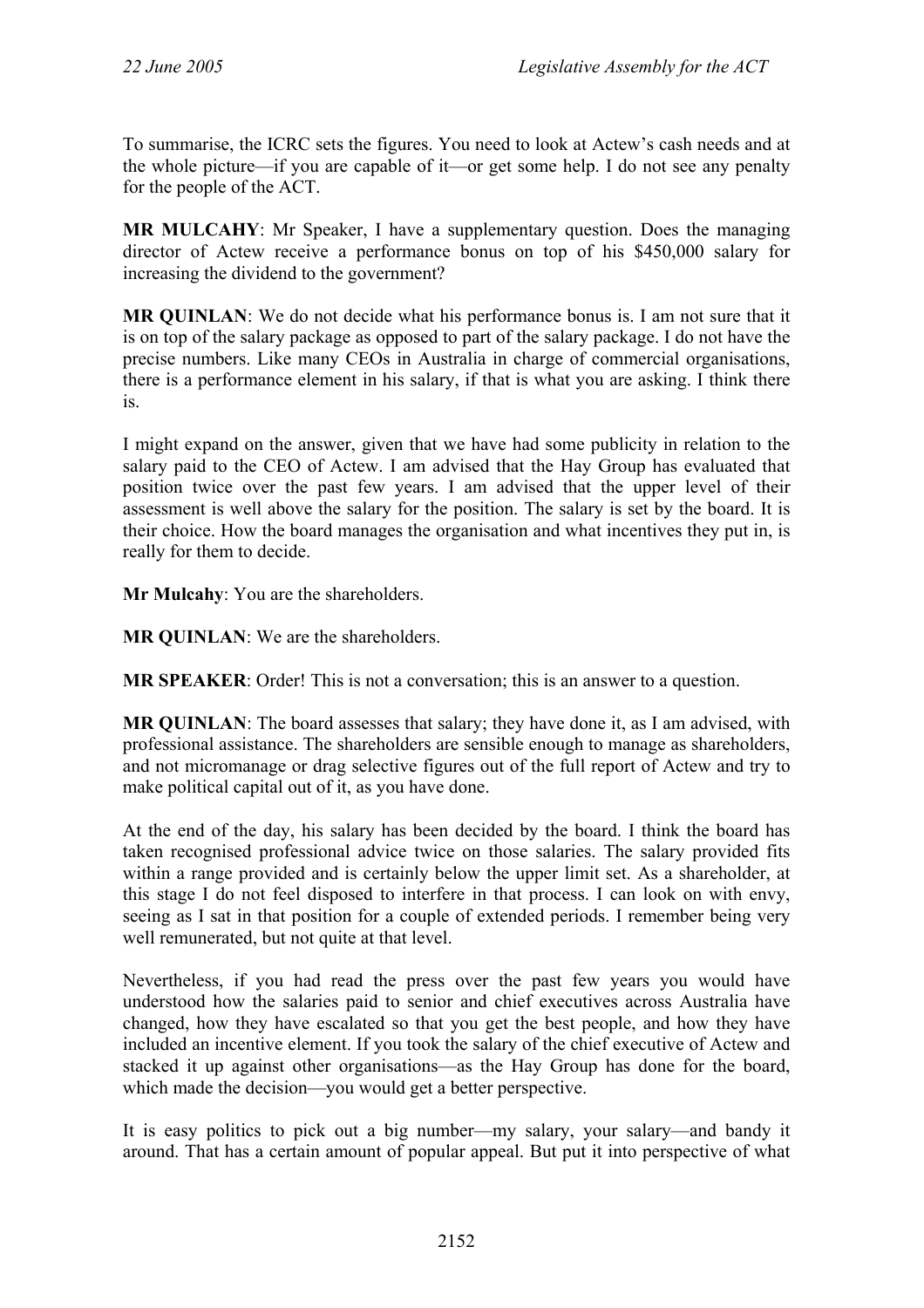you can read and what you have read over time about salaries provided to chief executives of major organisations.

### <span id="page-34-0"></span>**Environment—noise complaints**

**MR GENTLEMAN**: My question is to the Minister for Economic Development and Business. Minister, you would be aware of recent *Canberra Times* coverage of a dispute between Toast Cafe and Bar and the Waldorf Apartments. The dispute relates to complaints about noise emanating from Toast and allegedly disturbing residents of the Waldorf Apartments. Minister, can you outline what steps are being taken to resolve the dispute?

**MR QUINLAN**: I think it is very important, given that this is an issue that was aired in public, that we do in fact address some of the issues.

As I am advised, the Toast Cafe and Bar has been the subject of numerous complaints from people who reside in the Waldorf Apartments about the venue or its patrons causing loss of amenity through the creation of human and mechanical noise. The issue of loss of amenity was first considered by the Liquor Licensing Board in September of 2003 when it considered allegations that the licensee of the premises was permitting patrons to consume liquor outside the boundaries of the licensed premises. As a result of that matter, the licensee relinquished the outside area that was part of the licensed premises.

Further complaints have been received since that time about patrons of the premises causing a loss of amenity to residents of the Waldorf Apartments as a result of their conduct in the vicinity of the premises. Complainants have also raised concerns about the level of amplified noise coming from the premises in the early hours of the morning. These matters have resulted in the Environmental Protection Authority undertaking noise readings from Toast on three separate occasions. On the first occasion a written warning was issued. Following the second measurement an infringement notice was issued and consideration is currently being given to what action should be taken in respect of the third breach.

The broader issue of loss of amenity, including the issues investigated by the EPA, are part of a matter currently before the Liquor Licensing Board for consideration. The board is specifically tasked, under the Liquor Act 1975, to consider complaints about the loss of amenity arising from the conduct of licensed premises. Where it is established that a licensee has operated their premises so as to cause an undue disturbance to persons occupying premises in the neighbourhood, then the board has a range of powers that it can use to address the identified concerns. I think it is also worthy of note that the Small Business Commissioner has also had some involvement in trying to resolve the matter. Clearly the relevant agencies are taking steps to resolve the issue and I am confident that a solution can be reached that is acceptable to both parties.

It is important, I think, to note that the government has, as is proper, not attempted to take sides in this dispute. I have received correspondence on this issue, as have other ministers, and we have been careful to ensure that we are not seen to take sides on the issue. We have agencies, in this case the EPA, the Office of Fair Trading and others that are specifically charged and duty bound to investigate complaints that are made. It is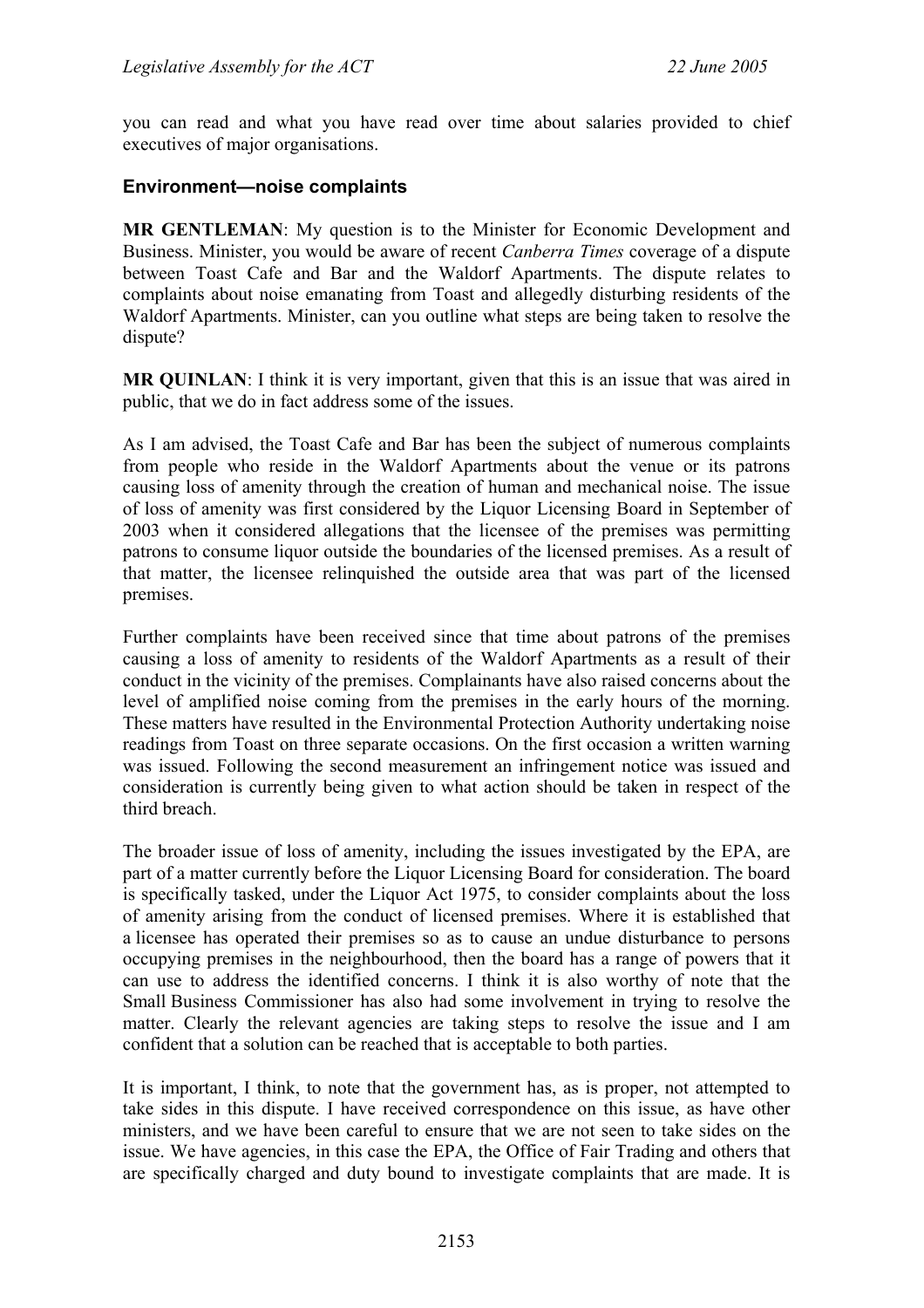their job and it would be improper in the extreme for the government or a minister to interfere in that process. Indeed, if we did, we would be criticised by those opposite, and probably quite rightly so.

So it comes as something of a surprise that the Leader of the Opposition put out a press release the other day advocating that we do just that, that we interfere. Mr Smyth wants the government to interfere in the proper operation of the Office of Fair Trading, which is responding to complaints, as it is duty bound to do. Not only does Mr Smyth want us to interfere, but he has also implicitly taken the side of one business over the other. I would be curious to know how the Waldorf and the business community feel about the Leader of the Opposition, the opposition spokesman on business, taking a side in a business dispute. I suspect that they would take a very dim view.

But what is of even greater concern is the fact that Mr Smyth's deputy, Mr Stefaniak, has, within the estimates process, effectively taken the side of the Waldorf. So here we have, sitting side by side, the Leader of the Opposition advocating in the paper, getting his name in the *Canberra Times* again with some cute headlines about toast and jam, sticking up for the little businessman, the nightclub. And in estimates we have his deputy sticking up for the complainant against that business. I think this is one of several examples afoot these days to show that we have an opposition that is still in disarray after an electoral flogging of several months ago.

## <span id="page-35-0"></span>**Policing**

**MR PRATT**: My question is to the minister for police, Mr Hargreaves. Minister, have you ensured that the matter of the police handling of the case of the 16-year-old victim of an alleged rape this week has been referred—have you ensured it has been referred—to the relevant professional standards board for investigation?

**MR SPEAKER:** Order! This matter is before the courts and I am not going to encourage debate in this place—

**Mr Stefaniak**: Point of order, Mr Speaker.

**MR SPEAKER**: Wait until I am finished. I am not going to encourage debate in this place that might affect the way the courts handle this matter. Mr Stefaniak, do you want to raise a point of order?

**Mr Stefaniak**: I take a point of order. Mr Speaker, in relation to the point you have raised. I would submit to you that it is not so much about a matter that is before the courts. Mr Pratt is raising a matter of procedure in terms of what the police are meant to do or not to do. It does not go to the substantive issue. What is before the court is an allegation of rape, a very serious matter. This is nothing to do with the matter before the courts. This is a matter of procedure and what the police should or should not have done prior to anything actually happening with the court. The courts are irrelevant in this regard. This is a matter of police procedure.

**MR SPEAKER**: Thanks for your contribution, but I happened to be listening to the radio this morning when a police PR person was responding to the same issue and the police PR person made abundantly clear that they were not going to respond to any of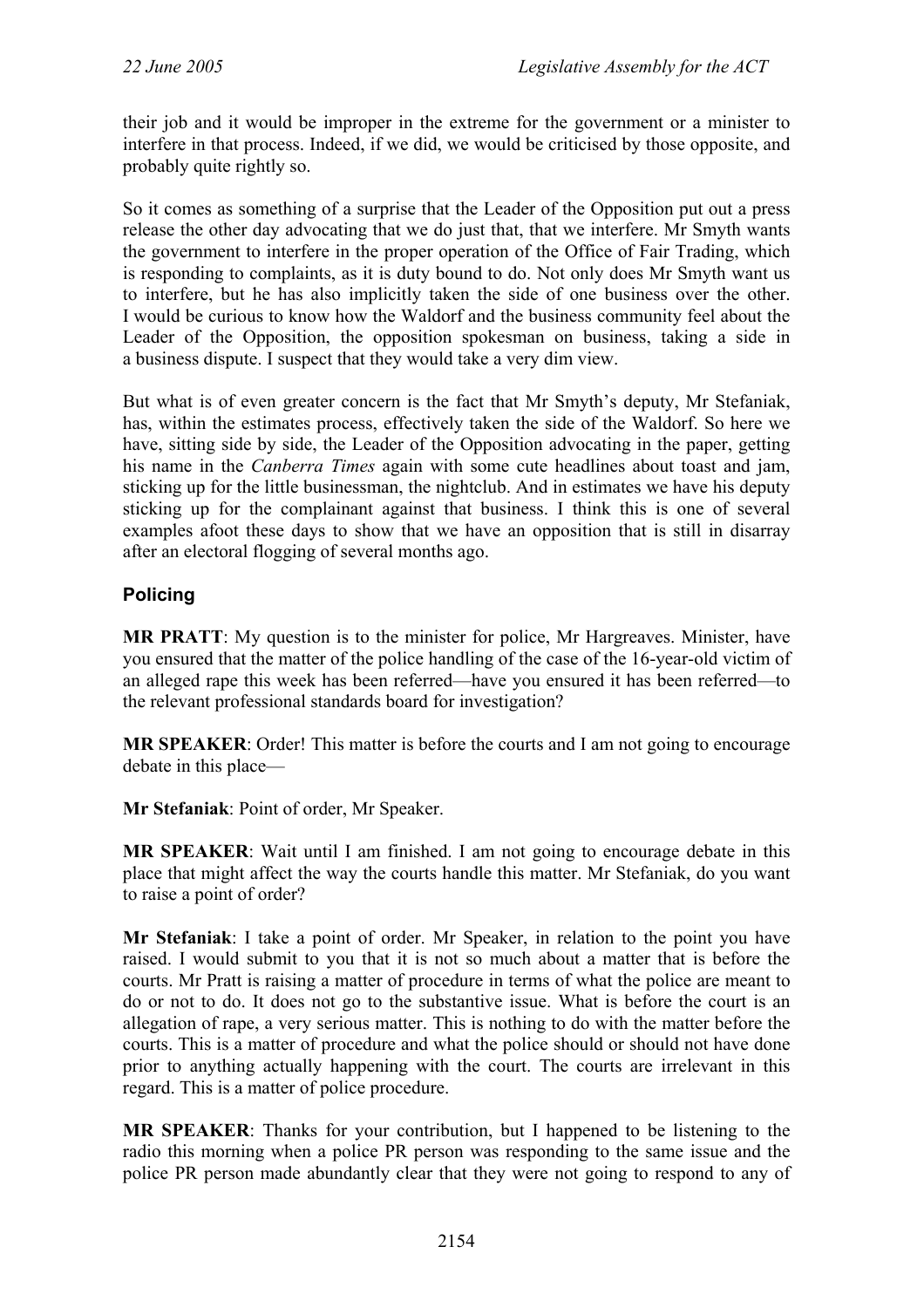the issues surrounding this person in the cells as all of these matters would find their way to the courts. I intend to adopt the same view because I do not want to take the risk of debate in this place affecting or prejudicing proceedings in the courts. This convention that we always observe is a restriction on debate that the Assembly imposes on itself. Where matters are awaiting or under adjudication by the courts, debate is avoided where it could influence juries or prejudice court proceedings. I just do not think that it is worth the risk and I intend to rule that this would offend the sub judice convention. I am going to disallow the question.

**Mr Stefaniak**: Will you hear me a bit more on that, Mr Speaker? The sub judice rule is there for matters that actually are before a court. The matter that will be before the courts is a very serious one, an allegation of rape. I do not know whether a person has been charged. The question relates to a procedural matter. It relates to something that occurred beforehand. The police PR spokesman may well have not wanted to answer questions. His minister did not want to answer questions. It is quite reasonable to expect someone from that area to follow what his minister is doing. But to confuse that with the sub judice rule and to confuse that with the substantive issue, which is a very serious matter of rape, is wrong. I would submit that the question is all right because it does not go to that substantive issue before the courts.

**MR SPEAKER**: Clearly, the question goes to procedural matters in the sense that it may or may not involve the police handling of the matter. At the same time, how can we know exactly what is going to end up before the courts anyway unless we have the debate in here and make declarations about innocence and guilt? That is not our role, clearly. The point that I am making is that there is a matter before the courts. I am not going to allow debate in this place that might prejudice those proceedings. It is open to this place, once this matter is dealt with in the courts, to do as it wishes in relation to the procedural matters that you say might be referred to in the question. As far as I am concerned, that is the end of the matter. I think that it is a matter of sub judice and I am not going to allow the question.

**Mr Mulcahy**: On the point of order, Mr Speaker—

**MR SPEAKER**: Order! I have made a ruling on it.

**Mr Mulcahy**: Mr Speaker, I ask that the question be read in accordance with standing order 60.

**MR SPEAKER**: That is about a question in relation to a motion. It is not related to this matter.

**Mr Pratt**: Mr Speaker, on the point of order—

**MR SPEAKER**: Order! I have ruled on the matter. If you do not like my ruling, it is open to you to move dissent from it. If that is your choice, we will proceed down that path, but I have made my ruling.

# **Dissent from ruling**

**MR STEFANIAK** (Ginninderra) (2.52): With respect, Mr Speaker, I seek leave to move dissent from your ruling.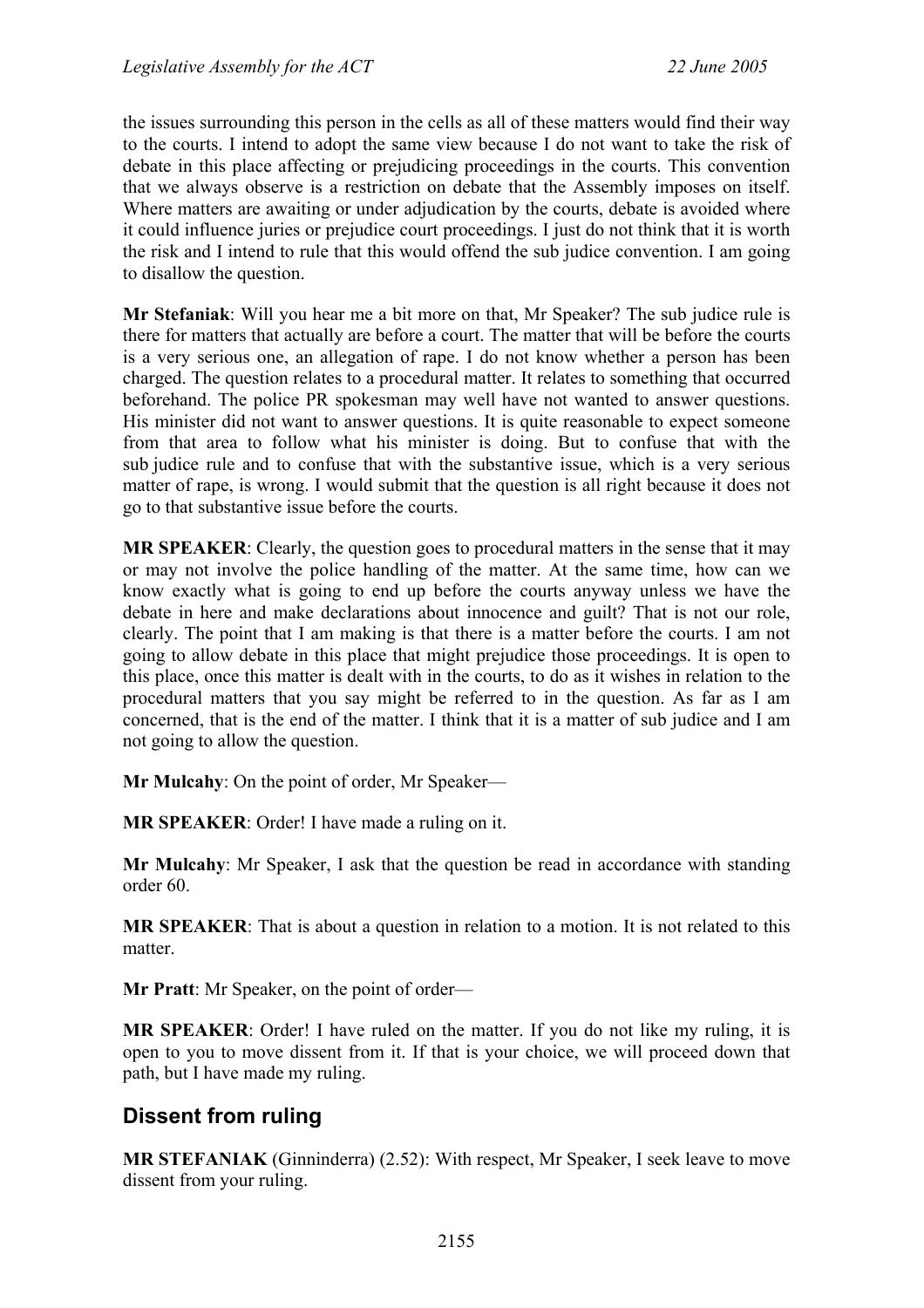Leave granted.

### **MR STEFANIAK**: I move:

That the Speaker's ruling be dissented from

I do so with reluctance, Mr Speaker, but, with respect, I feel that you were wrong. You talked about the question of innocence and guilt and said that we may have some effect on that. What we are dealing with here is a situation in relation to police handling of a case—

**MR SPEAKER**: Order! I think that you have to come to where my ruling on sub judice is wrong. We run into the same position where you run the debate on the issue that you want to raise without dealing with the issue of sub judice. I have already ruled in relation to the sub judice convention. I am very happy for you to rise and dissent from my ruling, Mr Stefaniak, but I do not want to deal with the question that I have just ruled on.

**MR STEFANIAK**: I accept that, Mr Speaker. The sub judice rule is there for matters that are actually before the courts. We are dealing with a situation before a matter even got to the courts. It does not have any effect on the points you have raised, Mr Speaker, as to innocence or guilt or the effect that a discussion in this chamber might have in relation to a jury's deliberations on innocence or guilt or, indeed, on anything else in relation to a matter that is actually before the courts and that is subject to court proceedings.

Charges may or may not have even been laid at the point in time, which is a very different thing entirely. The matter has not got to court. The matter, for some reason, may not go to court. There may have been some intervening steps after the police apprehended the alleged perpetrator and after the 16-year-old girl was taken to the station. There might have been further incidents occurring there that might, conceivably, have led to nothing happening. That probably seems unlikely on the facts. But we are dealing with a very early step in the process of a matter ending before the courts, which is where the sub judice rule would apply.

Mr Pratt's question actually goes to the matter of handling and procedure. It does not go to any of the substantive issues that would find themselves before the courts. If, in fact, the matter has got to court as yet—I am unaware of that; someone might like to enlighten me as to whether the matter actually has got to court, whether any charges have been laid and the matter actually has got to court by means of the accused actually appearing or not—anything that occurs after that, I would agree with you, would be sub judice. But not this. This is simply a very early step in the chain of someone going to court. The steps invariably are that allegations are made and sometimes an arrest is made and people are taken to the watch house. The steps taken then are in relation to questions being asked and charges being laid. The matter then goes to court, as it has to by law.

But we are dealing with what occurred very early in that chain. It is before the court proceedings. My submission to the Assembly is that the sub judice rule does not apply because we are not dealing with a matter that is actually before the courts. We are not dealing with anything in relation to that point. We are dealing with another issue entirely.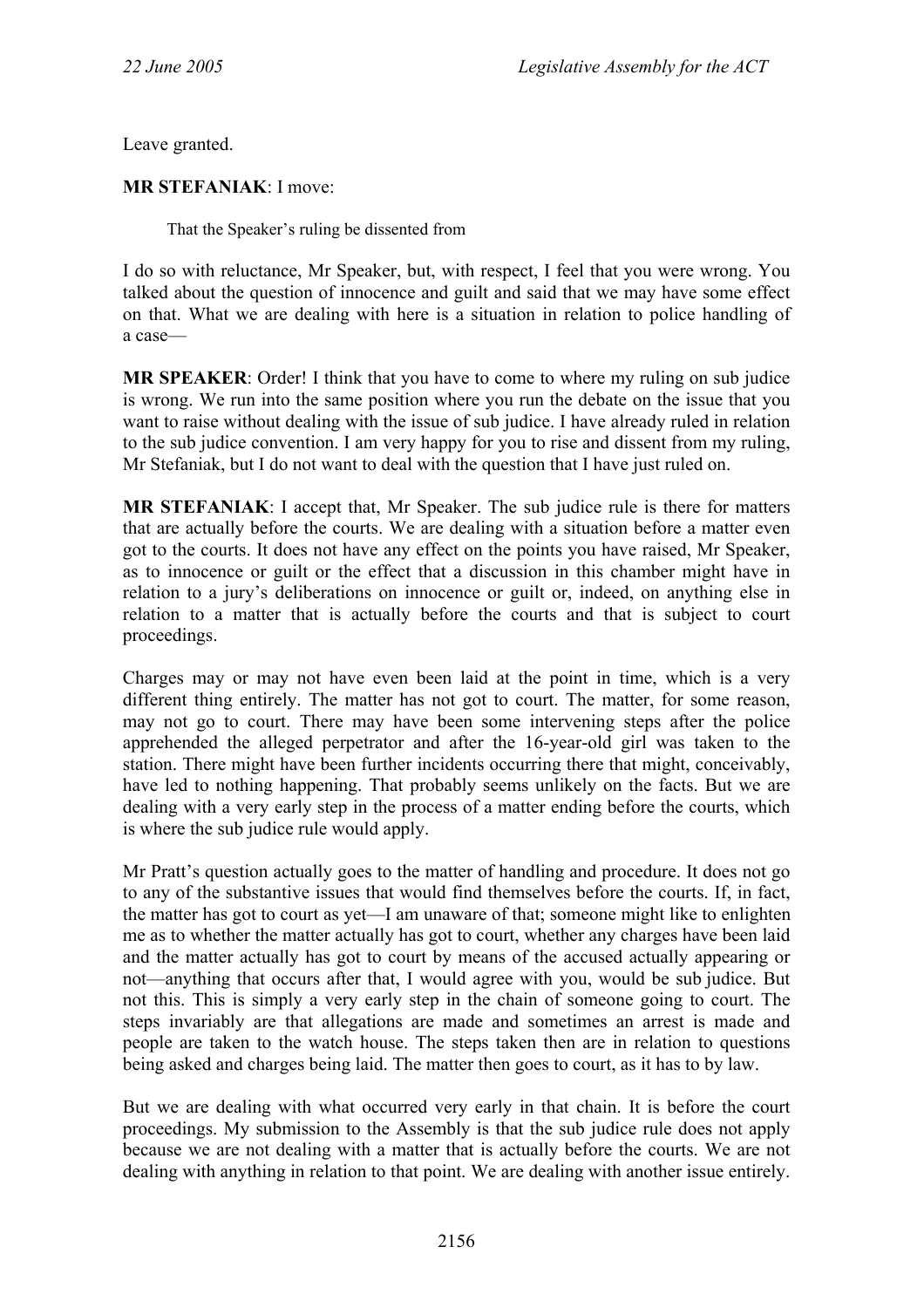With respect to you, Mr Speaker, I submit that for those reasons your ruling is wrong and our motion of dissent should be upheld by the Assembly.

**MR CORBELL** (Molonglo—Minister for Health and Minister for Planning) (2.56): Mr Speaker, the government's view is that your ruling is the appropriate one. This matter has already been before the Magistrates Court. It was an entirely legitimate exercise of your responsibilities as Speaker to say that the matter is before the judicial processes in the territory and those processes should be allowed to continue without the potential for improper influence by this place. That is what this argument about sub judice is about. It is about ensuring that this place does not improperly influence matters that are currently before the judicial processes of the territory.

Mr Speaker, it is as simple and as black and white as that. Your decision is the correct one. It is an appropriate one that has regard to the forms, conventions and standing orders of this place and the government will be supporting your ruling on this matter.

**MR PRATT** (Brindabella) (2.58): I stand to support the motion. I would simply draw to your attention that the relationship between this question and the desire to debate a matter of departmental procedure deserves to be aired. The fact that it relates to a matter before the court should not be an impediment to this issue being debated. I refer you to the debates we have had in this place about bushfire matters that may have related to the coronial inquest. Surely we were able to debate those issues without impacting at all on the process of that inquiry. I would appeal to you, Mr Speaker, that the relationship is concrete, that a precedent has been set and you should therefore be allowing this question, and this debate, to go ahead. I stress again that we are not debating the issue of the alleged rape; we are referring to a departmental process. We ought to be able to debate that and get the clarity and the facts about that issue from the government. That is the justification behind asking this question. We are not prejudicing a case before the courts.

Motion (by **Mr Quinlan**) proposed:

That the question be now put.

**MR SPEAKER**: I think at this stage, I will not put that because I am not quite sure whether the crossbench wishes to make a contribution to this debate. It seems the crossbench is not interested, the government is obviously not interested any more, and there have been two speakers from the opposition so I'll put the question.

Question put:

That the question be now put.

The Assembly voted—

Ayes 9 Noes 6

- Mr Berry Mr Hargreaves Mrs Dunne Mr Stefaniak Mr Corbell Ms MacDonald Mr Mulcahy Dr Foskey Ms Porter Mr Pratt Ms Gallagher Mr Quinlan Mr Seselja Mr Gentleman Mr Smyth
	-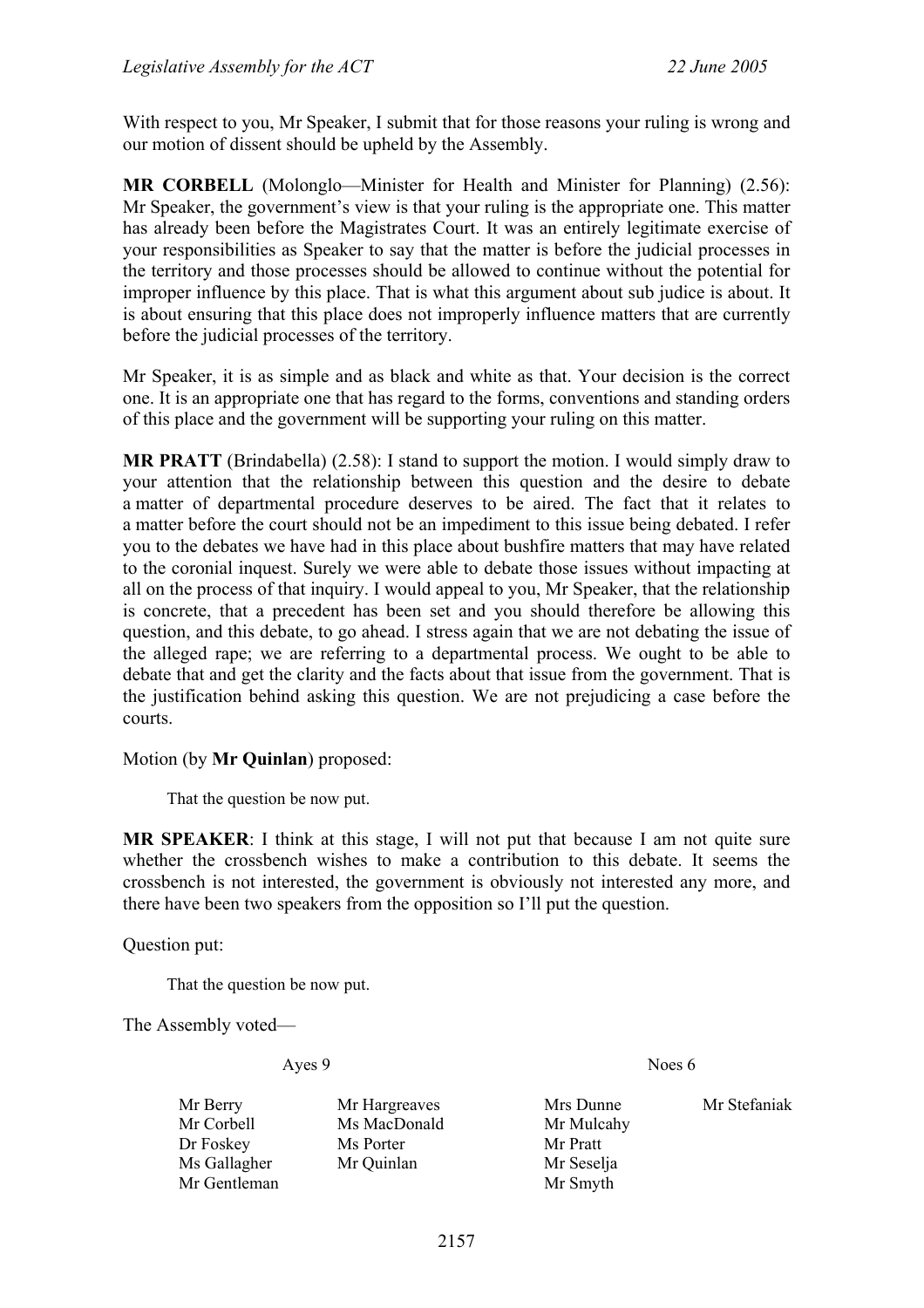Question so resolved in the affirmative

Question put:

That **Mr Stefaniak's** motion be agreed to.

The Assembly voted—

Ayes 6 Noes 9

| Mrs Dunne  | Mr Stefaniak | Mr Berry     | Mr Hargreav |
|------------|--------------|--------------|-------------|
| Mr Mulcahy |              | Mr Corbell   | Ms MacDon   |
| Mr Pratt   |              | Dr Foskey    | Ms Porter   |
| Mr Seselja |              | Ms Gallagher | Mr Quinlan  |
| Mr Smyth   |              | Mr Gentleman |             |

Mrs Dunne Mr Stefaniak Mr Berry Mr Hargreaves Mr Mulcahy Mr Corbell Ms MacDonald

Question so resolved in the negative.

# **Questions without notice Fire management unit**

**MR STEFANIAK**: Mr Speaker, my question is to Mr Hargreaves as Minister for Urban Services. Minister, page 70 of the latest state of the service report notes that, at 30 June 2004, urban services had 1,124.27 full-time equivalent staff. Yesterday you stated that, as a result of a restructure, the department will be reducing its headcount by 80 full-time equivalent positions, down from 1,086 to 1,006. So you have already mislaid, on that, 38.27 full-time equivalents. Urban services employs about 171 contract and casual staff. I am told that, for example, the Canberra Connect shopfront sources a lot of its staff from a local labour hire firm. Will the department be shedding casual and contract staff as well as the 80 permanent positions?

**MR HARGREAVES**: I thank Mr Stefaniak for the question. My advice is that, in recent times, and the times on which our decisions were based, the full-time equivalent staffing of the Department of Urban Services was 1,086. I will take the numbers Mr Stefaniak has quoted on notice and have a reconciliation done on that. There can sometimes be confusion in the nature of counting, where we start to count casuals and contract staff and all that sort of stuff. I will make sure that the numbers we talk about are consistent. It is the intention that the Department of Urban Services will reduce by 80 full-time equivalent staff. I have said that a number of times before. The nature of that shedding will be the subject of the total restructure process within the Department of Urban Services.

I have said this before: we need to go away from this antiquated idea that we inherited from the Liberal Party that we have silos contracting services to each other through the purchaser/provider system. We need to provide services to the people of the ACT, not to contract management when it is unnecessary. The total restructure of the Department of Urban Services will reveal the extent to which that reduction will be made. It can be made in a number of ways. It can be made by voluntary redundancies—we have said that before—it can be made through restructure through the redistribution of tasks; or it can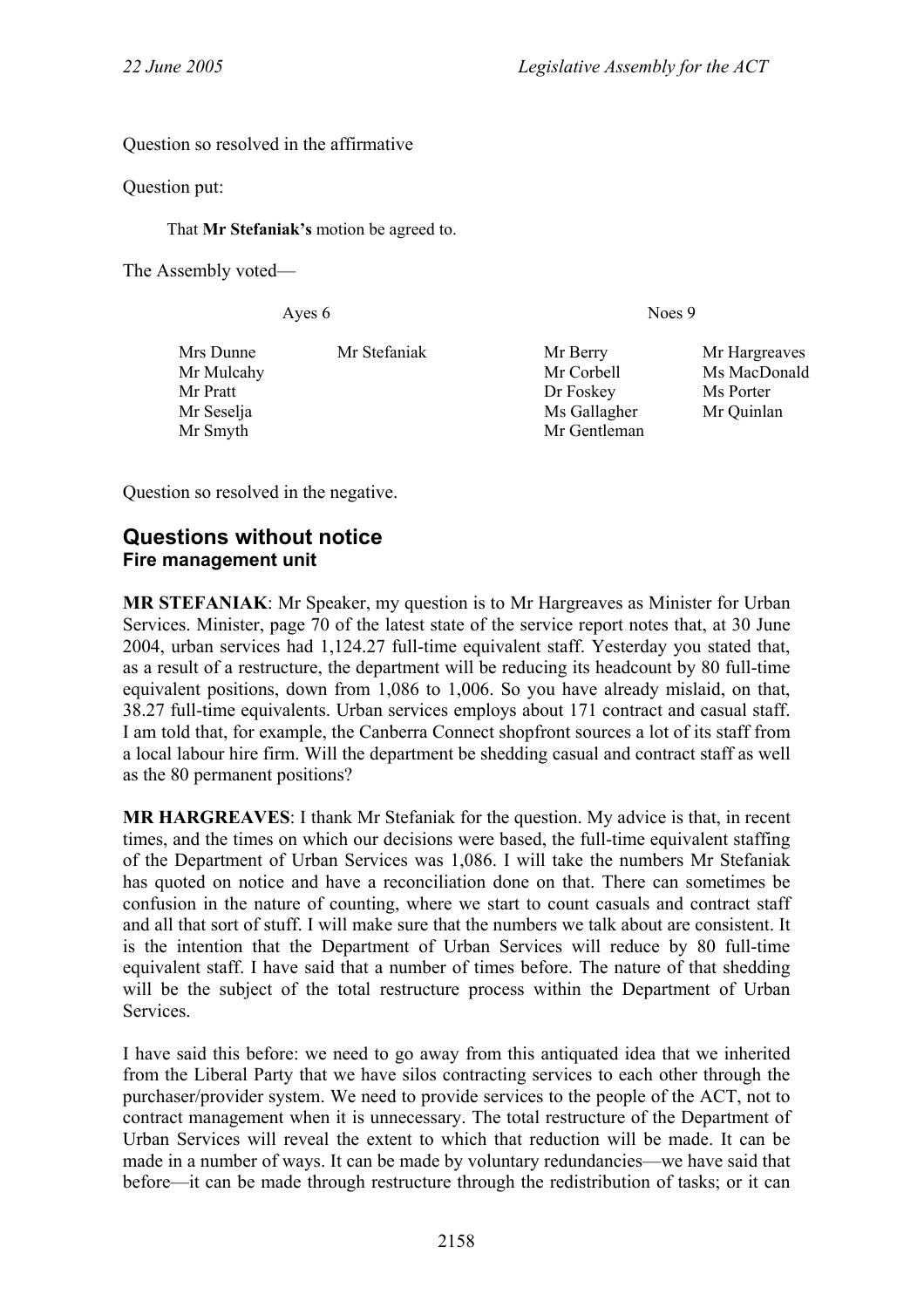be made through a combination of, for example, permanent part-time work and job sharing. There is a whole range of issues. It is limited only by the imagination of the staff.

I congratulate the staff on the way they have embraced this change. This is a very forward thinking change. Of course, I have met probably 75 per cent of my staff and those opposite I do not think know more than about 20 between them. The conversations I have had directly with the staff, the unions and management in terms of the process of change have indicated that there is a very positive attitude towards this. Unlike those opposite, the staff of the Department of Urban Services are particularly proud of the service they provide to the people.

**MR STEFANIAK**: Mr Speaker, I wish to raise a point of order. The minister is giving a long and rambling answer; he is not really sticking to the point.

**MR SPEAKER**: Mr Stefaniak, you and I both support the standing orders, which allow five minutes to answer these questions.

**MR HARGREAVES**: Thank you, Mr Speaker. Mr Stefaniak would know, because I presume he has spoken to one or two people from that department, that they are proud of the service they give to the people of the ACT. They want to provide more and better services. They have embraced this need for change and they recognise that the change in work practices will result in some reduction in full-time equivalent staffing. As I have said before, there will be that figure of about 80—and I imagine it is 80. The actual figure, of course, will result from the total restructuring process involving the staff, the unions, management and everybody in the ACT, bar those opposite.

**MR STEFANIAK**: Mr Speaker, I have a supplementary question. Minister, will you guarantee that none of the casual staff at the Canberra Connect shopfronts will lose their jobs as a result of the restructure and cost saving exercises?

**MR HARGREAVES**: There will be no involuntary redundancies.

### **City West master plan**

**DR FOSKEY**: My question is to the Minister for Planning. The City West master plan states that "a broad social mix of residents requires affordable housing" and that "the government will aim to ensure that a minimum of five per cent of residential accommodation will be offered for low and medium income earners". Yet, in answer to question on notice No 23 of the estimates hearings, we were advised that there was no guarantee of the government reaching five per cent affordable housing in Civic west, and when it came to accommodating a social mix we had our attention drawn to the ANU's commitment to providing student accommodation. Given that the student accommodation is not in itself likely to provide the broad social mix of affordable housing that the master plan commits the government to pursue, how will the minister ensure that the accommodation promise is delivered?

**MR CORBELL:** I thank Dr Foskey for the question. The City West master plan does outline a commitment to try to achieve a broad range of people living in the City West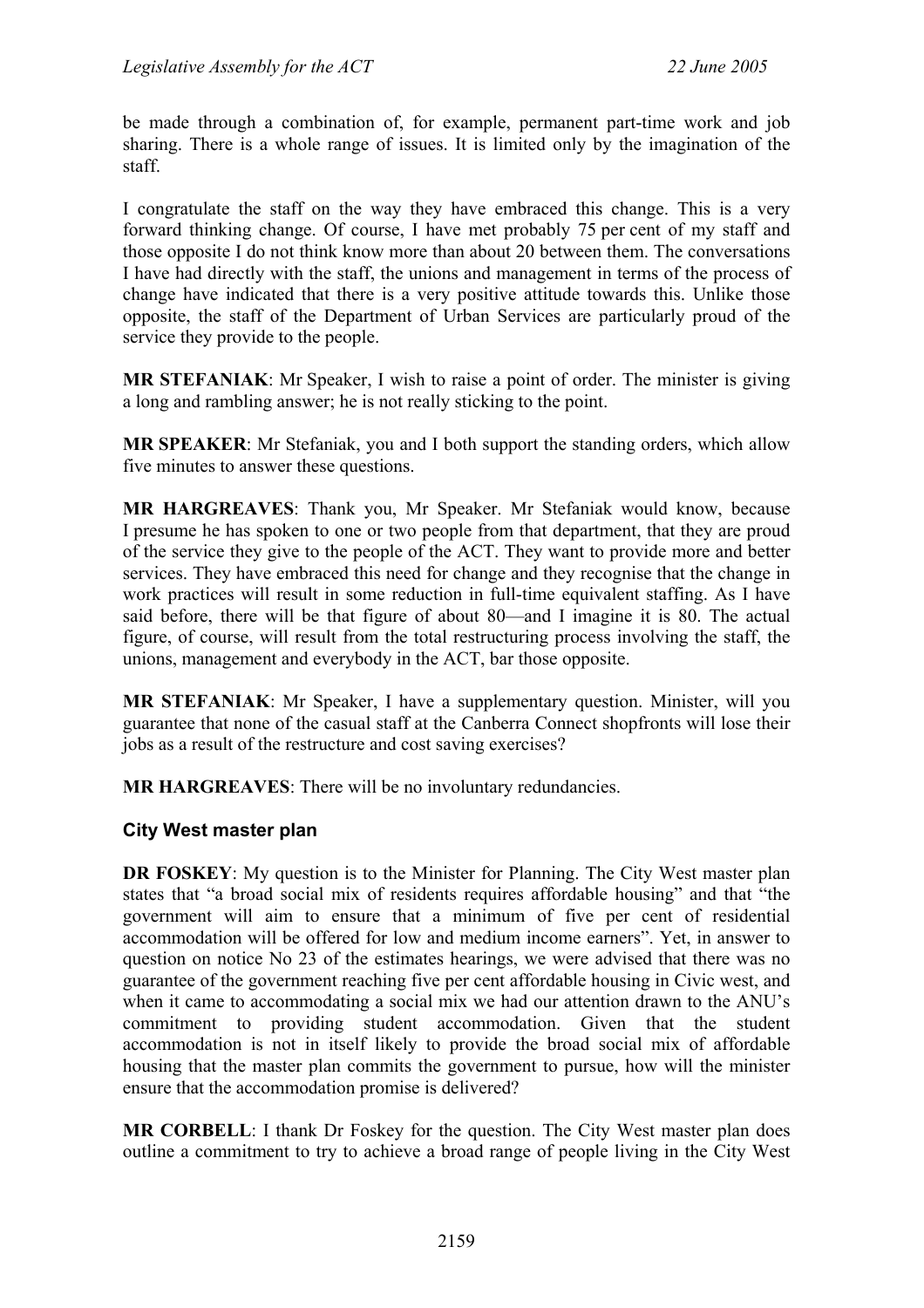precinct: owner occupiers, renters, people who require affordable housing and a range of other demographic groups. That is still the government's objective.

The agreement that the territory has entered into with the Australian National University, who have engaged Baulderstone Hornibrook to develop the City West precinct outlined in the agreement the territory and the ANU have entered into, will be the mechanism through which we will strive to ensure a broad range of housing types, including affordable housing. The ANU's process will be to develop sites in a sequential way in City West and, as part of the development assessment process for each of those sites, the planning authority will be seeking to ensure that the objectives of the City West master plan are met, including the objectives of affordable housing.

Obviously, there is a range of development types possible in the City West precinct. Those include student accommodation, commercial development, residential development, cultural uses and so on. As each individual development proposal comes forward, the planning authority and the government will be seeking and exploring every opportunity to have a mix of affordable housing made available as part of a development proposal, if that is at all feasible. This will involve detailed negotiation with the Australian National University to achieve that.

It is probably worth making the point, of course, that student housing is a particular housing type in demand in the ACT and I am pleased that the government is in a position to be able to respond to that through the City West master plan and the agreement we have with the Australian National University. The provision of student accommodation in City West is important. It is the first proposal that the ANU are progressing in the precinct and it will see many students living close to the city and closer to the services and facilities that the city has available and bringing life and activity to what is currently a fairly large area of car parks separating the ANU from City West. So our objectives are starting to be met, but more work is to be done and that will be done incrementally as each development proposal from the ANU comes forward.

It is also worth making the point that my colleague Mr Hargreaves will also be providing a report to the Assembly on the provision of affordable housing in the territory. The government continues to remain focused on this important issue and we pursue every avenue we can to ensure that greater levels of affordable housing are made available to the Canberra community.

**DR FOSKEY**: I have a supplementary question. Can the minister provide evidence of other existing developments in Canberra where a broad social mix of affordable housing has been delivered and the funding and development strategies that were used to deliver it?

**MR CORBELL**: I am not responsible for housing policy. That is a matter for my colleague Mr Hargreaves.

### **Fire management unit**

**MRS DUNNE**: My question is to the Minister for Police and Emergency Services and Minister for Urban Services. Minister, as you would know, recommendations 31 and 32 of the McLeod report recommended that public land managers like urban services should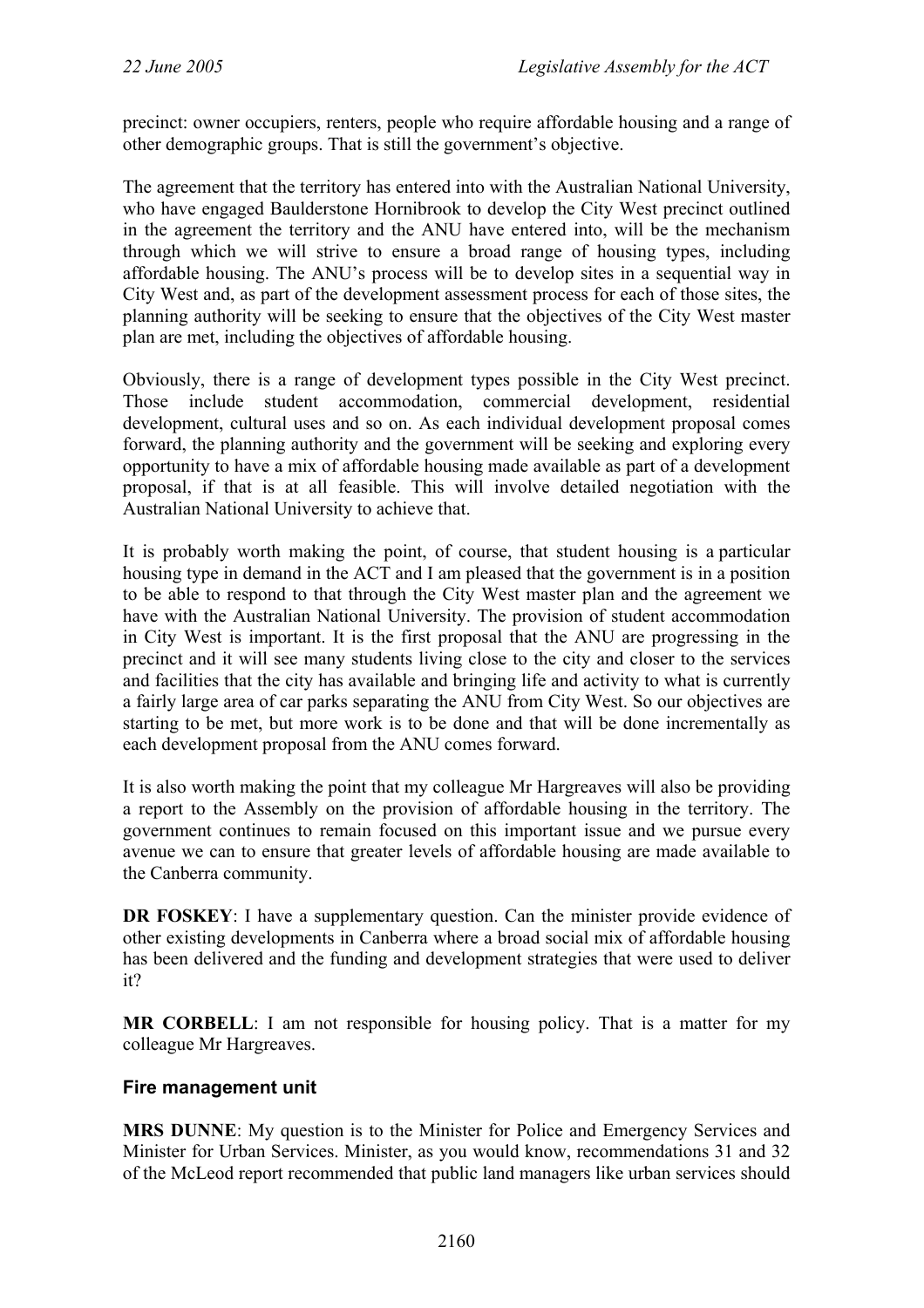initiate the first response to fires on land that they manage, and this resulted in the establishment in the Department of Urban Services of the fire management unit, which does a very fine job. Minister, is it the case that the fire management unit is to be abolished and that some staff will be transferred to other positions or lose their jobs as a result? If so, why?

**MR HARGREAVES**: Mr Speaker, I am not aware that the fire management unit will be abolished, in the same way that I am not aware that a whole stack of other things are not going to happen. Mrs Dunne has come up with a Baldrick-like very cunning question. I have to say—

**Mr Pratt**: And what is the answer or is there an answer?

**MR SPEAKER**: Order, Mr Pratt!

**MR HARGREAVES**: Mr Speaker, a lesson that we learnt from those dreadful bushfires in 2003 is that we need to be organisationally prepared as well as materially prepared for such catastrophe. What is happening as the Emergency Services Authority evolves—and remember, Mr Speaker, it is just under a year old—is that we now have a focus on such things as fire mitigation on the urban edge. We have got such things as the strategic bushfire management plan. We have things like the abatement zone. We have a whole range of issues.

What we have within the governmental structure is a whole series of land managers; intricately connected with those are fire management units. The efficacy of those units as part of a total fire response is constantly looked at. The interrelationships between the fire management units, the forestry units, the rural fire service, the ESA itself and the urban fire response through the fire brigade are constantly being reviewed and looked at in order to improve. If Mrs Dunne is saying, "What are you doing, you nasty person? You are abolishing things," my answer to her is that we are making sure that we do not suffer the same consequences as we did last time.

**MRS DUNNE**: Mr Speaker, I ask a supplementary question. Will the minister be able to guarantee that the fire management unit—a direct recommendation of the McLeod inquiry—will not be abolished at any time in the foreseeable future?

**MR HARGREAVES**: Mr Speaker, I can guarantee the community, through the Assembly, through your office, that the facilities, the assets, that the Department of Urban Services has within its control, and its responsibility to the community of the ACT, will be properly protected.

## **Phillip Oval**

**MS MacDONALD**: My question is directed to the Minister for Economic Development in his capacity as Minister for Sport and Recreation. Can the minister update the Assembly on the government's plan to upgrade Phillip Oval?

**MR QUINLAN**: This is one of the budget measures mooted before the budget was brought down that pretty well had universal support. If people had recently been to this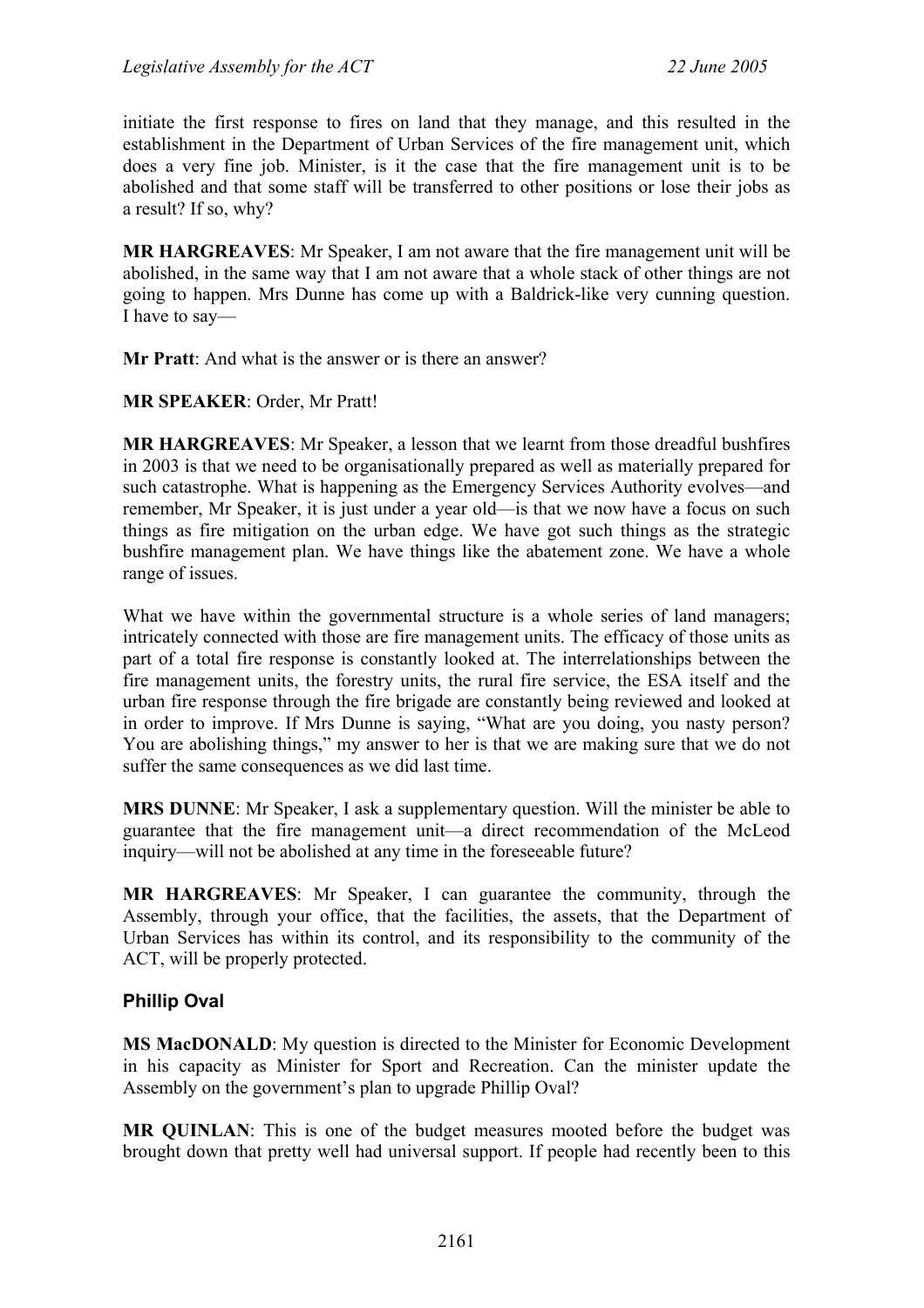facility and had seen its condition, they would accept that the Phillip Oval needs quite significant remediation.

Phillip Oval is a community asset. Under the previous arrangements for its operations, it was left in disrepair. This government has since changed those arrangements. The alternative would mean that the place was unusable. As an unusable facility it would then degenerate much further. There was universal agreement—at least from anybody who takes an interest in it—that it ought to be repaired and restored. That work includes the oval surface itself, the lighting, the landscaping around the place, the change rooms, the scoreboard and the general amenity of the facility.

The level of support for the restoration of Phillip Oval included support from the Deputy Leader of the Opposition, who thought that it needed an upgrade. That was a fairly astute observation on his part. It comes as a surprise that Mr Mulcahy and Mr Seselja believe that it should be a very low priority. If that community asset is not taken care of—if it is unused and left to lie idle—it will degenerate at a very rapid rate. To a large degree it has already been vandalised.

In answer to a previous question, I pointed out the division of opinion on the other side of the house. Here is another example. The Deputy Leader of the Opposition advocates that the oval be restored and a couple of other members of the opposition are saying, "Put it on the bottom of your list. You've spent too much money anyway." From that, one would infer that they are saying, "Don't do it".

Across the road there is confusion about direction. It will be very interesting to see how the Liberal Party votes in future debates. Will those opposite say to the various communities that want to use Phillip Oval, "No, it's not part of our policy. No, it shouldn't happen."? Or will they say, "What we heard from Mr Mulcahy and Mr Seselja is rubbish. That in fact is part of Liberal policy and we stand by Mr Stefaniak."?

As I said before—I think we will say it again—we see a diversity of policy coming out of one source. Recently I saw written in a paper the old saying: a fish rots from the head. If you see divisions such as this and the previous division that I pointed out today, you can find one source—

**Mr Stefaniak**: He's sitting behind you.

**MR QUINLAN**: If only I had time. It is quite obvious that there is a problem. It has been said that democracy needs an effective opposition—we ain't got one at the moment.

## **Emergency Services Authority**

**MR SESELJA**: Mr Speaker, my question is to the minister for emergency services. Minister, why did you seek payments from the Treasurer's Advance in May and June this year for the Emergency Services Authority for unforeseen operational expenditure totalling a whopping \$3.4 million? What exactly were these millions of dollars in unforeseen expenditure for? Why was this spending not provided for in the original 2004-05 budget or subsequent appropriations?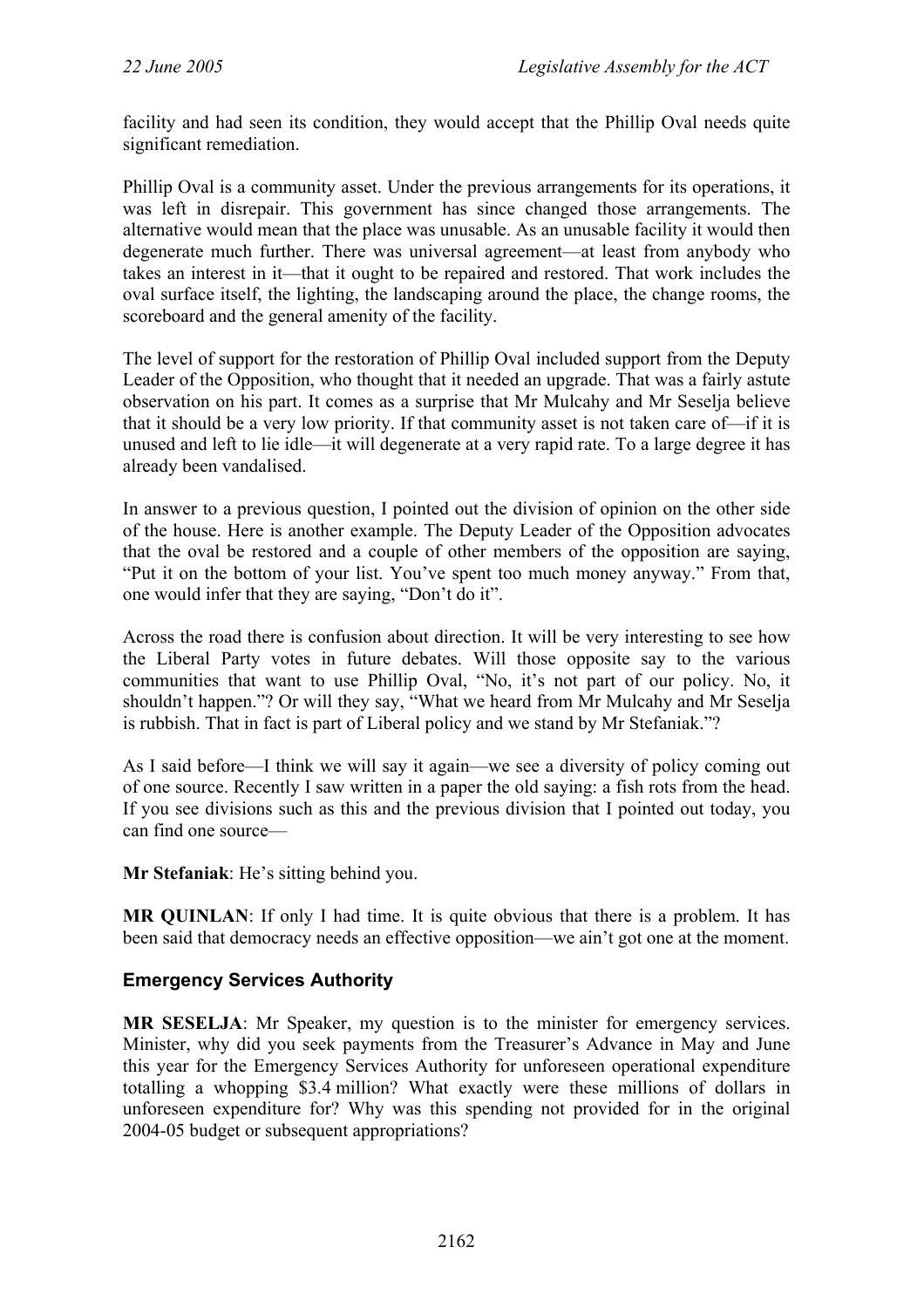**MR HARGREAVES**: I believe that that question was adequately canvassed and catered for within the context of the estimates committee responses.

**MR SESELJA**: Mr Speaker, I have a supplementary question. Is the Emergency Services Authority able to operate within its budget? If so, why were these advances sought? If not, why not?

**MR HARGREAVES**: It is my understanding that the officials provided the estimates committee with a listing of those unforeseen items. The issue of whether or not any agency within the government can work within its budget is a matter for management by that agency and by me, and for examination in the due processes of this place.

## **Public housing**

**MRS BURKE**: My question is to the Minister for Disability, Housing and Community Services. Minister, *Today Tonight* last night aired a story regarding convicted criminal David Eastman, which highlighted that Mr Eastman still has a public housing property in the ACT. Minister, what do you intend to do as housing minister about this tenancy agreement?

**MR HARGREAVES**: I did not see that program last night. I am surprised that Mrs Burke has got that much free time that she can do so. Could I also say to you, Mr Speaker, that I normally do not talk about individual cases, but this particular issue has been canvassed in this place ad nauseam. It was canvassed, in fact, by us when we were in opposition.

I can say this much. Firstly, when we enter into tenancy agreements with our tenants, we enter into legally binding contracts. Secondly, the case of Mr Eastman is still before the courts. He is still before the courts. If Mrs Burke is suggesting that every time a person appears before a court and is remanded in custody we promptly terminate their tenancy, she should be ashamed of herself. The tenancy agreement—

**Ms MacDonald**: Mr Speaker, I raise a point of order. I just heard Mr Pratt interject with, "That is a lie." I ask him to withdraw that.

**Mr Pratt**: Mr Speaker, I did not say that at all.

**MR SPEAKER**: I did not hear this. Mr Pratt, cease your interjections!

**MR HARGREAVES**: Continuing on, the arrangements we have with our tenants are legally binding documents. People have a right to security of a home. Mrs Burke would have us remove the security of a home from people. When a person is remanded in custody, whether it is just on remand or whether it is part of a sentence that is subject to appeal, the matter has not been concluded by the courts. I do not propose to recommend that the department, through the Commissioner for Housing, make any decision regarding people's tenancies until such time as judicial proceedings have run their full course.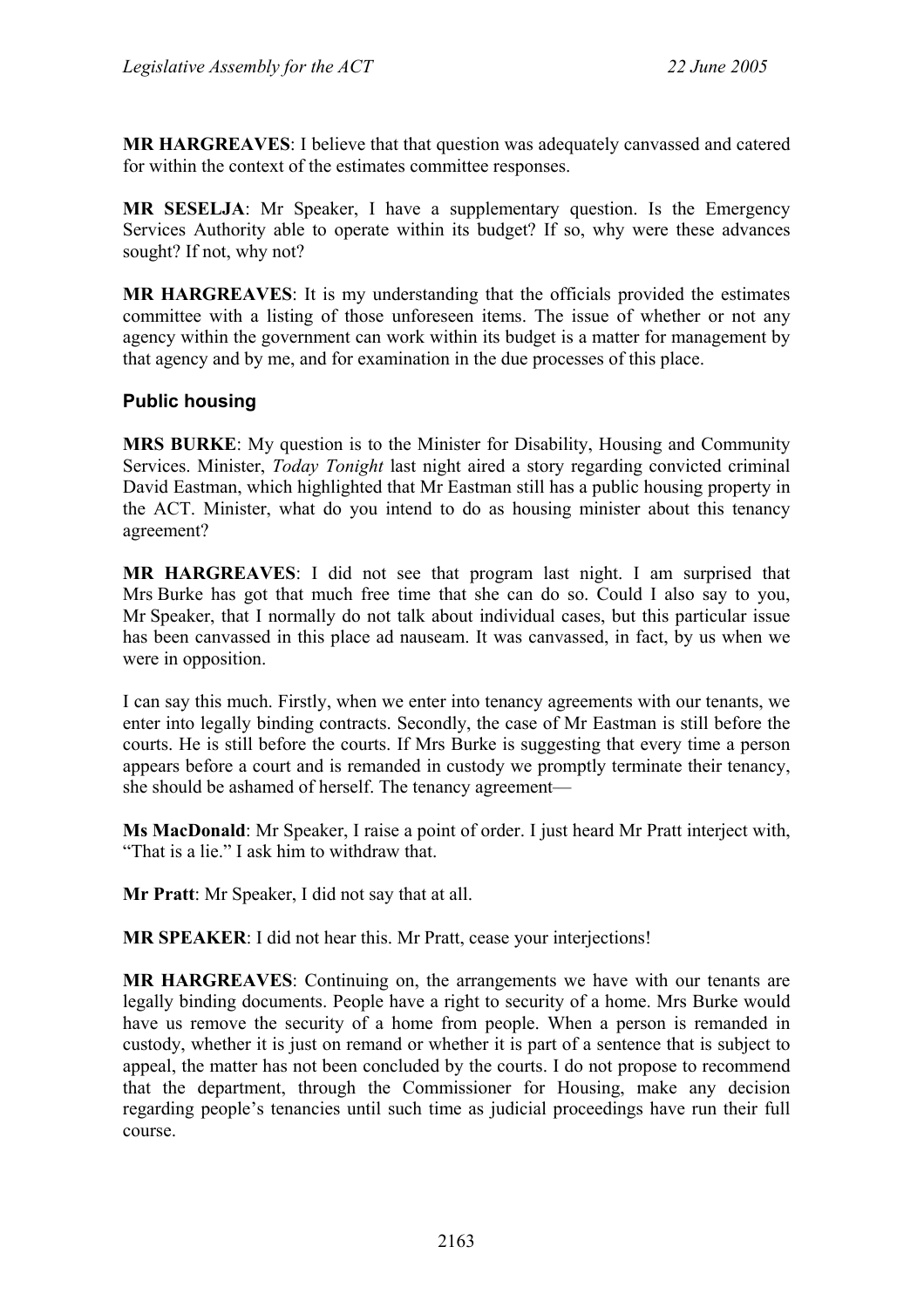**MRS BURKE**: I have a supplementary question. Why is the government failing to act on a situation where a man who has been convicted and is now serving a life sentence for murder and a person on a six-figure salary are both entitled to an ACT Housing property while battlers are waiting years for a place to live?

**MR HARGREAVES**: I have to respond to that. The first thing is that the government is not failing the people of the ACT. Secondly, I suggest that Mrs Burke give us all a look at her copy of her application for employment with Redneck Radio.

# **Charity bins**

**MS PORTER**: My question is to the Minister for Disability, Housing and Community Services. Can the minister inform the Assembly of the results of the recent crackdown on charity bin dumping around Canberra?

**MR HARGREAVES**: I thank Ms Porter for her question and her interest in a matter that impacts on some of the most vulnerable members of our community and those trying to assist them. I announced the beginning of the campaign against charity bin dumping on 10 May, when it was apparent that illegal dumping around charity bins was still on the rise, in spite of continuing efforts by government and charity organisations to address the problem through public education.

As members will be aware, the Litter Act 2004 allows for stronger enforcement that enables us to get tough on illegal dumpers. That includes the issuing of on-the-spot fines for people who break the law by dumping items around charity bins and adjacent areas. As part of the crackdown on these illegal dumpers, city rangers targeted illegal dumpers after dark and on weekends and those caught were issued with minimum fines of \$200 on the spot. A new sticker advising residents about the penalty for illegal dumping and the fact that the areas were being patrolled was also produced and displayed on charity bins.

I am very happy to report that this crackdown has proved extremely successful. In the short time since the beginning of the campaign, charity groups have reported a significant reduction in illegal dumping around their bins. The Smith Family has reported a 50 per cent reduction. The Salvation Army a 70 to 80 per cent reduction and Oasis Care a massive 90 per cent reduction in the amount of dumping around their charity bins.

Fifteen \$200 on-the-spot infringement notices have been issued so far to people caught illegally dumping. We are seeing here enforcement and education working together. People are becoming aware of the risk they are taking in dumping these goods and those doing it are getting caught. It is serving a lesson to others and they are stopping the practice.

Charities do a wonderful job helping the disadvantaged in our community. Illegal dumping places an undue burden on their operations and on the environment through the costs incurred in collecting and disposing of dumped items. The campaign undertaken by the government through the Department of Urban Services has significantly reduced this burden.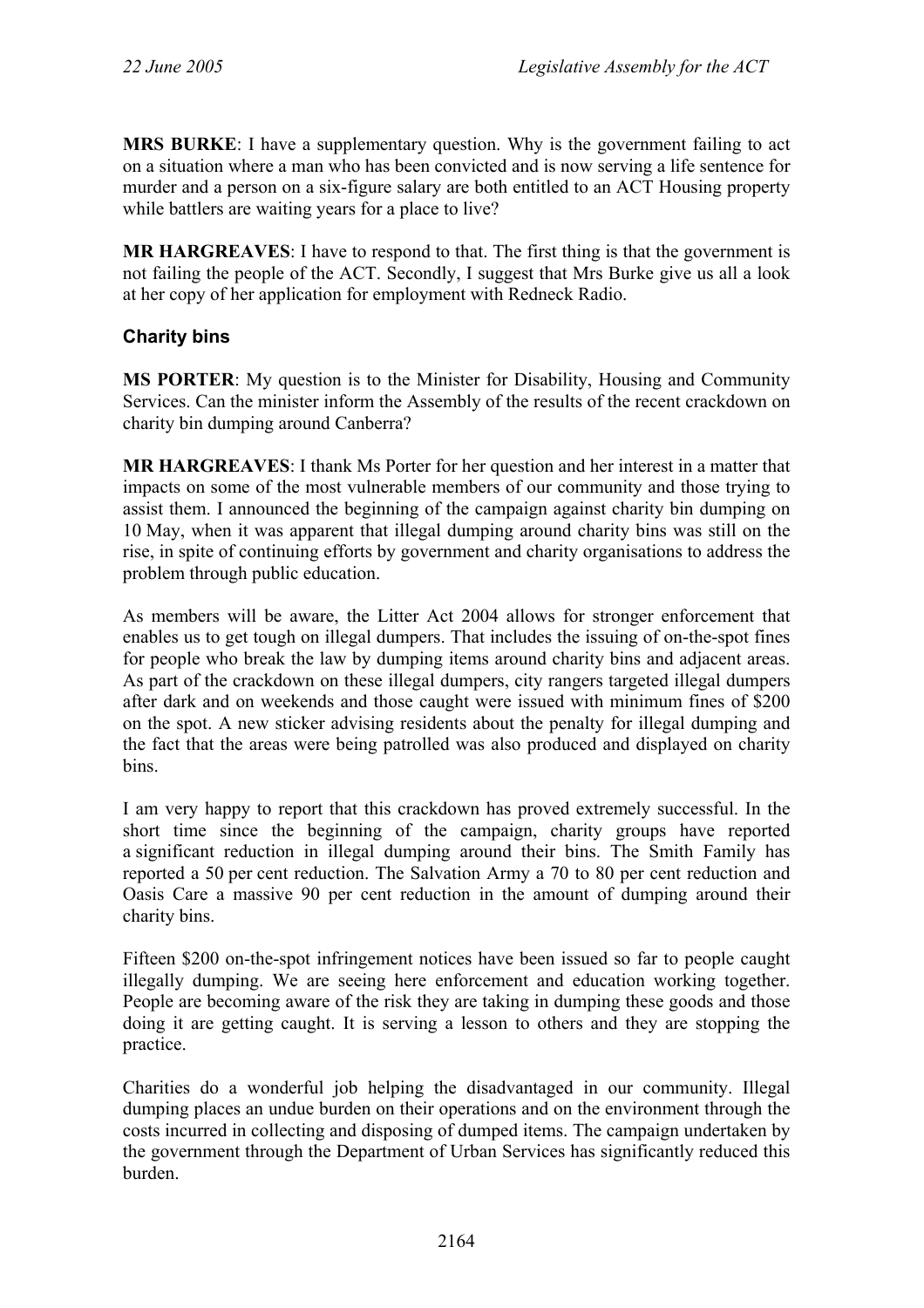**MS PORTER**: I have a supplementary question. Can the minister inform the Assembly as to the views expressed on this initiative in the community?

**MR HARGREAVES**: I am happy to report that this initiative of the government has been welcomed by charity groups across Canberra and the community at large. I was joined by Anglicare, the Smith Family, the Salvation Army and others at the launch of the campaign, where they expressed their support for the crackdown. Jim Hazelhurst from the Salvation Army also spoke to the media, following my announcement of the success of the campaign, outlining the extreme reduction in dumping that has occurred as a result of this initiative.

I thought everyone was in agreement that our charities should not bear the burden of having to remove this junk from around their bins and that this continuing crackdown is a positive thing. However, there seems to be a variety of views from the other side of the chamber. There seems to be a consistency in inconsistency.

**Mr Quinlan**: Not another inconsistency. Oh, no!

**Mr Smyth**: What, on Totalcare!

**MR SPEAKER**: Order! Both sides of the house will come to order. Mr Hargreaves has the floor.

**MR HARGREAVES**: Mr Pratt, despite calling on the government, through a media release in April, to do "more than just talk" when it comes to cracking down on illegal dumping and stating that the opposition had concerns about "illegal dumping, littering and how detrimental it is for the ACT's appearance," said in a media release dated 7 June that the crackdown on illegal dumping around charity bins is "another clear case of the government's misdirected priorities," despite welcoming the campaign I launched in May.

Mr Speaker, that is staggering inconsistency on the part of the man who presents himself as the alternative Minister for Urban Services. He is a man who sees charity bin dumping as "a relatively minor problem". Illegal dumping costs some charities up to \$50,000 a year, money that they could be using to support the needy and the disadvantaged in our community.

Mr Speaker, on this occasion it seems that Mr Pratt has contradicted not only himself but also his colleagues. Hullo, here we go again! In a media release dated 12 January this year, Mr Pratt's colleague Mrs Jacqui Burke issued a media release expressing "dismay and a growing concern" at the level of dumping in and around clothing bins. She called on me to consider "imposing stiffer fines in the ACT for people who are caught dumping rubbish in this manner, as it is not only costly but it is also a health and safety issue for volunteer workers". Mrs Burke is not so dismissive of the plight of our charities.

The opposition is obviously divided on this issue, despite the fact that charity organisations have welcomed the government's actions and reported a serious drop in the level of dumping. The community at large, as well as charity organisations involved in working with the government on this campaign, have welcomed these results and the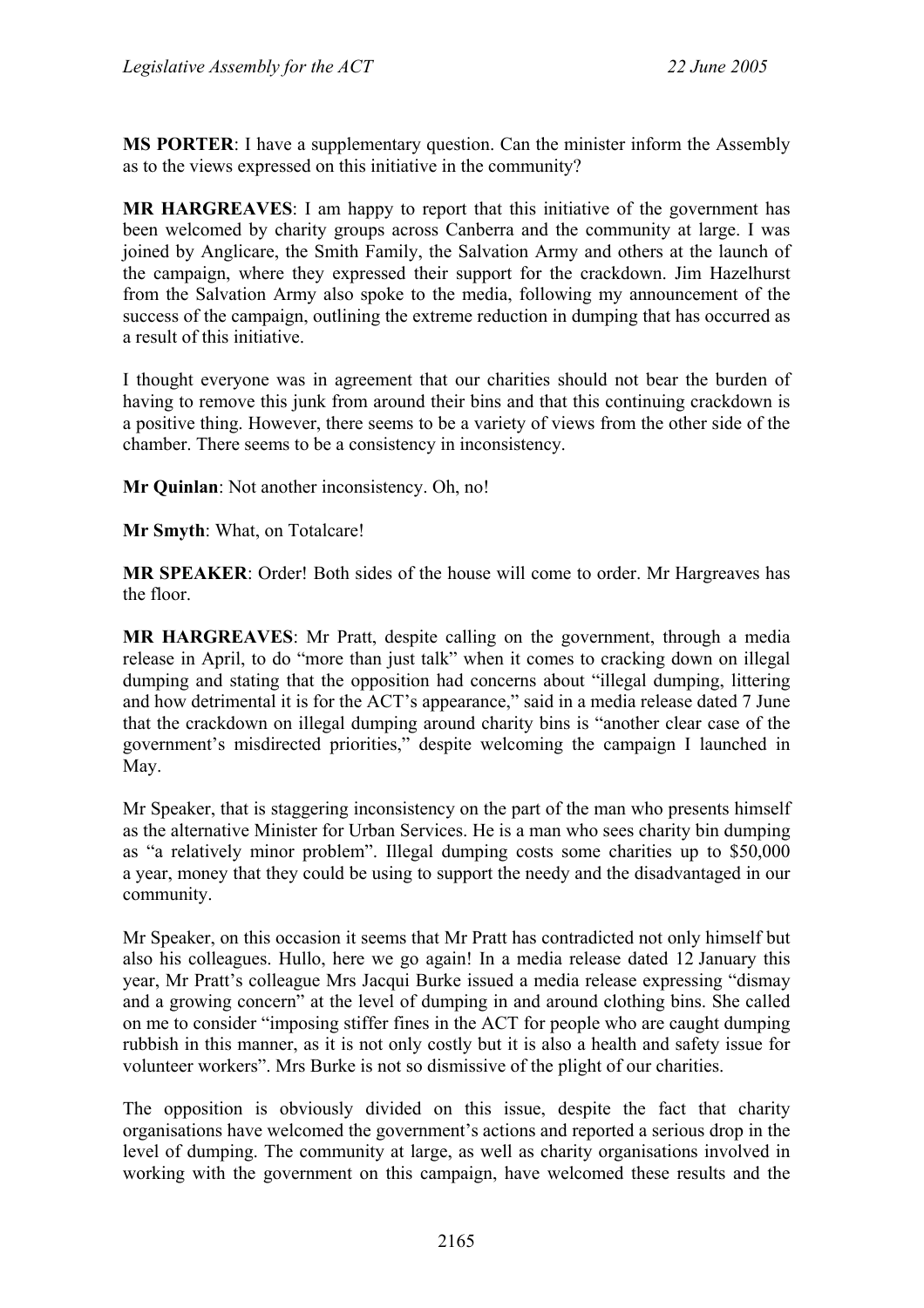initiative shown by the government. This campaign has been a direct result of community concern for the charities that work daily to help the vulnerable and less well off in our community.

To say that this problem is minor and to criticise the government over such a positive and successful move is appalling and in voicing this criticism Mr Pratt has contradicted himself and his colleagues. I would like the Assembly to know which of those two contradictory views the Leader of the Opposition supports, because it cannot be both of them.

**Mr Quinlan**: I ask that all further questions be placed on the notice paper.

# **Timor-Leste**

**MR GENTLEMAN** (Brindabella) (3.36): I move:

That this Assembly:

- (1) reasserts the importance to the City of Canberra of the Friendship Relationship with the District of Dili, and in the spirit of mutual respect and cooperation with the people of Timor-Leste;
- (2) notes the progress made in talks between the Australian Government and the Government of Timor-Leste over maritime boundaries and Timor Sea resources last week;
- (3) recognises:
	- (a) that the development of Timor Sea resources has the potential to contribute significantly to Timor-Leste's development and economic self-sufficiency;
	- (b) that industrial development will provide an economic future for Timor-Leste, guaranteeing skills and income for the nation's people; and
	- (c) the importance of sovereignty to Timor-Leste in the negotiation of a permanent maritime boundary; and
- (4) urges the Australian Government to conduct ongoing negotiations in good faith, and to consider the economic and political sovereignty of Timor-Leste as of paramount concern during negotiations.

When I placed this motion on the notice paper some weeks ago, negotiations between the federal government and the government of Timor-Leste, East Timor, over the oil and gas resources in the Timor Sea and the maritime boundary between the two countries were still continuing. Official negotiations are still under way, though it has been reported that after a further three days of negotiations in Dili there has been "substantial agreement on all major issues".

That is a pleasing outcome, firstly, because the agreement appears to guarantee substantial income to the fledgling state from the oil and gas resources in the Timor Sea and, secondly, because the capacity of the East Timorese government to progress its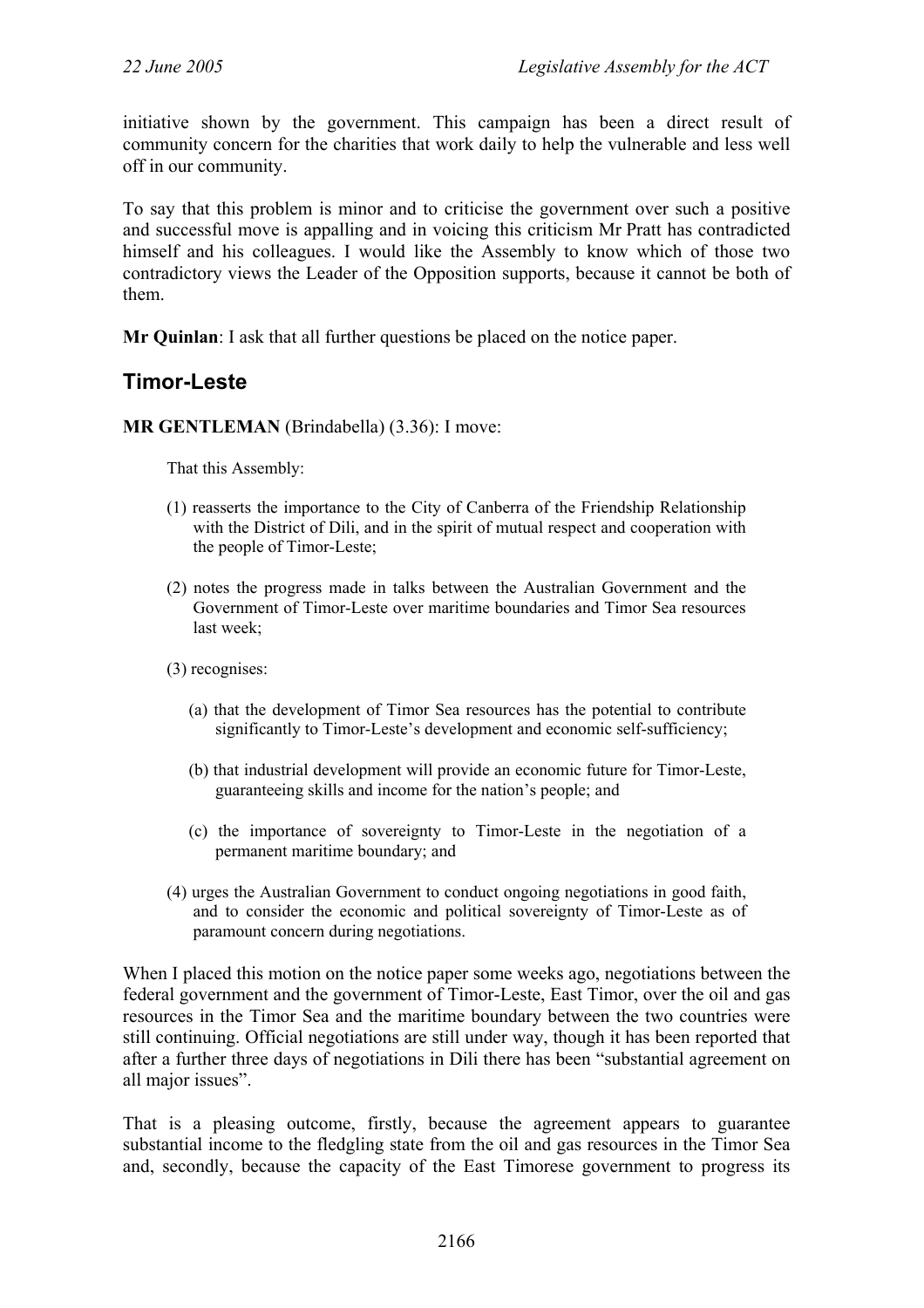program of development is now more secure. The motion has perhaps lost some of its momentum but it has not lost its relevance. Negotiations will continue, both for finalisation of the interim agreement and for the final determination of maritime boundaries.

It is fundamentally important that the Australian government, present and future, continues to conduct negotiations in good faith with our nearest neighbour and the most recent entrant to the world community. It remains fundamentally important that the people of East Timor, with whom the Canberra community is building a profound and meaningful relationship of cooperation and mutual respect, can see our support for their cause and for the future development of their nation, their economy and their society.

On 7 June 2004 the ACT Chief Minister, Mr Stanhope, travelled to East Timor to sign a friendship agreement with Mr Ruben Joao Braz de Carvalho, the district administrator of Dili. The agreement sought to formalise the relationship of friendship and mutual respect between the two communities—the Canberra community and the Dili community of Timor-Leste.

A commitment to "practical exchanges designed to deepen friendship and promote goodwill" between our communities sets us on the path to a culturally, socially and historically important relationship with the people of Timor-Leste. This relationship has been demonstrated in a number of practical and ongoing ways, particularly in educational activities. A collaborative agreement was signed between the CIT and the Dili Institute of Technology in November 2003 which provides very practical advice and support for the development of vocational education and training facilities and services in Dili.

The Canberra Friends of Dili have also been instrumental in facilitating and encouraging youth sporting projects between the two communities. Currently, an Australian youth ambassador for development, a sponsored volunteer from the Canberra Friends of Dili, is working with the Dili district administration in developing a school exchange program. This relationship has already extended beyond social and cultural ties to the provision of real practical support for building sustainable infrastructure. This relationship encourages us all to engage in meaningful debate about the future of this newly independent nation and about the role we can play in supporting our friends in Dili and beyond.

The precursor to the current negotiations between East Timor and the Australian government about maritime boundaries, and thus control over oil and gas deposits in the Timor Sea, was an Australian withdrawal from the maritime jurisdiction of the International Court of Justice and the International Tribunal on the Law of the Sea. Two months before East Timorese independence on 25 March 2002, the Howard government's decision to withdraw suddenly and in secret both flouted our commitment to international dispute resolution and robbed the East Timorese of the ability to seek international arbitration of the maritime boundary dispute.

Catholic bishop Hilton Deakin has been reported as saying:

The way in which our governments have behaved in the past in ignoring jurisdictions by withdrawing from them, redefining boundaries and redefining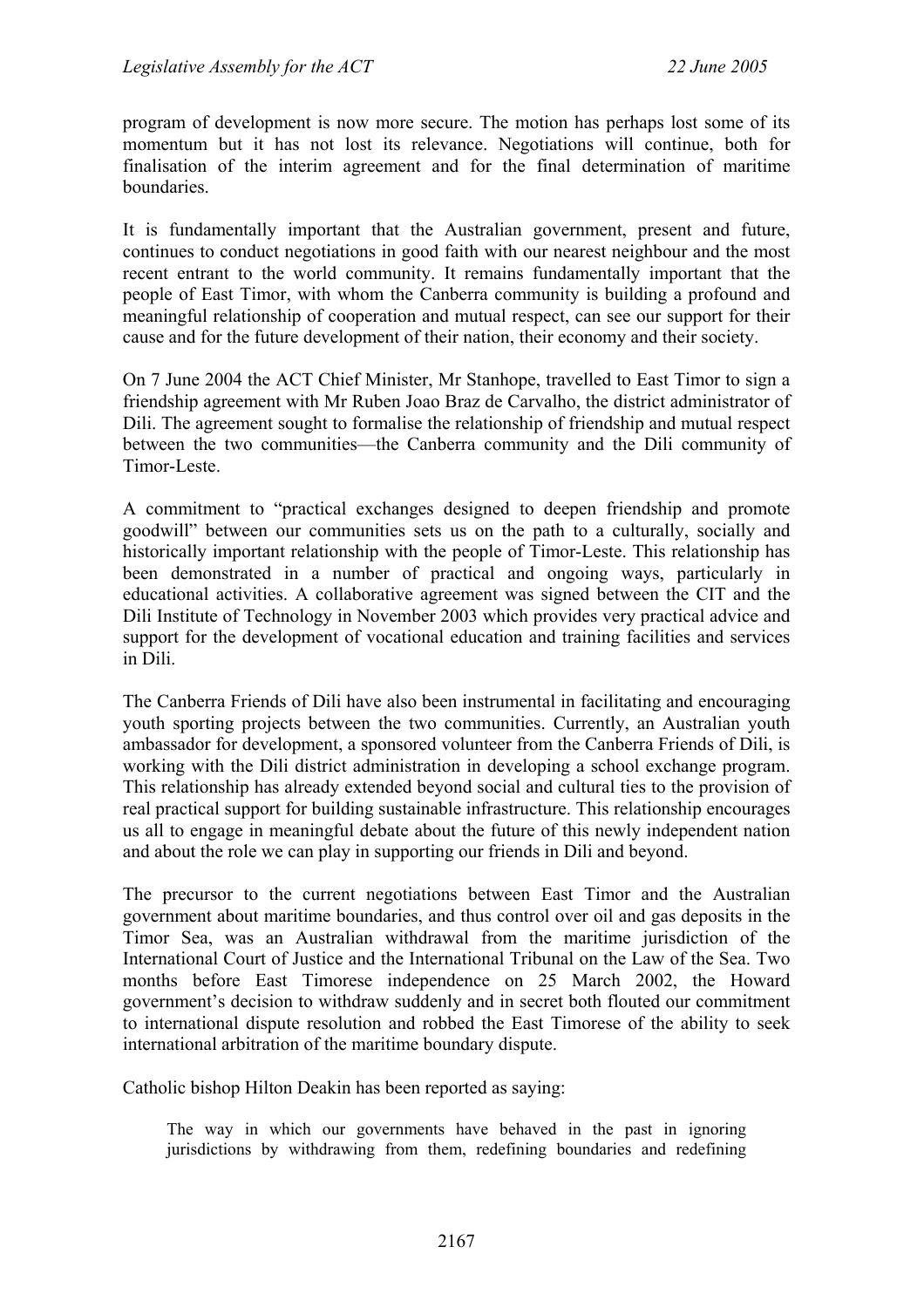principles about boundaries, is nothing short of a very sophisticated way of depriving the people of what nature gave them.

Bishop Deakin recognises that the actions of the Australian government in withdrawing from international jurisdiction in relation to maritime boundary disputes are denying the East Timorese both their sovereign territory and their right to defend it.

The issues of sovereignty and recognition in international law for the fledging nation of East Timor are understandably important after 25 years of Indonesian occupation and a history of colonisation by the Portuguese. The estimated \$41 billion value of the oil and gas deposits, the subject of current and ongoing negotiations, could be crucial to the economical development of the country. These negotiations have occurred in the context of much work by committed and enduring activists and supporters of a free and independent East Timor.

From the campaigns in Australia, the contributions and involvement of unions, community organisations and business, and across the world, activists once committed to seeing an end to Indonesian rule in East Timor now demand an equitable resolution of this dispute and a real opportunity for the country and its people to flourish. The Australia Council of Trade Unions has called on the federal government to ensure that East Timor receives its fair share of benefits. This follows long-running union campaigns for a free and independent East Timor and persistent work to ensure the labour and living conditions of the East Timorese in the independence process.

Mr Speaker, in March of this year the Prime Minister received a letter from representatives of the United States Senate and House of Representatives which said:

We urge Australia to move quickly and seriously to establish a fair, permanent maritime boundary with Timor-Leste, based on the rule of law and respect for the sovereignty of both nations ... An equitable sharing of oil and gas resources would enable Timor-Leste to provide better health care and other essential services to its citizens.

The eyes of the world are clearly upon us once again as we undertake these negotiations, just as they were when Australian peacekeeping forces formed a vital part of the UN operation prior to independence and during the transitional government. Let us put the money where the hungry mouths are. In building this newly formed nation and in recognising the desperate need for finance to rebuild and develop this nation, let us realise the opportunity presented to them by recognising sovereignty over the resource-rich area.

This decision should not be in our hands, but it is. Let us take it and do something decent with the situation at hand by recognising Timorese sovereignty over the Timor Sea. The onus is on Australia and on our government to undertake these negotiations in good faith and as good international citizens. We must recognise our position of power and, rather than exploiting it, we must recognise the power we have to make a positive and just contribution to the social and economic development of East Timor. We can do this by respecting international law and we can do this by recognising an equitable maritime boundary.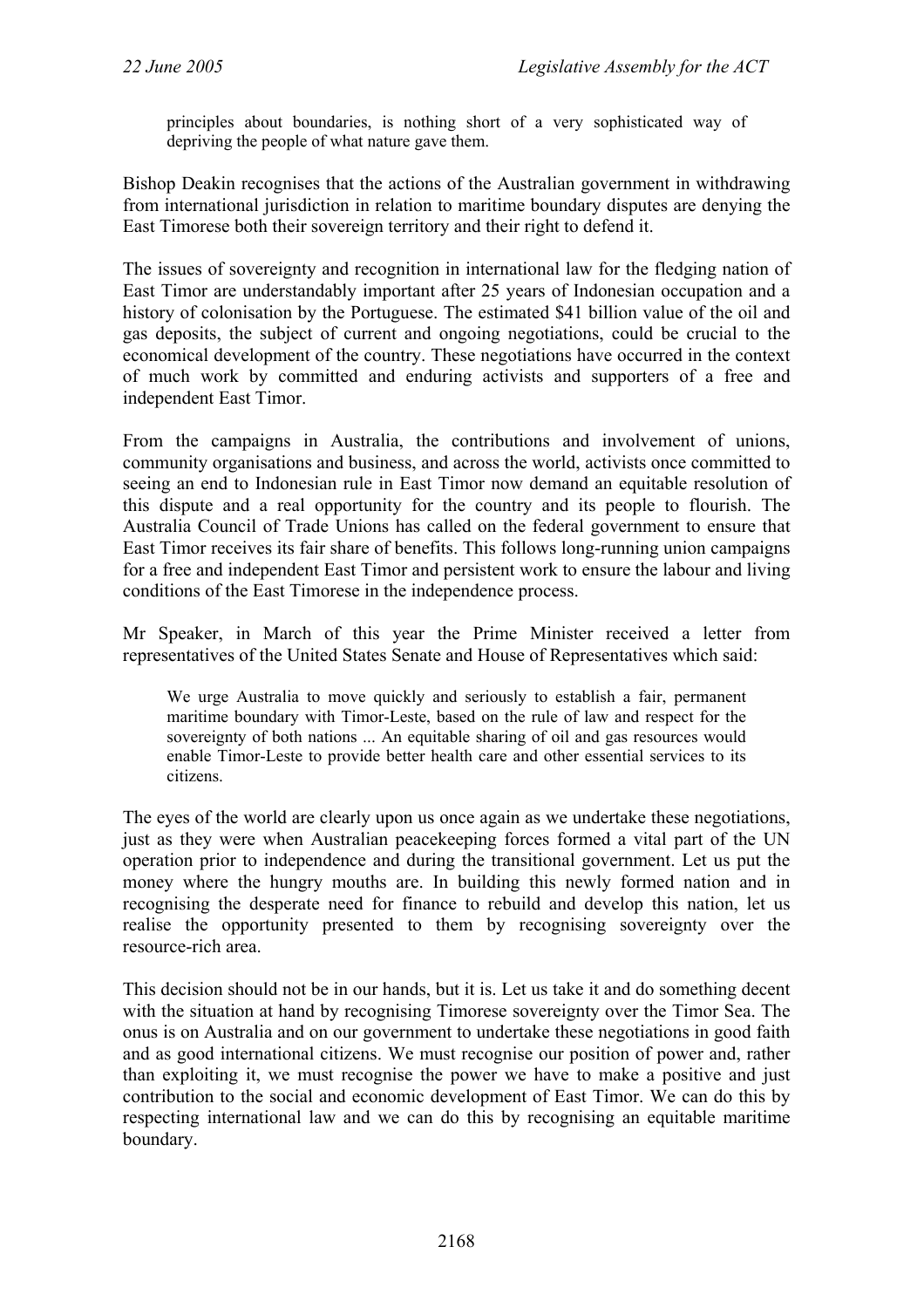The significance of the development of the oil and gas resources to the East Timorese economy is difficult to overestimate. The Greater Sunrise field alone has an estimated 225 billion cubic metres of gas and up to 300 million barrels of condensate. It has been suggested that final agreement between Australia and East Timor will pave the way for Woodside's LPG project, valued at an estimated \$A6.6 billion.

The future of these developments has been put at risk by the length of negotiations and it is important to bear in mind that this risk has been hanging over the head of negotiators throughout this process. The development of these resources is essential to the rebuilding of the East Timorese economy and to ensuring its future independence from foreign aid. The \$A5 billion of addition revenue going to East Timor from the Greater Sunrise project will certainly aid this process and set the newly independent nation on a path of economic development. While not the estimated \$A9 billion value of the field, this negotiated amount represents a significant shift on the part of the Australia government to recognise the importance of this revenue to East Timor and its legitimate claim over the fields.

There is a lingering concern that the resources of the Sunrise field are worth far more than the estimated amount—up to four times as much as the publicly recognised figures. This remains to be seen. It is apparent that the impetus in negotiations was forgoing the stalling of development. These problems appear to have been overcome by the process of negotiations and the reaching of a preliminary agreement.

It is important that this agreement appropriately reflect the value of East Timor's petroleum resources. The other day, foreign minister Downer said in response to protests:

Australia isn't just a charity. The Australia government and the Australian people have their own interest and they have to be protected as well.

No-one is denying that, Mr Downer. But for the campaigners for a free and independent East Timor, both overseas and in Australia, Australian support for the fledging nation is essential.

In supporting the independence of East Timor, it is only fair that we support a fair and legitimate outcome. Throwing our weight around in the region is not going to win us friends, nor ensure just outcomes for the East Timorese. There is a dangerous perception that we have been doing just that, arising from the interim agreement signed in 2002 which gave Australia 80 per cent of the royalties from the Greater Sunrise field. This has been partially rectified, and "rectified" is the right word. We are not talking about charity; we are talking about justice.

East Timor has an annual budget of around \$100 million. More than 50 per cent of the adult population is illiterate and life expectancy is more than 20 years below that of Australia. Twelve out of every 100 East Timorese children will die before the age of five. East Timor has the highest maternal mortality rate in the region. The revenue from oil and gas in the Timor Sea will have a major impact in allowing East Timor to address overwhelming levels of poverty, illiteracy, preventable disease and widespread hunger and malnutrition. This revenue will help fund basic services such as health and education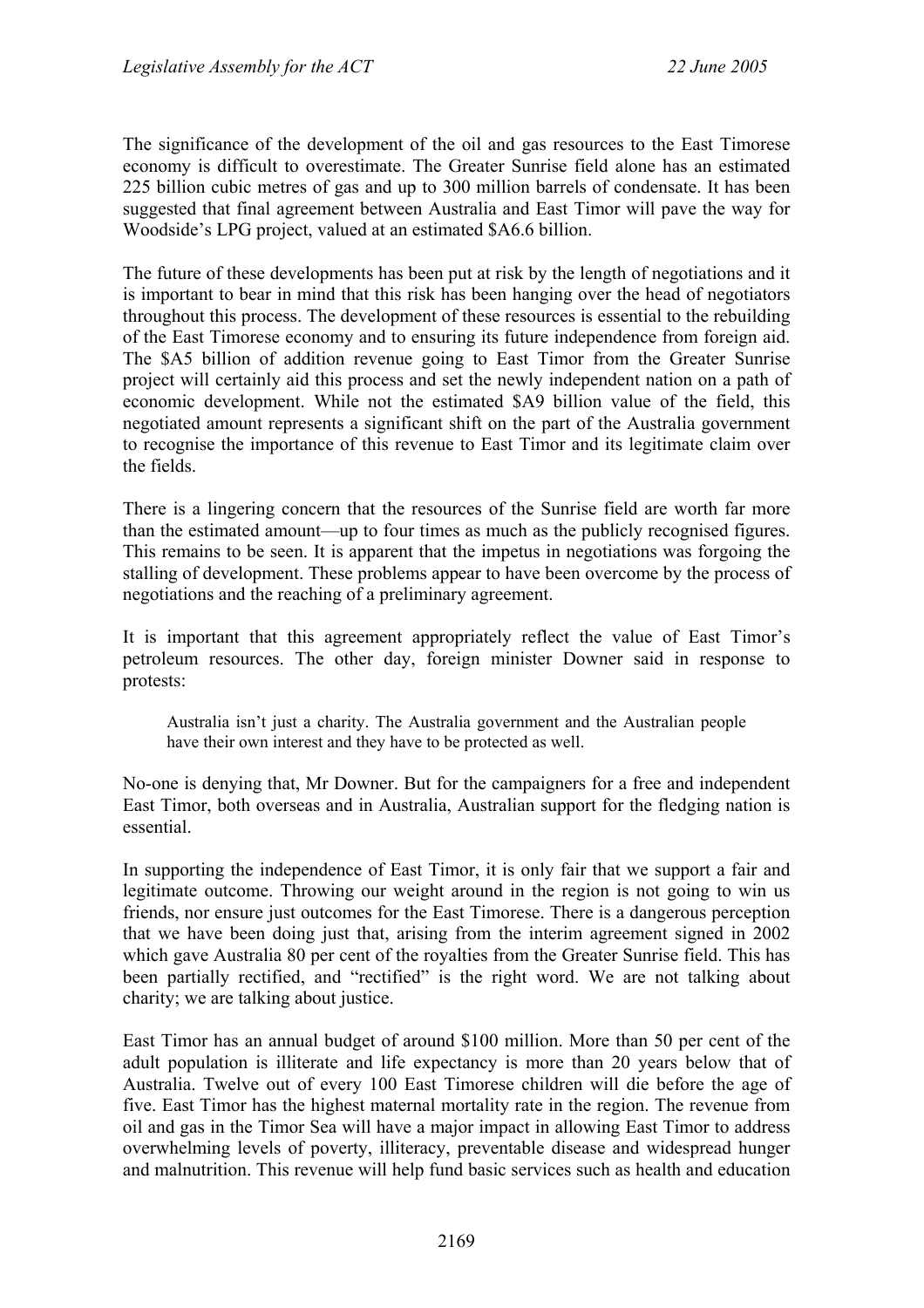in the newly independent economy. This is not about charity; it is about a fair go. It is about ensuring that the people of East Timor have a chance to thrive and flourish in independence and it is about ensuring justice for the East Timorese and respect for their sovereignty and their goals.

In response to the round of advertisements timed to coincide with Anzac Day commemorations which were funded by Melbourne businessman Ian Melrose, foreign minister Downer has once again muddied the waters of this debate. To set the record straight, the 90 to 10 split to which Mr Downer refers relates to the temporary resource sharing arrangement, which includes only one-third of the contested oil and gas resources. I would agree that in this instance Australia has been generous, but a moment of generosity cannot pave the way for a century of injustice. Australians must be able to engage in open and honest debate about our own economic interests and our commitment to a free and independent East Timor.

In this important agreement it is also important that our governments are accountable to the people of East Timor and to the people of Australia. It is in this spirit of accountability and openness that we have forged the relationships between our community and that of Dili and it is important that this is reflected in our government and in our administration.

Colleagues, this is not an issue of party politics. In the New South Wales parliament last year a similar motion moved by Greens MLC Lee Rhiannon received unanimous and cross-party support. I urge members of the Assembly to do the same today. Canberra has a proud history of a strong and vibrant relationship with the people of East Timor and in particular Dili. Let us recognise and celebrate that relationship in the Assembly today and extend a hand of friendship across the Timor Sea by supporting a real and tangible means of economic, industrial and social development in East Timor. I urge you to support the motion.

**MR SMYTH** (Brindabella—Leader of the Opposition) (3.49): Mr Speaker, it is important that we have debate on motions such as the one before us, although I would have thought Mr Gentleman might have been better off moving a motion on the fate of Totalcare workers than dredging up what is happening in the Timor Sea. But such is life.

Mr Speaker, it is most important to put on the record what the people of Timor have said about this issue. East Timor's foreign minister, Dr Ramos Horta, said after negotiations in Sydney from 11 to 13 May that they had made "substantial progress towards a new agreement" and this had "put our two nations on the threshold of a new era in bilateral relations and economic cooperation".

My understanding is that the agreement is largely completed and that it is simply awaiting a final sign-off because Prime Minister Alkatiri of East Timor and several of his ministers have been travelling overseas. I also understand that both countries hope to finalise the deal as soon as possible so that work on the Greater Sunrise joint venture project has the best possible chance of recommencing. Prime Minister Alkatiri was quoted as saying last Friday, 17 June, that he is satisfied with the deal. If there was some angst from the Timorese, I am sure they would be making their position known. Mr Gentleman said at the beginning of his speech that there had been a loss of momentum and relevance, and perhaps he is right.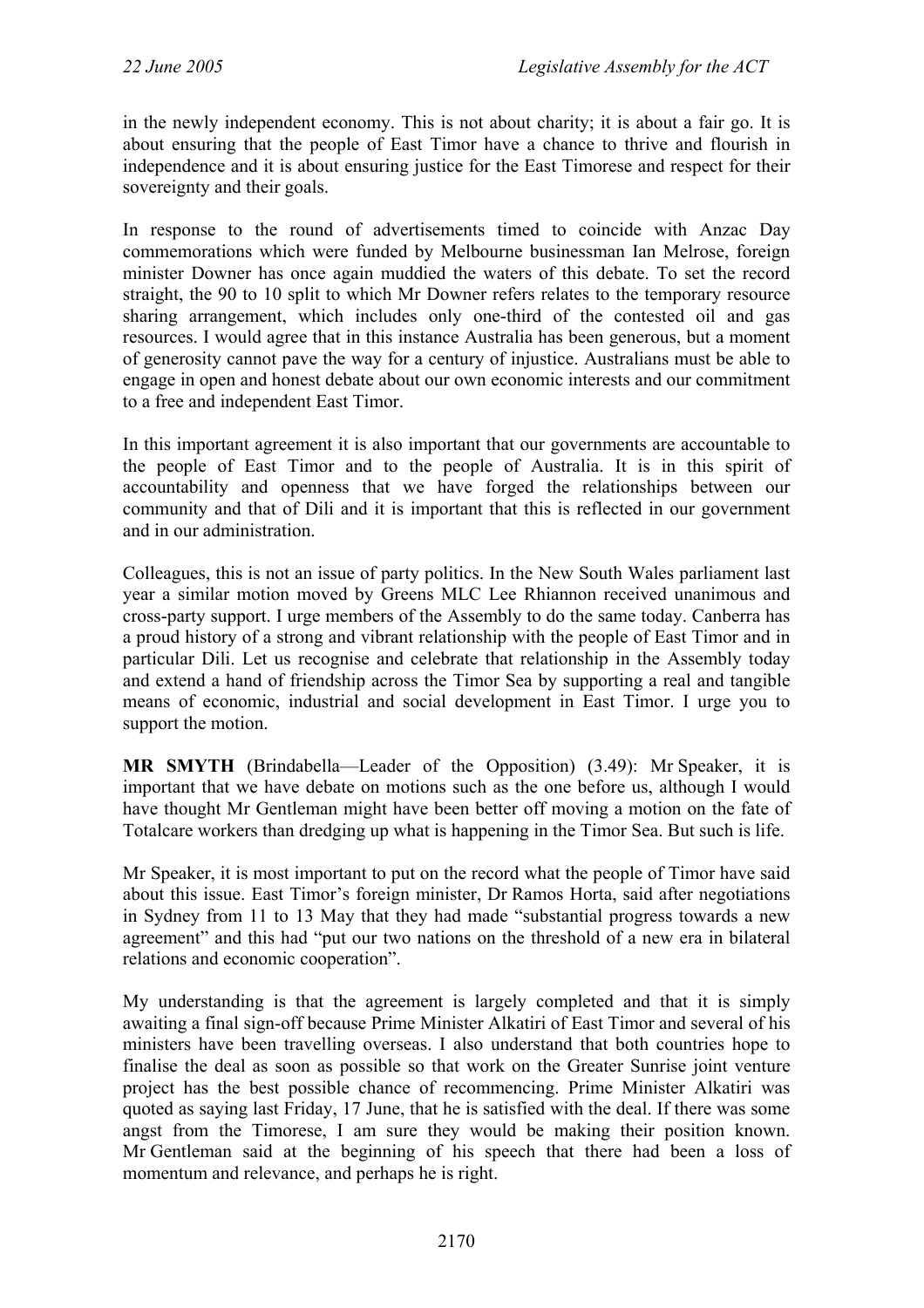Mr Speaker, the motion is made up of four elements. Paragraph (1) says that we should reassert the importance to the city of Canberra of the friendship relationship with the district of Dili and, in the spirit of mutual respect and cooperation, with the people of Timor-Leste. It is interesting that the word "reassert" is used. Its use would suggest that things had gone off the boil and that the people of Canberra do not know or are not interested in the friendship relationship with the district of Dili. I do not believe that is the case. If it is the case, then that is the fault of the government. The government is responsible for administering this agreement with the district of Dili and, if the government has not been doing its job, Mr Gentleman should be thanked for bringing it to the attention of the Assembly. "Reassert" is an interesting word to use, Mr Speaker.

I note that Mr Gentleman said that the Chief Minister visited East Timor. We helped them with their embassy, we have a CIT agreement with them and there has been some sporting cooperation, but it would be interesting to hear from one of the ministers on exactly what we have done and what we intend to do in the future to work on the relationship with the district of Dili.

I am sure that Mr Gentleman really wanted to talk about what the federal government is doing. Of course, we do not have control over the federal government and international negotiations. So this is another one of the Trojan horse motions that the Labor Party move all the time when they want to kick the federal government. That is politics and we get used to it. But, Mr Gentleman, issues like the Totalcare workers losing their jobs are probably more relevant to you and certainly more relevant to them.

**MR SPEAKER**: Not very relevant for this debate, though.

**MR SMYTH**: That is an interesting point, Mr Speaker. You make comparisons for the purpose of context.

Paragraph (2) of the motion notes the progress made in talks last week between the Australian government and the government of Timor-Leste over maritime boundaries and Timor Sea resources last week. Obviously, the member modified his original motion but, according to reports, it would seem that both Australia and Timor-Leste are happy with the progress of the negotiations. At least that is what Prime Minister Alkatiri of East Timor has been saying and what his foreign minister has been saying. So I think it is worth noting the progress that has been made. It is also worth noting in this place what has been said in relation to the federal government and the government of Timor-Leste. Ramos Horta said that we are on the threshold of a new era in bilateral relations and Mr Alkatiri said that he is satisfied with the deal. So I thank Mr Gentleman for bringing paragraph (2) to the notice of this place.

Paragraph (3) (a) refers to recognising that the development of the Timor Sea resources has the potential to contribute significantly to Timor-Leste's development and economic self-sufficiency. I think we all recognise and agree with that. Paragraph (3) (b) notes that industrial development will provide an economic future for Timor-Leste, guaranteeing skills and income for the nation's people. I think we all recognise that as true.

Paragraph (3) (c) refers to the importance of sovereignty to Timor-Leste in the negotiation of a permanent maritime boundary. In saying that, Mr Gentleman is implying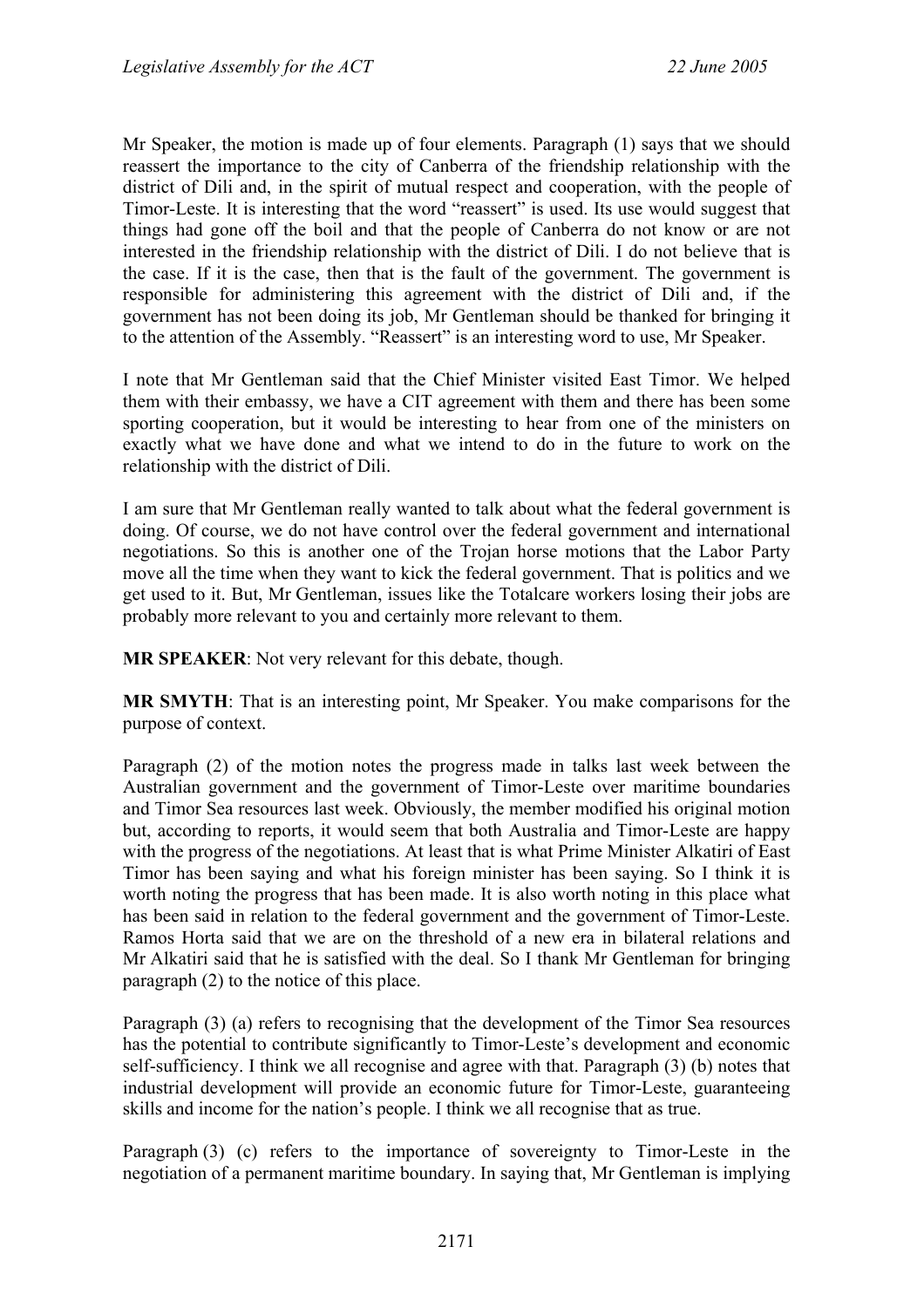that we should throw out all the rules for negotiating international boundaries and that we should do it his way because he thinks that it is better. Let us look at the rules of negotiation. The question is: do you negotiate or do you litigate? Over the last couple of years, Australia has settled other maritime disputes in the way that it is doing it now, by negotiation. We have done it with Papua New Guinea, with Indonesia, with France and more recently with New Zealand. We have done it by negotiation and that is what Australia is doing now. This is the established way to do it. You can go through the litigation process, but I do not think that anybody wants to do that.

Let me say some things about international law. These are things that motions such as the one before us never reveal. That is why we as an opposition are here; we are here to put on the record the truth of the matter. International law does not require that all overlapping maritime claims are to be resolved by a median or equidistant line. You do not just draw a line down the middle and say, "That is fair." Nobody expects any nation to abide by that. That is why we have the process of negotiation.

The United Nations Convention on the Law of the Sea says that equitable solutions will vary according to the particular circumstances of the case at hand and effectively no two delineations are ever the same. In an article in the *Sydney Morning Herald* of 25 May 2005, Dr Natalie Klein of the Macquarie University said:

It is extremely unlikely that an international court would favour the use of the median line between Australia and East Timor.

So you have to look at the factors that militate against the median line. Australia's case is based on the claim that we have applied to all our borders; that is, where our continental shelf lies, where the platform that is mainly Australian extends to. We have applied this against the French, Papua New Guinea, Indonesia and New Zealand. We are applying it in the same way, consistently, with Timor. That is how it should be, Mr Speaker. It should be done on an equitable basis.

The fourth part of the motion is of concern and I have an amendment that I will move to it. Paragraph (4) states:

urges the Australian Government to conduct ongoing negotiations in good faith, and to consider the economic and political sovereignty of Timor-Leste as of paramount concern during negotiations.

The Australian government was elected by the Australian people to protect Australian interests and to look after the Commonwealth of Australia. Mr Gentleman of the Australian Labor Party wants the government to put that aside and say that our paramount concern is the sovereignty of Timor-Leste.

Let us look at the history of what this country has already done for Timor, and we have done a lot. No-one will forget and should ever forget the six Canberra AFP officers who went back into the Red Cross compound and reversed the whole flow of Western nations leaving Timor to its fate. Those six officers did an extraordinary job. Then, consequently, the Australian and United Nation forces came in. Timor is there today because of the actions of this country. So let us not say that Australia and its government do not have in mind the interests of Timor, because they have. But it is not our job to make them of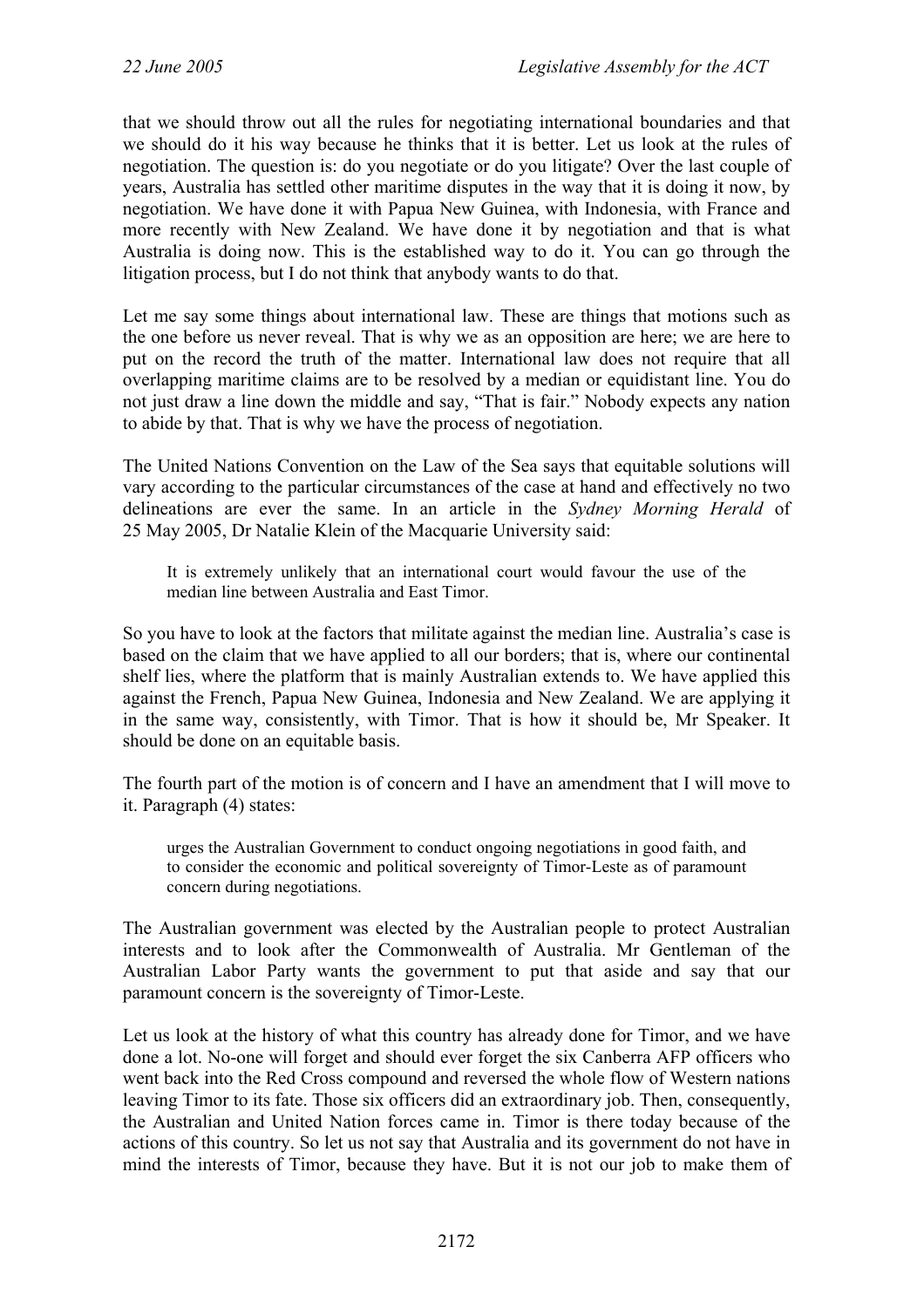paramount concern to us. The paramount concern of the Australian government is the Australian people.

What have we done since then? We have provided \$400 million in official development assistance since 1999. We have included support for multilateral trust funds. We have given assistance in areas of government, education, health, water supply, sanitation and rural development as well as some budget support. We talk with them on a regular basis and we look at how we can assist them. The government has recently undertaken to provide around \$40 million in assistance annually over the next three years.

Australia is one of Timor-Leste's largest donors of development assistance and will continue to be so. So do not say that we do not support Timor because that is not true. Do not twist the words. For goodness sake, please do not ever say that the Australian government should abandon the responsibility for which it was elected, which is to represent the people of Australia. That is like us passing a motion saying that we should oppose something that is going on in Victoria or we should support the Queensland government in their role of doing something against an ACT company.

Let's face it: we are elected to represent our jurisdictions. Ultimately the federal government is here to represent the people of Australia. I ask Mr Gentleman to explain why he thinks that we should give somebody else's concern paramount consideration in our negotiations. I think we are all concerned to ensure that Timor-Leste gets off to a good start. I think we are all concerned to ensure that they get the funding that they deserve. But let us look at some of the things that are being said.

I believe that the recent advertisements that have been spoken about are misleading. I am told that the claim that Australia has stolen \$2 billion from East Timor is false and disingenuous because Australia has thus far received only about \$15 million in revenue from the areas that are still under negotiation. It is beyond me how anyone can say that we have already stolen \$2 billion when all we have received is \$15 million across something that is still being negotiated. We all get excited about advertising campaigns, but I am told that the amount is \$15 million, not \$2 billion.

There are some interesting things here. The Timor Sea treaty already gives East Timor 90 per cent of the production from the joint petroleum development area. That is far more generous than the old arrangements in the former Timor Gap treaty with Indonesia, where there was a 50:50 split. So let us tell the full sorry here, not pick out bits and pluck heartstrings. We all have sympathy for Timor, but let us tell the full story.

The development of resources in the Bayu-Undan field is proceeding and Timor is getting significant benefit from it already. It is estimated that East Timor will receive  $$14\frac{1}{2}$  billion in revenue over the 20-year life of that field; that is, about \$2 million a day will go to Timor. If you look at these agreements you will find that the Greater Sunrise IUA legislation—Mr Gentleman might enlighten us on this—was passed in the Australian parliament on 29 March 2004. It would be interesting to know how the Labor Party voted in that case.

Mr Speaker, I think we need to look at the history of this matter. Who was in office in 1975 when Timor was annexed by Indonesia? It was a matter of a nod and a wink and saying, "It will be okay. We understand what our northern neighbour is doing." The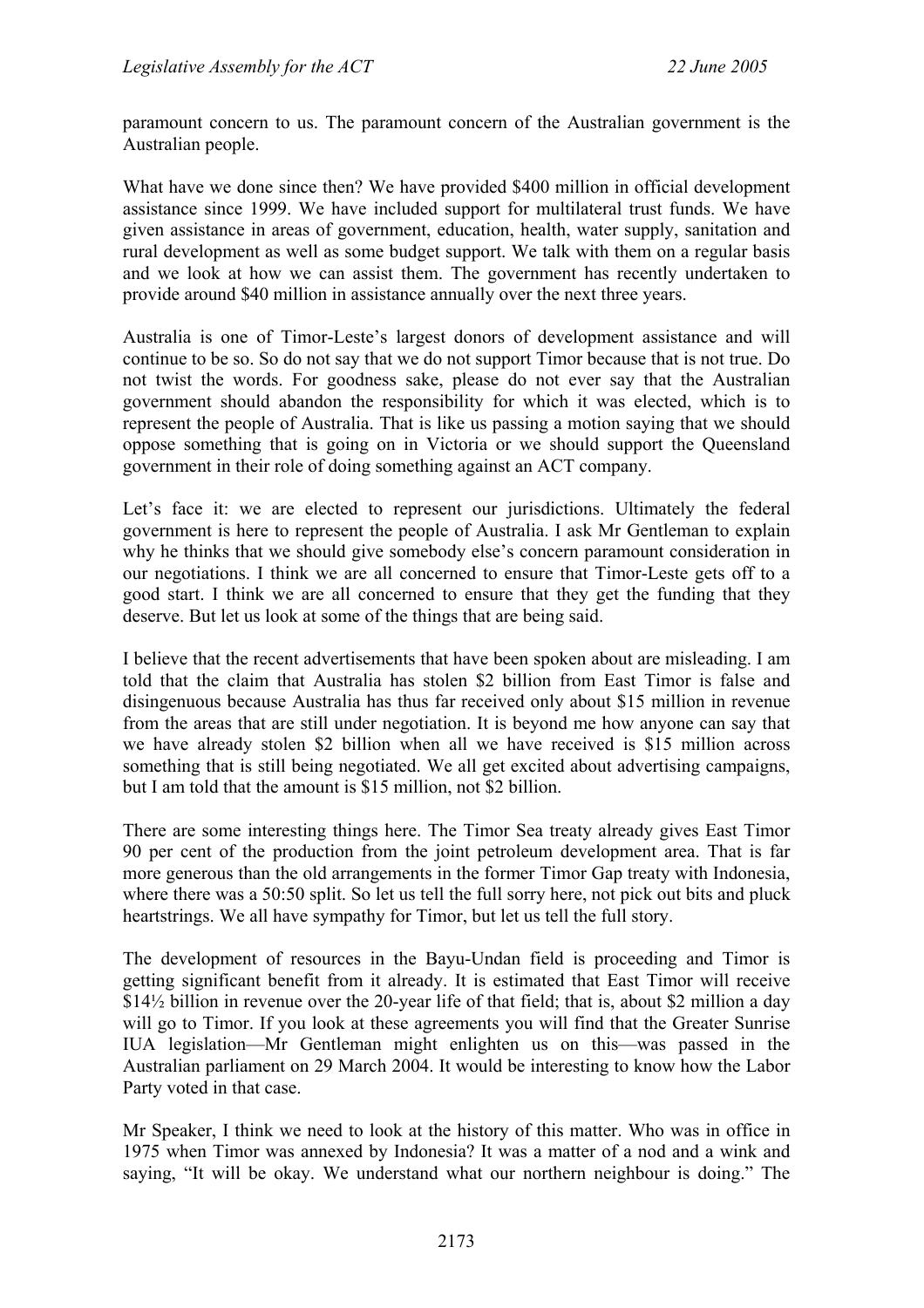same party is now bleating that we need to look after Timor. Remember what happened in 1980 when "Biggles" Evans toasted his Indonesian counterparts in a plane over the Timor Sea as they celebrated the Timor oil treaty that was signed by the then Labor government and the Indonesians. There was no interest in Timor then. No, there was "Biggles", drinking champagne in a plane over the Timor Sea and saying, "Timor? Timor what? Timor where? Timor—oh, we must have forgotten about them." We now have this feigned interest in Timor by Mr Gentleman, whereas history shows that one has to question what the Labor Party stands for on the whole issue of Timor.

Mr Speaker, I move the following amendment circulated in my name:

Omit paragraph (4).

I urge members of the Labor Party to look at what Mr Gentleman is actually saying in paragraph (4) of his motion. Do they believe that the interests of a country not our own should be of paramount—that is, supreme, pre-eminent and ultimate—concern? We are being asked here to approve the putting of another nation's concerns before our own. We should be concerned about the effect of our actions on other nations as we should be concerned about the effect of their actions on us. But Mr Gentleman is asking that we as an Assembly tell the Australian government that its paramount concern during negotiations should be for somebody else's country.

I put to the Assembly that it is an appalling thing for an elected representative in an Australian parliament to be saying that somebody else's interest and not our own should be paramount—number one, supremo, pre-eminent, first—and that somebody else should be put first when we are elected to represent our jurisdictions and the commonwealth government is elected ultimately to represent us as a country.

Do not misrepresent me and say that I am against providing assistance to East Timor because I am not. But our role is to look after those people who elected us. I think we have a good influence and we should certainly assist in whichever way we can to make sure that things will occur to the benefit of both.

Mr Speaker, we can support paragraphs (1), (2) and (3) of the motion. I note that really paragraph (1) is a Trojan horse. I am sure we will see lots of these sorts of motions because they give members some sort of opening to beat up the federal government in areas in which we do not have direct ministerial responsibility. It is a shame that they do not have more interest in matters happening in one of our own departments with the sacking of Totalcare workers.

As I said, we can support paragraphs (1), (2) and (3), but I would ask Mr Gentleman to withdraw paragraph (4). I believe the Australian government does negotiate in good faith. If Mr Gentleman can prove that this is not the case, then do so. I believe that the Australian government should never surrender its paramount concern for the Australian nation and the Australian people. As I say, Mr Gentleman should withdraw the fourth part of his motion.

**DR FOSKEY** (Molonglo) (4.05): I would like to speak to the motion and Mr Smyth's amendment. First of all, I will speak to Mr Smyth's amendment. I feel that Mr Smyth has ignored one very important word in paragraph (4) of Mr Gentleman's motion, which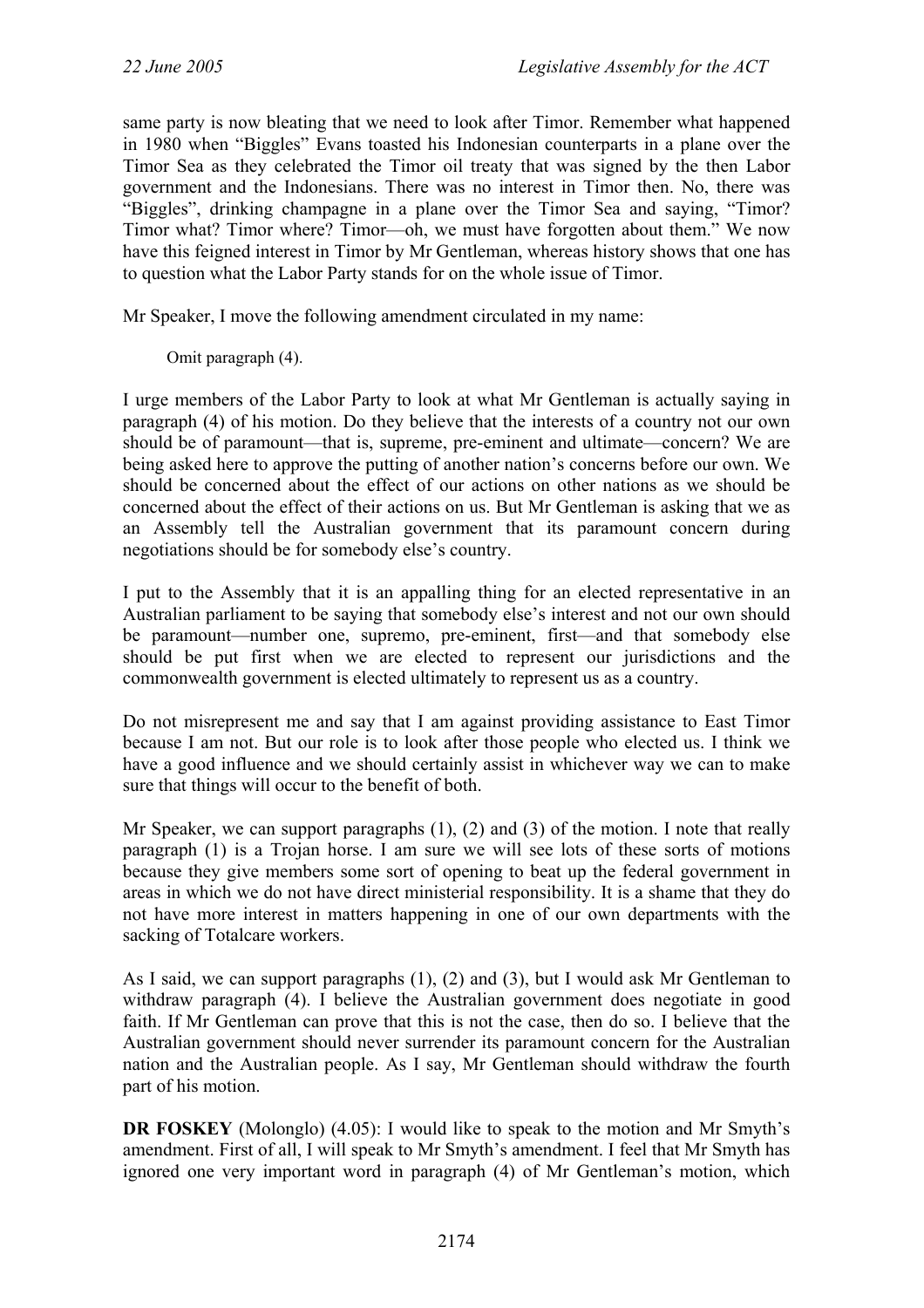refers to the need to consider the economic and political sovereignty of Timor-Leste. Sovereignty, as I think everyone is well aware, is the key feature of international relations. Since 1648, when the Treaty of Westphalia was signed, the sovereignty of nations has been the core underlying theme of relations between states. Paragraph (4) does not say anything about putting the economic and political interests of Timor-Leste first. That is a different matter. I might have some quibbles about the wording. I do not think that paragraph (4) is as clear as it could be. Some people—

**Mr Hargreaves**: I take a point of order, Mr Speaker. I draw your attention to the rabble interrupting Dr Foskey's speech.

**MR SPEAKER**: There are too many conversations going on. Dr Foskey has the floor.

**DR FOSKEY**: Thank you. I just wanted to say that I will be supporting paragraph (4) of the motion. I will support the whole motion, although I do have some issues to raise about the ACT's commitment to its friendship agreement with East Timor. I think we already know that the federal government, as has been re-expressed today by Mr Smyth, is able to explain its negotiations with East Timor over the oil and gas fields in ways that put its side of the negotiations in the best light. I have contact with East Timor NGOs which are working very hard to try to get an understanding in Australia of what this means.

Mr Smyth asked, when he was misinterpreting paragraph (4) of the motion, why Australia should consider the interests of East Timor above its own. That was his take on the issue. I would not have quibbled if the fourth paragraph of Mr Gentleman's motion had said that in regard to this issue. The reason for that is that, despite people taking to the streets in 1999, Australia did go and rescue our reputation and our sense of self-worth as Australian citizens. We did go to East Timor and we were instrumental in securing that independence.

But that was after 25 years of support for an Indonesian occupation where human rights investigations have found appalling things happened. They happened not just at the level of people dying. They happened at the level of sterilisation of women. Remember that at the same time what was happening was a transmigration program where the so-called excess population from Java was being moved into East Timor in a bid to outpopulate the East Timorese. This is a well-known device. We have seen it happen in the Middle East. I suppose you could call it demographic warfare. But Australia stood by, and we all know that this happened under both complexions of federal government, Labor and Liberal.

Meanwhile, civil society in Australia continued to work for a change in policy. It is interesting that it actually happened under the Howard government. To me, that says there is real strength in sticking with these issues. If you know what is right, if you know it is ethical, you must stick with it because, in the end, change will occur. If it does not, you know that you have done the right thing.

Another reason that Australia should put East Timorese interests first in these negotiations is the poverty of that country. There were people starving in East Timor earlier this year. We know that. It happens with regularity every year and it will continue to happen until East Timor is in a position to set up its agriculture with the right kinds of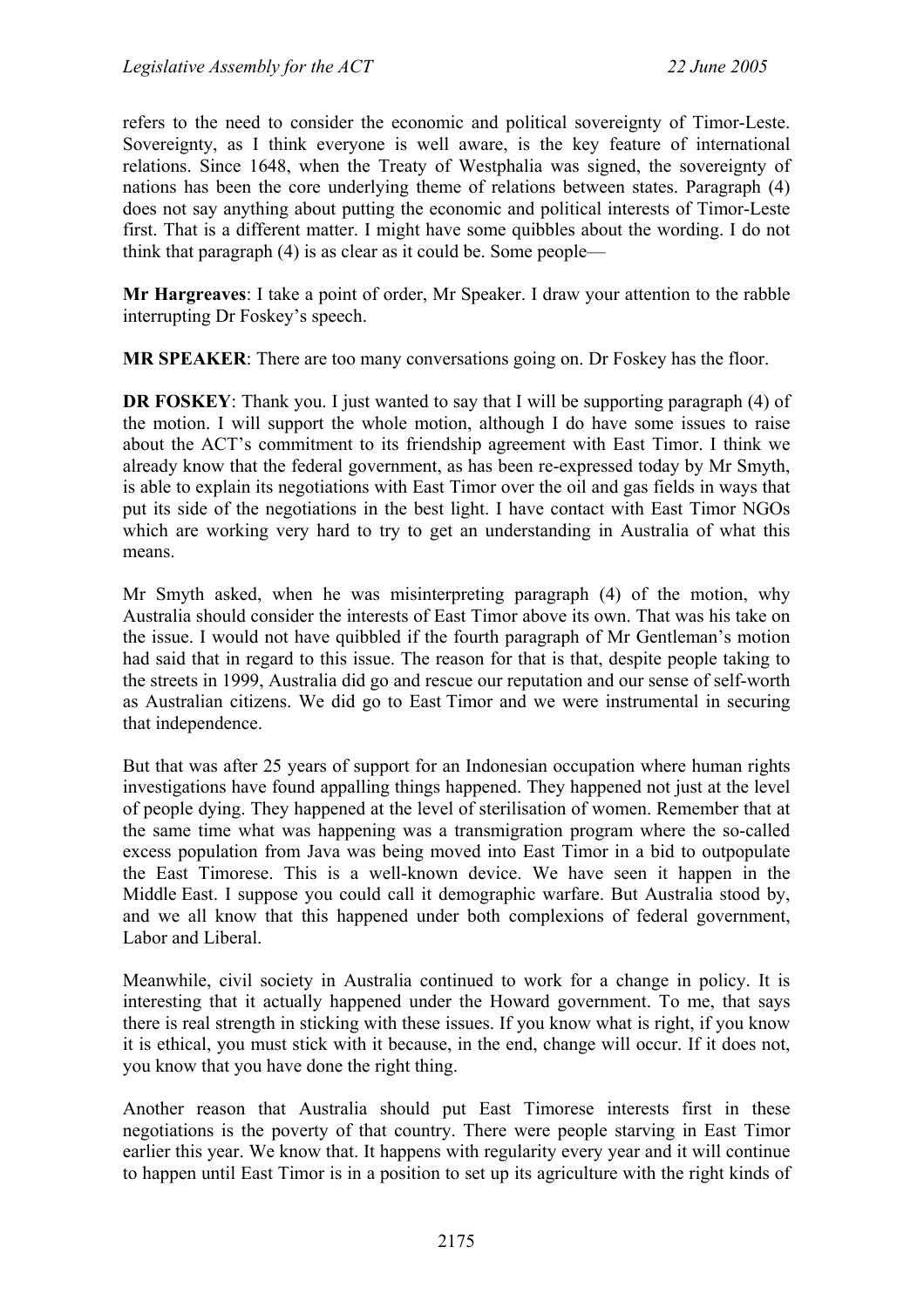crops and with our assistance. I have a friend who is one of the people advising East Timorese about the varieties of rice that grow best there. There is so much work to be done. Yes, Australia is doing its bit through aid and so on but, while people are still starving there, it is simply not enough.

There are issues that I want to raise with the ACT government, because I do think this is a motion that is relevant to the ACT. I was one of the people who were instrumental in setting up the Canberra Friends of Dili. I helped organise the public meeting that really started the whole thing off in 2001 with my predecessor Kerrie Tucker and with a woman called Patricia Woodcroft-Lee, who has now moved to Melbourne but who really set this East Timor friendship group in motion. She spends a lot of time in East Timor and she knows the issues from on the ground.

One of the reasons that we decided to call it a friendship relationship, rather than a sister city relationship, is that the sister city relationship occurs at the government-to-government level. We wanted it to be something that arose from the community, but we wanted the government to be involved. We actually invited Mr Stanhope to that first meeting in an attempt to get maybe some resources, maybe someone in the Chief Minister's Department who would be able to facilitate this arrangement. Remember in 2001 Dili was a basket case. It had just been through the whole situation of the war. So we felt that there was a lot that Canberra could do. As you know, the Canberra Friends of Dili are still very active and we have heard about some of their projects.

I would like to see some more work from the government, perhaps in the same line as the work we do with Beijing. For instance, East Timor has been calling on tourism from countries like Australia for a long time now. Why cannot our minister for tourism go to Dili and investigate how we can promote tourism from the ACT with Dili? I would like to see a stronger effort from the education department to develop relationships between schools in the ACT and schools in Dili. I think there is room for us to promote business relationships between ACT business people and Dili, and here I want the underlying theme to be, "We're not doing it just for our profits. We're doing it because we care about supporting this very poor, very needy neighbour to our north."

While I support Mr Gentleman's motion and endorse a lot of it wholeheartedly, I would also like to see the ACT government getting a little bit more involved at the level of government, not leaving it all to the Friends of Dili. I note, for instance, that at a recent conference in Victoria University in Melbourne called "Cooperating with East Timor: ideas for good development practice", one of the key themes was how Australian governments, federal, state and local, are working with the Timorese. There was one representative of the Canberra Friends of Dili, but there were no ACT government representatives.

**MS PORTER** (Ginninderra) (4.15): I would like to speak to the motion and to the amendment. First of all, I would like to say that I do not support Mr Smyth's amendment. I am pleased to speak in support of the motion moved by Mr Gentleman.

The strong and developing ties between Canberra and the capital of the newly-independent Timor-Leste, Dili, are certainly worth reaffirming. As members of the Assembly may recall and as Mr Gentleman mentioned earlier, the Chief Minister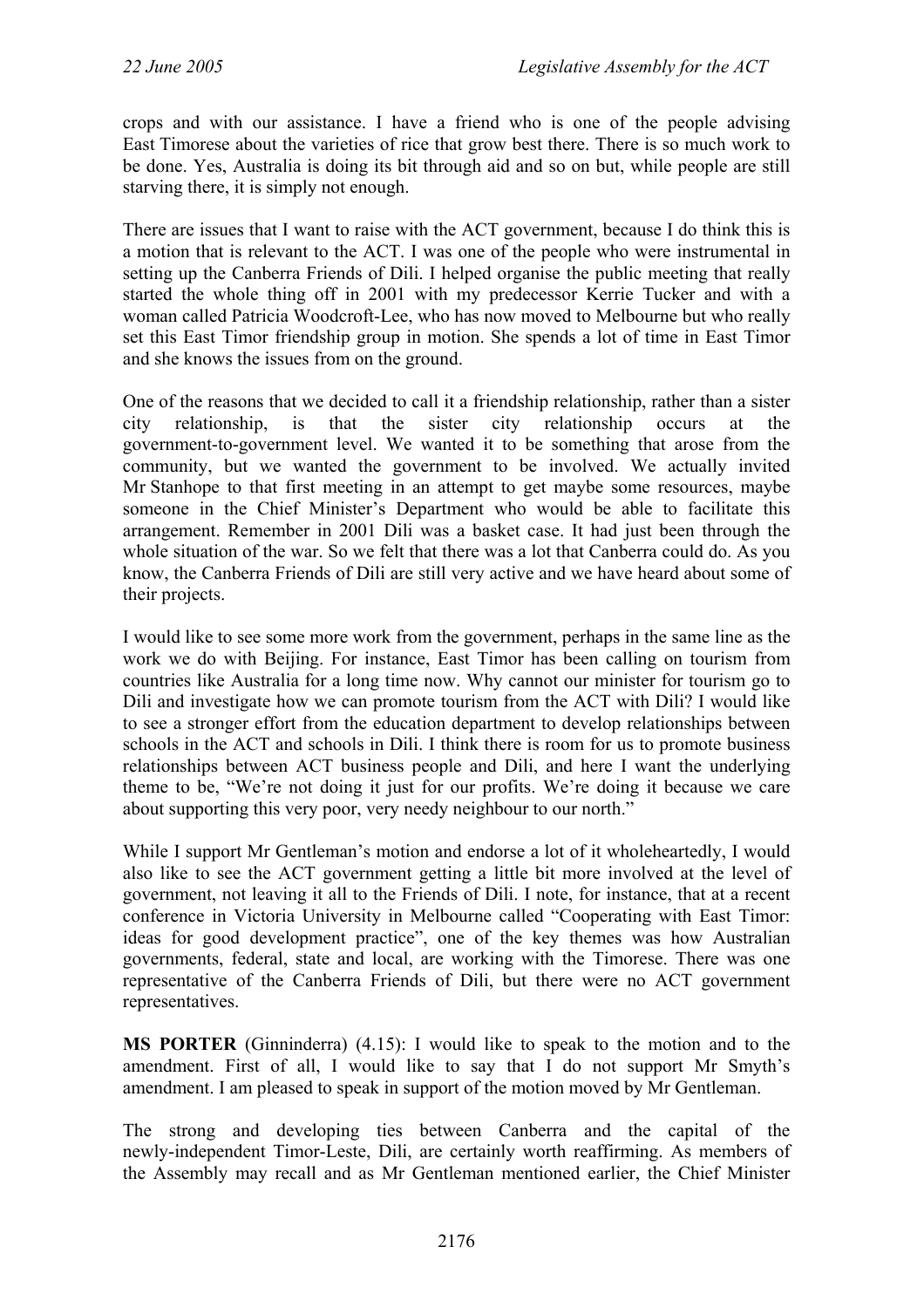visited Dili in 2004 to sign the Canberra-Dili friendship agreement. This agreement arose from community initiatives, primarily by the Canberra Friends of Dili, as has been mentioned. The friendship relationship aims to promote educational, cultural, economic, humanitarian and sporting links between our two communities. The building of this relationship is something the ACT government is deeply committed to.

The motion moved by Mr Gentleman today provides a valuable opportunity to affirm the importance of this relationship and our friendship with the city of Dili and the people of Timor-Leste. As the newest nation in the international community, Timor-Leste is facing enormous challenges. Two hundred years of colonial rule under the Portuguese and 24 years of Indonesian occupation and the denial of independence make the challenge ahead significant.

We all remember the terrible destruction following the 1999 independence ballot when the Indonesian military and the militias carried out a scorched earth policy, razing what little infrastructure there was to the ground. In the nearly six years since then, Australia has provided a tremendous amount of assistance to Timor-Leste. Australian peacekeepers have maintained a strong presence in East Timor throughout the transitional period and formed a vital part of the UN forces present. Australian foreign aid and technical assistance to East Timor have exceeded \$A40 million. A joint AusAID-Australian Federal Police program worth \$40 million continues to provide long-term support for the Timorese in developing a professional national police force and working to strengthen other aspects of the justice system.

Many Canberrans have played a significant role in the Australian police detachment in East Timor. Ginninderra resident Tony Curtis, an AFP officer at the time who had long served the Canberra community with great distinction, led the first detachment. Seventeen of the original 50 officers were also from Canberra. Each of these officers was subsequently recognised for their outstanding work by being awarded a group bravery citation. It is also worth recalling that these officers served without weapons at a time when there were many militias in East Timor who were heavily armed. Subsequent contingents were also led by Canberra-based officers, and these included Alan Castles, Fred Donovan and Trevor Clark. All served with distinction. In addition, AFP officer Paul McEwan, who has also served in Canberra, was awarded the Australian Bravery Medal for his heroism under fire whilst serving in East Timor.

I have also been advised by Mr Curtis that, with subsequent contingents being selected to serve in East Timor, the percentage of Canberra officers chosen was increased due to the expertise these officers had in community policing. Canberrans can rightly be proud of the efforts of our officers, and the level of community safety that now exists in Timor is due in no small part to the work done by these men and women. This community can indeed be proud of the outstanding contribution made by all those AFP officers based in Canberra who served in East Timor with such distinction. The Australian government, through AusAID, is also providing support to Timor-Leste's ministry of planning and finance to ensure the transparent and accountable management of public funds.

Australia has made a significant contribution to the establishment of East Timor as a sovereign nation. This should be commended and celebrated. Having said that, I would like to remind members that we would all do well to remember that Australia has a moral obligation to assist this fledgling democracy in whatever way possible. Were it not for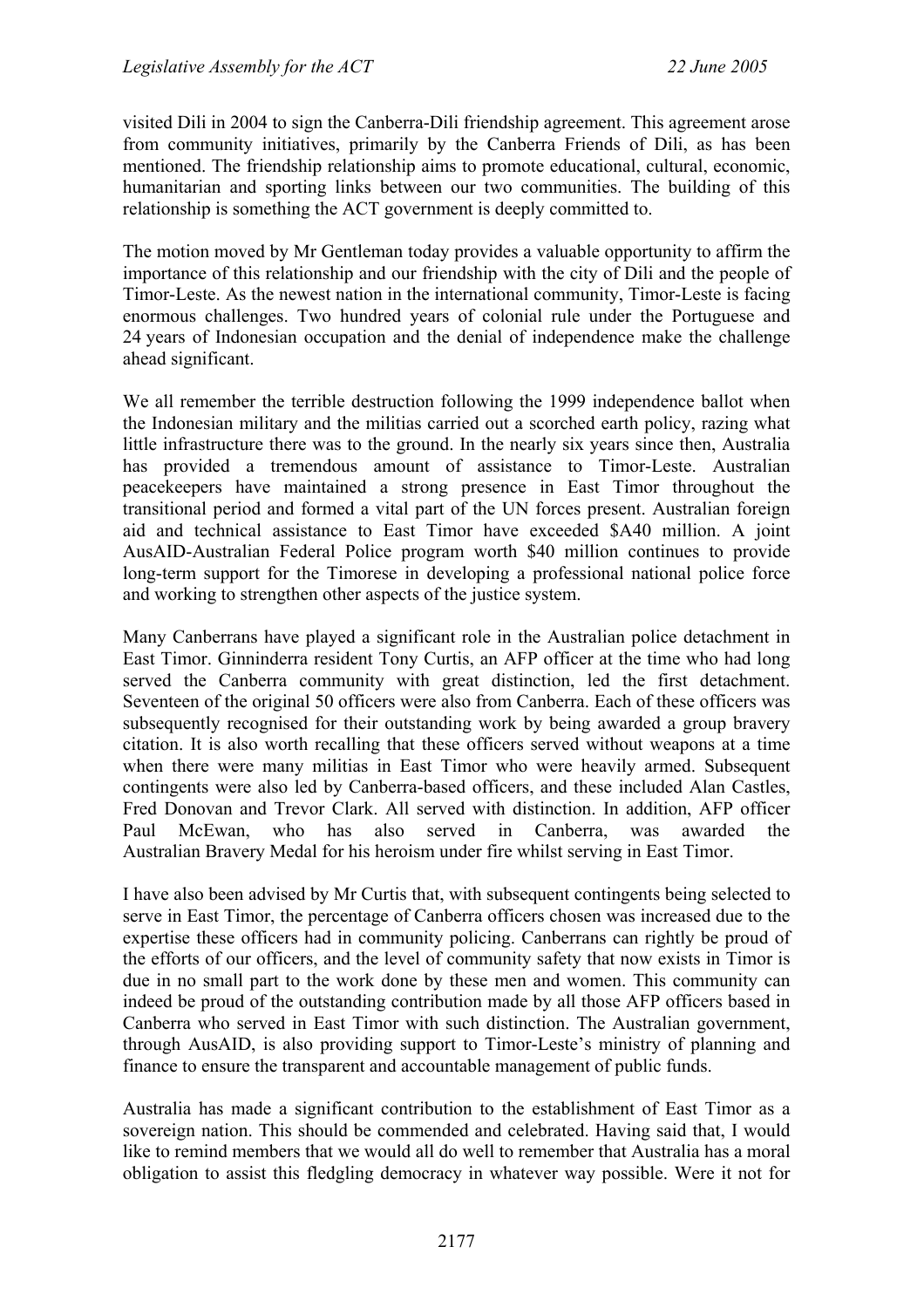the selfless acts of bravery demonstrated by the East Timorese people, many more Australians may well have lost their lives.

In helping our neighbour and newest member of our international community of nations, it is fundamental to recognise that the primary burden of reconstruction and development has to be borne by the Timorese people themselves. The East Timorese government has developed a 20-year plan designed to repair the destruction that was wreaked upon their infrastructure by the Indonesian army and to lift Timor-Leste out of poverty in order that it may enjoy economic as well as political independence. The realisation of this plan will be difficult, but it is important to recognise that this realisation is not an alternative. It is essential in establishing the East Timorese nation.

Realisation of the plan demands the full resources of the people of East Timor. Crucial to this is the revenue to be generated from gas and petroleum fields of the Timor Sea. The revenue expected from the development of these fields represents a crucial proportion of the investment required for the success of the 20-year plan. The Timorese people are only asking for a fair share. They are asking for fairness in ensuring that the income derived from resources on their doorstep is reinvested in their future.

The concern raised in this motion is one that I share wholeheartedly, that is, that the federal government not deny what is only fair. The federal government appears to be determined to bully its way into the lion's share of the revenue from the gas and petroleum reserves, despite the proximity of those reserves to East Timor and despite the likelihood that international maritime law would consider a large proportion of these resources to be in Timorese territory.

In failing to do justice to the East Timorese, the federal government risks undoing much of the goodwill that has been built up over the past six years between our nations. These actions also potentially undermine the foundation for Timor-Leste's long-term economic independence. They never agreed to the continental shelf model, which is the basis of this arrangement. The Indonesian government arrived at the continental shelf arrangement after the illegal invasion of Timor-Leste.

The federal foreign affairs minister claimed success in the most recent talks between himself and the Timorese Prime Minister. However, the Timorese Prime Minister told the Portuguese news agency Lusa, "There is no accord, and if there is one in the terms announced, it will be totally against my orientation. And thus void". Clearly, there is some way to go to successfully resolve this issue and to deliver a just outcome, indeed a just future, for Timor-Leste.

The federal government has agreed to give the impoverished people of Timor-Leste a slightly larger portion of the pie. This is a step in the right direction, but there is a long way to go. Additionally, we should not forget that Australians have a strong interest in the successful conclusion of the talks. Our interests lie not in the exportation of unjustly claimed oil and gas resources, but in working with the people of East Timor in building their future and in remedying the wrongs of the past. A prosperous, vibrant, economically self-sufficient East Timor is very definitely in Australia's national interest. Our colleagues in the Northern Territory are also looking for successful outcomes to the negotiations that should clear the way for development of gas and petroleum projects which will be of great benefit to the Northern Territory as well as Timor-Leste.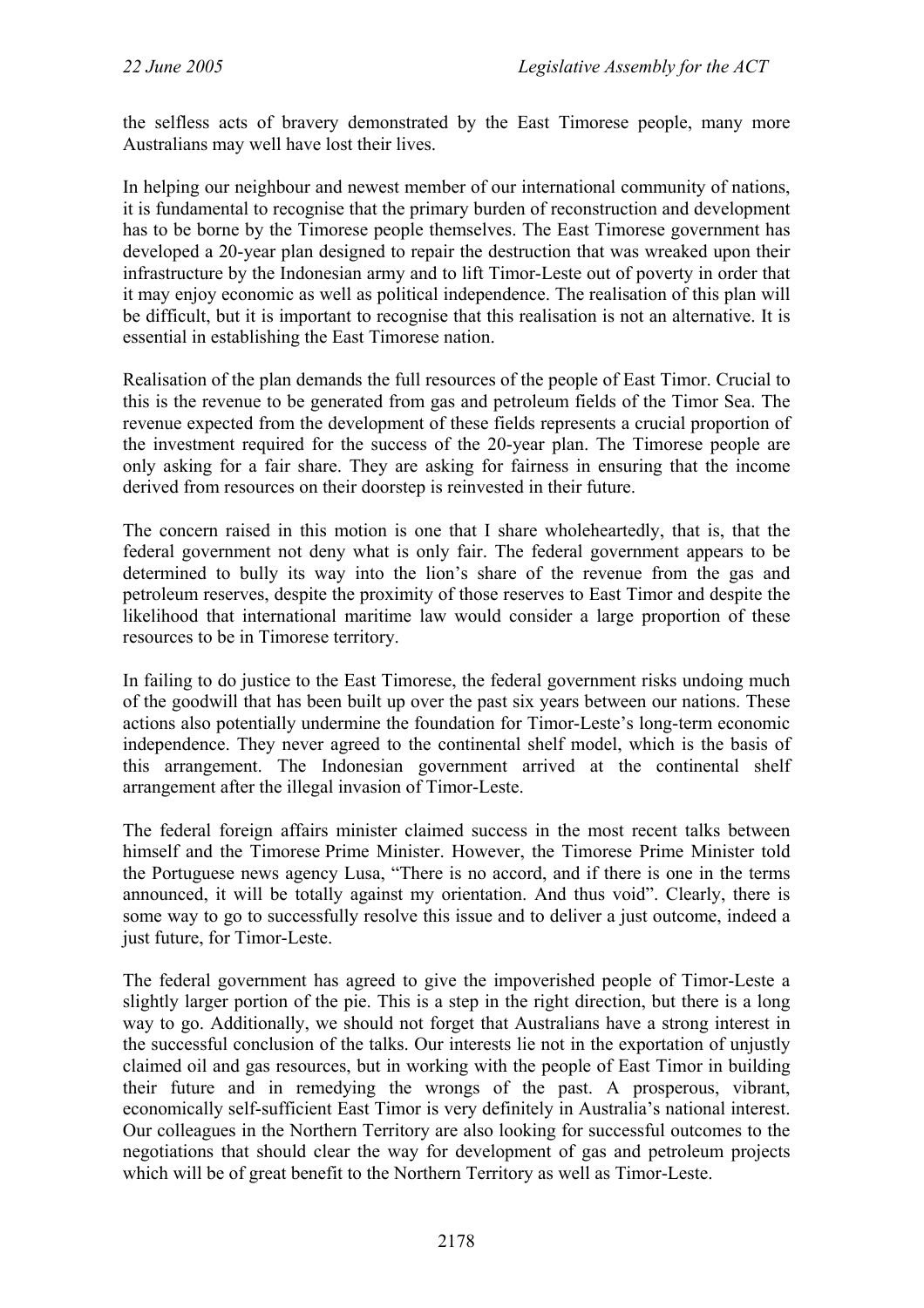As I have said and as this motion indicates, this Assembly should note that there is much work to be done and that the federal government has yet to offer the people of Timor-Leste an equitable solution which is just and fair. The federal government has an obligation to negotiate with the government of Timor-Leste in full accord with international law. Negotiations on maritime boundaries should be based on the joint aspirations of both countries. Australia should adopt an approach that, agreed between the parties and consistent with the UN Convention on the Law of the Sea, would fully take into account Timor-Leste's economic viability and financial independence.

I am very pleased to have the opportunity to support the entire motion moved by Mr Gentleman. I ask other members to do likewise.

**MR MULCAHY** (Molonglo) (4.24): I would like to say a few words on the motion and to support the amendment moved by Mr Smyth. I notice that Dr Foskey has left the chamber. I think the matter of concern in the motion is the use of the word "paramount". While Dr Foskey spoke at great length about the concept of sovereignty, she failed, in my view, to adequately deal with the fact that this motion expects Australia to give paramount concern—that is, primary concern—to the interests of another nation, albeit a small country that has gone through a terrible period for some 30 years.

The role of the Australian government has been a commendable one in terms of the people of this struggling new nation. I well recall the events of 1975. In fact, I had to give up my office to Mr Peacock, who I think was caretaker foreign minister at the time when all this happened, in the midst of other distractions we had in Australia. The Indonesian annexation of Timor certainly caught this country on the back foot. It was a difficult time politically in Australia and it led to a situation occurring swiftly that may not have happened at another time.

There is always a risk when you put a motion on the notice paper in this place and then cling with enthusiasm to the sentiment in that motion without regard to the ongoing passage of events. I am troubled about the underlying sentiment in the motion. I am very proud of what our country has done for the people of East Timor in terms of the military contribution to protect those people in a very difficult and unstable period, the aid that has gone in and, indeed, the commercial help that has been extended. Even the national president of my party has been involved in helping to develop micro business in this new nation.

But there is an underlying theme in this motion that we are doing the wrong thing. I think it was influenced by those television ads. They were powerful and, one might say, obviously quite persuasive in the case of some members here. They were if you did not make further inquiry. I do not know whether it is just my inbuilt scepticism, but I always believe that you need to look a bit further. I am glad that Mr Smyth has drawn to the attention of the Assembly that, in fact, the two countries are about to reach agreement on the matters that were subject to misleading advocacy, the matters that were under dispute, that there were sound negotiations dealt with in the middle of last month and that we should have some confidence that the ministers of both our country and East Timor will be able to promptly and shortly settle these issues.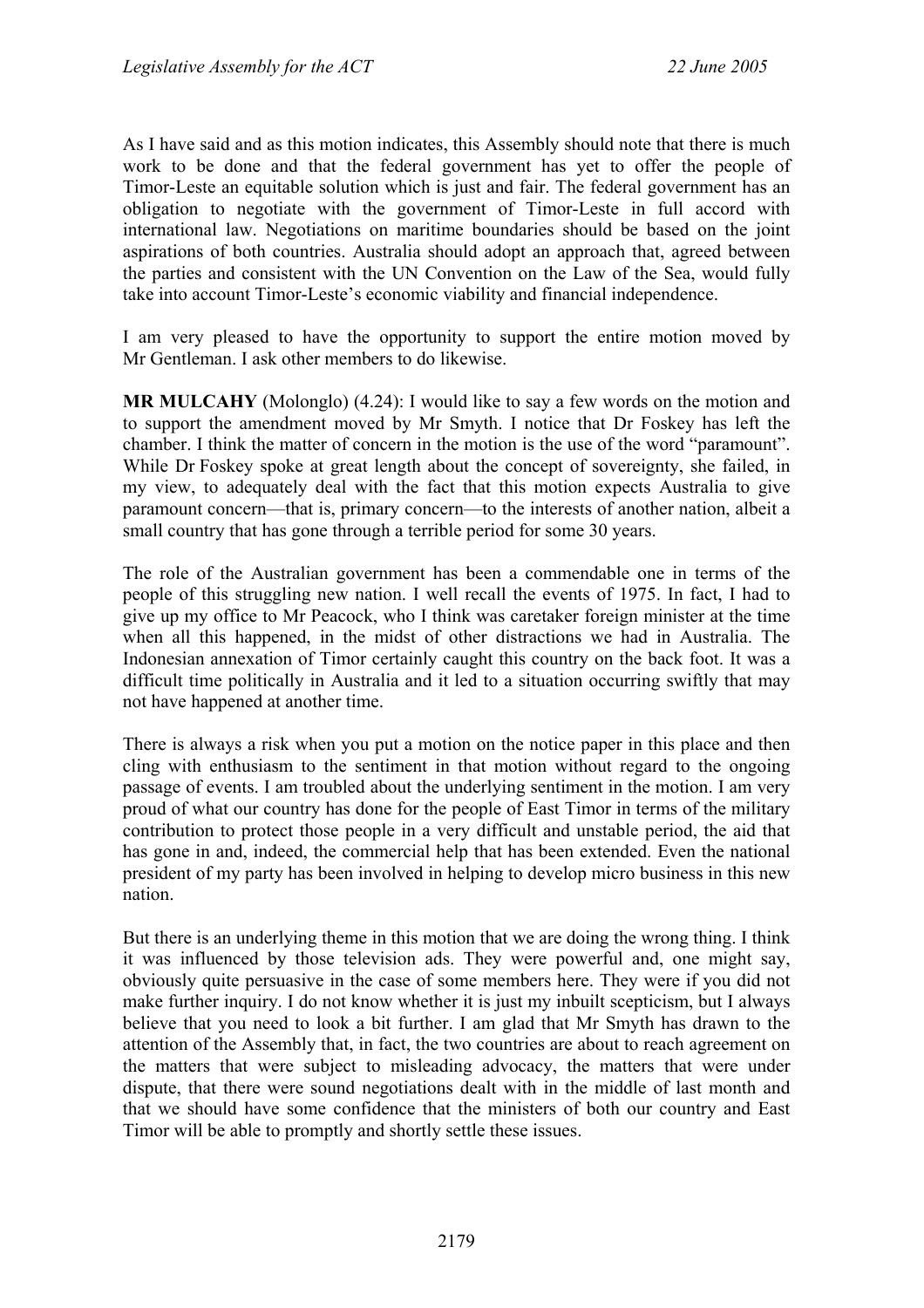There will be substantial revenues flowing to East Timor from the Greater Sunrise gas fields. In fact, the Timor Sea treaty, as I think we heard, already gives East Timor 90 per cent of the production from the joint petroleum development area it creates. This is quite generous in contrast to the previous treaty that existed, which had, as we were advised earlier, a 50:50 split with Indonesia. Before we take up the cause of the exploited and downtrodden and so forth, because Australia is perceived as having much greater might economically and everything else, we have to accept the fact that, as recently as last week, Prime Minister Alkatiri expressed satisfaction with the deal. Ramos Horta, who is a legendary figure in the liberation of the people in that part of the region, has described the deal as putting Australia and East Timor "on the threshold of a new era in bilateral relations".

What this deal essentially involves is creating permanent maritime boundaries and claims for 50 years, setting these areas aside, and, of course, East Timor allowing the Greater Sunrise gas project to go ahead for the benefit of both countries. What better way can we help a struggling new nation than by ensuring that it has income streams? I am advised that East Timor will receive an additional \$US2 billion to \$US5 billion in revenue, subject, of course, to oil prices. This comes on top of a 90:10 split of revenues from the JPDA agreement under the Timor Sea treaty which, based on current world oil prices, will deliver about \$US14.5 billion to East Timor over the next 20 years. That averages out at about \$US2 million a day.

I do not quarrel with the sentiment that we must help our neighbours. For part of my career I worked with the Canadian government and I saw a fair bit about what happened in the neighbouring countries in the Pacific. There are always significant security issues for Australia, which I believe have intensified in terms of ensuring the stability of all of these small nations that encircle us, both in the Pacific and Indian oceans and to our immediate north.

The best way we can help these countries is not simply by writing out cheques for aid, which sometimes is required, and we do so generously in terms of economic and sometimes military aid, but by helping them get on their feet. That is achieved, obviously, through improving levels of education, ensuring that they have adequate health facilities, and ensuring that they are appropriately able to police their resources and to settle agreements to ensure that they have ongoing income streams that can support the infrastructure and the needs of these people.

I have not been to East Timor and I am not sure if members of the Assembly have. Maybe there are some here who have been there. I understand it is coming from a long way behind as, effectively, a Third World environment. I have met a number of Australians who have served over there, and served with great accomplishment. We are certainly aware of the role that Major General Cosgrove, who is about to retire, played in this particular mission.

We will leave a lasting legacy in terms of their economic future if we settle this arrangement along the lines proposed. I do not think that it is the role of the ACT Assembly to rush in when things are well advanced and start casting doubt on what have clearly been well-handled negotiations, which have been blurred somewhat by a television campaign that I am advised was not entirely truthful. We, as elected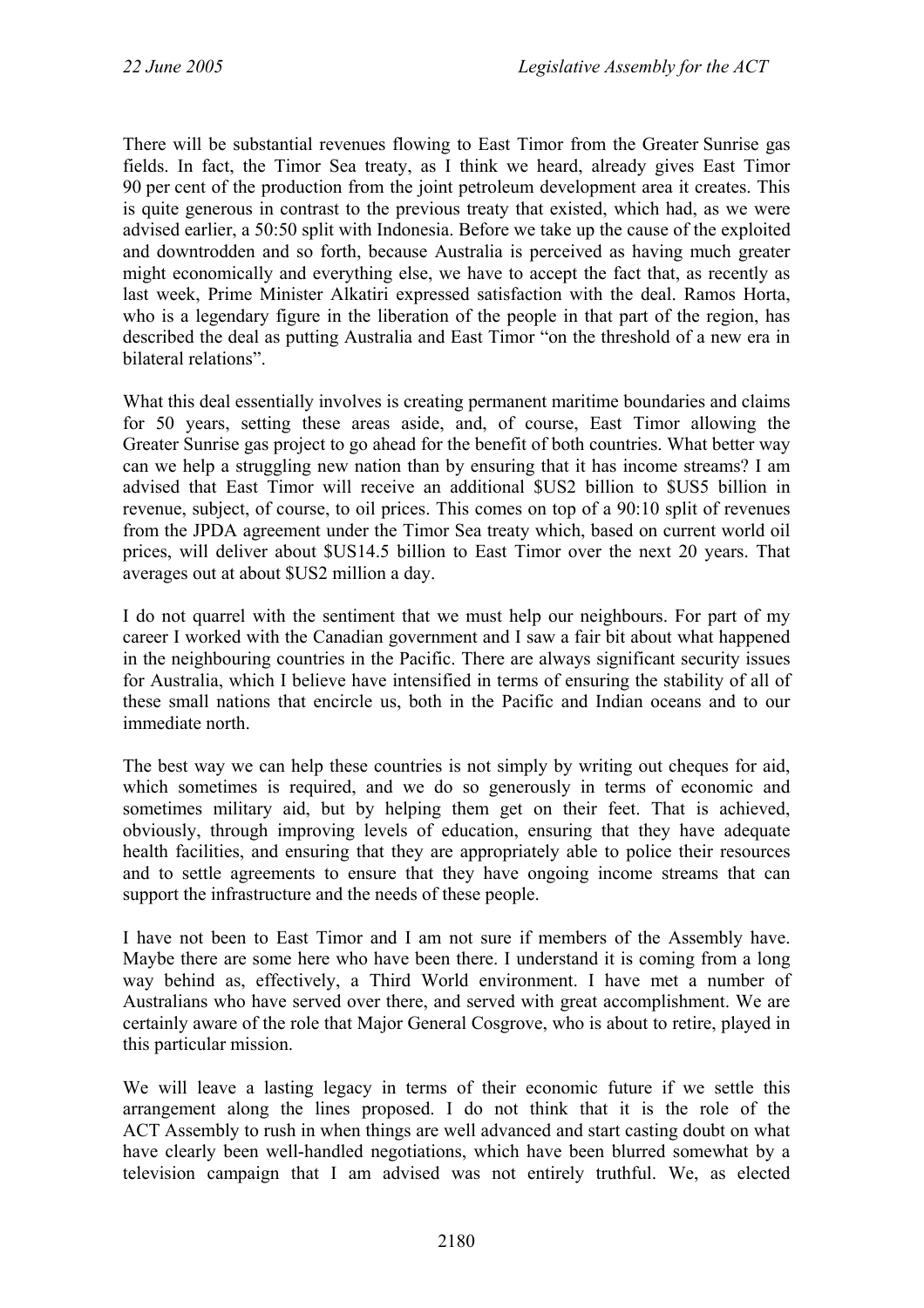representatives, always have to be careful when we see advocacy groups pushing particular causes. Look behind the message, ensure the data is accurate and take the trouble to check which members on this side of the house took the trouble today.

So, whilst the sentiment in the motion is sound in many respects, I do have a real problem with the fourth paragraph. I am a member of an Australian territory parliament. My paramount consideration will always be the people of Canberra. In a national sense, it is the Australian interest. I do not think that we ought to be carrying resolutions saying that another country's position is of paramount concern, no matter how difficult or worthy that cause. We can be pleased with the progress. We probably could be a little more gracious in acknowledging the progress, which has been considerable since this matter was placed on the notice paper. But I do not want to get into a heated debate about that.

I believe that Mr Smyth's amendment is in order, that the matters before us need to be considered in the context of the remarks that Mr Smyth and I are providing for the information of members and I commend these views to the Assembly.

**MRS DUNNE** (Ginninderra) (4.33): To address Mr Smyth's amendment, which is a simple one, is my principal task. As Mr Gentleman's motion currently stands, it is an enormously divisive motion. As Mr Mulcahy has pointed out, Mr Gentleman put this motion on the notice paper in March and a lot of water has passed under the bridge since then. A lot of negotiating has been done and it may have been more appropriate perhaps for Mr Gentleman to have amended his motion before it was brought up for discussion to take account of what has happened in that three or so months between the moving of the motion and the debating of it.

What Mr Gentleman has done in any case, whether or not there had been progress, is completely inappropriate. For any legislator in this country to insist in some way that Australia should not look after its interests first but put another country's first is anathema to the sovereignty of this nation. Very many people in this place have talked about the sovereignty of East Timor. Mr Gentleman's motion asks the Australian people to abdicate their sovereignty in favour of the sovereignty of another nation.

We in this place from time to time have spoken warmly of and have extended the hand of friendship to East Timor. In the ACT that is the case. Ms Porter spoke about the AFP contingent. Many ACT AFP police officers went in that first contingent. She named some of them. Dr Foskey spoke about the great work done by community groups and named some of those people who have been involved in community groups upholding the rights of the people of East Timor. I would like to add to that list. Bishop Pat Power and Robert and Wendy Altamore do the most sterling work for the people of East Timor, as well as for their many other interests in the community. Every time you go to a function for the East Timorese community, Robert and Wendy are there running the thing and making sure that it works. Their commitment to the people of East Timor in this context should be acknowledged. The same goes for Bishop Power.

But what we are seeing here today is what I think Mr Smyth called a Trojan horse motion. Yesterday and today I have spoken about the sorts of motions that the Labor Party and also the crossbench are taking up: "Let's find something that is vaguely associated with the ACT as a springboard to having a kick at the federal government."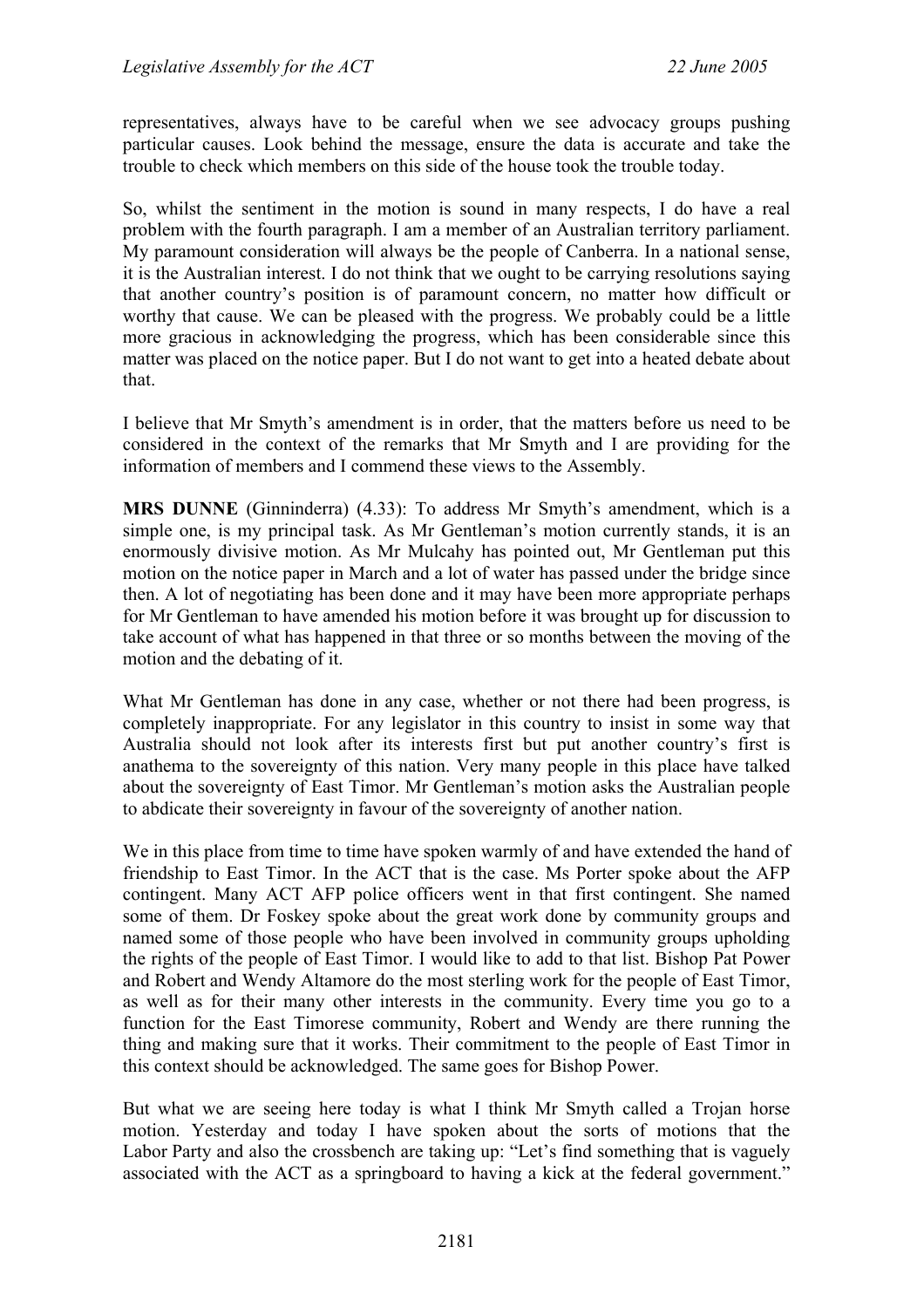The first paragraph of this motion is very important for this Assembly and for the people of the ACT. It asks us to relook at our commitment to the people of Dili and the sister city relationship. We must really be very mindful of just how tardy this Chief Minister has been in really implementing that. It was actually, for the most part, the work of Ms Tucker in the previous Assembly that got it going. Mr Stanhope, the Chief Minister, has been very tardy in this regard and that needs to be put on the record.

The people of Dili and district have not been served by this Labor government, just as the people of East Timor in 1975 were not served by the Whitlam government. The rest of the motion is a springboard for another go at the commonwealth. It reaches its culmination in paragraph (4), which should be anathema to any Australian. Mr Gentleman should hang his head in shame for suggesting or even thinking that the Australian people should subjugate their sovereignty to the sovereignty of another nation. We are talking about two sovereign nations dealing equitably with one another, with no favours on one side or the other.

We have had a lengthy, difficult process. The Timor Gap has been on the books as an issue since the mid-1970s, but the work that has been done has really been done effectively since the independence of Timor. It is a difficult concept and the commonwealth government and the Timorese government need to be congratulated for the progress that they have made, especially the progress in the last six to 12 months. Instead of using this motion as an opportunity, a really base opportunity, to have yet another go at yet another plank of federal Liberal policy, Mr Gentleman should be saying, "We've actually done pretty well by the people of East Timor. I hope that we can continue to do well so that they really can make progress economically, socially, in health and in education for the good of the people."

This is not the way to achieve it. Mr Smyth's amendment is absolutely spot on and Mr Gentleman's motion, in particular the fourth paragraph, is a scurrilous and base attack on and undermining of the sovereignty of the Australian people.

**MR GENTLEMAN** (Brindabella) (4.39), in reply: I am pleased to see so much support for this motion in the Assembly today. I do need to clarify a statement made by Mr Smyth earlier. Mr Smyth said that in my speech I said that this motion had lost relevance. Quite contrary to that, I said it had not lost its relevance, Mr Smyth. Mr Mulcahy said earlier that Dr Foskey talked about the concept of sovereignty. Mr Mulcahy, what I want to see is the reality of sovereignty.

As I mentioned earlier, a motion moved by the Greens MLC in the New South Wales parliament last year received the unanimous support of the chamber. I ask you to consider this motion with the same good intent. This is not about charity. The motion that I have brought before the chamber today is about justice. It is about recognising and supporting the special relationship our community has with the people of East Timor and working to support that ongoing relationship in a meaningful way. Members, I urge you to reject the amendment and support the motion.

Question put:

That **Mr Smyth's** amendment be agreed to.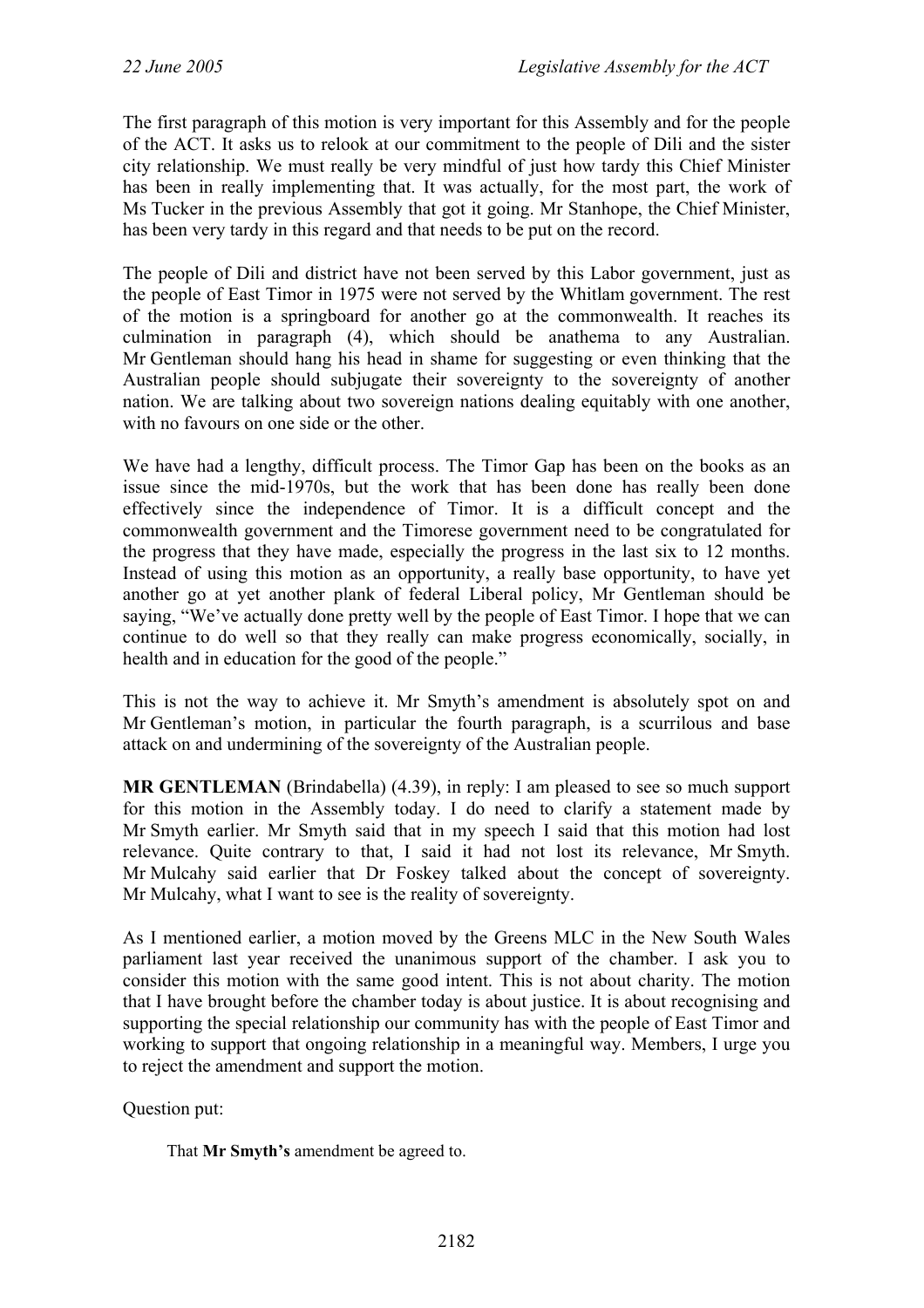The Assembly voted—

|                                                                | Ayes 6   | Noes 9                                                              |                                                          |
|----------------------------------------------------------------|----------|---------------------------------------------------------------------|----------------------------------------------------------|
| Mrs Burke<br>Mrs Dunne<br>Mr Mulcahy<br>Mr Pratt<br>Mr Seselja | Mr Smyth | Mr Berry<br>Mr Corbell<br>Dr Foskey<br>Ms Gallagher<br>Mr Gentleman | Mr Hargreaves<br>Ms MacDonald<br>Ms Porter<br>Mr Quinlan |
|                                                                |          |                                                                     |                                                          |

Question so resolved in the negative.

Amendment negatived.

Motion agreed to.

# **Policing levels**

**MR PRATT** (Brindabella) (4.47): I move:

That this Assembly:

(1) expresses its:

- (a) deep concern that the level of ACT Policing as revealed in the Estimates hearings and despite the Government's persistent denials, deteriorated quite dramatically since this Government came to power; and
- (b) concern, as a consequence, about the pressures on an overstretched police force to do its job protecting the community; and
- (2) calls on the Government to take immediate action to effectively increase ACT Policing strengths.

The minister has continually misled the community as to the real strength and therefore the operational capability of ACT Policing. He has continually misrepresented the facts in this place. More recently, he did so before the estimates committee. I intend today to demonstrate that to the Assembly.

I remind members that Mr Hargreaves, in his first ministerial statement, made some bold assertions about how the ACT government would be managing the police portfolio and dealing with crime in the territory. From the outset, he has defended the indefensible. Let's look at some of the things the minister has said. He has said:

Refining how crime may be best addressed in the future is a constant and important public policy debate … The government is committed to providing quality policing to the ACT … Customer service and professionalism are key elements in the strategy, and are fundamental to enhancing community contact and cooperation.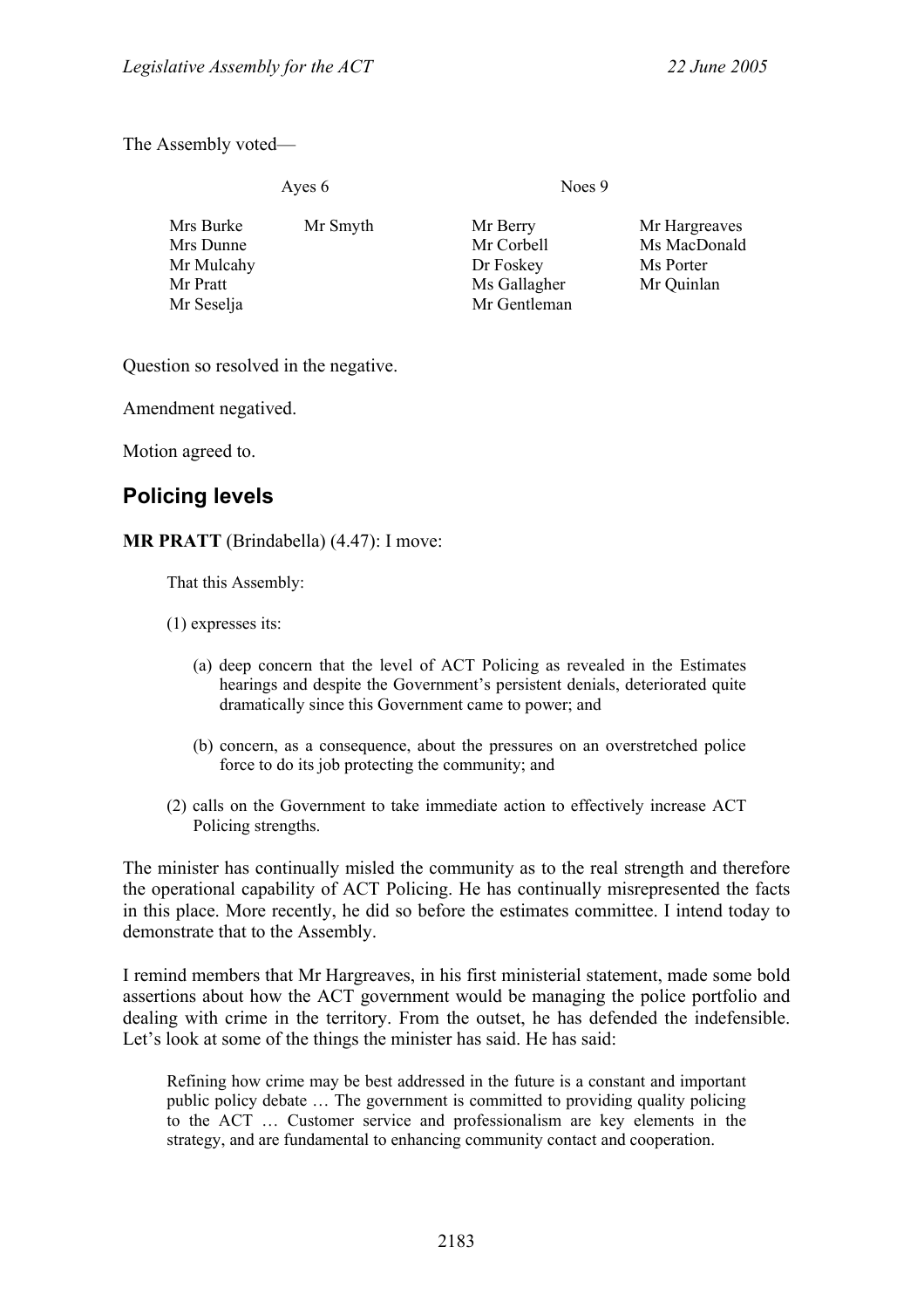He has said that the ACT property crime reduction strategy for 2004-07, among other things, includes a particular focus on targeting repeat offenders. Mr Hargreaves has also said, "I can assure you that the ACT government is committed to having an appropriate level of policing which focuses on law enforcement, crime detection and prevention." Those claims are all very well and good, but when it comes to examining the real issue police strengths and capabilities, and the ability to protect the community—the minister is all smoke and mirrors.

Let's look at the situation now with ACT Policing. Firstly, the latest annual report claims that significant drops have occurred in major crime activities. If these statistics are a balanced representation, that is welcome, although I do note that organised crime is identified as a growing problem in the ACT and region. The minister claims that crime rates have dropped and continually talks about crime statistics to prove how productive ACT Policing is. He continually claims that these statistics are the true and only measure of performance. Statistics are questionable and are well known in various jurisdictions around the world to be easily manipulated to frame the favourable picture that bureaucracies want to tell their governments and, in turn sometimes, some governments want to tell their constituencies to gild the lily.

Given other figures and statistics, many from questions on notice put by me and others to the police minister, there are major contradictions with the ABS and Productivity Commission statistics that have been presented by this government to support its case that all is hunky-dory in respect of community safety. That is very interesting, but it begs the question about accuracy, given the community feedback about crime levels and disruptions to life.

More importantly, community concern about safety, particularly in relation to the lower bands of violent and destructive crime, which do not feature in mainstream statistics in any meaningful way, has been steadily growing for some years, but not entirely because of government policy. I believe that a lot of it is reflected in national trends of growing crime and public disorder, and the ACT is not immune to such a disease. But government policy also has to share a deal of responsibility because the government is not interested in fighting crime with vigour.

Burnouts, hooliganism, assault, intimidation, car offences, vandalism and graffiti are clearly on the increase because our police force is invisible. It is invisible and the community recognises that. I welcome the spate of recent arrests and confiscations of cars of burnout and street racing offenders, but it was only after two years of inaction and a good deal of community outcry that any effective action was finally taken. Even worse, armed assaults and hold ups have been on the increase, particularly in the second half of 2004.

In a three-week period in March 2005, 22 armed assaults, hold-ups and ram-raids in the ACT were reported in the media, and those were only the ones that were reported. This is happening because ACT Policing is invisible; we do not have a substantial policing presence. Consequently, criminals are more emboldened and desperadoes are out there feeling fairly confident that they can act with impunity. Often it is the vulnerable and the weak who are the victims and the ones ignored by this government.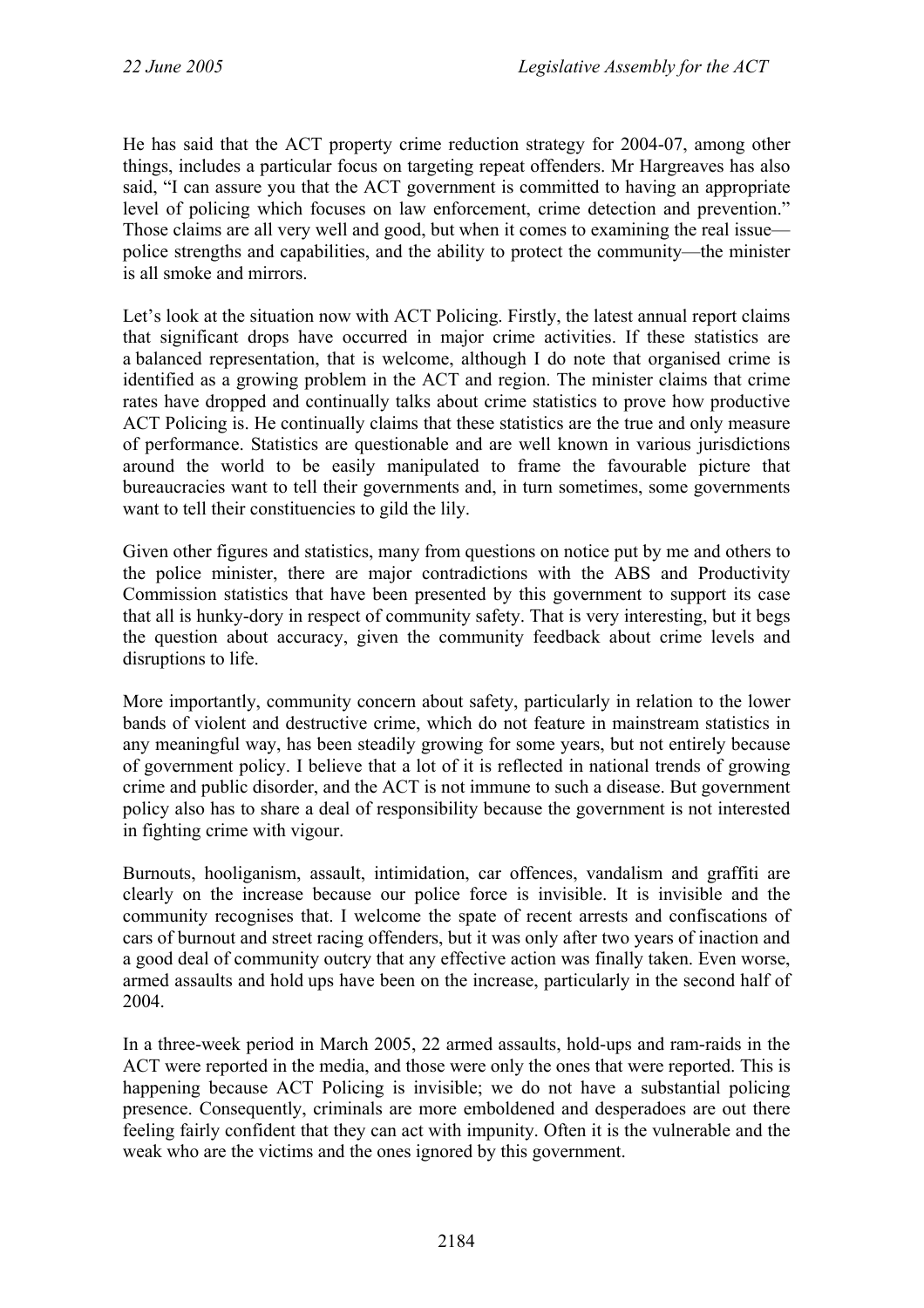Earlier this year, ACT Policing was forced to issue a memo to ensure all stations were, and remained, manned across the ACT, again highlighting a lack of manpower for ACT Policing. The memo, signed off by Deputy Chief Police Officer Steve Lancaster, issued a directive saying, "No police station will be closed or left unattended in the ACT." That was after a spate of reported police station closures, not to mention the fact that Gungahlin police station has been closed after midnight for a long time now.

I was pleased that the issue of police station closures was being addressed. However, I was deeply concerned then, and remain so, that the cause was being ignored. While the directive stated that the closure problem was a management issue, I would now vehemently dispute the claims made that the problem had nothing to do with police numbers. It was definitely all about police numbers.

If a police station is forced to close or if its officers cannot sit at the front desk, it effectively means that there are not enough officers to share the workload. I know of a number of officers who are constantly asked to work double shifts to make up numbers. I have it on very good authority that over a two-week period in May 2005 at both Civic and Woden police stations the rosters and shifts had to be made up with large proportions of officers acting on overtime. That is unacceptable; that is scandalous.

It is no secret that the ACT simply does not have enough police. The 2005 Productivity Commission report backs that up, with figures showing that total police staffing in Australia in 2003-04 was 289 per 100,000 people, but for the ACT the result was 251 per 100,000 people. That result is consistent with the ACT Policing annual report of 2003-04, which revealed a reduction in the number of sworn police officers in the territory from 603 in 2002-03 to 600 in 2003-04. The minister's claim that the national benchmark is irrelevant and that ACT Policing can operate well below it because of our special conditions is bunkum. The supplementary role that the ACT police service must undertake in supporting the AFP on counterterrorism alone is very demanding.

In response to a recent question without notice, Mr Hargreaves insisted that the ACT government had effectively increased police numbers since 2001. The true definition of "increased police numbers" would be increases in effective strength that bypass attrition rates and ensure additional sworn police numbers on our streets. The sworn police number is the key to how effective ACT Policing is operating. A growing strength would mean the public seeing additional police on the streets, on the beat, in a community policing role. One could not argue with that definition. In fact, what has happened, despite the denials, the misleading of the community and the misrepresentation in this place of the facts, is that there has been a decline in the effective strength. I will say more about that shortly.

The minister stated in response to the question without notice that "the attrition rate is covered by such things as lateral recruitment and recovery". That would be a logical management strategy if it were true. The minister has crowed that police numbers will increase to 849 full-time equivalents in 2008 under the latest budget initiatives and that, by 1 July 2005, the government will have increased ACT Policing by a total of 48 FTEs since 2001. That was his claim in answer to the question without notice.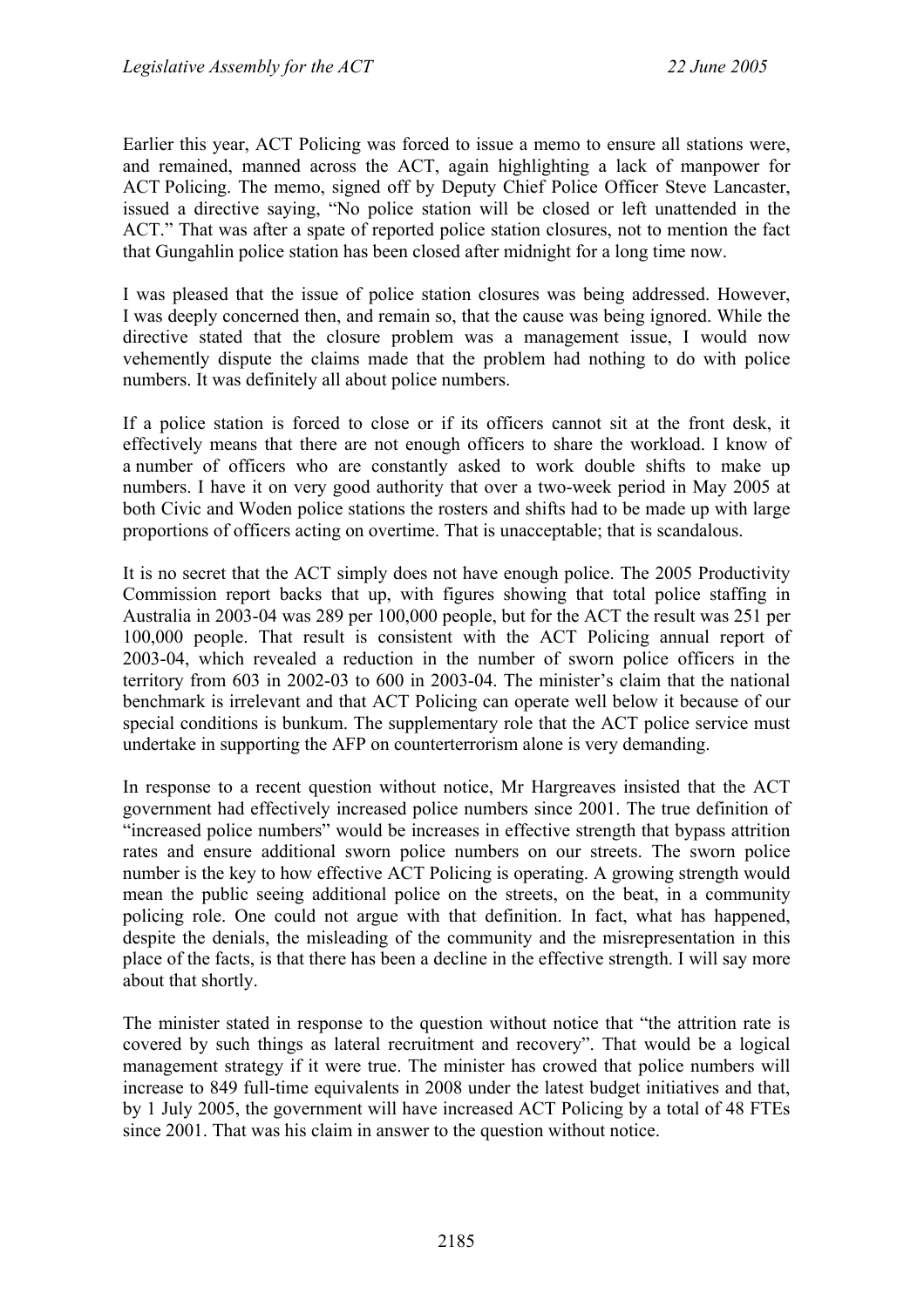In estimates, the minister stated that the government had recruited 33 additional police since 2001. He insisted that that was a net increase and, as usual, abusively put the boot into my colleagues and me at the estimates committee hearing because we dared to question his accuracy about that. When the minister cannot cope with his responsibilities and cannot defend the indefensible, he resorts to bile and vitriol. We have seen it all before and I will not go into that.

Despite all the rhetoric about increased effective police numbers, it was revealed in the budget estimates hearings that the number of sworn police officers in the ACT is actually the lowest in around four years. Having told us in estimates ad nauseam that there had been real growth in police numbers—recruitments over attritions; a net increase—when questioned closely on the number of sworn and unsworn officers at present the police minister advised that there were only 583 sworn officers, at least 14 police officers fewer than when the Liberals were last in government. There were 597 sworn police officers then. The number of sworn police officers, according to the AFP's annual reports, over the last four years reads as follows: 2000-01, 597, 2001-02, 602; 2002-03, 603; 2003-04, 600.

What is the number now? It is 583. In anybody's book, that is an effective decline in police capability and police strength; you cannot get around that. The population of Canberra and the geographical spread of it has grown significantly as well over that four-year period—from 311,900 to 325,600, an increase of five per cent—which makes that figure look even worse. It means that we are in a much worse position in terms of police effectiveness and capability than we have been in four years. That puts paid to claims by the minister that the Stanhope government has effectively increased police numbers. In fact, the Stanhope government has actually reduced numbers. Yes, it has spent more money, but to little effect. Indeed, there is a massive question mark here over the retention of good and experienced officers in the ACT.

Unsworn police officers, although vital to policing operations, are not the front line of our police force and are unable to perform the full range of duties of sworn officers. So for effective community policing strength, having an adequate number of sworn officers is fundamental. I go back to what I said earlier about what defines effective police strength. It must be that component of sworn police with powers of protection and arrest. That is the benchmark against which we must measure ACT Policing's capability.

No wonder the community is concerned at the lack of a police presence in regard to the patrolling of the suburbs and not having the resources to respond to incidents, to protect shopping centres, to stop graffiti occurring, and to overcome the window breaking and non-stop vandalism across all of our shopping centres. I will talk more about the detail of those incidents later.

According to the Productivity Commission's report, our police numbers are still significantly below the national average, despite the Stanhope government's 2001 election promise to increase police numbers to that level, an election promise which the police minister, Mr Hargreaves, continues to ignore. Why did the government bother to promise in 2001 to increase police numbers to the national average if it really did not think that that was necessary? I think the minister should revisit his commitment to his government's promise.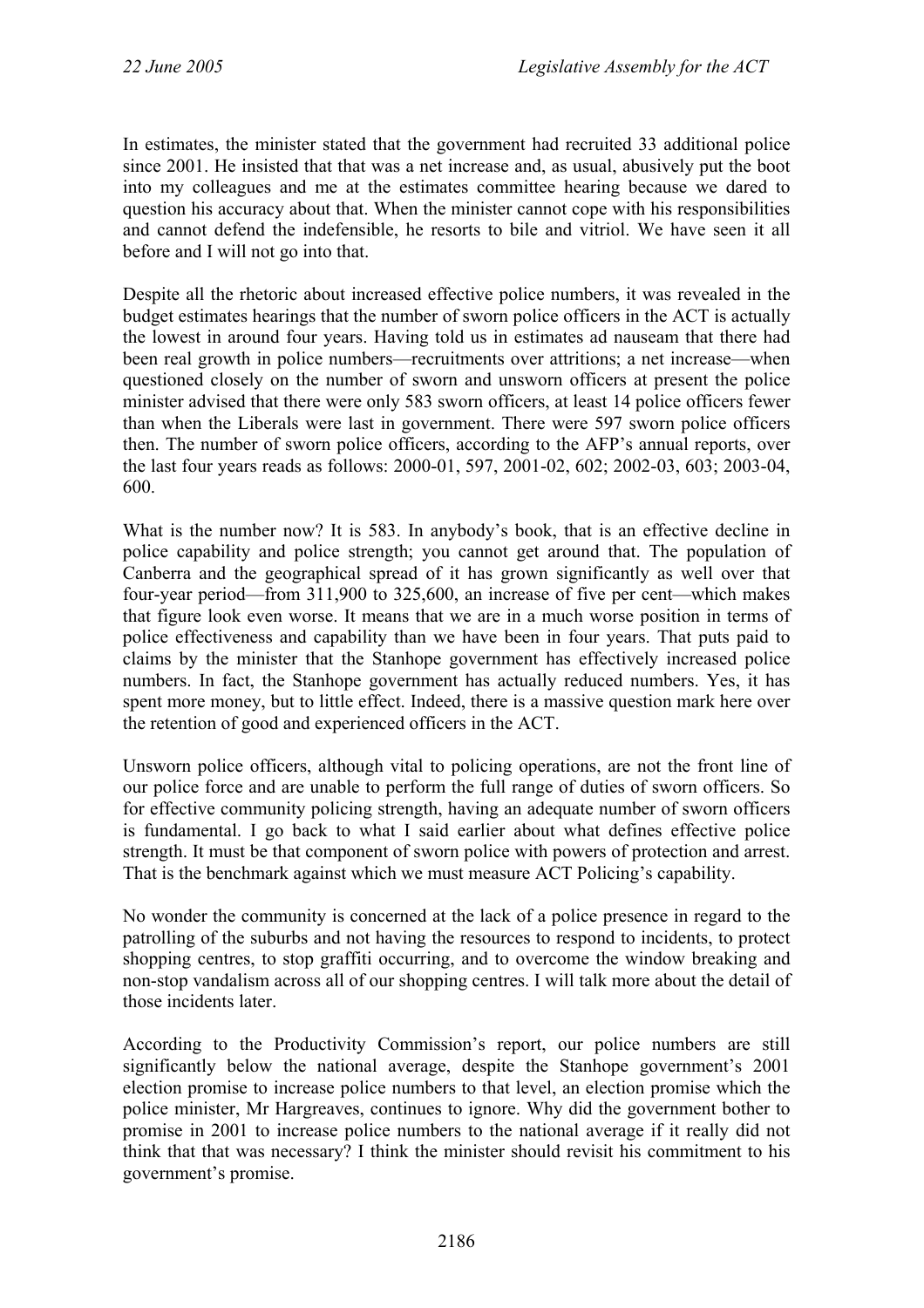Alarmingly, the minister says he is more about effectiveness measures than head counts. He says that he does not care about numbers. I will say more on that later. The minister blatantly ignores the fact that police numbers equal capability which, in turn, equals a presence in the community, but how effective can our police force be when clearly we have growing community angst about the lack of ability of police to respond to incidents due to a clear police shortage? How can we be confident when our police force is invisible? Why are the shopkeepers of Calwell telling me that in 12 months they have not had one police patrol visit there to engage with them and discuss safety in that shopping centre? Does that reflect a capable and effective police force? I think not.

Madam Speaker, the minister has been caught out. Despite ramming down our throats consistently in question time, at annual reports hearings and now in estimates hearings his propaganda that the government has effectively grown police numbers since 2001, the fact is that the government has presided over a reduction in effective police numbers. Not only has the government broken its promises to bring police numbers up to the national average, but also it has been happy for them to languish well below the national average benchmark.

The minister has crowed about the government's record, but he has been caught out. He has been caught out playing with the numbers to try to give the community the impression that the government is increasing police effectiveness and police strength and therefore, in theory, that the ACT police are doing their job. They cannot if he does not resource them. He is not supporting our police force. It is overstretched and tired. The minister has misled the people and has misrepresented in this place the facts about ACT police strength.

**MADAM TEMPORARY DEPUTY SPEAKER** (Mrs Burke): Order! The member's time has expired. Before I call the minister, I would like to correct the record. I am actually a Temporary Deputy Speaker. Whilst I appreciate Mr Pratt's elevation of my position, I had to correct the record.

**MR HARGREAVES** (Brindabella—Minister for Disability, Housing and Community Services; Minister for Urban Services and Minister for Police and Emergency Services) (5.02): Madam Temporary Deputy Speaker, it is delightful to see you in the chair. A little ray of sunshine does us all a bit of good.

Mr Pratt said a couple of things that were true, but I cannot remember them. I can only remember the rot, the hysterics, the emotion. and the whipping up of hysteria. If, from time to time, people are feeling unsafe in their homes, it is because Mr Pratt is whipping up hysteria out there, using terms such as "the police are invisible" and "we've got desperadoes running around town". I guess one should ask: who is that masked man? It is Mr Pratt.

I am moved to repeat something I have said in this place before: Mr Pratt has a misunderstanding of fundamental arithmetic—what police services actually do in this town—and has misinterpreted what community policing is all about in this modern age. He would see us having a police officer stationed next to every letterbox. I would love to see the day when we could afford to have a police officer at every letterbox and look forward to seeing how that would work in multiunit complexes. It would be a sight for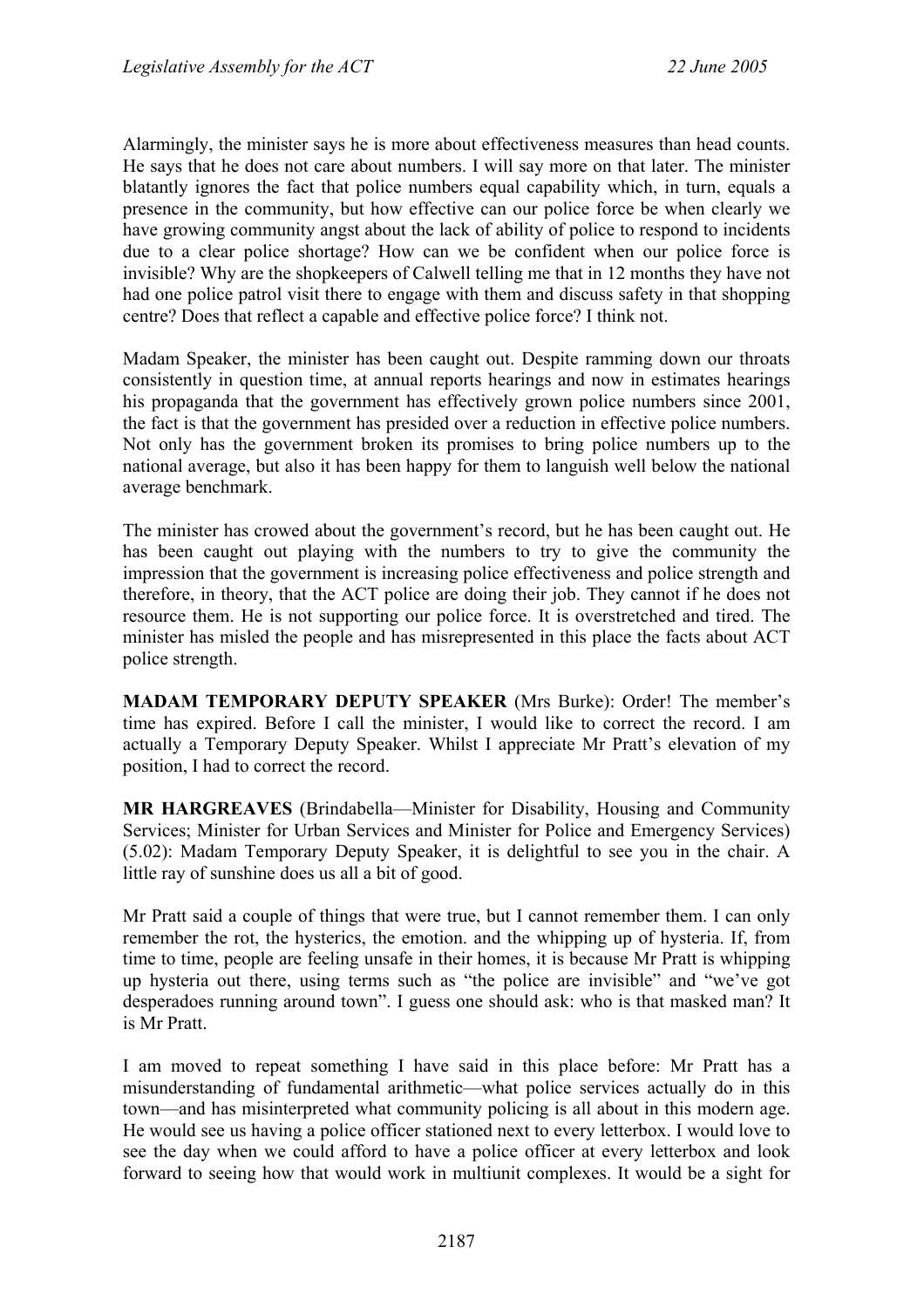sore eyes. Mr Pratt, unfortunately, forgets that we have an intelligence-led policing system and that the process of policing is far more important than having police at the bottom of every driveway, but I will leave it to Mr Gentleman to talk to that issue in more depth.

Madam Temporary Deputy Speaker, in the interests of brevity, I will move the amendment circulated in my name and speak to both my amendment and the substantive motion in one hit. I would encourage my colleagues to do the same. What members of the opposition do is a matter for the good Lord and themselves. I move:

Omit all words after "That this Assembly", substitute:

"recognises that:

- (1) ACT Government expenditure on policing has increased from \$68.2m in 2001- 02 to \$94.4m in 2005-06;
- (2) in the 2005-06 financial year, ACT Policing will receive an additional \$4.67m which consists of \$1.1m towards increased police numbers, \$200 000 for the Belconnen Police Station feasibility study, \$100 000 to establish the child protection register and \$3.27m in certified agreement indexation;
- (3) ACT Policing strength has increased by a minimum of 40 FTE positions (based on the premise of a constable being employed at three-quarters of the permissible experience band) between 2001-02 and 2005-06;
- (4) recently announced Budget initiatives will see this strength increase by a further 20 FTE positions, taking the minimum number of new FTE positions provided since the Stanhope Government was elected to 60; and
- (5) the move to intelligence-led policing has resulted in a significant reduction in crime in the ACT."

**Mr Smyth**: I take a point of order, Madam Temporary Deputy Speaker. The amendment just moved actually contains inaccuracies and therefore, of course, misleads the Assembly. Can the member move an amendment that is historically incorrect? If I could clarify: the first line refers to an expenditure of \$68 million—

**MADAM TEMPORARY DEPUTY SPEAKER**: Mr Smyth, resume your seat for a moment, thank you. Unfortunately, Mr Smyth, there is no point of order.

**MR HARGREAVES**: The government provides an annual budget allocation to ACT Policing for the provision of policing services in the territory; we all know that. The government's expenditure on policing has increased from \$68.2 million in 2001-02 to \$94.4 million in 2005-06. Mr Smyth can dispute the accuracy of those numbers if he wishes, but we are talking about the relativity of the increase. We are talking about a 50 per cent increase, or something of that size. In the 2005-06 financial year, ACT Policing will receive an additional \$4.67 million, consisting of \$1.1 million towards increased police numbers, \$200,000 for the Belconnen police station feasibility study, \$100,000 to establish a child protection register, and \$3.27 million for certified agreement indexation.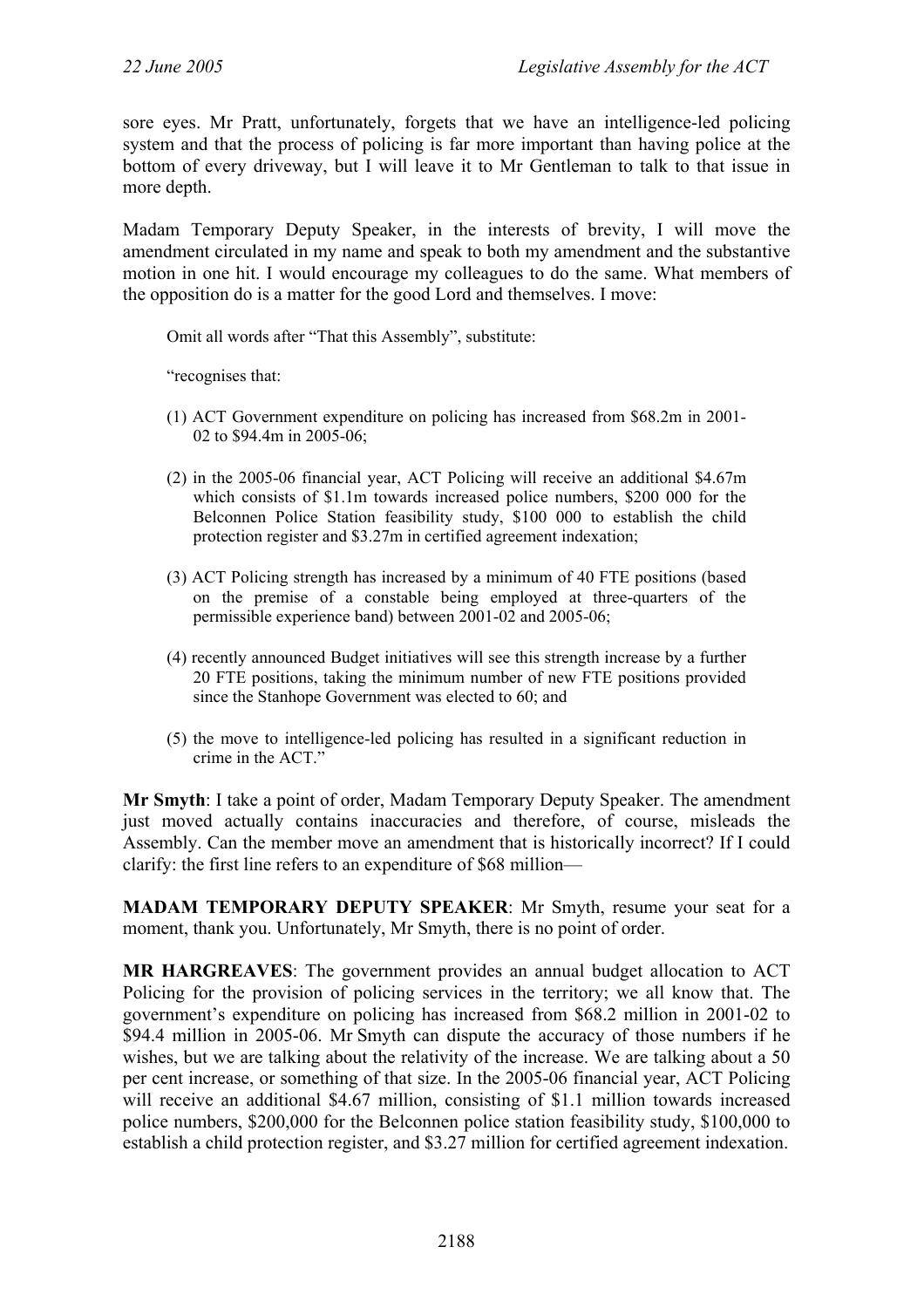The ACT actually exceeds the national average expenditure on police services. According to the Productivity Commission's report on government services for 2005, real recurrent expenditure—less revenue from own sources and payroll tax—on police services across Australia was approximately \$5.2 billion, or \$259 per person, in 2003-04. Let me repeat that: the national average expenditure on police services was \$259 per person. ACT government real recurrent expenditure on police services was \$270 per person in 2003-04; that is, \$11 a person greater than the national average. Only the Northern Territory, at \$637, and Western Australia, at \$294, spend more money per person on police services.

The ACT is different from other jurisdictions. Variations in policy, socioeconomic factors and geographic/demographic characteristics have an impact on the expenditure on police services in each jurisdiction. The scope of activities undertaken by police services also varies across jurisdictions. This is important information that Mr Pratt ought to listen to. An analysis of the police annual reports for the various jurisdictions illustrates differences in police services provided between other jurisdictions and the ACT. Mr Pratt does not listen because he is not interested in knowing the truth.

Other police services have functions that the ACT police force does not need to fulfil. For the benefit of Mr Pratt, who is chatting away, and Dr Foskey, who probably does not know because I did not either, other jurisdictions count police prosecutors, for example. Most jurisdictions employ them. In the ACT, all prosecutions are handled by the DPP. Police prosecutors are counted as police numbers in other jurisdictions. Some jurisdictions—for example, Queensland—employ police to prevent and investigate stock-related crime in rural areas. There is very little demand in the ACT for a dedicated police force because of its urban nature. I think we have one officer dedicated to it.

Marine and water police are another example. Most jurisdictions have a dedicated water police team to investigate marine crime and ensure the safety and security of coastlines and waterways. The ACT's geographic position means that the need for such specialist services is very limited. Interstate, those officers are counted in police numbers. Another example is railway squads. Some jurisdictions offer train patrols. An extensive train network system is not in place in the ACT. Jurisdictions with large indigenous populations employ a significant number of Aboriginal liaison officers. For example, in Western Australian there were 125 of them—they were sworn officers and this was a head count, not FTEs—in 2004.

Some things are the same in every jurisdiction. According to the Productivity Commission, community safety and support accounted for the largest component— 46.3 per cent—of the expenditure on police services across jurisdictions in 2003-04. Looking across the jurisdictions, the proportion of expenditure on community safety and support was the highest in the ACT at 65.8 per cent. The lowest count was in Queensland at 33.8 per cent. Let me repeat that: the proportion of policing expenditure on community safety and support was the highest in the ACT. The focus of policing in the ACT is on community policing. Mr Pratt does not believe that.

I would like to take this opportunity to remind members in this place that police numbers are not static. The numbers actually fluctuate throughout the year, depending upon operational requirements, recruitment rates, retirements, resignations and transfers in and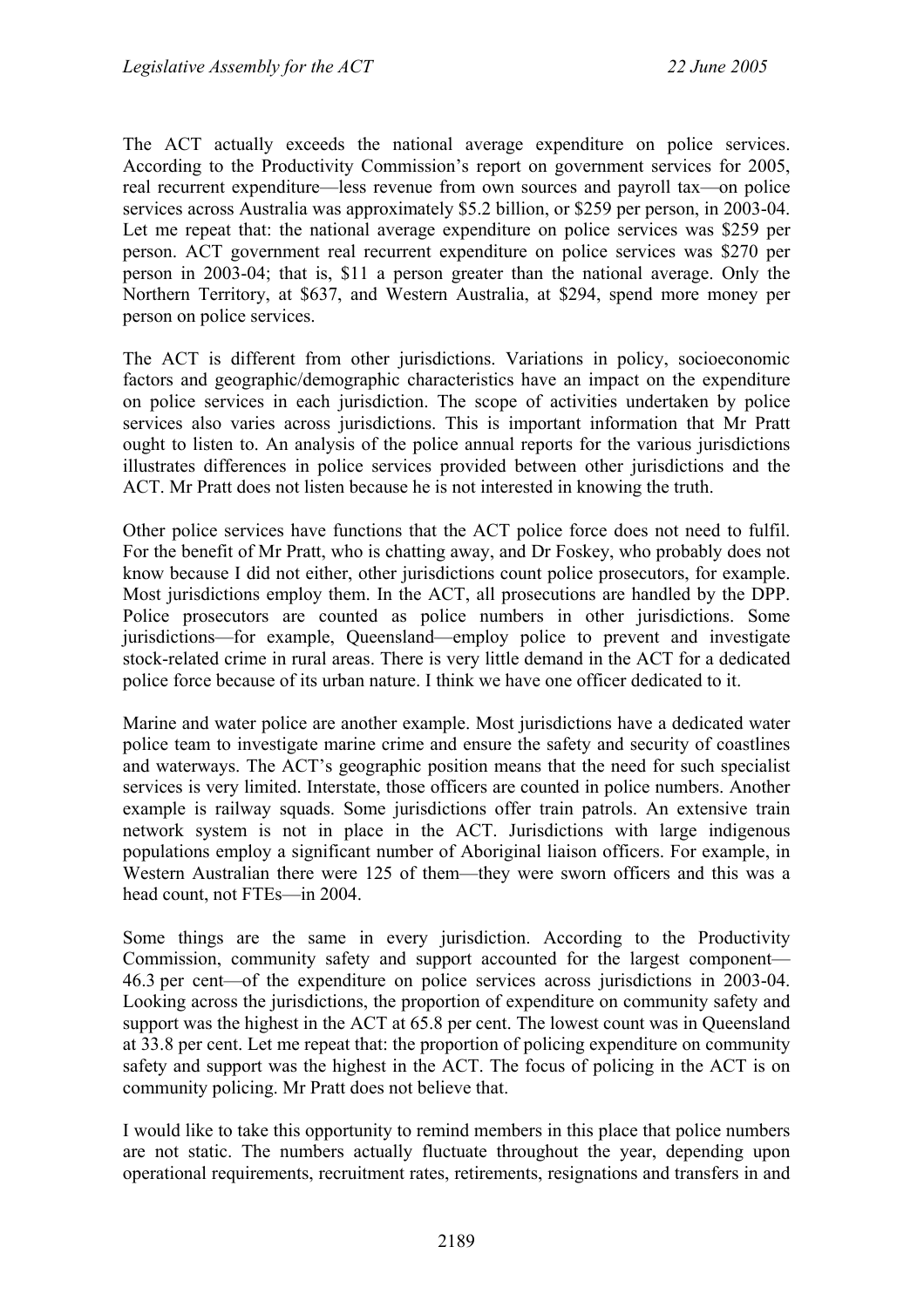out. In the current financial year, the AFP is funded to provide a minimum of 796 full-time equivalents, based on the premise of a constable being employed at three-quarters of the permissible experience band. Going back to my previous comments, one of the jurisdictions actually counts constables before they are sworn in, while they are still training. The number I have just mentioned represents an increase of 27 FTEs from the financial year 2003-04 and an increase of 40 FTEs since the current government came to power in November 2001. Based on recently announced budget initiatives, ACT Policing minimum base staffing levels will increase to 816 FTEs during the financial year 2008-09, representing an increase of 60 FTEs since the Stanhope government was elected.

The Stanhope government has increased police resources from \$68.2 million in 2001-02 to \$94.4 million in 2005-6. The government's real recurrent expenditure on police services exceeds the national average by \$11 a person. Only the Northern Territory and Western Australia spend more money per person on police services. ACT Policing minimum base staffing levels have been funded to increase by 60 FTEs since the Stanhope government was elected. ACT Policing continues to perform well, with significant reductions in a broad range of crime types being achieved over the past 12 months. Mr Gentleman will probably speak a little more about that.

Mr Pratt likes to talk about using ABS figures, Productivity Commission figures and annual report figures, but he has not said anything about whether there is an inconsistency across the methodology for those figures. I have demonstrated today that there is. To say that policing is invisible in this town is an insult. The insult can be no better demonstrated than by his suggestion that police are unproductive in this town. Mr Pratt, an examination of your own words in *Hansard* will reveal that you have suggested that the police are unproductive in this town. I think that is going a little bit beyond the pale.

**Mr Pratt:** I think that that is a misrepresentation.

**MR HARGREAVES**: You accuse me of misleading the community. You misled the community, Mr Pratt, when you said that our services to the businesses in Manuka had not been up to scratch and the people were scared stiff. In fact, I went there and spoke to them. You got one person to justify your position. I can tell you, Mr Pratt, that when we put an additional patrol in there it went down 32 per cent and 21 people were arrested.

**Mr Pratt**: Haven't you got a conscience?

**MR HARGREAVES**: Mr Pratt, you are a pathetic example of a shadow police minister. You are nothing short of pathetic; you really are. I think you are a good role model for every member of this community who wants to grow up to be pathetic, I really have to say. For example, why don't you acknowledge that our police officers are performing particularly well? Instead of saying that the lower level crimes are going up and that this place is really a haven for graffiti artists, vandals and so on, acknowledge the fact that we have had a double-digit reduction in most—in fact, I would say all—of the major crime things. Mr Gentleman will articulate that for your edification a little later.

**Mr Pratt**: I cannot wait.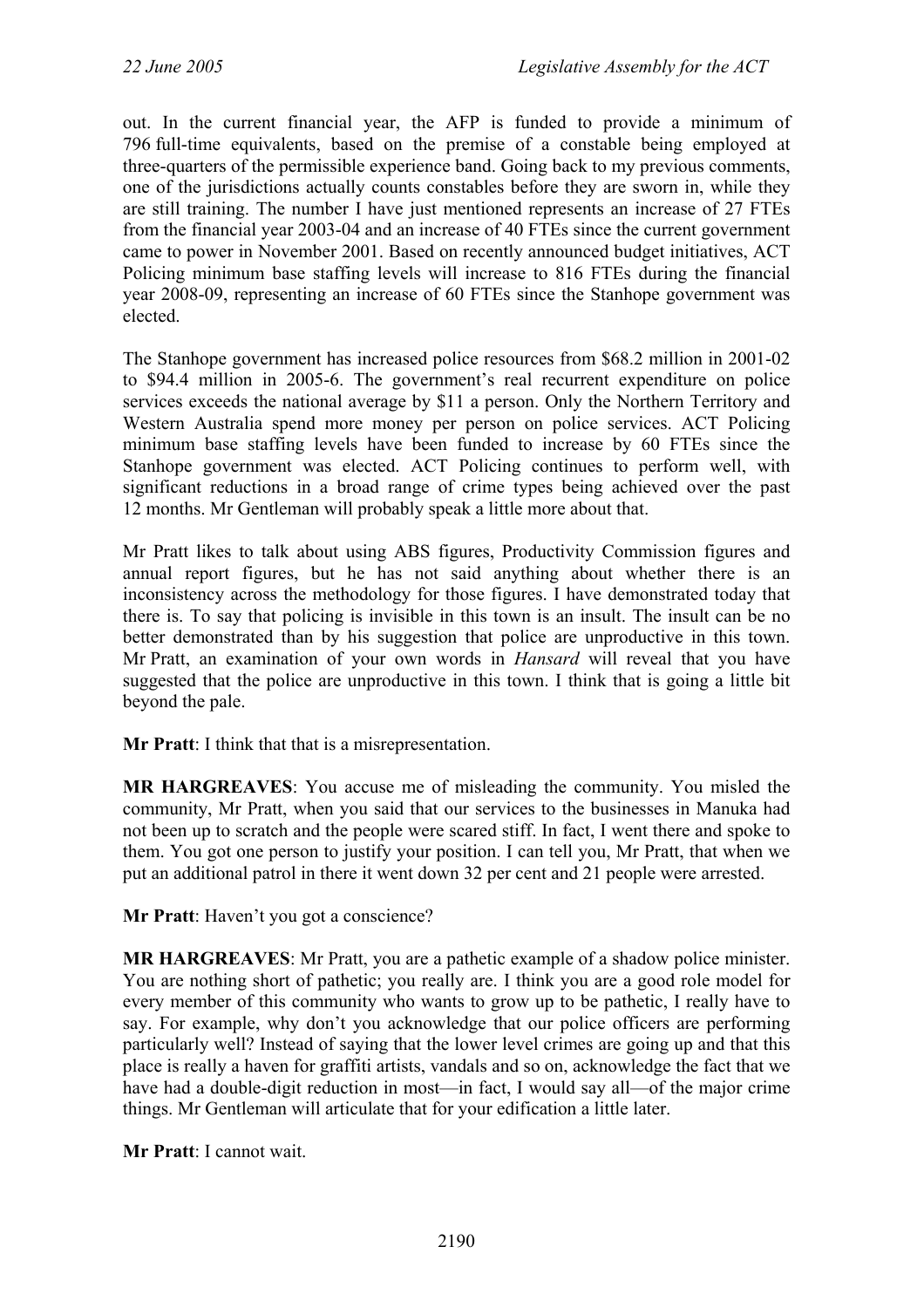**MR HARGREAVES**: No, you cannot wait. The first thing you do is open your mouth and then you start thinking—in that order—and I suggest to you that perhaps you ought to be less precipitant in what you say. We do not have desperadoes going around this town. Mr Pratt has a fundamental lack of understanding of what makes up a police force. He would know, if he had bothered to ask anybody with a modicum of intelligence, that we have an intelligence-led policing system. We have squads—we have traffic offences, we have drug offences, we have sex offences, we have organised crime, we have outlaw motorcycle gangs and we have a whole range of other offences—which address crime levels in this town according to the intelligence-led policing model.

From where do they get the intelligence? Certainly not from Mr Pratt, because he is decidedly lacking in it. They get it from the community, from people dialling Crime Stoppers and putting together a dossier of complaints. And what happens? Mr Pratt belittles the handling of burnouts. On the one hand he says that we are not doing enough and on the other he says that we are doing great. I have to say that, through Jon Stanhope's original initiative back in 2001, carried through by this government, we have a really top-notch crime fighting process in this town. As we increase the numbers, it will be even better.

I have to say that Mr Pratt really ought to just sit and think for a little while about the impact of his words out there. I suggest that he should seriously think about that. Mr Pratt, if you are too precipitant with your misinformation—whether it be accidental or deliberate I do not care—you unnecessarily alarm people. It would be far better for you to encourage people to ring Crime Stoppers and to encourage people, as Mr Gentleman did, to come and talk to us when we speak with the community and the police officers. We are quite happy to join in a group with members of the community and police officers because that is proactive policing. We do that. We actually talk to them. We do not alarm them.

I suggest very, very seriously, Mr Pratt, that you consider the responsibilities of your office. If you want to know how to do it, go back into *Hansard* and see how often I frightened them. I did not. I did not have to. I was more interested in working with the police to make sure that what they were doing was understood and appreciated by our community. You say that you have police officers telling you this and police officers telling you that. No doubt you do, but you should be considering what they are saying to you responsibly and considering the impact of your words. Members of this Assembly are community leaders and should act accordingly. I encourage you to do just that.

**MR MULCAHY** (Molonglo) (5.17): I would like to say a few words in support of Mr Pratt's motion because it is an issue on which I have taken more than a passing interest. This issue is central to the concerns that many in the community continue to raise not only with the shadow minister for police but also with many of his parliamentary colleagues here. I hear what the minister says about not causing undue alarm in the community. I do not think any of us are in the business of creating undue alarm but I also think that, as members of the Assembly, we have a duty to respond in a proactive and positive fashion when we hear of repeated problems.

A swallow does not make a summer and one complaint here and there one would obviously refer on, or see if one could achieve a resolution. But when you get a large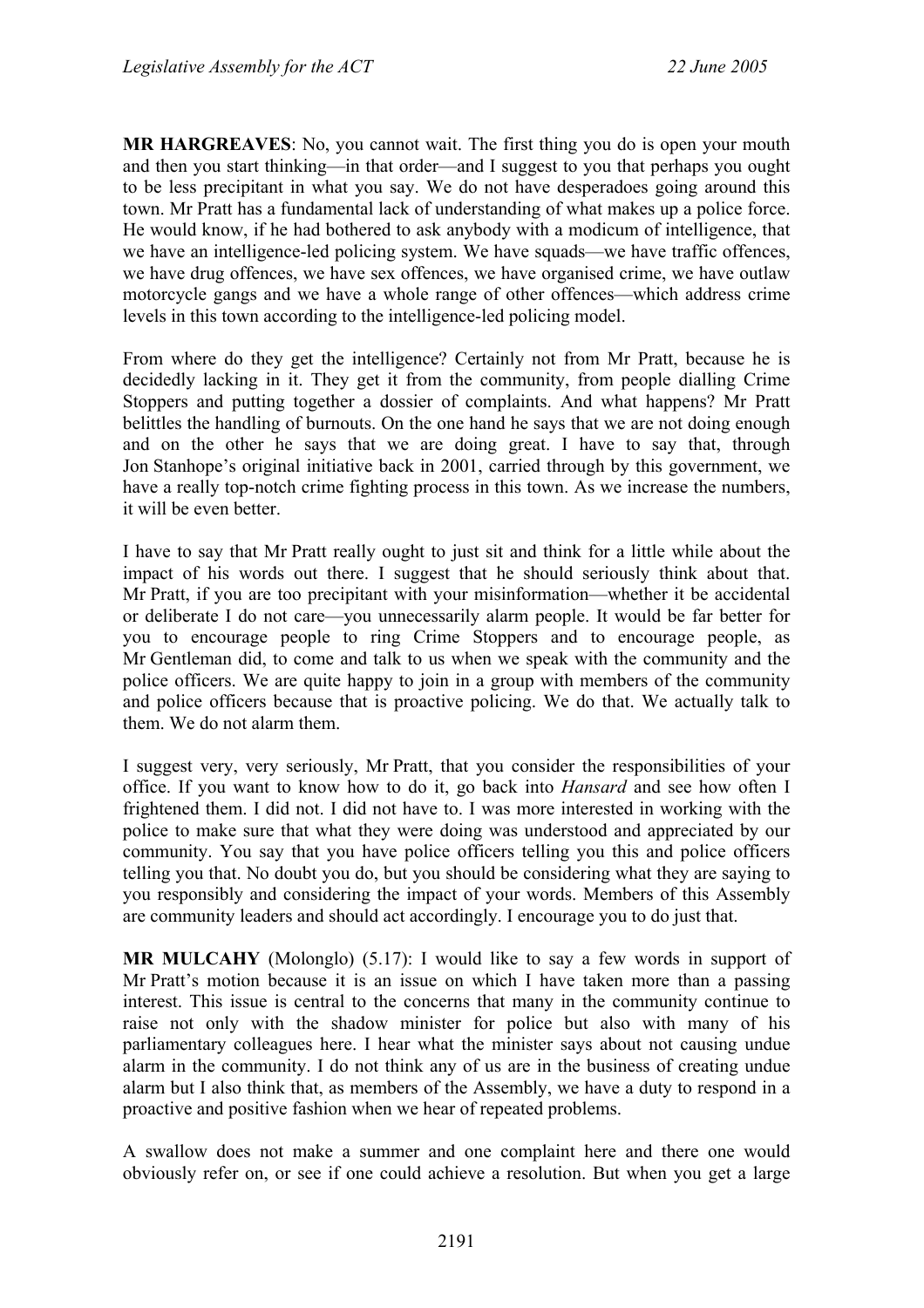number of complaints about a particular matter, as an elected representative you become concerned; I certainly do. I treat things differently depending on the number of complaints I have, or what I perceive to be the gravity of those complaints.

There have been real concerns about police numbers and police responsiveness, and the outcomes that people find happen, even when they get to lodging complaints. I think everyone in Canberra, and elsewhere in this country, ought reasonably to be able to expect to live in a safe community. There needs to be confidence that our safety is guaranteed by a strong, responsive and readily accessible police force. It must be well trained and well resourced and employ preventative strategies, based on close and effective links with the community. I accept what the minister says about the importance of using crime intelligence in addressing issues. I am not privy to how they put everything together, but I am quite sure they do that with great enthusiasm and probably a deal of success that we do not hear about.

I understand the constraints that exist in some of those areas but I am troubled by the fact that many events do not seem to accord with the broader policing needs of our community. I am concerned that the numbers that we see appear to be falling. I did not hear the minister in his remarks—although I had to leave the Assembly for a few moments—say that what Mr Pratt said was wrong. If what he said was wrong, then incorrect evidence would have been provided to the estimates committee. I would quote from the estimates committee's work because I think it is important to realise—and I was at the hearing—that there is no doubt at all that sworn police numbers have fallen by 14 since the Liberal government last governed in this territory, back in 2001.

I do not believe all the statistics in the world can make up for the fact that, if you have falling police numbers in a growing city—albeit at a slowing rate—you are likely to be getting on top of crime purely through intelligence gathering. I am troubled to see that the figures that emerged after a deal of questioning—and it was not easy to elicit this information—have not in themselves been challenged as being inaccurate. The committee was told that the number of sworn officers was only 583.

I would remind members to have a look at page 46 of the dissenting report as part of the estimates process, which we will discuss next week. If the minister feels that he made an error of fact when he gave that evidence, or when his official did, then we ought to be told. Given that that does not seem to be a matter in dispute, we have found a new line of defence—that, "We spend more per head." I have not heard that one used in recent debate on this issue, and I will be happy to look at those figures. I am always wary when people talk about so many dollars per head increase, or so much more per head.

We were told by Mr Quinlan—he trotted out this figure—that, "We spend more per head on tourism than anyone, other than Tasmania and the Northern Territory." You are meant to think from that that we have this robust tourism campaign which is delivering marvellous results. In fact, if you look at the way it is going—and that area of marketing in the administration of this territory has been less than impressive as a performer—it is an area that needs a lot more resourcing and a lot more focus. We have seen in the health area how much we are spending per head and there are nationally recognised figures that—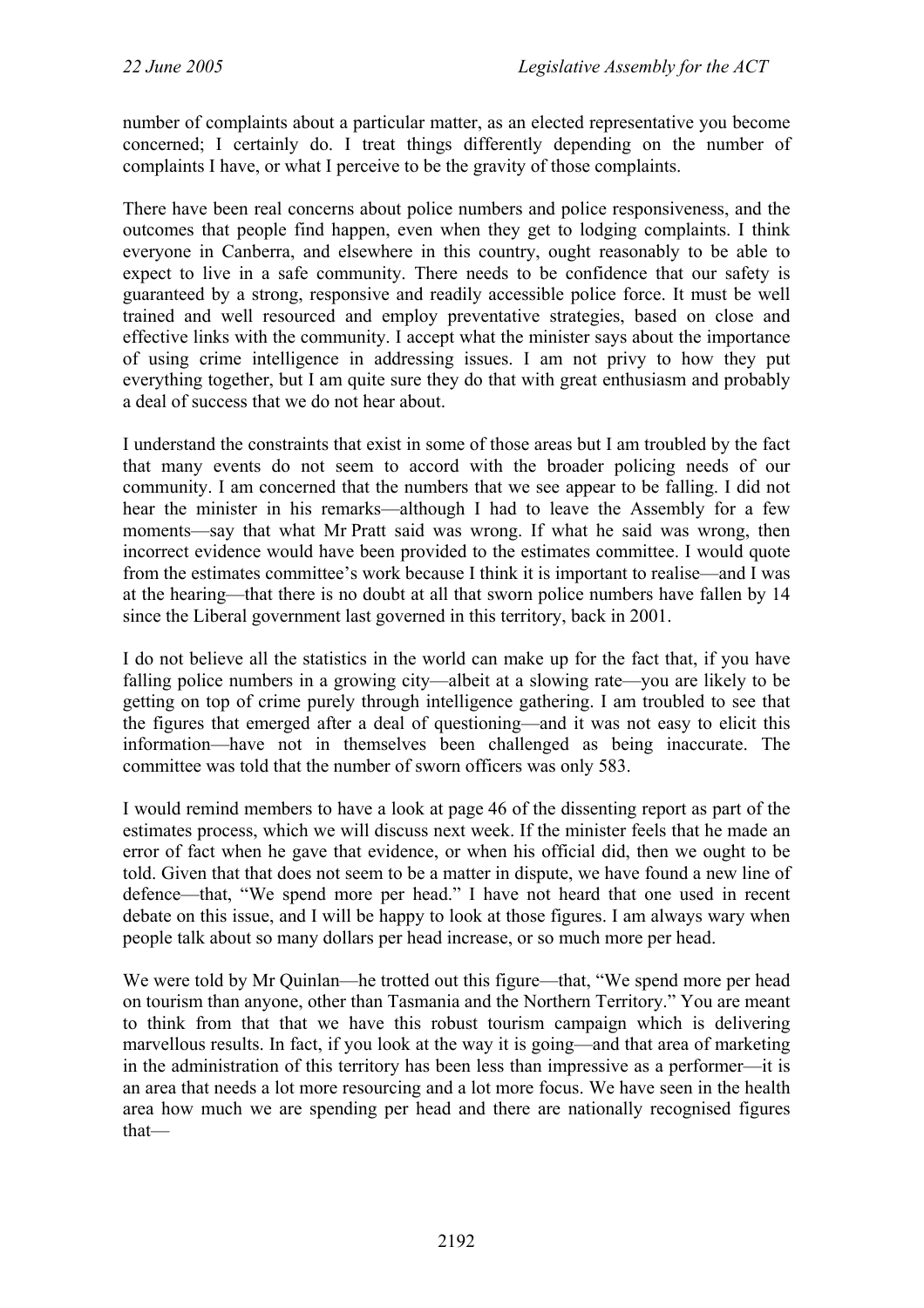**Ms MacDonald**: Mr Speaker, I wish to raise a point of order. I am a little confused. Mr Mulcahy seems to be straying from the issue. I thought we were talking about policing.

**MR MULCAHY**: Mr Speaker, I am talking about how much per head, and giving an illustration of why that is, or may be, a flawed statistical figure. Besides that illustration I have one other, which is about health.

**MR SPEAKER**: Remain relevant, Mr Mulcahy.

**MR MULCAHY**: We have heard it said that we spend so much more per head in health. Again, we have seen that that really is a consequence of poor management of our health resources, so I view with some scepticism that this figure is an indication that all is well in the territory's resourcing. The minister strayed into an ill-advised area in that he said that Mr Pratt—and indeed I was supportive of him on this—had raised issues concerning Manuka. He implied that it was a figment of our imagination, or a beat up, because he said that one person raised an issue with him. I am afraid I have to tell the minister that one person did not raise an issue with us; it was a very large number of businesses in Manuka, as well as citizens of this community, who called my office. Different young people have called and cited event after event.

This was the very first matter raised since I was elected last year and it has continued until the last few weeks without abatement. This incredible performance at estimates was fascinating. I felt sorry for the chief police officer because he had to wheel out a line of defence that, unfortunately, sat rather uncomfortably with a document I tabled, which became an exhibit, that cited 62 offences over several nights. This was after the chief police officer said, "We only had five property crimes," or something to that effect. He did, understandably, look a bit distressed. I would be embarrassed if somebody then put in front of me a security report showing a huge number of offences.

I will give the minister credit for what he says publicly about there not being an issue. I had a supporters dinner last night in Canberra and I asked some of the people who had businesses in Manuka, "How are you going in Manuka?" They said, "There are police everywhere!" This mythical problem Mr Pratt raised has suddenly been the subject of considerable focus by the police. Unfortunately, at the same function, we heard that there was not a policeman to be found at Calwell; that the kids were ransacking the place last Saturday night, breaking into shops and stealing meat out of the butcher's shop. What it told me is that, if you yell loudly enough about an area of Canberra, they will take an army of police and move them in there until things calm down.

The situation in Manuka is being publicly addressed by individual traders, not just by one person. People from restaurants and the pharmacy in the area have gone on the record, and a large number of private citizens have complained. If the minister wants to look at it—time will restrict me from raising it—he will see from the security reports logged, which are an exhibit with the estimates report, that a large number of offences have occurred over successive nights, which have all been documented in detail. It is quite extraordinary. They constantly say there is no police presence there. These all extend back only over a period in April—22 April, 29 and 30 April—and 6 May. There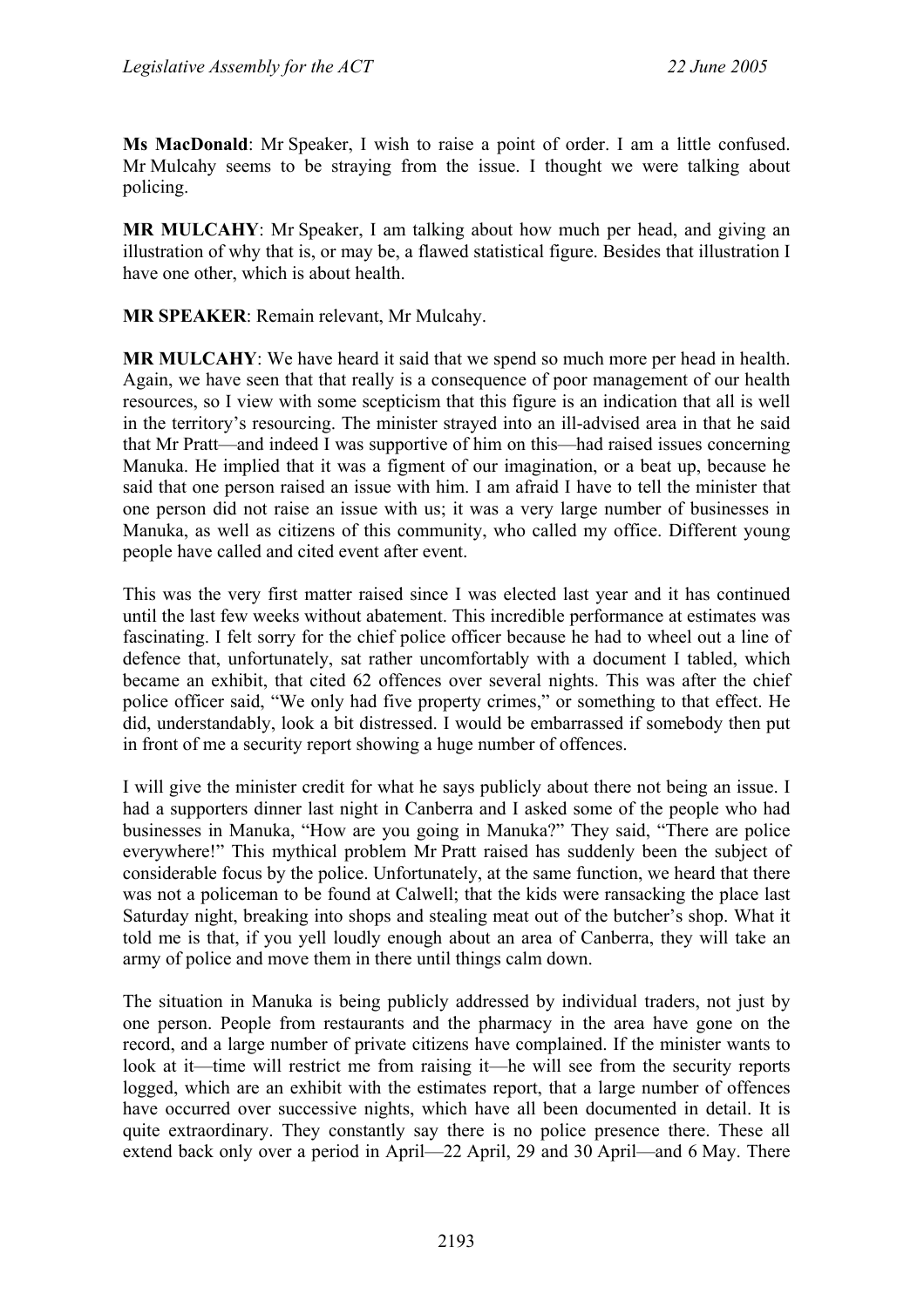are illustrations here of fights, assaults, people being abused, and violent and disorderly conduct on a regular basis in the suburb through the late hours of the night.

I am grateful that the minister, despite publicly saying there is not a problem, has in fact quietly acknowledged it by ensuring that his police force is well represented there. The people of Manuka are now a little more relaxed, thanks to Mr Pratt's efforts in drawing this to the attention of the community. Minister, perhaps you can deploy some of those people, with your limited resources—I know you have a limited number to work with because you have less than you had four years ago—down to Calwell next and see if we can sort out a presence there. I know the businesses in Calwell would love to see some form of police presence.

**Mr Hargreaves**: Do you know where Calwell is?

**MR MULCAHY**: It is on your electorate side, so I hope you do! The problem, of course, with this strategy is that, when you do not have enough police numbers, you have to keep moving to the problems. I feel the minister is going to be pretty busy over the next several years while Mr Pratt keeps citing the new outbreak areas of crime. Then there will be a response and we will settle them down.

It is unfortunate that the fundamental issue here is that there are inadequate police numbers for the ACT. I would like to see that addressed. I know the minister has now acknowledged that there is a problem, in that he has not refuted those numbers he provided in estimates. It is now a matter of public record, and I congratulate Mr Pratt for listing that information in estimates. I think the message is loud and clear that we need to have this addressed. I very much hope members opposite will accept the fact that there have been significant issues. I am sure you are receiving the same level of complaints as I am—that people do not feel the police have the resources to follow through. I look forward to seeing the improvements we have seen in Manuka reflected in other suburbs.

**DR FOSKEY** (Molonglo) (5.27): I am not going to support this motion or the government's amendment. The continual debate between the Liberal opposition and the government on these matters appears to pre-empt the release of the ACT government and the Australian Federal Police report, *Policing for the future*. The previous minister for police, Mr Wood, announced in 2004 that the *Policing for the future* report would review crime trends and other demographic and environmental features to help us determine the policing needs of the ACT, identify the human and financial resources required to service those needs and examine the government's framework necessary to support the relationship between the ACT and the service provider. It became evident during the examination of the Auditor-General's report about policing—I forget which one—that there were real concerns about the agreement between the ACT government and the AFP.

**Mr Mulcahy**: That was the estimates.

**DR FOSKEY**: I think it was earlier than that, too. I was under the impression that this report was to be released by January 2005. I asked the current minister for police about this during the estimates hearings. He advised that he is yet to receive a final copy of the report and that, when he does, he will consider whether or not to make it public. Despite the Greens' strong support for community policing models, I am not going to engage in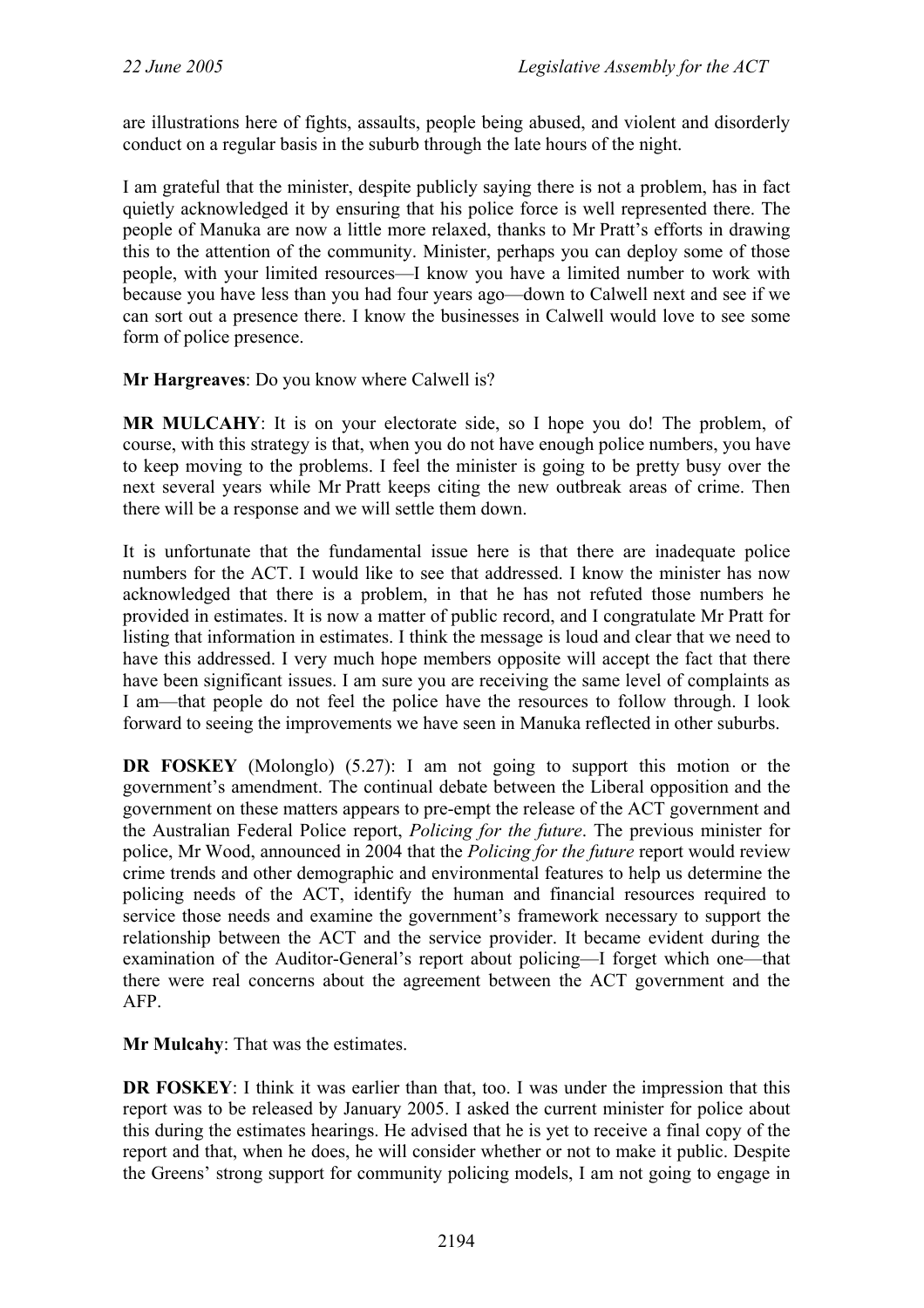the debate about the size and nature of ACT policing until I have seen this report—and I am not alone in this opinion.

The Australian Federal Police Association, which has long been concerned about the size and nature of police in the ACT, is also keen to see this report. I am not sure whether the minister will allow them to, though, going by his interjections over there. As such, I request that the minister for police make a commitment to provide at least a public version, if he is concerned about some of the content of this report, as soon as practicable. I suspect that, if the minister does not at least do this we will have to conjecture—perhaps to the government's disadvantage—about the content of that report, and I would strongly advise that it be released. At this point in time I am not going to support either this motion or the amendment but please be aware that I have every intention of fully engaging in the debate about the size and nature of ACT policing once I have seen a copy of the *Policing for the future* report.

**MR GENTLEMAN** (Brindabella) (5.30): Once again, Mr Pratt wants a copper at the bottom of every driveway and one at every letterbox. Obviously he has never done shift work. I can advise both Mr Pratt and the Assembly that any operation that requires 24-hour attendance will require short notice shift fills or double shifts. When a shift becomes vacant due to sick leave or operational requirements, does he want us to leave it vacant? Does he want us to leave a car off the road? I can assure members—after doing shift work for 12 years—that this is how rostering works. I can also assure the Assembly that, as a resident of Calwell, I visit the Calwell shops daily and that I regularly see police visits to the Calwell shops.

Minister Hargreaves's amendment appropriately reflects the concern shared by the ACT government and the Australian Federal Police to achieve a reduction in crime in the ACT and to work with the community to ensure that Canberra is a safe place to live and work. This concern is reflected in the ACT government's expenditure on policing in the ACT. An increase of more than \$20 million in government expenditure since 2001 has seen significant reductions in the broad range of crime types over the last 12 months.

The total number of offences reported to police has fallen by almost 17 per cent since 30 June last year. Burglary offences have dropped by 25 per cent, and motor vehicle theft is down by 27 per cent. There have also been drops in armed robbery and non-sexual assault cases. Sexual assault rates have dropped by 40 per cent in the same period. Fraud and misappropriation offences have dropped by nearly 40 per cent. Property crime offences have also dropped significantly, and drug offences are down by 15 per cent.

These figures demonstrate a significant reduction in crime in the ACT, and that the strategies and investment of the ACT government and the Australian Federal Police, in working to achieve better community safety in the territory, are paying off. These very positive results are indicative of the fact that ACT residents can have faith in the police and in the government, and that we are working together to improve public safety and to reduce crime in the territory.

I was pleased to recently attend a public meeting in my electorate of Brindabella, in which officers from the operation Globin team reported the success of their efforts in reducing incidents of burnouts and street racing in the Tuggeranong area. The success of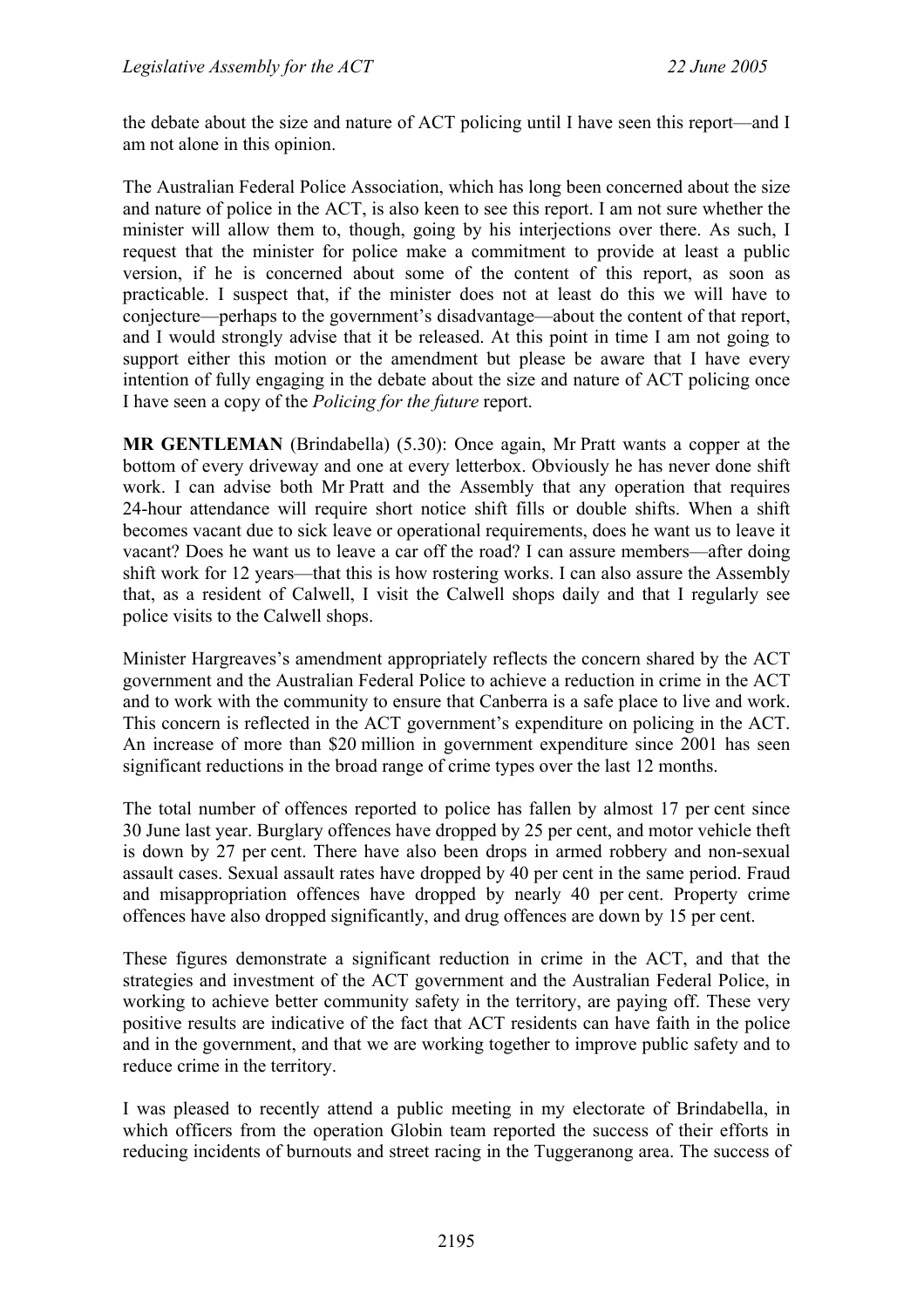their work in reducing these incidents has been recorded. What impressed me most was the officers' commitment to working with the community to achieve safe streets.

The community has participated in these processes of crime reduction and, as a result, reduction is being achieved through holistic changes and strategies that not only reduce rates of crime but also address the structural problems associated with property crime in particular: investment in our young people in the territory, through youth programs, quality public education; and ensuring that young people have both a voice and a way of contributing to their community in a positive and meaningful way. Investment in the system of criminal justice in the ACT by government and working with the police and the broader community further reflects our commitment to genuine crime reduction and public safety. The high degree of the perception of safety in our community reflects the success of this approach.

The national average of safety perceptions is around 80 per cent. In the ACT, with the highest safety perceptions in the country, 84.3 per cent of our community feel safe in their homes. The rate of feeling safe on public transport is also the highest in the country. We have the lowest rates of community concern about the level of illegal drug use and the impact this may have on community safety. We have the lowest rates of concern about physical assault and family violence. I raise the issue of community perception not to suggest that the work of the ACT government and ACT Police in crime reduction and community safety is complete. Clearly there is always more work to do.

In the ACT we are privileged to have a competent and committed police force dedicated to working with government, businesses and the community towards achieving our goals of a safe community. The amendment proposed by Minister Hargreaves today reflects this commitment and commends the achievements of the ACT government and the Australian Federal Police in Canberra in crime reduction and community safety to date. It reflects the success of intelligence-led policing in the territory and the consequent commitment by government to support this initiative. It reflects the importance to our community of active policing and community participation in public safety and crime reduction, and the role of the government in facilitating this process. I urge you to support the amendment.

**MR SESELJA** (Molonglo) (5.35): I would like to speak against the amendment and in support of Mr Pratt's original motion. I commend Mr Pratt for bringing this motion forward; I know it is an area of concern to many Canberrans. Despite Mr Hargreaves's dismissals, it is a real issue in the community. There are genuine concerns which are not to be dismissed lightly. Even though it is not in my electorate, I have spoken to people about the crime rates at Calwell shops. It is certainly a concern to some of the shop owners. They tell me there is weekly vandalism there.

### **Mr Hargreaves**: Name one!

**MR SESELJA**: It is a concern—and it is this dismissive attitude of Mr Hargreaves that is of significant concern. We saw it in the estimates process on virtually everything. Where he did not know what he was talking about, he would just sort of ramble; he would yell, rant and rave; and it caused the chair no end of grief. We have seen it again today. We see Mr Gentleman echoing it, when Mr Hargreaves says that Mr Pratt wants a policeman at every letterbox or in every driveway. What a ridiculous thing to say! Has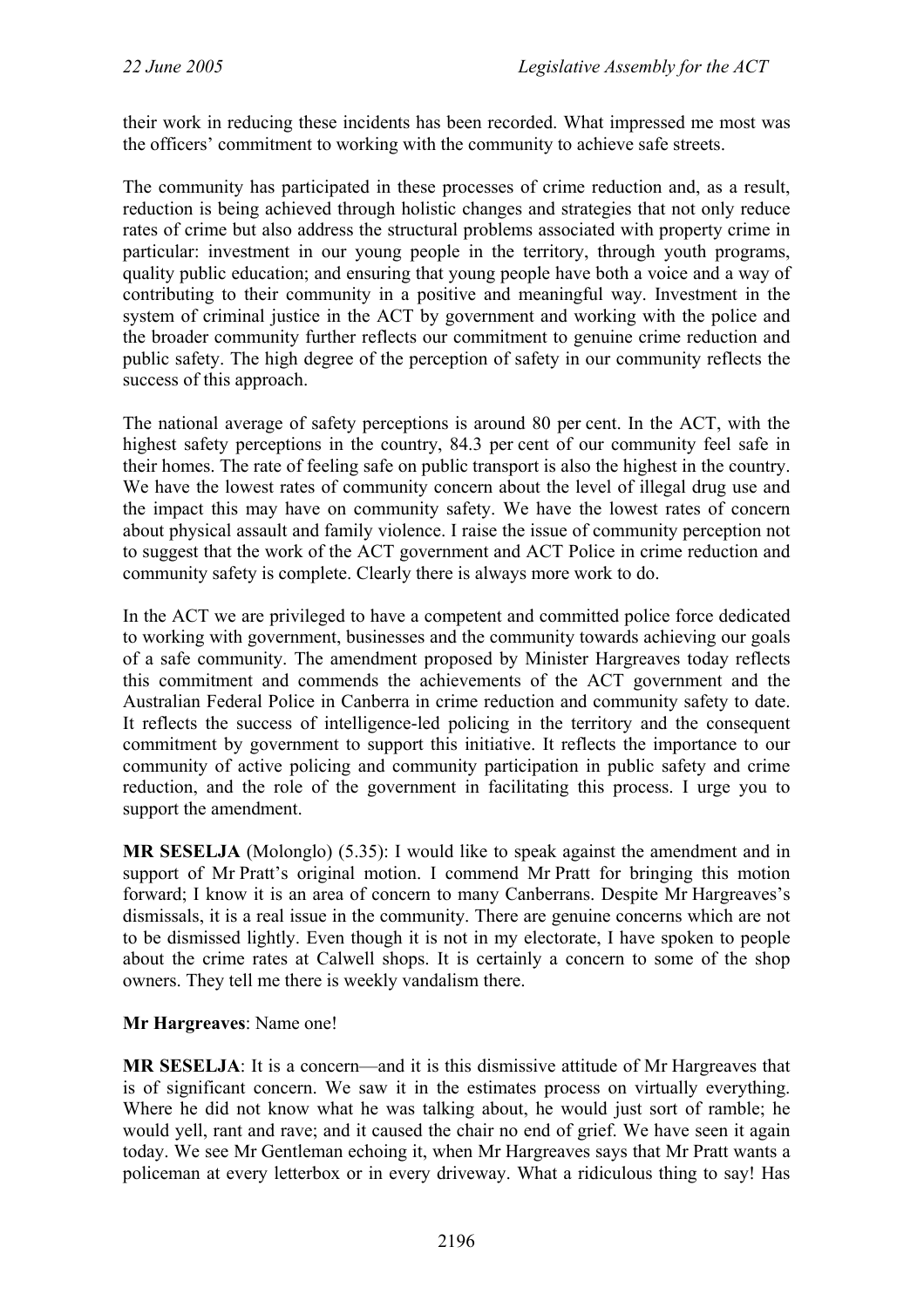anyone ever called for that, other than Mr Gentleman and Mr Hargreaves? Have you ever called for that?

**Mr Pratt**: No.

**MR SESELJA**: I do not think Mr Pratt has ever called for that. Mr Pratt is calling for an increase in the police numbers.

*Members interjecting—* 

**MR SPEAKER**: Order! Mr Seselja has the call.

**MR SESELJA**: Thank you, Mr Speaker. We have seen the figures, but it took a long time for them to come out. Mr Hargreaves has been telling us for a long time that, "The police numbers are higher than when you guys were in office." We find out in estimates that the number of sworn police is 583, yet in 2000-01 there were 597 sworn officers. The figures in that time have gone down both in absolute terms and in real terms, of course, with a growing population. People are concerned about the fact that the figures have gone down; there is no doubt about it.

As I said, Mr Hargreaves's performance in estimates and again today is just to yell at Mr Pratt and tell him what a silly person he is for raising these issues; and how he wants a policeman at every letterbox or in every driveway. Of course, that just demonstrates that Mr Hargreaves's mind is not on the job. I put it to the Assembly that it is important that Mr Hargreaves put aside the personal attacks, put aside the ranting and raving and start doing his job.

It is one thing to talk about intelligence-led policing. No-one would deny that it is important to target the areas where we expect crime, and those areas are targeted. No-one would dispute that, but we do dispute that you can continue to decrease the numbers of police with no adverse effects on the community. Of course there will be!

Intelligence-led policing can only take you so far. In the end, at some stage, you need some numbers. We submit, and I submit, that the numbers at the moment are too low. The statistics that came out in estimates show that the numbers have gone backwards, despite what Mr Hargreaves has been telling us for a long time. I commend Mr Pratt for drawing that out in the estimates process in what was a painstaking exercise, with Mr Hargreaves often refusing to cooperate.

In relation to some of the specifics, I asked questions about Gungahlin during the estimates process. The lack of a real after hours police presence in the area continues to be a concern to many residents in Gungahlin. Whilst the answer we got from the chief police officer was that the standard response time of eight minutes still applies in Gungahlin, just like everywhere else in Canberra, unfortunately it is very difficult for the eight-minute response time to be met when it was revealed that there are only a couple of cars covering both Belconnen and Gungahlin.

It is virtually impossible for police, who are already overstretched, to meet that kind of response time and get to parts of Gungahlin, or to the outer edge of Gungahlin, from the other side of Belconnen. This is of significant concern to many people in the community.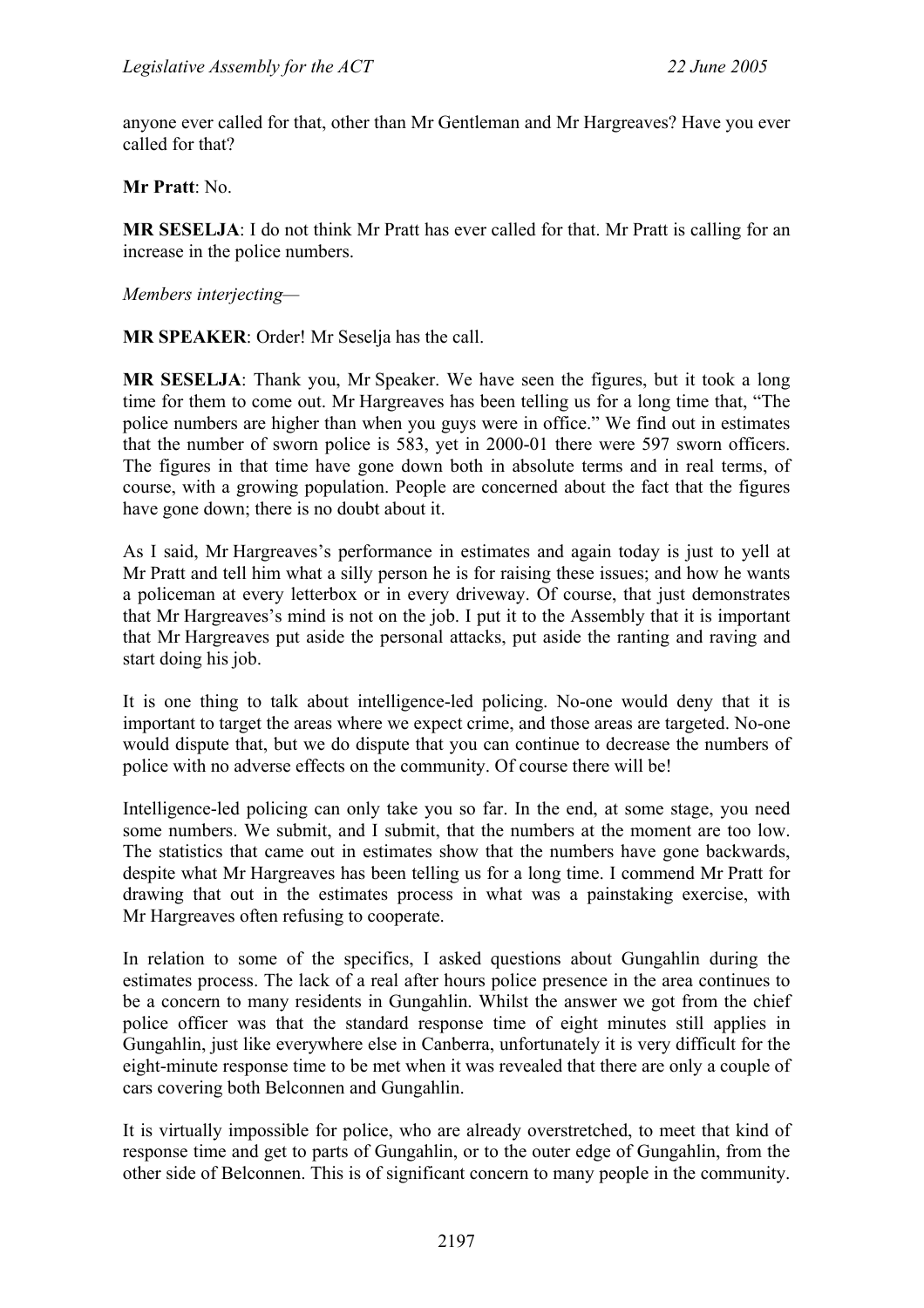Mr Hargreaves's performance is of significant concern. It is good, though, that we now have some figures on the table that we can deal with, instead of dealing with the bluff and bluster that we tend to get in question time. Every time a question is asked on police numbers he says that it is police numbers at 50 paces, or it is a policeman at every letterbox. Maybe now we can debate some of the facts.

We have the facts on the table and Mr Hargreaves can defend the fact that he has reduced police numbers, and that his government has reduced police numbers since it came to office. I thank Mr Pratt for his motion and commend him for it. I will not be supporting the amendment. I would call on Mr Hargreaves to enter into a sensible debate, now that we have some facts on the table, rather than the usual rhetoric that we get from him which we have seen backed up by Mr Gentleman.

**MRS DUNNE** (Ginninderra) (5.41): I have to rise to speak on this because I need to pay tribute to Mr Pratt's capacity to finally get the figure. As you would know, Mr Speaker, I have worked in this place since 1996. I have worked for police ministers and for chief ministers; I have been a member and I have sat on the estimates committee for three years in a row. I do not know the number of times I have asked officials—both when I worked in government and across the estimates table—"How many police do we have?"—and I have never had a candid answer. I have worked for ministers who have never had a candid answer from the AFP. There was always prevarication; there were always caveats and bits and pieces. I was always uncomfortable about my bosses using the figures for police numbers because they were always hedged about with so much verbiage that you were never sure what was actually going on.

If you read the transcript, we had a spectacular victory by Mr Pratt. After some official, whose name escapes me, sort of hedged about and hedged about, the answer came. He was asked, "Well, really what is the number?" He dropped it. He just opened up and dropped it in a way that no-one has ever done before in the 10-odd years that I have worked in this place. He said, in a completely uncandid way, that the number is 583. We have known; we have suspected; but we could never tell. Somebody, in a flash of candour before the estimates committee, finally told the truth. Mr Hargreaves was standing out there having said, "We've got more police than you fellows ever had" et cetera. "We're fantastic; we're doing a great thing."

He was left out there like a shag on a rock with 583 police. Everything he has said in this place was turned around—turned on its head—because he was shown that the things that have been said in this place have been completely inaccurate. This inaccuracy is even perpetuated in this amendment today. It is a disgrace. It cannot possibly be supported by this place because it purports to contain information which, as Mr Smyth has pointed out, is incorrect. The amount of money spent on policing in 2001-02 was not \$68 million, it was in fact \$76 million. We cannot possibly pass this amendment because of that gross error in it. Mr Hargreaves should withdraw the amendment, in order not to put a misleading figure on the record of the Assembly. We will not be supporting the amendment but will be glad to support Mr Pratt's fine motion.

**MR SMYTH** (Brindabella—Leader of the Opposition) (5.44): Mr Speaker, I would like to follow on from what Mrs Dunne was saying. I queried this with the Clerk while you were not in the chair. If we pass this amendment as Mr Hargreaves has put it to the Assembly today, we will be accepting an inaccuracy; and the minister should know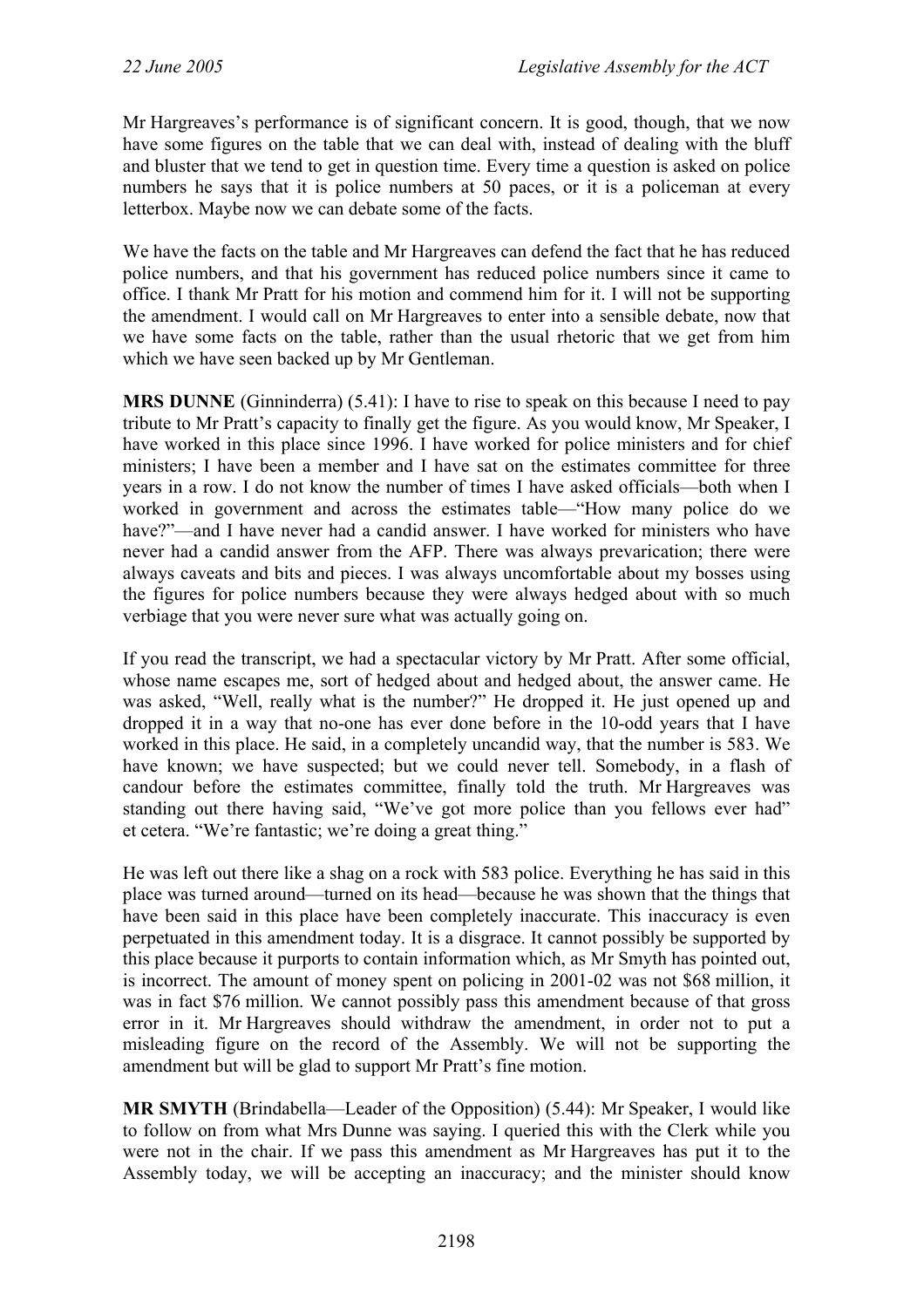better. He must be able to get this information from his department. I undertook the simple task of going to the ACT Policing annual report 2001-02 to find out how they had spent it. If I can do it, then surely he can do it. Surely it behoves us to make sure that, when we put facts to the Assembly, those facts are correct.

The problem now is that, if it is passed and the Labor members vote for it, this resolution will then be sent to the minister as the opinion of the Assembly. I suspect that you, Mr Speaker, will get to sign that and send it off to the minister. If this Assembly passes the amendment moved by Mr Hargreaves it is saying it is okay for Mr Speaker to write to ministers on our behalf and tell them things that are factually incorrect.

I think that, if I stood up and said something that was misleading, I would be asked to withdraw it, as is appropriate. I believe that to have the figure of \$68 million in this document as tabled is misleading; it is factually incorrect. As to the rules on misleading, we all make mistakes. You can only assume it is a mistake. The minister has not performed well in the portfolio; he never answers his questions; he is not across his brief; he does not know. He has persistently told this Assembly that we have more officers than ever before; and yet in estimates we were told by his department that we do not. So we have got to know that Mr Hargreaves is like this.

When it is brought to your attention that something you have said is incorrect, it does behove the individual responsible, at the first occasion, to withdraw, apologise to the Assembly and correct the record. If Mr Hargreaves had the wherewithal to follow the convention he could do that now and that would be fine. Then you, Mr Speaker, would not send something that was factually incorrect to the minister responsible.

The problem for us is that the weight of numbers will mean that this goes down and that we will perpetuate things that are not true. In the annual report, in paragraph 8, Mr Hargreaves asserts that it has increased from \$68.2 million in 2001-02, yet the ACT Policing annual report for 2001-02 shows total expenses for the Australian Federal Police of \$73,147,000. So clearly there is a difference; somebody is wrong. If Mr Hargreaves is willing to tell me, or tell this place, that the annual report tabled by the police minister was wrong, then that will be fine, but I think it is important that he corrects the record.

**Mr Hargreaves**: I seek leave to speak again on the amendment. I have moved the amendment and spoken on both the substantive motion and the amendment. I ask leave to address the issues Mr Smyth has raised.

Leave not granted.

**MR PRATT** (Brindabella) (5.48), in reply: The minister has spoken at great length in estimates and here again today about AFP FTE police numbers and the agreement the ACT has with the AFP to purchase a service with productivity or performance outcomes, rather than purchasing an actual police strength. That is a system we have all been stuck with for some time. I understand that this arrangement has been in place for the period of a number of governments. I sympathise with the minister in having to manage that, with all the inconsistencies and moveable measuring factors this entails.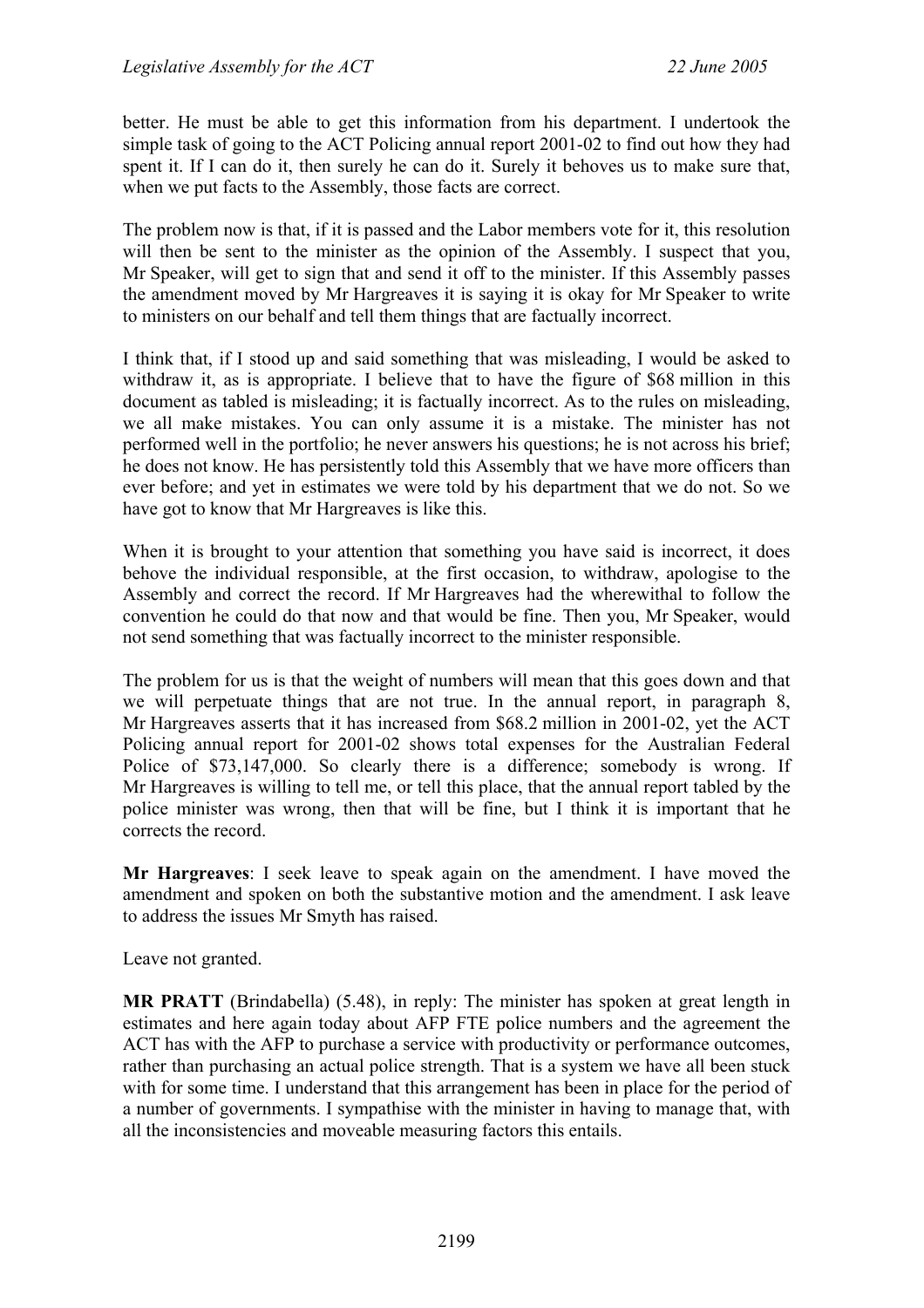What about the subject of measuring performance and relying on AFP surge capacities? He has often talked about surge capacities. Does this mean, therefore, that ACT Policing is depending on the AFP to provide additional police for surge activities? That is what it seems to be. I would not like to be in the minister's shoes trying to get a grip on how many police we have if we are relying on AFP surge capacities as well. There has to be a better way of dealing with this. These FTE and surge capacity dynamics arrangements are just too flexible—not in the operational sense, which would otherwise make sense, but in terms of being able to account for police strength and capability. Perhaps this needs to be looked at.

We need to seriously debate here a better method of accounting for the effectiveness of police capability. No longer can we have the minister simply saying, "Look, we've got surge capacities; we've got FTEs; we've got police on loan; the numbers change; you can't really tie it down because the police strength is different from week to week." I do not think that is acceptable; that is not good governance. I do not entirely blame this government for that predicament. That is, after all, a regime that the previous Liberal government also operated under. Perhaps it is now time for a change so we can tie this down.

I will talk briefly about a couple of matters. I would remind the minister that I witnessed an incident in mid-December at the Hellenic Club, where a 45-minute wait occurred before the police could respond to a very large hooliganism activity. Twenty-five cars participating in burnouts and disrupting the patrons of that club is, I would think, a fairly significant incident. When that occurred I felt sorry for the police. Clearly they simply did not have the men and women on the ground or the patrol cars to react to something they would have heard at Woden Police Station and even smelt, given the amount of smoke blowing downwind.

We talked earlier about Manuka. Contrary to what Mr Gentleman says, there is widespread feedback from Manuka shopping centre. Mr Mulcahy is quite right; there is a broad array of feedback from that place about crime in that area. I refer too to the woman at Narrabundah who rang in and reported a crime in progress, with a car burning. The minister stood up here the other day and denied that that incident had occurred. He denied that that woman had actually rung the police. I have gone back to her again. She has produced her telephone records; she has gone to the police and proved that she did make that phone call and the police have now recognised that that event occurred. That was a crime in progress; there was a car burning and the police could not respond.

We go on to talk about Calwell shops. Contrary to what Mr Gentleman said earlier—that he goes down there and he sees plenty of police—if he talks to the burghers of Calwell shops, the association of retailers and the owners of those shops, he will find that they have had to replace metres of broken glass over the last couple of days. They have had somebody break through the roof and flog all the meat out of the butcher's shop. In the space of seven days all of the outside buildings have been covered in graffiti, and there have been thefts and shoplifts from the local cafe.

**Mr Hargreaves**: It must have been a desperado!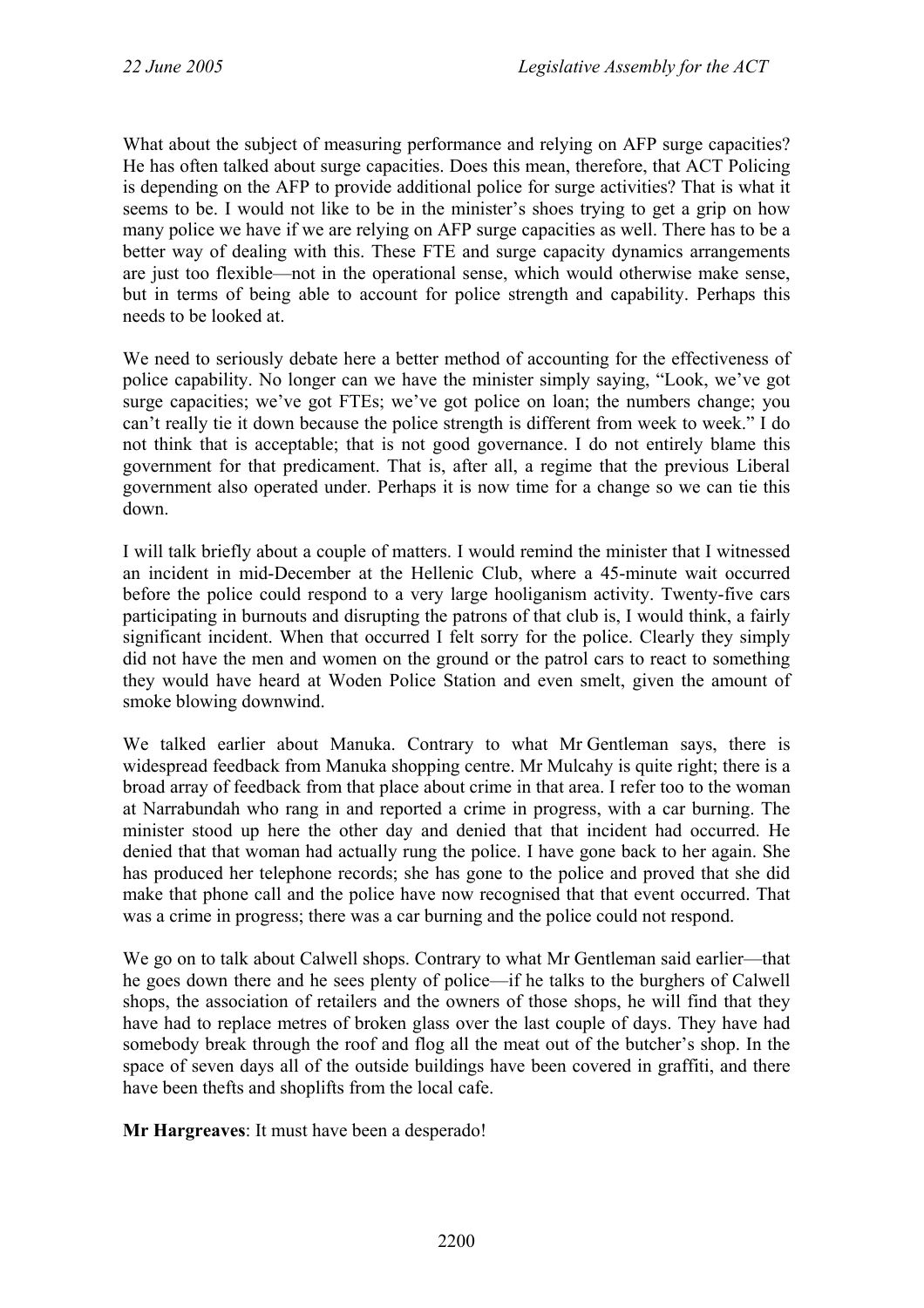**MR PRATT**: That is what is reported. If you want to deny those reports, if you do not want to believe the people at Calwell shops, go and stare them in the face and say that. That is what those people are saying. Guess what else they say, Mr Gentleman. They say that they have not had police visit them in a community policing role—that is hopping out of a police car, going inside, engaging in conversation and picking up some of that intelligence, as we expect them to in respect of intelligence-led policing, to find out what is going on—for one year. They have not seen them for one year. These people have said that to me and I am not going to disbelieve them until I can check it further. Why don't you go and talk to them? If you represent that constituency, go and talk to them. Those are issues which prove that there is, in fact, a vacuum and that there is not a suitable police presence; and that comes back to numbers.

Mr Gentleman talked about double shifts. Of course double shifts are okay if the police have the resources to do them, but to depend on double shifts is unacceptable. It is all well and good for you to say that, if a policeman wants to carry out a double shift and does not want to go home because the next shift is vacant, don't you think that begs the question of capacity? Why should police be forced to stay and do an extra shift or come in and do extra hours because they know their mates are not there and they do not want to let them down? That is a question of capacity, Mr Gentleman.

The minister has quoted a number of facts and figures which he says would indicate police performance. Minister, it does not matter whether you quote \$11 a head or other supposed productivity indictors; the bottom line is that there is not a police presence to deter crime. From the rosters for police shifts we see that our stations are not properly manned; too much overtime is being relied upon, and this reflects a strain on police. Our police deserve a better amount of support and service than they are getting.

Police performances and productivity have been regularly hailed by the opposition, by the way. The minister says that we question the police and we criticise police productivity. That is not the case. The records in this place will show that there has been a lot of admiration expressed for ACT police, as well as a lot of concern expressed by me and by the opposition about the fact that ACT police are overstretched and not properly resourced. We think they do a good job, but they can only go so far. The responsibility is back on the government to ensure that they are properly resourced to carry out the job that they want to carry out.

Mr Hargreaves is giving gratuitous advice to the opposition to stop criticising police. He is concerned about the impact of our words on the morale of police, and supposedly alarming the community. Of course, this is a typical routine attempt by Mr Hargreaves to intimidate debate. We are not allowed to represent community or, indeed, police concerns. Let us talk about what can be done to help police, rather than gag debate or gag scrutiny of his ministership.

Finally, I note that the minister did not deny that he has misrepresented the facts in this case. He has not challenged the veracity of the figures I have quoted here today from *Hansard*, from questions without notice, from questions on notice, from other sources and from discussions in estimates. He has not questioned the veracity of the gap we have illustrated here today between what he has continually said about police numbers and supposedly increasing police strength versus what was pulled out of estimates. He has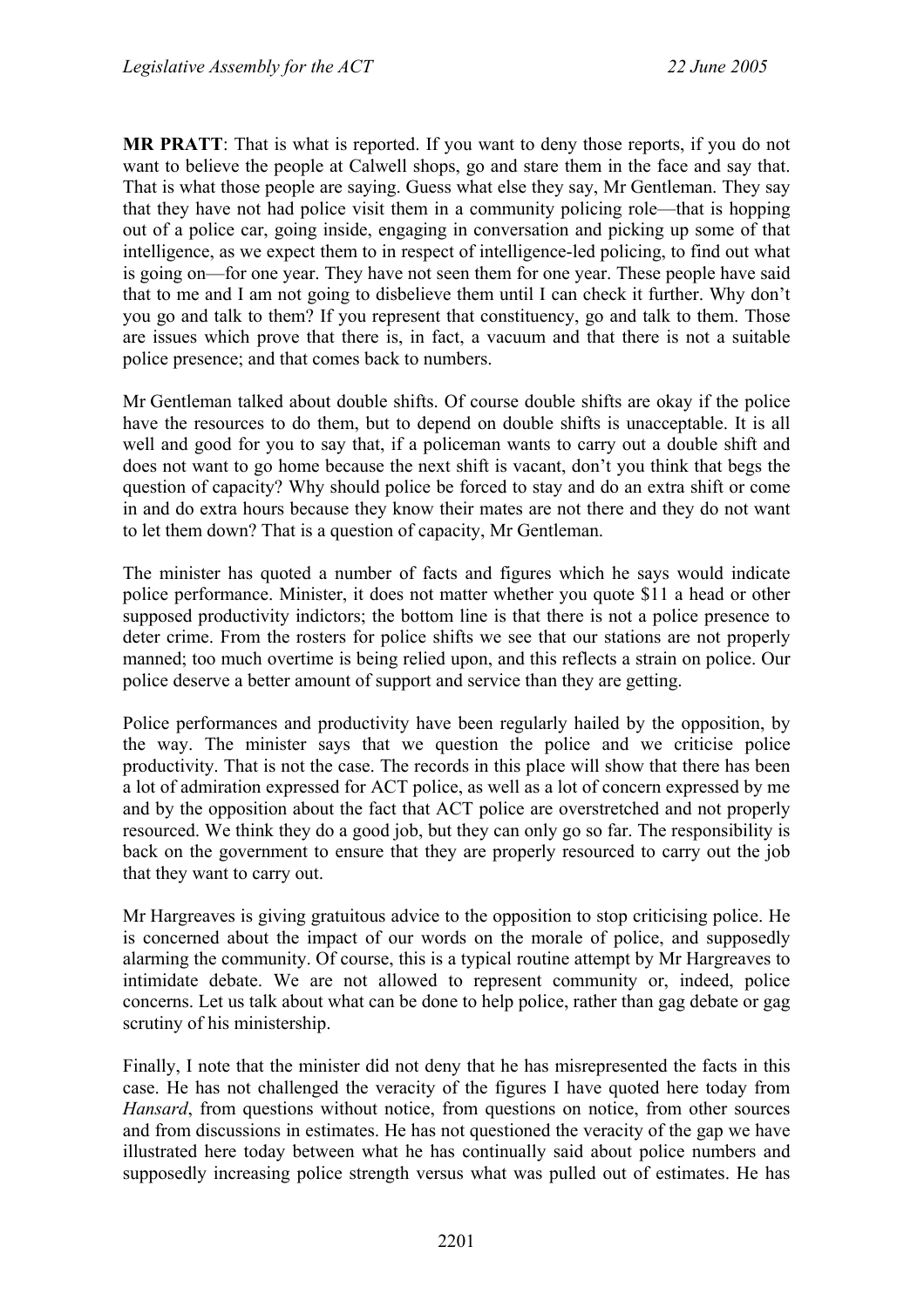failed to be able to mount an attack on what is indeed a very important motion in this place today. Will the minister now rectify the weaknesses in police strength? Will he start to support our police? Will the minister now begin to set the record straight regarding the truth about police numbers? Will the minister indeed apologise for misleading the house about the effective strength of ACT police?

**Mr Hargreaves**: Mr Speaker, I rise on a point of order. Mr Pratt has just suggested that I misled the house.

**MR SPEAKER**: You cannot accuse people of misleading the house, unless by a substantive motion. Mr Pratt, if you have done that, withdraw it.

**MR PRATT**: I withdraw that comment, Mr Speaker. We will reserve our opportunities in another way.

Question put:

That **Mr Hargreaves's** amendment be agreed to.

The Assembly voted—

| Ayes 8       |               | Noes 7     |            |
|--------------|---------------|------------|------------|
| Mr Berry     | Mr Hargreaves | Mrs Burke  | Mr Pratt   |
| Mr Corbell   | Ms MacDonald  | Mrs Dunne  | Mr Seselja |
| Ms Gallagher | Ms Porter     | Dr Foskey  | Mr Smyth   |
| Mr Gentleman | Mr Quinlan    | Mr Mulcahy |            |

Question so resolved in the affirmative.

Question put:

That **Mr Pratt's** motion, as amended, be agreed to.

The Assembly voted—

Ayes 8 Noes 7

| Mr Berry     | Mr Hargreaves | Mrs Burke  | Mr Pratt   |
|--------------|---------------|------------|------------|
| Mr Corbell   | Ms MacDonald  | Mrs Dunne  | Mr Seselja |
| Ms Gallagher | Ms Porter     | Dr Foskey  | Mr Smyth   |
| Mr Gentleman | Mr Quinlan    | Mr Mulcahy |            |

Question so resolved in the affirmative.

Motion, as amended, agreed to.

*At 6 pm in accordance with standing order 34, the motion for the adjournment of the Assembly was put.*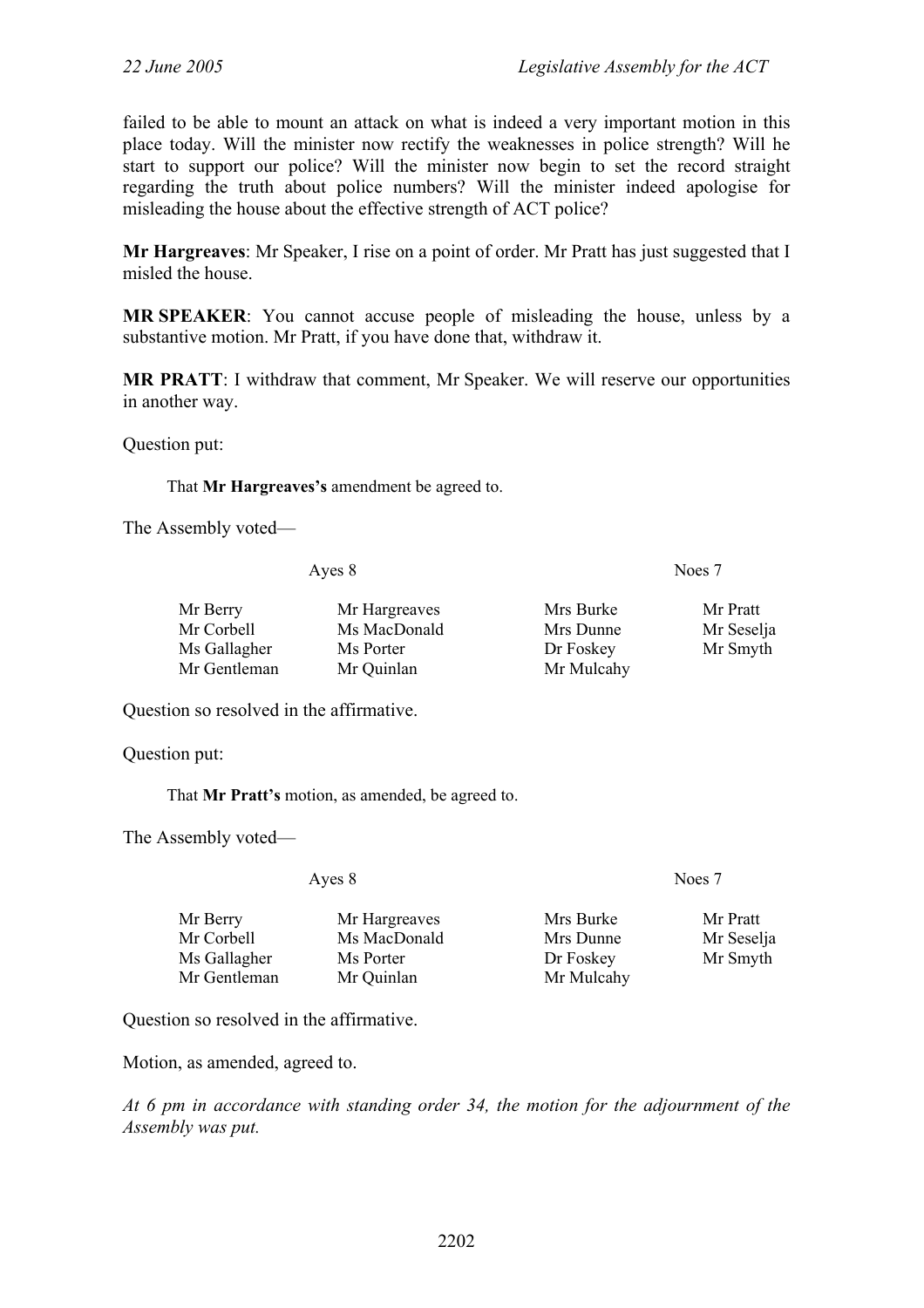# **Adjournment Jewish memorial centre**

**MS MacDONALD** (Brindabella) (6.04): Mr Speaker, I rise this evening to talk about the National Council of Jewish Women, Canberra section, and the fact that they have just celebrated their 50th anniversary. It was my great pleasure and privilege to attend their 50th anniversary celebratory dinner on Saturday night just gone with my husband, Brendan. It was veritable feast of food and culture.

As I said, the Canberra section of the National Council of Jewish Women, or the NCJW, started 50 years ago. Their 50th anniversary celebrations were held in conjunction with the national biennial plenary meeting, which was also held in Canberra over the weekend. About 80 people attended the event, with 30 coming from across Australia. The President of the National Council of Jewish Women of Australia, Robyn Lenn, opened the event and unveiled a plaque commemorating the Canberra section's 50 years of service and support. NCJW has been an integral part of life in the Canberra community from fundraising to social philanthropy to social activities. The guest speaker for the evening was ANU Professor Hilary Charlesworth, professor of international law, specialising in human rights.

Australian Jewish Women in the Arts, AJWA, a network affiliate of the NCJW, also launched a program at the event. AJWA aims to raise the profile of all Australian Jewish women working in the arts and is a free online service for making contacts, providing mentorships and presenting seminars for women in fields of music, drama, dance, fine arts and writing. The event was organised by the Canberra section volunteers including Canberra section former President Sylvia Deutsch, Sarit Cohen, Juliet Morris, Anita Shroot and many others. And they are all to be congratulated for putting on such a superb evening. It was a lot of fun. There were quite a few speeches but none of them was boring, I am happy to report. I think everybody who was present had a great time.

Founded in 1923 by Dr Fanny Reading, and formed nationally in 1929, the NCJW is one of the oldest Jewish women's organisations in Australia. The food for the evening was provided by Ethiopia Down Under and complied with the Kashrut laws by providing vegetarian food, as well as fish, so that people could partake in milk products.

An article recently put in the *Jewish News* by Darren Levin states:

One of the ACT's oldest Jewish community organisations has turned 50.

The National Council of Jewish Women's (NCJW's), Canberra section will celebrate the milestone with a gala dinner at the Canberra Jewish Memorial Centre on Sunday.

Founded in 1955 by members of the community, including inaugural president Ruth Mendelsohn, the organisation has been at the hub of Jewish life in Canberra since its inception.

"We're the community," said Sylvia Deutsch, former president of the NCJW Canberra and current board member of the NCJW Australia. "As far as women's organisations go, we're it."

Attended by NCJW dignitaries including President of the NCJW Australia Robyn Lenn, who will unveil a commemorative plaque, the gala dinner will feature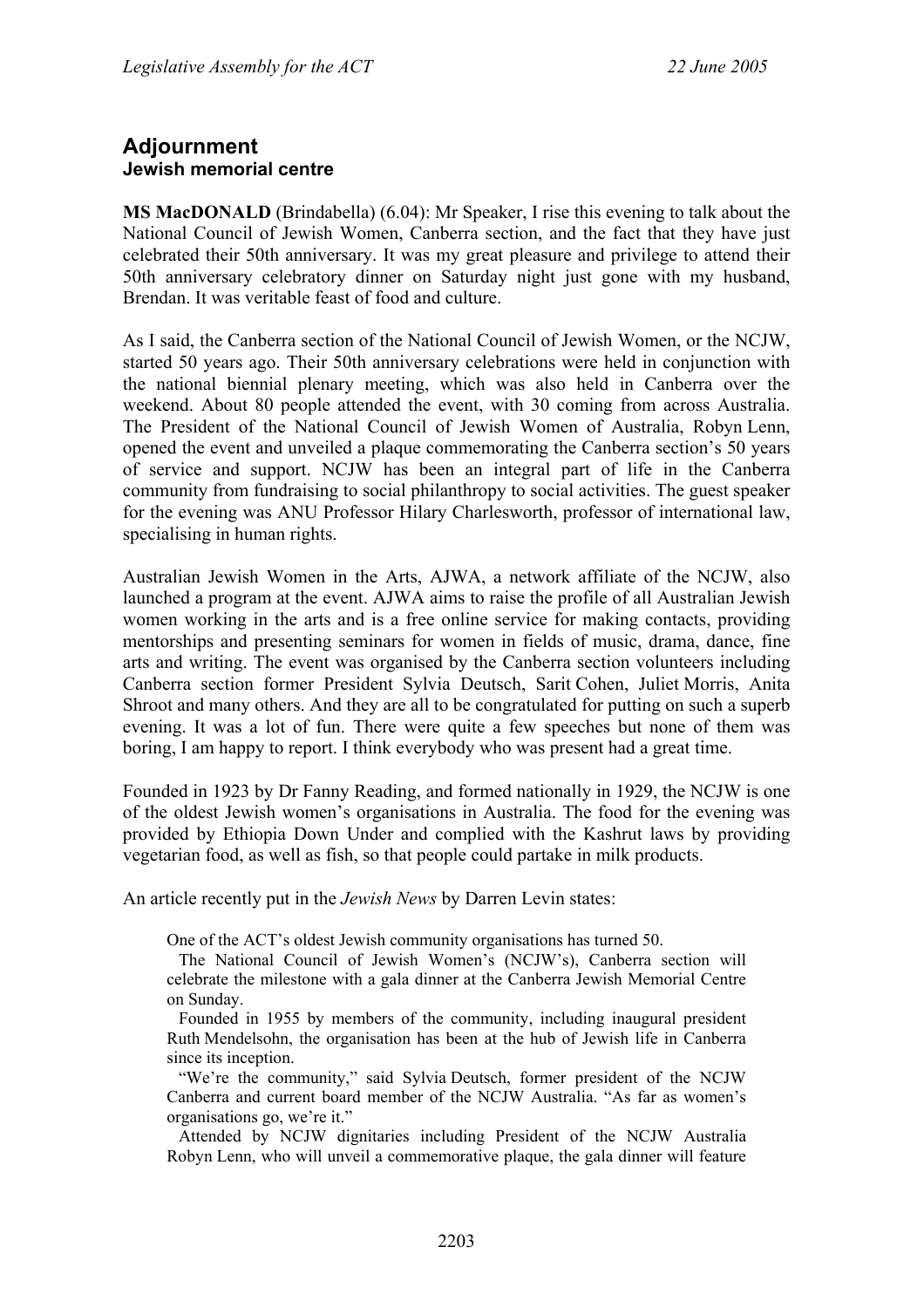a talk by professor of international law at the Australian National University Hilary **Charlesworth** 

I will not read the entire article, because time will not permit, but I want to close by saying that my congratulations go to all the members of NCJW in Canberra and I am very proud to be a member of that organisation. It contributes to the rich tapestry of cultural life that makes up this city.

# **Canberra Theatre Centre**

**MR MULCAHY** (Molonglo) (6.09): Mr Speaker, I make mention tonight of the 40-year celebration of the Canberra Theatre Centre which has presented live theatre in Canberra for the past 40 years and indeed has been a celebrated performing arts centre in Australia. It was conceived by the National Capital Development Commission in 1958, and was designed by Yuncken Freeman Architects of Melbourne. Canberra Theatre Centre was to become the first purpose built performing arts complex open in Australia. It was a major achievement for a young, growing city.

Since it was envisaged as a theatre centre more than 40 years ago, over seven million people have seen more than 9,000 performances in Canberra Theatre Centre including countless world and Australian premieres. On 24 June 1965 a spectacular ceremony proclaimed the opening of the Canberra Theatre with great fanfare as "elegantly gowned women, with their escorts in tails"—I'm using a description from the *Sunday Telegraph* of 1965—"applauded a gala performance by the Australian Ballet."

The first performance conducted was Tchaikovsky's *Swan Lake*, and it was the first time theatregoers in Australia could have a beer during interval, a major step forward for the theatre community. Indeed, workmen cleared construction rubble away only hours before the curtain was raised and the night was a dazzling success. This was reported more recently, reflecting on these events, in the *Southside Chronicle* on 10 May 2005, as they looked back on the history of the Canberra Theatre Centre.

The Canberra Theatre Centre was the first government-initiated performing arts centre to be completed in Australia. The centre, as you would probably all be aware, comprises the Canberra Theatre, with seating for 1,244 on one raked tier, the Playhouse with seating for 622 and the 90-seat Courtyard Studio for more intimate performances. Mr Speaker, as I believe you are aware, I had the opportunity to tour all these facilities, both back and front of house, some weeks ago.

As well as being hired by such well-respected companies as Bell Shakespeare Company and the Australian Ballet, the Canberra Theatre Centre provides the city with the finest arts and entertainment from around the country. It plays a vital role in presenting a broad range of first-class theatre to the local community. Since opening, the centre instantly became a focal point for national touring and has been used by most of Australia's leading theatrical producers and entrepreneurs including J.C. Williamson Theatres Limited, the Australian Elizabethan Theatre Trust, the Australian Opera, the Melbourne Theatre Company, the State Theatre Company of South Australia, and the Sydney Dance Company.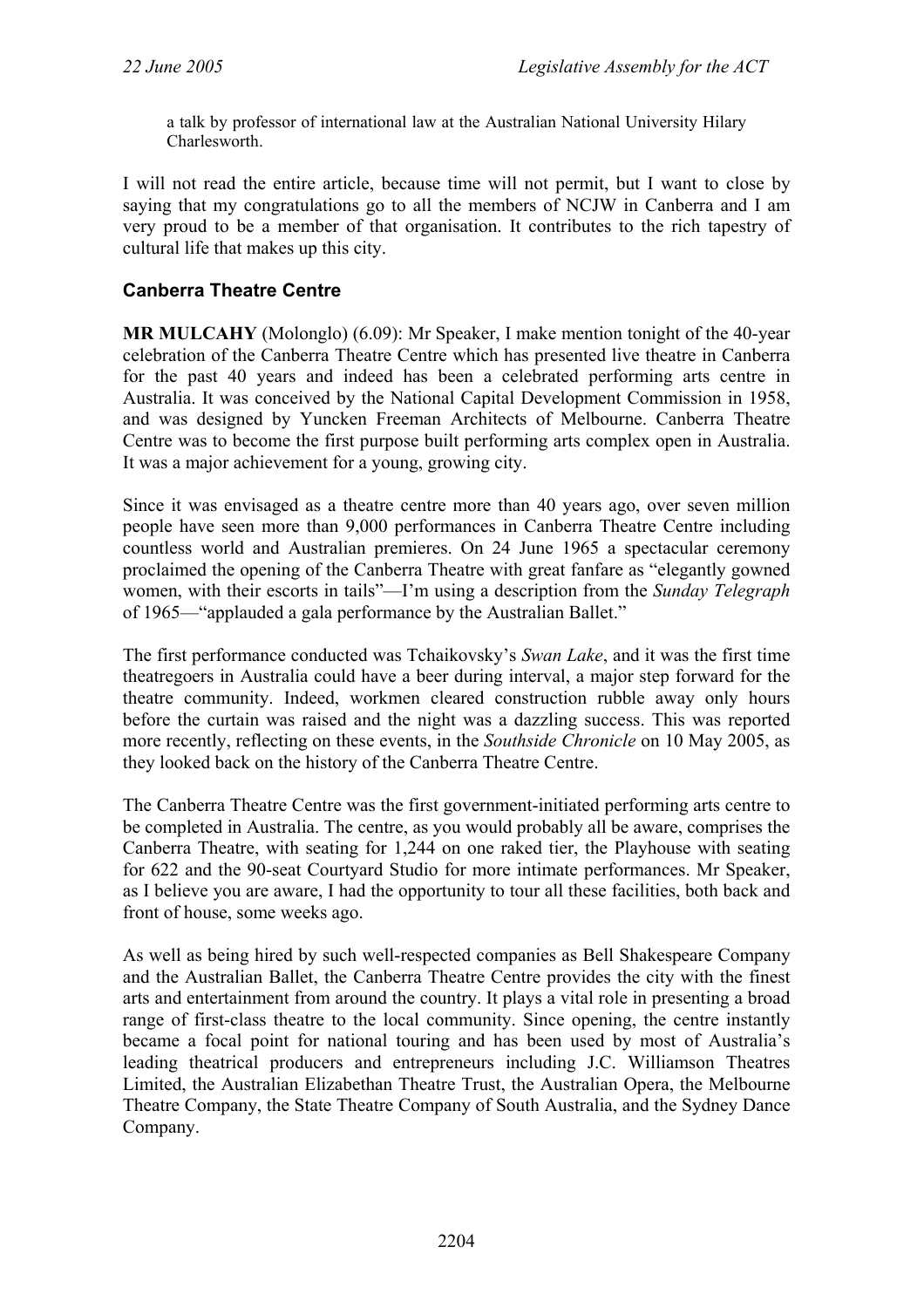Initially, the Canberra Theatre Centre was built as a 1,200-seat lyric theatre originally intended to house national and international touring companies, with the Playhouse seating 310 and being used for local arts companies and smaller scale touring companies. Beside the 310-seat theatre, the Playhouse also comprised a small visual arts gallery, a meeting room and a restaurant, which proved to be very popular with the centre's patrons. In 1971 the covered walkway, which linked the two venues, was enclosed to create more foyer and function space for the Canberra Theatre and improve box office facilities. And, of course, there has been a series of extensive capital works upgrades in the life of the centre to improve the services provided to their patrons. As members are aware, the Canberra Theatre Centre link is under way with a redevelopment project of the territory government that should enrich the Civic Square cultural precinct with a building that will house both the Civic Library and Canberra Theatre Centre patron services.

This centre has seen some exciting performers pass through. These have included the legendary Dame Margot Fonteyn who graced the Canberra Theatre stage with the Australian Ballet in October 1970 to rapturous applause. In October 1973 Her Majesty Queen Elizabeth II and his Royal Highness Prince Philip attended a performance of the Australian Ballet. And in July 1992 Bell Shakespeare presented its first season with *Hamlet*, the *Merchant of Venice* and *Richard III*. The company continues to make regular visits to Canberra.

The Canberra Theatre Centre has a number of celebrations going on to recognise its 40 years. The centre is working with the Canberra Museum and Gallery, another wonderful institution we have here, and well managed, to present an exhibition of Canberra Theatre Centre, and the ACT Heritage Library and local theatre historians have undertaken an extensive archive project. The centre has also appealed to the residents of the territory to hunt for memorabilia. The celebrations, which I have been able to attend, started in the Canberra Theatre on 14 May.

# **Cohousing**

**DR FOSKEY** (Molonglo) (6.14): Mr Speaker, one planet living is a joint initiative between Bioregional and the World Wildlife Fund that aims to make sustainable living easy, attractive and affordable throughout the world. The ACT Minister for Planning recently announced that the territory hoped to be chosen by One Planet Living's scouts as the location for the development that it plans for Canberra. I made the point to Mr Corbell and to the media that, laudable as this project is, we have our own home-grown version of a similar initiative that is waiting for planning approval.

The Canberra Cohousing group was formed in the year 2000 and is now a large group of people interested in creating a cohousing community in Canberra. It aims to build an urban housing development in the ACT. Cohousing communities, for people who do not know, consist of private, fully equipped homes and extensive shared amenities including a common house and recreation areas. They are designed and managed by the residents who have chosen to live in a close-knit neighbourhood that combines a healthy blend of privacy and community living. Cohousing expects that properties will be purchased by members from a plan for between \$150,000 and \$350,000 each. Homes are likely to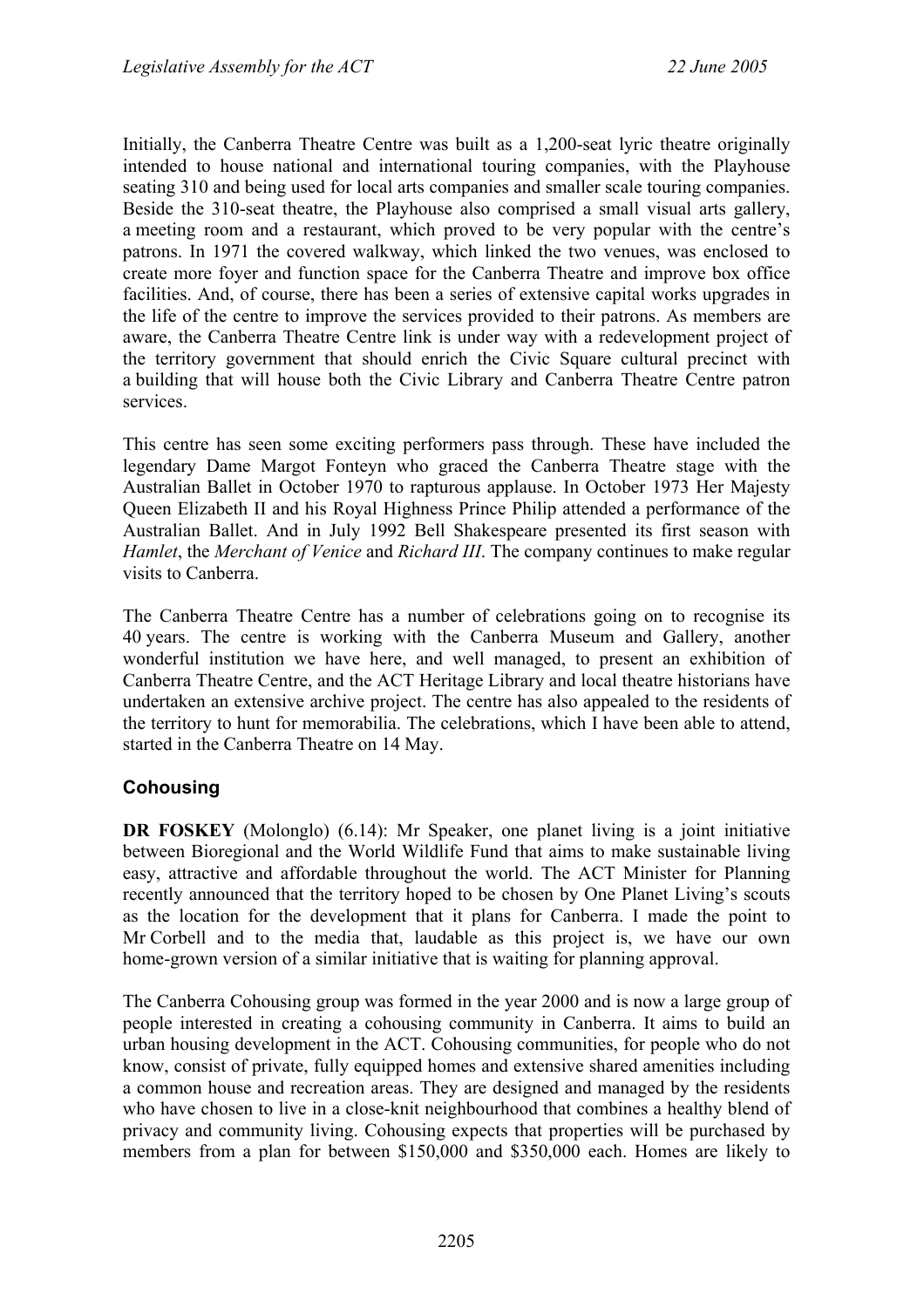range from one to four-bedroom townhouses and apartments and to cater for a wide variety of people's needs.

Canberra Cohousing's strategic aims are to build a cohousing development of 15 to 30 houses in urban Canberra, to aim for the highest possible level of social and environmental sustainability in housing and to develop a diverse, tolerant, caring and supportive community. Canberra Cohousing has been allocated \$620,000 to build six affordable and adaptable dwellings, thus contributing to the pool of much needed affordable housing in the ACT. However, there is a hitch. While offered a piece of land for purchase at market rates in Gungahlin, they are still waiting—18 months after their application was made—for the Land Development Agency to vary the lease arrangements. If the land transaction does not occur in the next financial year, the grant for housing will be lost. If this occurs it will be a great loss of a showpiece of socially and ecologically sustainable housing with a high percentage of affordable dwellings for the ACT. If one planet living chooses Canberra, that will be fantastic, but projects from our own backyard have the potential to be just as exciting.

# **Policing**

**MR HARGREAVES** (Brindabella—Minister for Disability, Housing and Community Services, Minister for Urban Services and Minister for Police and Emergency Services) (6.17): Mr Speaker, I wanted to let the Assembly know, for the edification of Mr Smyth, the source of the figure of \$68.2 million. Mr Smyth smugly sits there and says, "Go for it; I've got a piece of paper that says a different figure and I am going to do you later." Well, Mr Speaker, the \$68.2 million was the amount appropriated in the 2001-02 budget. That is in fact the figure put forward by the previous Liberal government, in which Mr Smyth was a member of cabinet. I refer Mr Smyth to page 27 of the *Budget at a glance* document that his government produced. It reads:

### **POLICING**

# **2001-02 Policing Expenses: \$68.2 m**

Up by \$3.1 million (5%) on 2000-01.

Mr Speaker, if we cannot rely on a budget that was passed by this Assembly, produced by Mr Humphries when he was Treasurer and supported by Mr Smyth when he was—

**Mr Smyth**: It changed.

**MR HARGREAVES**: Oh, it changed, did it? Oh, it changed, ooh, ooh—I suppose it dived into a telephone box and put its undies on the outside of its jeans, did it? Mr Speaker, my statement in this house was that ACT government expenditure has increased from \$68.2 million in 2001-02—

**Mr Smyth**: And it's wrong; you are wrong.

**MR HARGREAVES**: Mr Speaker, I can start from Mr Smyth's own figures. If he wants to do something else about that, he can say which one of us has not said the absolute truth. I am relying on a budget passed in this place. That is what the budget was and that is the figure that is quoted.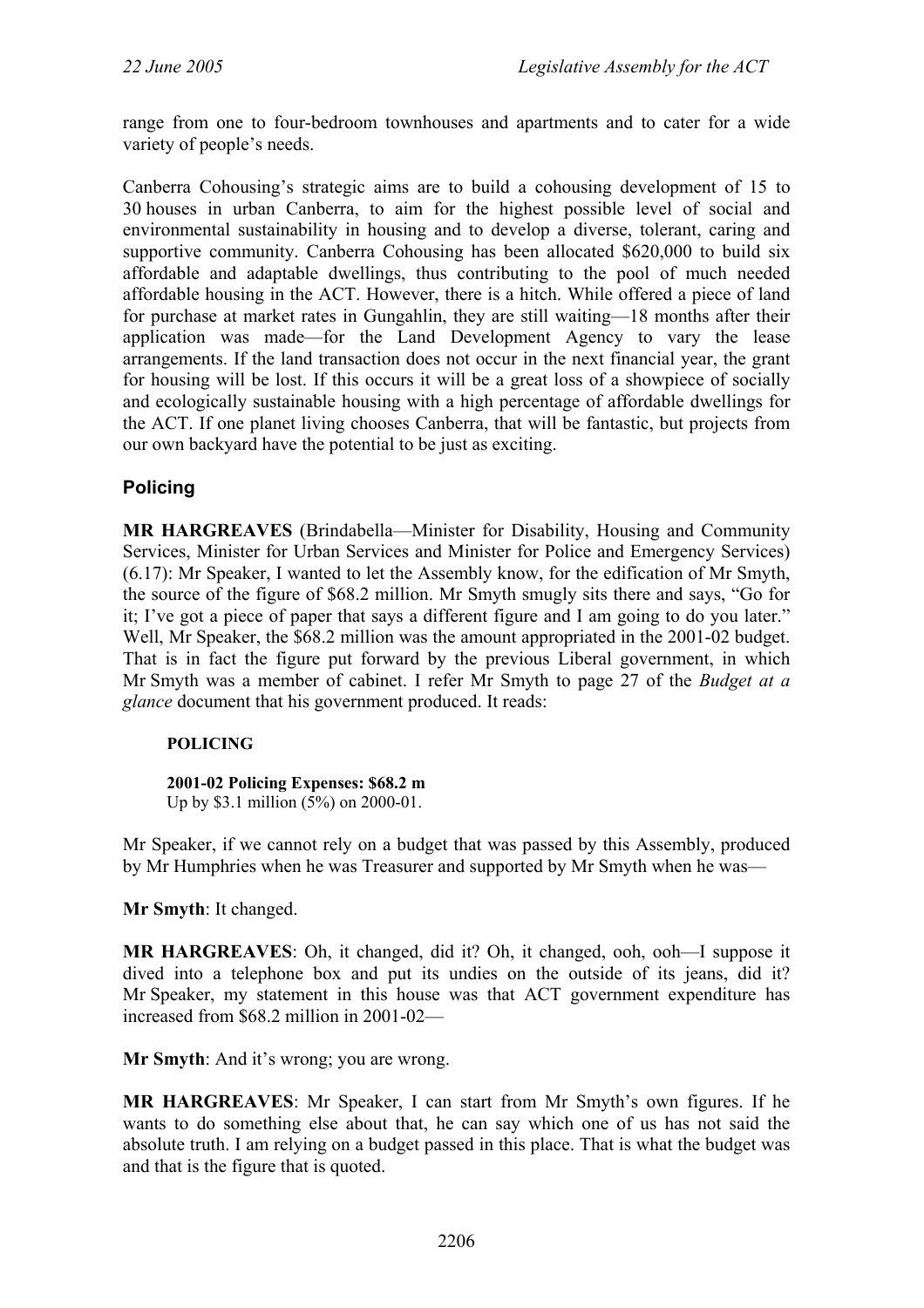## **Mr Douglas Wood**

**MR PRATT** (Brindabella) (6.19): I stand to celebrate a couple of issues here. I would like to see the house celebrate the release of Douglas Wood and I would like to celebrate the successful operation by the Canberra family of Malcolm and Ruth Wood. Here we celebrate the dignity under extreme pressure of Douglas Wood and also the wonderful performance by this family who, with great dignity, managed an incredibly difficult affair. The Woods are impressive people. My wife and I had the honour to meet them during Douglas Wood's 47-day ordeal. The Wood family demonstrated a wonderful Australian tradition—unfortunately seen less and less often these days—of dignity in adversity and a composed response to a frightening challenge.

Other Canberrans also need to be acknowledged for their fine but demanding work in the tightrope challenge of rescuing Douglas Wood. They include DFAT, ADF and AFP personnel deployed as part of the emergency response team and those living and working here in Canberra supporting them. These sorts of operations are manpower intensive. They are emotionally draining on all, and these people are to be congratulated for fighting to bring home one of our own.

There is another group of Canberrans, perhaps little known, and they are the members of the Islamic community who facilitated a line of communication between Malcolm Wood and various Islamic leaders here in Australia as well as with Iraqi authorities and the Federation of Islamic Councils and, separately, with Sheikh Taj el-Din al-Hilaly. I see there is some criticism in the press about Hilaly but let us for a moment acknowledge the very effective role of the mufti, putting aside the unfortunate confusion over who did exactly what regarding the events on the day of release. Importantly, the mufti worked hard to at least keep the issue alive and to keep Douglas Wood alive. I think, by engaging as he did with Sunni leaders in Baghdad and in Ramadi, he kept the issue alive, and that was extremely important.

Then of course there is Douglas Wood himself. Judging by the character of his brothers, and from what I have learned about Doug, he seems to be an impressive and honourable bloke. His sense of humour in the immediate aftermath of what was clearly a sustained, horrible and death-defying experience is not contrived. That is the way he is I think. While I was very impressed with the media throughout the ordeal—they behaved fairly responsibly—regrettably, in the last couple of days, some of them have been a bit churlish. To say that Douglas Wood does not deserve to get some sort of compensation through media outlets for the terrible experience he has had, I think, is just unacceptable. And also for some people in the media to pressure Doug Wood or to ask Doug why he should not be repaying the Australian government for the rescue mission is again a pretty low act.

We are not talking about a man who is seeking to profit from crime nor are we talking about a man who defied all the best advice of the Australian government to recklessly go where others do not go and then have to be rescued. He was not one of the human shields, for example, who defied DFAT advice about going into Baghdad and then got themselves into trouble. He is not in that category. I think when people get to know this guy and what he actually did they will know that he was not simply there as an engineer and a businessman to earn money, but that he was actually quite keen about adding to the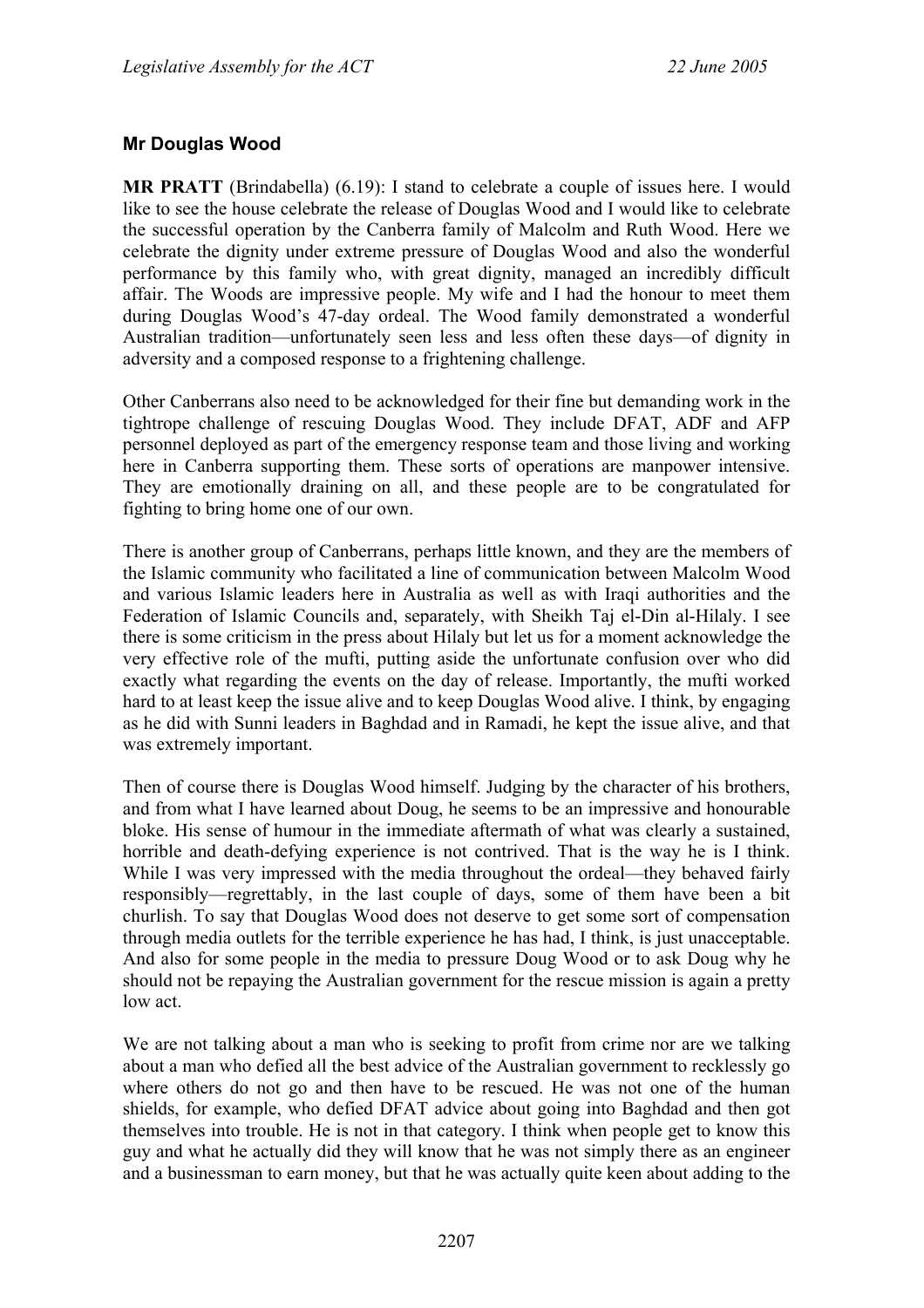development of civil society in Iraq, and he should be honoured for that. I celebrate and honour Doug Wood and his family Malcolm and Ruth, and Vernon from Melbourne, for their dignity, their hard work and their determination. They are an example to us all.

## **Industrial relations**

**MS GALLAGHER** (Molonglo—Minister for Education and Training, Minister for Children, Youth and Family Support, Minister for Women and Minister for Industrial Relations) (6.24): Mr Speaker, as you are aware, the Stanhope government is committed to fair outcomes for all workers and supports the rights of workers to organise and collectively bargain consistent with the International Labour Organisation conventions and the Workplace Relations Act 1996.

I am sad to say that we appear to be on the cusp of great changes in the industrial relations landscape in Australia. To date, employers and employees in the ACT have worked happily together in a fair and equitable system. However, the federal coalition government, poised to take control of the Senate from July 1, has signalled an intention to return Australia to the dark days of the 19th century with measures that have been wrongly labelled industrial relations reform.

Mr Speaker, this is not the beginning of a brand new age of industrial relations. Instead, it is industrial relations revision—a revisiting of a time when employees worked without the safety net of a minimum wage, had protection from unfair dismissal and had the ability to bargain collectively. The front page of today's *Canberra Times* suggested the federal government might also be considering a return to the 40-hour working week.

### **Mr Mulcahy**: Oh, here we go!

**MS GALLAGHER**: Keep it coming, Richard. We want you on the record with all this stuff. Earlier this week, 17 of Australia's leading academic researchers in industrial relations released the first comprehensive independent and expert analysis of the government's proposed changes to workplace laws. Their report found the federal government's proposed revisions will reduce the fairness of work for most employees and will have no direct positive impact on economic productivity or jobs growth. The ACT, like the rest of Australia, will suffer the effects of this industrial relations revision.

I would like to bring an important development in the fight to maintain the rights of workers to the attention of the Assembly. Today, Unions ACT launched their week of action to fight these so-called reforms. The week of action coincides with national action being undertaken by the ACTU. In addition to today's launch at Parliament House, several other activities will be available for members of the Assembly to participate in the fight for the rights of ACT workers.

This Friday and Saturday, stalls will be set up at shopping centres around Canberra providing an opportunity for members of the public to discuss the changes with federal parliamentarians. I expect all those opposite will be attending those shopping centre stalls seeking out information on how it is going to affect them. In addition, these stalls will provide an opportunity for members of the public, who understandably feel frustrated by the federal government's decision to strip back basic working people's rights, to sign a petition calling on the Howard government to guarantee that no